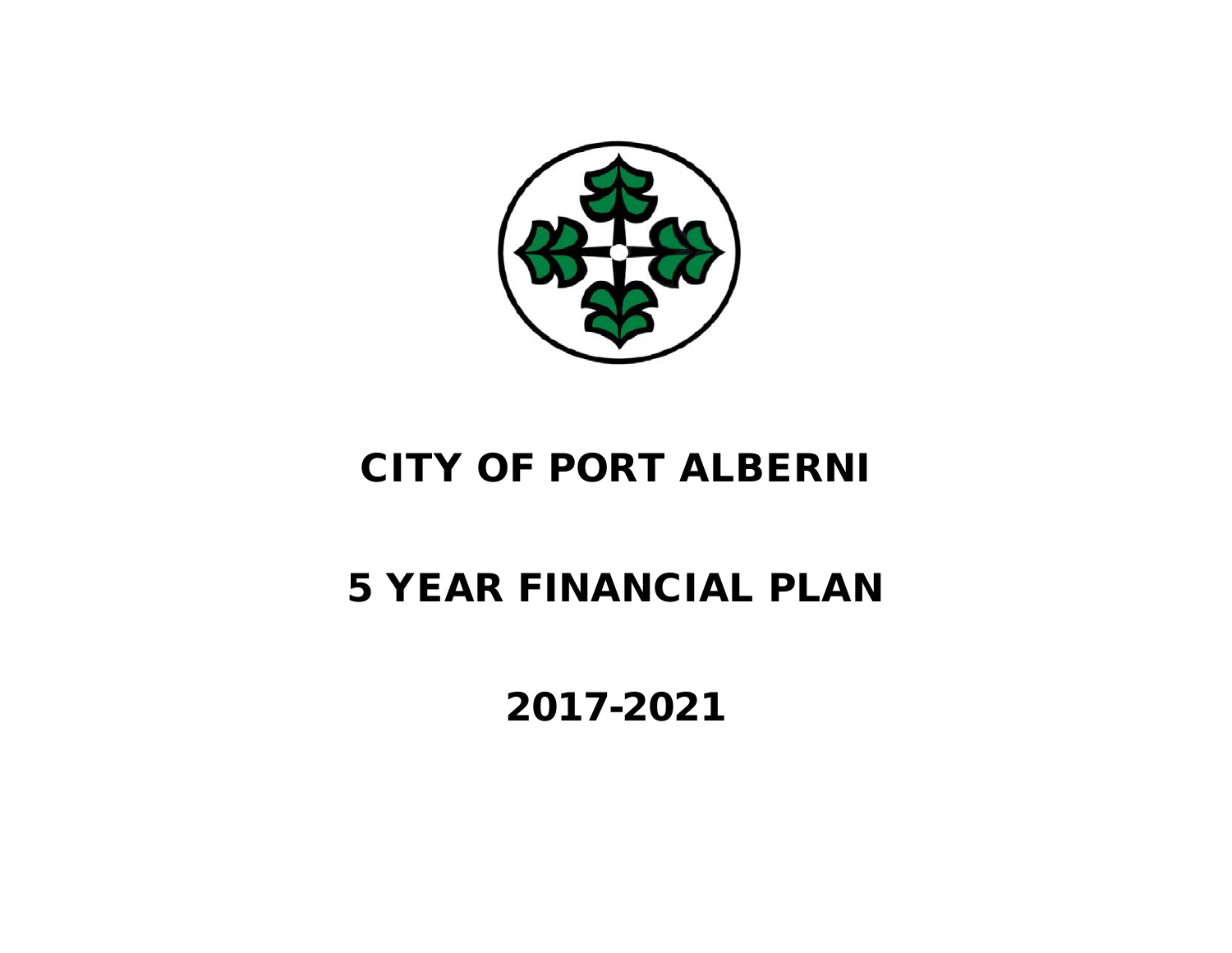# **CITY OF PORT ALBERNI**



## **5 YEAR PLAN 2017-2021**

#### **Table of Contents**

|                                             | Page         |
|---------------------------------------------|--------------|
| Consolidated Financial Plan 2017-2021       |              |
| <b>SCHEDULES:</b>                           |              |
| General Revenue Fund Revenue and Expenses   | $\mathbf{2}$ |
| Water Revenue Fund Revenue and Expenses     | 15           |
| Sewer Revenue Fund Revenue and Expenses     | 18           |
| <b>Parkland Acquisition Reserve</b>         | 21           |
| <b>Capital Works Reserve</b>                | 22           |
| Equipment Replacement Reserve               | 23           |
| Land Sale Reserve                           | 24           |
| Development Cost Charges Reserve            | 25           |
| <b>Carbon Trust Reserve</b>                 | 26           |
| Alberni Valley Community Forest Reserve     | 27           |
| <b>Cemetery Trust Fund</b>                  | 28           |
| Capital Expenses Detail - 2017              | 29           |
| Capital Expenses Detail - 2018              | 35           |
| Capital Expenses Detail - 2019              | 38           |
| Capital Expenses Detail - 2020              | 41           |
| Capital Expenses Detail - 2021              | 44           |
| <b>Tax Calculation</b>                      | 47           |
| Revenue Funds Operating Summaries 2017-2021 | 48           |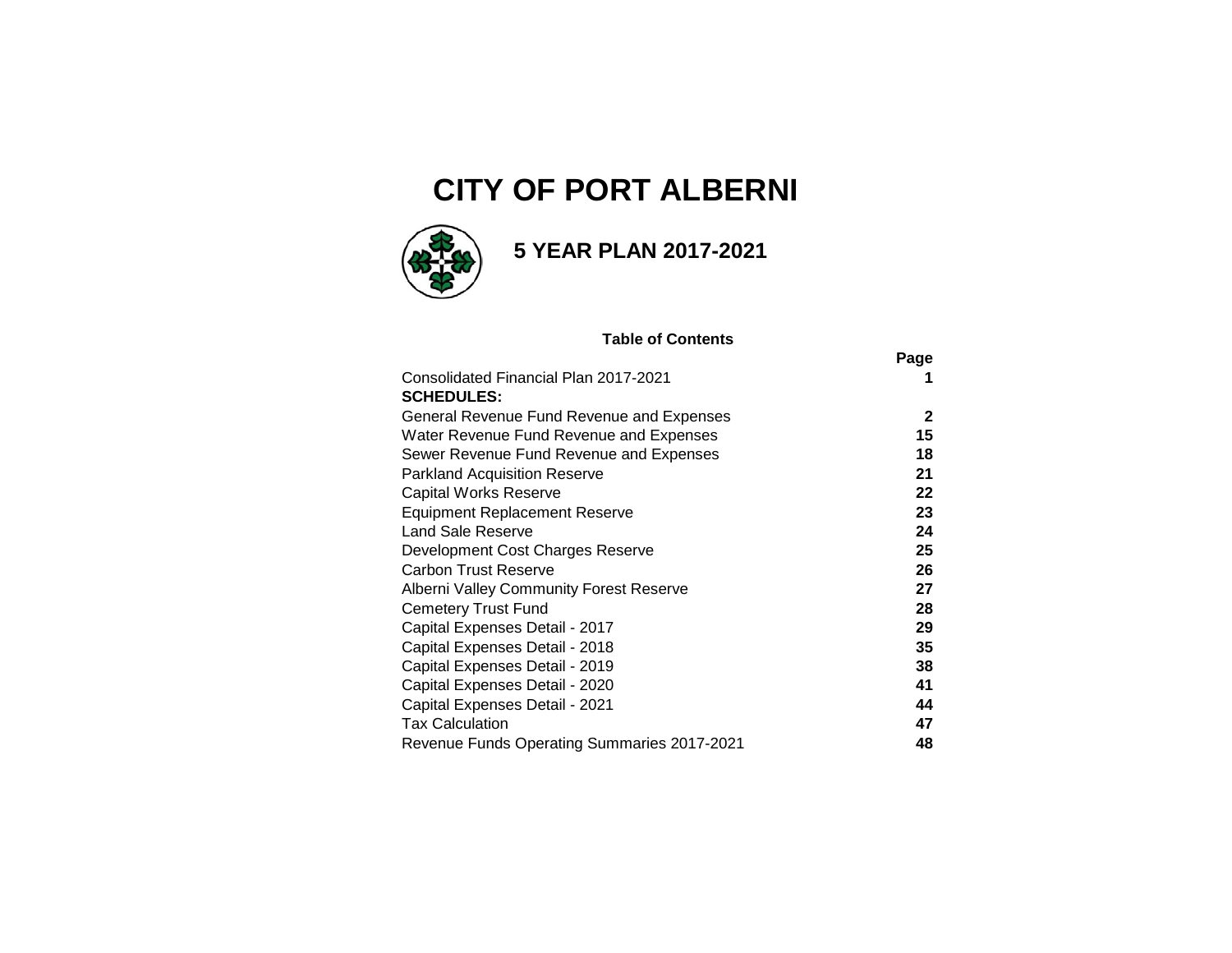

### *CITY OF PORT ALBERNI* **FINANCIAL PLAN 2017-2021**

|                                                                        | 2017                   | 2018                   | 2019                   | 2020                   | 2021                   |
|------------------------------------------------------------------------|------------------------|------------------------|------------------------|------------------------|------------------------|
| <b>Revenue</b>                                                         |                        |                        |                        |                        |                        |
| <b>Taxes</b>                                                           |                        |                        |                        |                        |                        |
| <b>Property Taxes</b>                                                  | 21,834,395             | 22,496,046             | 23,159,987             | 23,848,436             | 24,557,539             |
| <b>Other Taxes</b>                                                     | 166,708                | 167,612                | 168,534                | 169,475                | 170,434                |
| Grants in Lieu of Taxes                                                | 707,700                | 707,700                | 707,700                | 707,700                | 707,700                |
| Fees and Charges                                                       |                        |                        |                        |                        |                        |
| Sales of Service                                                       | 3,330,804              | 3,349,765              | 3,409,737              | 3,478,236              | 3,545,111              |
| Sales of Service/Utilities                                             | 6,260,770              | 6,480,042              | 6,708,586              | 6,946,103              | 7,194,488              |
| Service to other Government                                            | 167,000                | 167,000                | 167,000                | 167,000                | 167,000                |
| <b>User Fees/Fines</b>                                                 | 215,140                | 215,140                | 215,140                | 215,140                | 215,140                |
|                                                                        |                        |                        |                        |                        |                        |
| Rentals                                                                | 141,000                | 142,100                | 143,200                | 144,300                | 145,500                |
| Interest/Penalties/Miscellaneous                                       | 530,400                | 530,400                | 530,400                | 530,400                | 758,700                |
| <b>Grants/Other Governments</b>                                        | 8,552,029              | 1,330,300              | 1,072,800              | 1,072,800              | 1,072,800              |
| <b>Other Contributions</b>                                             | 410,101                | 243,500                | 55,000                 | 67,600                 | 25,000                 |
|                                                                        | 42,316,047             | 35,829,605             | 36,338,084             | 37,347,190             | 38,559,412             |
|                                                                        |                        |                        |                        |                        |                        |
| <b>Expenses</b>                                                        |                        |                        | 396,128                |                        |                        |
| Debt Interest                                                          | 396,128                | 396,128                |                        | 396,128                | 396,128                |
| <b>Capital Expenses</b>                                                | 18,389,560             | 5,443,024              | 4,543,569              | 6,932,962              | 5,481,528              |
| <b>Other Municipal Purposes</b>                                        |                        |                        |                        |                        |                        |
| <b>General Municipal</b><br><b>Police Services</b>                     | 3,379,062<br>6,946,411 | 3,425,622<br>7,103,512 | 3,353,098<br>7,083,861 | 3,389,984<br>7,248,287 | 3,426,656<br>7,426,413 |
| <b>Fire Services</b>                                                   | 3,410,255              | 3,502,785              |                        | 3,656,289              |                        |
| <b>Other Protective Services</b>                                       | 256,772                | 259,328                | 3,591,004<br>261,385   | 263,544                | 3,748,855<br>266,145   |
|                                                                        | 4,253,484              |                        | 4,263,523              | 4,290,766              | 4,377,473              |
| <b>Transportation Services</b><br>Environmental Health and Development |                        | 4,238,239              | 1,778,947              | 1,795,429              | 1,812,497              |
| Parks and Recreation                                                   | 1,824,788<br>5,452,508 | 1,789,760<br>5,570,148 | 5,613,338              | 5,698,549              |                        |
| Cultural                                                               | 1,421,128              | 1,343,087              | 1,335,269              | 1,315,431              | 5,737,590<br>1,290,963 |
| Water                                                                  | 1,402,646              | 1,421,438              | 1,438,950              | 1,456,816              | 1,475,045              |
| Sewer                                                                  | 1,192,790              | 1,192,876              | 1,208,613              | 1,224,719              | 1,241,208              |
| Contingency                                                            | 200,000                | 200,000                | 200,000                | 200,000                | 200,000                |
|                                                                        |                        |                        |                        |                        |                        |
|                                                                        | 48,525,532             | 35,885,947             | 35,067,685             | 37,868,904             | 36,880,501             |
| Revenue Over (Under) Expenses Before Other                             | (6, 209, 485)          | (56, 342)              | 1,270,400              | (521, 715)             | 1,678,912              |
| Other                                                                  |                        |                        |                        |                        |                        |
| Debt Proceeds                                                          | 4,404,790              |                        |                        |                        |                        |
| Debt Principal                                                         | (347, 143)             | (347, 143)             | (347, 143)             | (347, 143)             | (347, 143)             |
| Transfer from Equipment Replacement Reserve                            | 964,500                | 327,000                | 662,700                | 2,416,600              | 2,328,100              |
| Transfer from Land Sale Reserve                                        | 255,000                |                        |                        |                        |                        |
| <b>Transfer from Cemetery Trust</b>                                    | 2,000                  | 2,000                  | 2,000                  | 2,000                  | 2,000                  |
| Transfer from (to) Other Reserves                                      | 930,338                | 74,485                 | (1,587,957)            | (1,549,742)            | (3,661,869)            |
| Transfer from (to) Surplus                                             | 0                      | 0                      | 0                      | (0)                    |                        |
|                                                                        | 6,209,485              | 56,342                 | (1,270,400)            | 521,715                | (1,678,912)            |
| <b>Balanced Budget</b>                                                 |                        | (0)                    |                        | (0)                    | (0)                    |
|                                                                        |                        |                        |                        |                        |                        |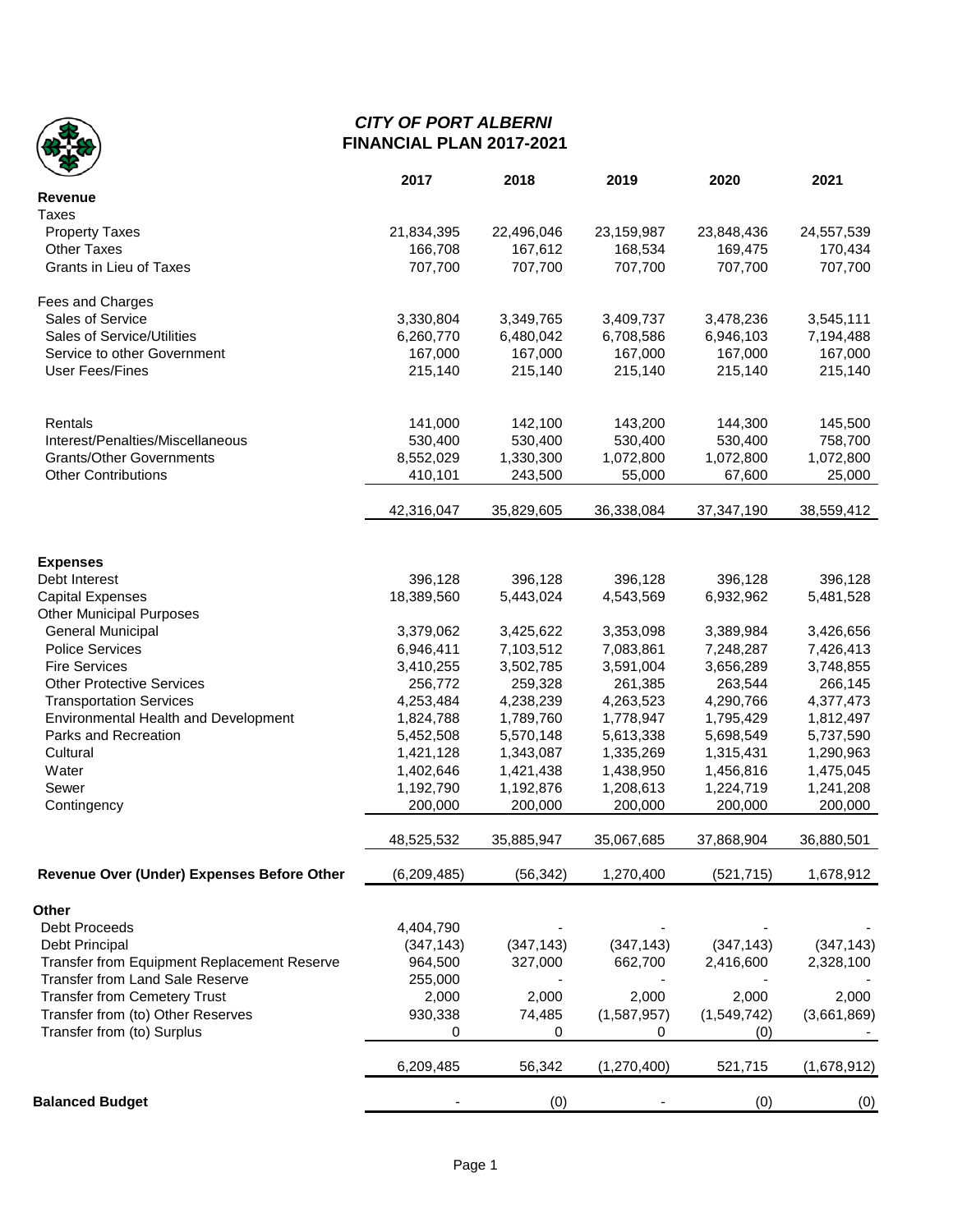|                                                       | А   | B                                                                      | AM         | AN          | AO               | AP        | AQ         | AR    | AS         | AT       | AU         | AV       | AW         | AX    |
|-------------------------------------------------------|-----|------------------------------------------------------------------------|------------|-------------|------------------|-----------|------------|-------|------------|----------|------------|----------|------------|-------|
|                                                       |     | <b>CITY OF PORT ALBERNI</b>                                            |            |             |                  |           |            |       |            |          |            |          |            |       |
| $\overline{2}$                                        | 378 | <b>GENERAL REVENUE FUND - 5 YEAR PLAN</b>                              |            |             |                  |           |            |       |            |          |            |          |            |       |
| $\overline{3}$                                        |     |                                                                        |            |             |                  |           |            |       |            |          |            |          |            |       |
| $\overline{4}$                                        |     | March 8 2017 Budget Meeting Changes                                    |            |             |                  |           |            |       |            |          |            |          |            |       |
| $\overline{5}$                                        |     |                                                                        | 2016       |             | 2017             |           | 2018       |       | 2019       |          | 2020       |          | 2021       |       |
| $\frac{6}{7}$                                         |     |                                                                        | Amended    |             |                  |           |            |       |            |          |            |          |            |       |
| $\bf 8$                                               |     | <b>REAL PROPERTY TAXES</b>                                             |            |             |                  |           |            |       |            |          |            |          |            |       |
| $\overline{9}$                                        |     |                                                                        |            |             |                  |           |            |       |            |          |            |          |            |       |
| $\overline{10}$                                       |     | 11111 General Purposes - Taxes                                         | 21,130,006 | 2.42%       | 21,622,724       | 2.33%     | 22,284,375 | 3.06% | 22,948,316 | 2.98%    | 23,636,765 | 3.00%    | 24,345,868 | 3.00% |
| $\overline{11}$                                       |     | 11112 Debt Purposes - Taxes                                            | 364,071    | 12.33%      | 211,671          | $-41.86%$ | 211,671    | 0.00% | 211,671    | $0.00\%$ | 211,671    | $0.00\%$ | 211,671    | 0.00% |
| $\overline{12}$                                       |     | <b>TAX LEVY</b>                                                        | 21,494,077 |             | 2.57% 21,834,395 | 1.58%     | 22,496,046 | 3.03% | 23,159,987 | 2.95%    | 23,848,436 | 2.97%    | 24,557,539 | 2.97% |
| $\overline{13}$                                       |     |                                                                        |            |             |                  |           |            |       |            |          |            |          |            |       |
| $\overline{14}$                                       |     | 11210 Local Improvements                                               |            |             |                  |           |            |       |            |          |            |          |            |       |
| $\overline{15}$                                       |     | 11211 Special Area Levy                                                | 10,500     | 71.57%      | 10,500           | 0.00%     | 10,500     | 0.00% | 10,500     | 0.00%    | 10,500     | 0.00%    | 10,500     | 0.00% |
| $\overline{16}$                                       |     | SPECIAL ASSESSMENTS                                                    | 10.500     | 71.57%      | 10.500           | 0.00%     | 10.500     | 0.00% | 10.500     | 0.00%    | 10.500     | 0.00%    | 10.500     | 0.00% |
| $\overline{17}$<br>18                                 |     | 11910 Utility Tax                                                      | 122,600    | $-5.69%$    | 111,000          | $-9.46%$  | 111,000    | 0.00% | 111,000    | 0.00%    | 111,000    | 0.00%    | 111,000    | 0.00% |
| 19                                                    |     | <b>TAXES</b>                                                           | 21,627,177 | 2.54%       | 21,955,895       | 1.52%     | 22,617,546 | 3.01% | 23,281,487 | 2.94%    | 23,969,936 | 2.96%    | 24,679,039 | 2.96% |
| $\overline{20}$                                       |     |                                                                        |            |             |                  |           |            |       |            |          |            |          |            |       |
|                                                       |     | FEDERAL GOVERNMENT                                                     |            |             |                  |           |            |       |            |          |            |          |            |       |
| 21<br>22<br>23                                        |     | 12110 Federal Building Grant                                           | 500        | -95.00%     | 500              | 0.00%     | 500        | 0.00% | 500        | 0.00%    | 500        | 0.00%    | 500        | 0.00% |
|                                                       |     | 12210 CBC Grant                                                        | 2,000      | 0.00%       | 2,000            | 0.00%     | 2,000      | 0.00% | 2,000      | 0.00%    | 2,000      | 0.00%    | 2,000      | 0.00% |
| 24                                                    |     | PROVINCIAL GOVERNMENT                                                  |            |             |                  |           |            |       |            |          |            |          |            |       |
|                                                       |     | 12310 Provincial Government Grant                                      | 45,000     | 0.00%       | 45,000           | 0.00%     | 45,000     | 0.00% | 45,000     | 0.00%    | 45,000     | 0.00%    | 45,000     | 0.00% |
|                                                       |     | 12410 BC Hydro                                                         | 600,000    | 0.00%       | 600,000          | 0.00%     | 600,000    | 0.00% | 600,000    | 0.00%    | 600,000    | 0.00%    | 600,000    | 0.00% |
|                                                       |     | 12411 Public Housing Grant (in lieu of taxes)<br><b>OTHER ENTITIES</b> | 60,000     | 0.00%       | 60,000           | 0.00%     | 60,000     | 0.00% | 60,000     | 0.00%    | 60,000     | 0.00%    | 60,000     | 0.00% |
| $\frac{25}{26}$<br>$\frac{27}{28}$<br>$\frac{28}{30}$ |     | 12910 University of Victoria                                           | 200        | 0.00%       | 200              | 0.00%     | 200        | 0.00% | 200        | 0.00%    | 200        | 0.00%    | 200        | 0.00% |
|                                                       |     | <b>GRANTS IN LIEU OF TAXES</b>                                         | 707,700    | $-1.32%$    | 707,700          | 0.00%     | 707,700    | 0.00% | 707,700    | 0.00%    | 707,700    | 0.00%    | 707,700    | 0.00% |
| 31                                                    |     |                                                                        |            |             |                  |           |            |       |            |          |            |          |            |       |
| 32                                                    |     | SERVICES PROVIDED TO GOVERNMENT                                        |            |             |                  |           |            |       |            |          |            |          |            |       |
| 33<br>34<br>35                                        |     |                                                                        |            |             |                  |           |            |       |            |          |            |          |            |       |
|                                                       |     | 13121 PRISONER EXPENSE RECOVERY                                        | 167,000    | 0.00%       | 167,000          | 0.00%     | 167,000    | 0.00% | 167,000    | 0.00%    | 167,000    | 0.00%    | 167,000    | 0.00% |
|                                                       |     |                                                                        |            |             |                  |           |            |       |            |          |            |          |            |       |
| 36                                                    |     | SALES OF SERVICES                                                      |            |             |                  |           |            |       |            |          |            |          |            |       |
| 37<br>38                                              |     | 14120 ADMINISTRATION SERVICE CHARGE                                    | 30,000     | $-20.00\%$  | 30,000           | 0.00%     | 30,000     | 0.00% | 30,000     | 0.00%    | 30,000     | 0.00%    | 30,000     | 0.00% |
| 39                                                    |     | 14120.3082 HR Recoveries                                               | 5,202      | 2.00%       | 500              | $-90.39%$ | 500        | 0.00% | 500        | 0.00%    | 500        | 0.00%    | 500        | 0.00% |
| 40                                                    |     |                                                                        |            |             |                  |           |            |       |            |          |            |          |            |       |
| 41<br>42                                              |     | 14221 Law Enforcement Service Charge                                   | 140,400    | 0.00%       | 128,700          | $-8.33%$  | 128,836    | 0.11% | 128,973    | 0.11%    | 129,112    | 0.11%    | 129,252    | 0.11% |
|                                                       |     | 14241 Fire Department Service Charge                                   | 171,223    | 9.83%       | 179,545          | 4.86%     | 182,932    | 1.89% | 186,387    | 1.89%    | 189,908    | 1.89%    | 193,500    | 1.89% |
| 43                                                    |     | <b>PROTECTIVE SERVICES</b>                                             | 311,623    | 5.17%       | 308,245          | $-1.08%$  | 311,768    | 1.14% | 315,360    | 1.15%    | 319,020    | 1.16%    | 322,752    | 1.17% |
| 44                                                    |     | 14310 Public Works Service Charge                                      | 77,500     | 0.00%       | 65,600           | $-15.35%$ | 65,600     | 0.00% | 65,600     | 0.00%    | 65,600     | 0.00%    | 65,600     | 0.00% |
| 45<br>46                                              |     | 14400 Public Transit Revenue                                           | 323,703    | 11.06%      | 327,927          | 1.30%     | 336,754    | 2.69% | 340,350    | 1.07%    | 342,850    | 0.73%    | 345,350    | 0.73% |
| 47                                                    |     | <b>TRANSPORTATION SERVICES</b>                                         | 401,203    | 8.74%       | 393,527          | $-1.91%$  | 402,354    | 2.24% | 405,950    | 0.89%    | 408,450    | 0.62%    | 410,950    | 0.61% |
| 48                                                    |     |                                                                        |            |             |                  |           |            |       |            |          |            |          |            |       |
| $\frac{1}{49}$                                        |     | 14433 Commercial Solid Waste Collection                                |            | $-100.00\%$ | 8,000            |           | 8,000      | 0.00% | 8,000      | 0.00%    | 8,000      | 0.00%    | 8,000      | 0.00% |
| 50                                                    |     | 14434 Residential Solid Waste Collection                               | 658,000    | 3.62%       | 676,924          | 2.88%     | 685,800    | 1.31% | 709,626    | 3.47%    | 734,013    | 3.44%    | 758,976    | 3.40% |
| 51                                                    |     | ENV HEALTH WASTE COLLECTION                                            | 658,000    | $-21.20%$   | 684.924          | 4.09%     | 693,800    | 1.30% | 717,626    | 3.43%    | 742.013    | 3.40%    | 766,976    | 3.36% |
| $\overline{52}$                                       |     |                                                                        |            |             |                  |           |            |       |            |          |            |          |            |       |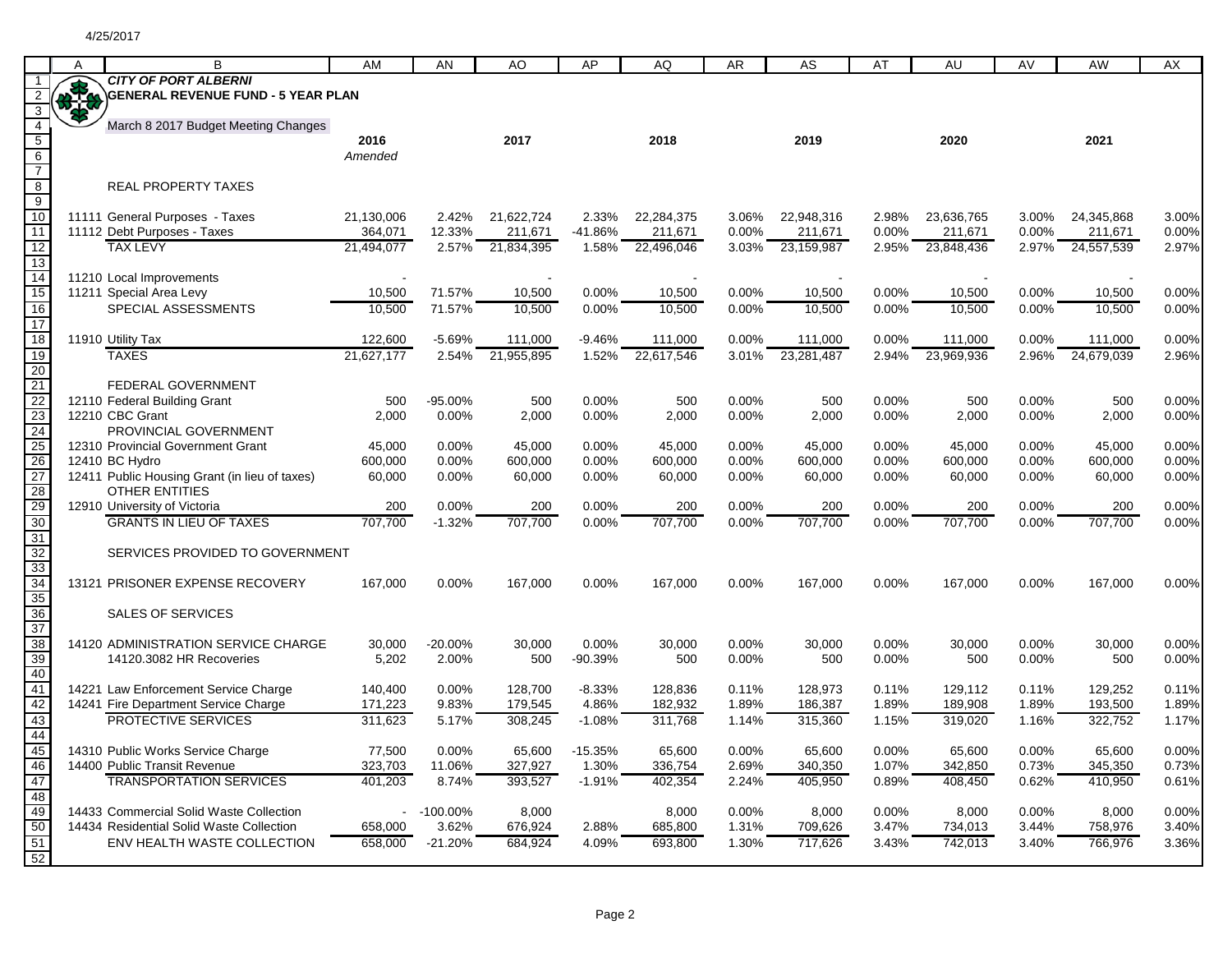|                               | A          | B                                               | AM                | AN             | AO               | AP                   | AQ                | AR              | A <sub>S</sub>    | AT             | AU                | AV             | AW                | AX             |
|-------------------------------|------------|-------------------------------------------------|-------------------|----------------|------------------|----------------------|-------------------|-----------------|-------------------|----------------|-------------------|----------------|-------------------|----------------|
| -1                            |            | <b>CITY OF PORT ALBERNI</b>                     |                   |                |                  |                      |                   |                 |                   |                |                   |                |                   |                |
| 2                             | <b>BAR</b> | <b>GENERAL REVENUE FUND - 5 YEAR PLAN</b>       |                   |                |                  |                      |                   |                 |                   |                |                   |                |                   |                |
| $\frac{3}{4}$                 |            | March 8 2017 Budget Meeting Changes             |                   |                |                  |                      |                   |                 |                   |                |                   |                |                   |                |
|                               |            |                                                 | 2016              |                | 2017             |                      | 2018              |                 | 2019              |                | 2020              |                | 2021              |                |
|                               |            |                                                 | Amended           |                |                  |                      |                   |                 |                   |                |                   |                |                   |                |
|                               |            |                                                 |                   |                |                  |                      |                   |                 |                   |                |                   |                |                   |                |
|                               |            | 14516 PUBLIC HEALTH-CEMETERIES                  | 31,000            | $-4.91%$       | 61,200           | 97.42%               | 61,200            | 0.00%           | 61,200            | 0.00%          | 61,200            | 0.00%          | 61,200            | 0.00%          |
| 5 6 7 53 54 55 56 57 58 59 60 |            | 14550 PLANNING ADMINISTRATION                   | 15,000            | $0.00\%$       | 22,500           | 50.00%               | 20,000            | $-11.11%$       | 20,000            | 0.00%          | 20,000            | $0.00\%$       | 20,000            | 0.00%          |
|                               |            | 14560 ECONOMIC DEVELOPMENT                      | 22,500            | $0.00\%$       | 71,870           | 219.42%              | 42,230            | $-41.24%$       | 20,000            | $-52.64%$      | 20,000            | $0.00\%$       | 20,000            | 0.00%          |
|                               |            |                                                 |                   |                |                  |                      |                   |                 |                   |                |                   |                |                   |                |
|                               |            | 14600 Marine Commercial Building                | 70,000            | 16.67%         | 73,197           | 4.57%                | 73,929            | 1.00%           | 74,668            | 1.00%          | 75,415            | 1.00%          | 76,169            | 1.00%          |
|                               |            | 14601 Port Building                             | 22,220            | 1.00%          | 22,340           | 0.54%                | 22,563            | 1.00%           | 22,789            | 1.00%          | 23,017            | 1.00%          | 23,247            | 1.00%          |
| 61                            |            | 14602 Market Square                             | 32,320            | 1.00%          | 35,027           | 8.38%                | 35,377            | 1.00%           | 35,731            | 1.00%          | 36,088            | 1.00%          | 36,449            | 1.00%          |
| 62                            |            | 14690 A. H. Q. Miscellaneous Revenue            |                   |                | 2,500            |                      | 2,500             | 0.00%           | 2,500             | 0.00%          | 2,500             | 0.00%          | 2,500             | 0.00%          |
| 63                            |            | <b>ALBERNI HARBOUR QUAY</b>                     | 124,540           | 9.25%          | 133,064          | 6.84%                | 134,369           | 0.98%           | 135,688           | 0.98%          | 137,020           | 0.98%          | 138,365           | 0.98%          |
| 64                            |            |                                                 |                   |                |                  |                      |                   |                 |                   |                |                   |                |                   |                |
| 65                            |            | <b>RECREATION SERVICES</b>                      |                   |                |                  |                      |                   |                 |                   |                |                   |                |                   |                |
| 66                            |            |                                                 |                   |                |                  |                      |                   |                 |                   |                |                   |                |                   |                |
| 67                            |            | <b>RECREATION FACILITIES</b>                    |                   |                |                  |                      |                   |                 |                   |                |                   |                |                   |                |
| 68                            |            |                                                 |                   |                |                  |                      |                   |                 |                   |                |                   |                |                   |                |
| 69                            |            | 14710 Gyro Youth Centre                         | 6,630             | 2.00%          | 7,000            | 5.58%                | 7,140             | 2.00%           | 8,000             | 12.04%         | 8,160             | 2.00%          | 8,323             | 2.00%          |
| 70                            |            | 14712 Echo '67 Centre                           | 209,916           | 2.00%          | 213,384          | 1.65%                | 217,670           | 2.01%           | 222,035           | 2.01%          | 226,490           | 2.01%          | 231,032           | 2.01%          |
| $\overline{71}$               |            | 14714 Glenwood Centre                           | 40,800            | 2.00%          | 41,500           | 1.72%                | 43,720            | 5.35%           | 44,454            | 1.68%          | 45,703            | 2.81%          | 46,467            | 1.67%          |
|                               |            | 14716 Echo Aquatic Centre                       | 36,210            | 2.00%          | 38,000           | 4.94%                | 38,700            | 1.84%           | 39,414            | 1.84%          | 40,142            | 1.85%          | 40,885            | 1.85%          |
| 73                            |            | 14718 AV Multiplex                              | 576.963           | 2.00%          | 540,400          | $-6.34%$             | 550,960           | 1.95%           | 567.081           | 2.93%          | 577,466           | 1.83%          | 588,220           | 1.86%          |
| 74                            |            | 14720 Stadium & Athletic Fields                 | 34,680            | 2.00%          | 32,500           | $-6.29%$             | 36,860            | 13.42%          | 37,567            | 1.92%          | 38,289            | 1.92%          | 39,025            | 1.92%          |
| 75<br>76                      |            | <b>RECREATION PROGRAMS</b>                      |                   |                |                  |                      |                   |                 |                   |                |                   |                |                   |                |
| 77                            |            |                                                 |                   |                |                  |                      |                   |                 |                   |                |                   |                |                   |                |
| 78                            |            | <b>SPORT PROGRAMS</b>                           |                   |                |                  |                      |                   |                 |                   |                |                   |                |                   |                |
| 80                            |            | 14730 Glenwood Centre                           | 2,678             | 2.00%          | 3,750<br>257,500 | 40.06%               | 5,000             | 33.33%<br>2.00% | 5,100             | 2.00%          | 5,202             | 2.00%          | 5,306             | 2.00%<br>2.00% |
| 81<br>82                      |            | 14732 Echo Aquatic Centre<br>14734 AV Multiplex | 260,100<br>27,642 | 2.00%<br>2.00% | 25,350           | $-1.00%$<br>$-8.29%$ | 262,650<br>26,855 | 5.94%           | 267,903<br>27,392 | 2.00%<br>2.00% | 273,261<br>27,940 | 2.00%<br>2.00% | 278,725<br>28.497 | 1.99%          |
| 84                            |            |                                                 |                   |                |                  |                      |                   |                 |                   |                |                   |                |                   |                |
| 85                            |            | LEISURE DIVISION PROGRAMS                       |                   |                |                  |                      |                   |                 |                   |                |                   |                |                   |                |
| 86                            |            | 14738 Children's Programs                       | 92,820            | 2.00%          | 106,000          | 14.20%               | 95,000            | $-10.38%$       | 95,000            | 0.00%          | 95,000            | $0.00\%$       | 95,000            | 0.00%          |
| 87                            |            | 14740 Youth Programs & Services                 | 10,200            | 2.00%          | 7,000            | $-31.37%$            | 7,000             | 0.00%           | 8,000             | 14.29%         | 9,000             | 12.50%         | 10,000            | 11.11%         |
| 88                            |            | 14742 Adult Programs                            | 122,400           | 2.00%          | 105,000          | $-14.22%$            | 110,000           | 4.76%           | 115,000           | 4.55%          | 120,000           | 4.35%          | 125,000           | 4.17%          |
| 89                            |            | 14750 Special Events                            | 1,020             | 2.00%          | 1,000            | $-1.96%$             | 1,000             | 0.00%           | 1,000             | 0.00%          | 1,000             | 0.00%          | 1,000             | 0.00%          |
| 90                            |            |                                                 |                   |                |                  |                      |                   |                 |                   |                |                   |                |                   |                |
| 91                            |            | <b>COMMUNITY SERVICES</b>                       |                   |                |                  |                      |                   |                 |                   |                |                   |                |                   |                |
| 92                            |            | 14760 Community Services Misc Revenue           | 3,500             | $0.00\%$       | 3,500            | 0.00%                | 3,500             | 0.00%           | 3,500             | 0.00%          | 3,500             | 0.00%          | 3,500             | 0.00%          |
| 94                            |            | 14770 Contributions & Grants                    | 135,725           | 17.28%         | 150,725          | 11.05%               | 154,899           | 2.77%           | 159,117           | 2.72%          | 163,380           | 2.68%          | 167,688           | 2.64%          |
| 95                            |            | <b>RECREATION SERVICES</b>                      | 1,561,284         | 3.16%          | 1.532.609        | $-1.84%$             | 1,560,954         | 1.85%           | 1,600,563         | 2.54%          | 1.634.533         | 2.12%          | 1,668,668         | 2.09%          |
| 96                            |            |                                                 |                   |                |                  |                      |                   |                 |                   |                |                   |                |                   |                |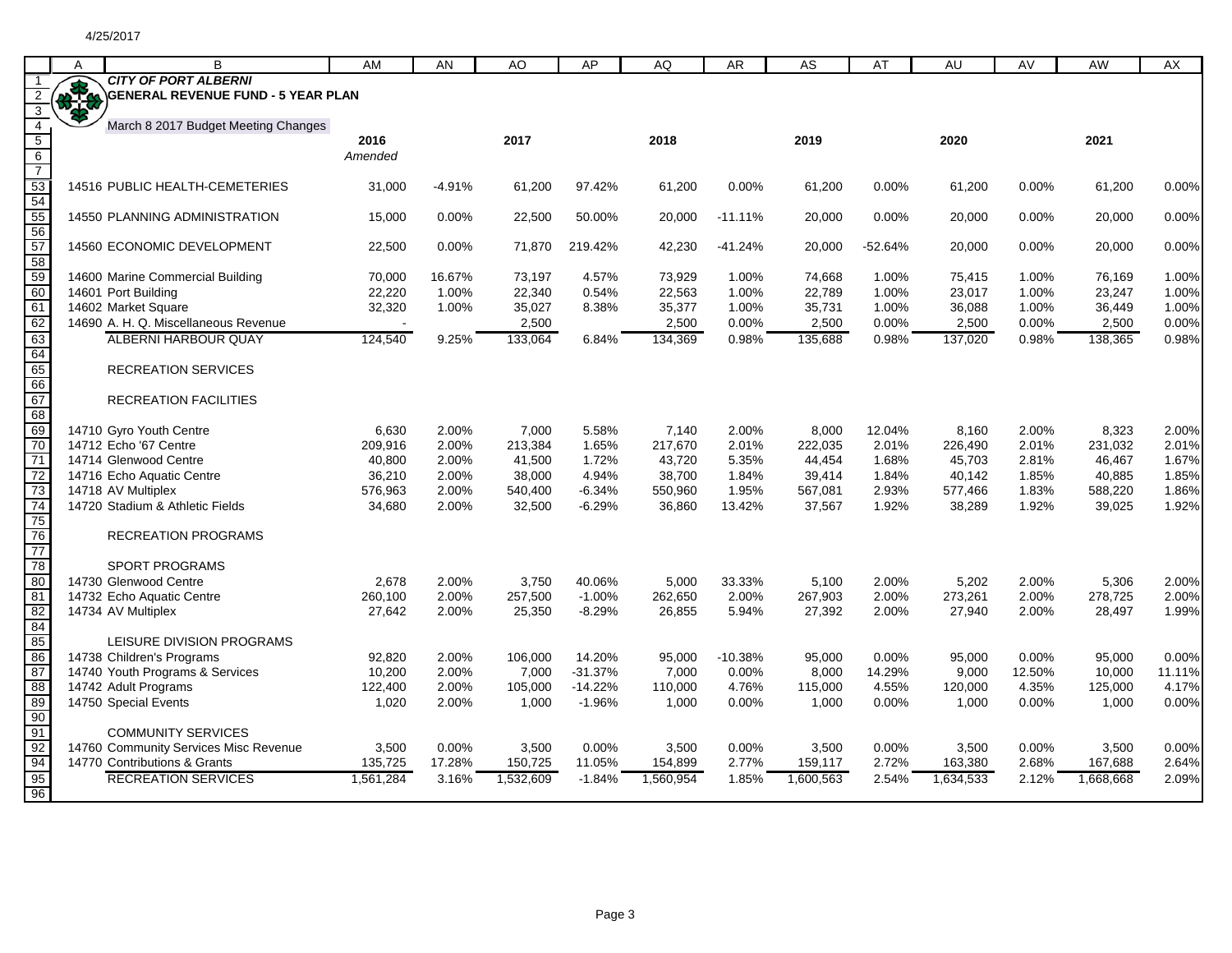|                  | Α | B                                                             | AM              | AN             | AO              | AP             | AQ              | AR             | AS        | AT     | AU              | AV    | AW              | <b>AX</b>        |
|------------------|---|---------------------------------------------------------------|-----------------|----------------|-----------------|----------------|-----------------|----------------|-----------|--------|-----------------|-------|-----------------|------------------|
|                  |   | <b>CITY OF PORT ALBERNI</b>                                   |                 |                |                 |                |                 |                |           |        |                 |       |                 |                  |
| $\overline{2}$   |   | CITY OF PORT ALBERNI<br>SENERAL REVENUE FUND - 5 YEAR PLAN    |                 |                |                 |                |                 |                |           |        |                 |       |                 |                  |
| $\overline{3}$   |   |                                                               |                 |                |                 |                |                 |                |           |        |                 |       |                 |                  |
| $\overline{4}$   |   | March 8 2017 Budget Meeting Changes                           |                 |                |                 |                |                 |                |           |        |                 |       |                 |                  |
| $5\overline{)}$  |   |                                                               | 2016            |                | 2017            |                | 2018            |                | 2019      |        | 2020            |       | 2021            |                  |
| $6\overline{6}$  |   |                                                               | Amended         |                |                 |                |                 |                |           |        |                 |       |                 |                  |
| $\overline{7}$   |   |                                                               |                 |                |                 |                |                 |                |           |        |                 |       |                 |                  |
| 97               |   | <b>CULTURAL SERVICES</b>                                      |                 |                |                 |                |                 |                |           |        |                 |       |                 |                  |
| 98               |   |                                                               |                 |                |                 |                |                 |                |           |        |                 |       |                 |                  |
| 99               |   | <b>MUSEUM SERVICES</b>                                        |                 |                |                 |                |                 |                |           |        |                 |       |                 |                  |
| 100              |   | 14810 Museum-Sales & Service                                  | 22,400          | $-10.40%$      | 24,100          | 7.59%          | 24,250          | 0.62%          | 34,450    | 42.06% | 37,100          | 7.69% | 37,300          | 0.54%            |
| 101<br>102       |   | 14820 Museum-Federal Grants<br>14830 Museum-Provincial Grants | 3,200<br>65,000 | 0.00%<br>0.00% | 3,265<br>65,000 | 2.03%<br>0.00% | 3,340<br>65,000 | 2.30%<br>0.00% | 3,400     | 1.80%  | 3,400<br>65,000 | 0.00% | 3,400<br>65,000 | 0.00%<br>0.00%   |
|                  |   |                                                               |                 |                |                 |                |                 |                | 65,000    | 0.00%  |                 | 0.00% |                 |                  |
| 104<br>105       |   | <b>CULTURAL SERVICES</b>                                      | 90,600          | 0.67%          | 92,365          | 1.95%          | 92,590          | 0.24%          | 102,850   | 11.08% | 105,500         | 2.58% | 105,700         | 0.19%            |
| 106              |   | <b>SALES OF SERVICES</b>                                      | 3,250,952       | $-2.38%$       | 3,330,804       | 2.46%          | 3,349,765       | 0.57%          | 3,409,737 |        | 3,478,236       |       | 3,545,111       | 1.92%            |
| 107              |   |                                                               |                 |                |                 |                |                 |                |           | 1.79%  |                 | 2.01% |                 |                  |
| 108              |   | OTHER REVENUE OWN SOURCES                                     |                 |                |                 |                |                 |                |           |        |                 |       |                 |                  |
| 109              |   |                                                               |                 |                |                 |                |                 |                |           |        |                 |       |                 |                  |
| 110              |   | 15110 Business Licence Fees                                   | 120,000         | $-14.29%$      | 120,000         | 0.00%          | 120,000         | 0.00%          | 120,000   | 0.00%  | 120,000         | 0.00% | 120,000         | 0.00%            |
| 112              |   | 15160 Dog Licence Fees                                        | 10,000          | $-16.67%$      | 10,000          | 0.00%          | 10,000          | 0.00%          | 10,000    | 0.00%  | 10,000          | 0.00% | 10,000          | 0.00%            |
| 113              |   | 15170 Building & Plumbing Permit Fees                         | 70,000          | $-12.50%$      | 75,000          | 7.14%          | 75,000          | 0.00%          | 75,000    | 0.00%  | 75,000          | 0.00% | 75,000          | 0.00%            |
| 11 <sup>2</sup>  |   | 15181 Other Const/Demolition Permit Fees                      | 100             | 0.00%          | 140             | 40.00%         | 140             | 0.00%          | 140       | 0.00%  | 140             | 0.00% | 140             | 0.00%            |
| 115              |   | 15190 Vacant Bldg Registration Permit Fees                    | 4,000           | -50.00%        | 1,000           | -75.00%        | 1,000           | 0.00%          | 1,000     | 0.00%  | 1,000           | 0.00% | 1,000           | 0.00%            |
| 116              |   | <b>LICENCES &amp; PERMITS</b>                                 | 204,100         | $-14.99%$      | 206,140         | 1.00%          | 206,140         | 0.00%          | 206,140   | 0.00%  | 206,140         | 0.00% | 206,140         | 0.00%            |
| $\overline{117}$ |   |                                                               |                 |                |                 |                |                 |                |           |        |                 |       |                 |                  |
| 118              |   | 15210 FINES & PARKING TICKETS                                 | 10,000          | $0.00\%$       | 9,000           | $-10.00\%$     | 9,000           | 0.00%          | 9,000     | 0.00%  | 9,000           | 0.00% | 9,000           | 0.00%            |
| 119              |   |                                                               |                 |                |                 |                |                 |                |           |        |                 |       |                 |                  |
| 120              |   | 15320 RENTALS                                                 | 138,720         | 2.00%          | 141,000         | 1.64%          | 142,100         | 0.78%          | 143,200   | 0.77%  | 144,300         | 0.77% | 145,500         | 0.83%            |
| 121              |   |                                                               |                 |                |                 |                |                 |                |           |        |                 |       |                 |                  |
| 122              |   | 15510 Interest On Investments                                 | 220,000         | 0.00%          | 225,000         | 2.27%          | 225,000         | 0.00%          | 225,000   | 0.00%  | 225,000         | 0.00% | 225,000         | 0.00%            |
| 123              |   | 15590 Other Interest                                          | 29,000          | 61.11%         | 25,000          | $-13.79%$      | 25,000          | 0.00%          | 25,000    | 0.00%  | 25,000          | 0.00% | 25,000          | 0.00%            |
| 124              |   | <b>RETURN ON INVESTMENTS</b>                                  | 249,000         | 4.62%          | 250,000         | 0.40%          | 250,000         | 0.00%          | 250,000   | 0.00%  | 250,000         | 0.00% | 250,000         | 0.00%            |
| 125              |   |                                                               |                 |                |                 |                |                 |                |           |        |                 |       |                 |                  |
| 126              |   | 15611 Current Tax Penalties                                   | 110,000         | 10.00%         | 119,000         | 8.18%          | 119,000         | 0.00%          | 119,000   | 0.00%  | 119,000         | 0.00% | 119,000         | 0.00%            |
| 127              |   | 15621 Arrears & Delinquent Tax Interest                       | 26,000          | $-7.14%$       | 44,800          | 72.31%         | 44,800          | 0.00%          | 44,800    | 0.00%  | 44,800          | 0.00% | 44,800          | 0.00%            |
| 128              |   | 15625 Residential Garbage Penalties                           |                 |                | 10,000          |                | 10,000          | 0.00%          | 10,000    | 0.00%  | 10,000          | 0.00% | 10,000          | 0.00%            |
| 129              |   | <b>PENALTIES &amp; INTEREST</b>                               | 136,000         | 6.25%          | 173,800         | 27.79%         | 173,800         | 0.00%          | 173,800   | 0.00%  | 173,800         | 0.00% | 173,800         | 0.00%            |
| 130              |   |                                                               |                 |                |                 |                |                 |                |           |        |                 |       |                 |                  |
| 131              |   | 15930 Miscellaneous Revenue                                   |                 | $-100.00\%$    | 9,500           |                | 9,500           |                | 9,500     |        | 9,500           |       |                 | 237,800 2403.16% |
| 132              |   | 15940 Miscellaneous Revenue-IT Services                       |                 |                | 23,800          |                | 23,800          | 0.00%          | 23,800    | 0.00%  | 23,800          | 0.00% | 23,800          | 0.00%            |
| 133              |   | MISCELLANEOUS REVENUE                                         |                 |                | 33,300          |                | 33,300          |                | 33,300    |        | 33,300          |       | 261,600         | 685.59%          |
| 134              |   |                                                               |                 |                |                 |                |                 |                |           |        |                 |       |                 |                  |
| 135              |   | OTHER REVENUE OWN SOURCES                                     | 737,820         | $-13.41%$      | 813,240         | 10.22%         | 814,340         | 0.14%          | 815,440   | 0.14%  | 816,540         | 0.13% | 1,046,040       | 28.11%           |
| 136              |   |                                                               |                 |                |                 |                |                 |                |           |        |                 |       |                 |                  |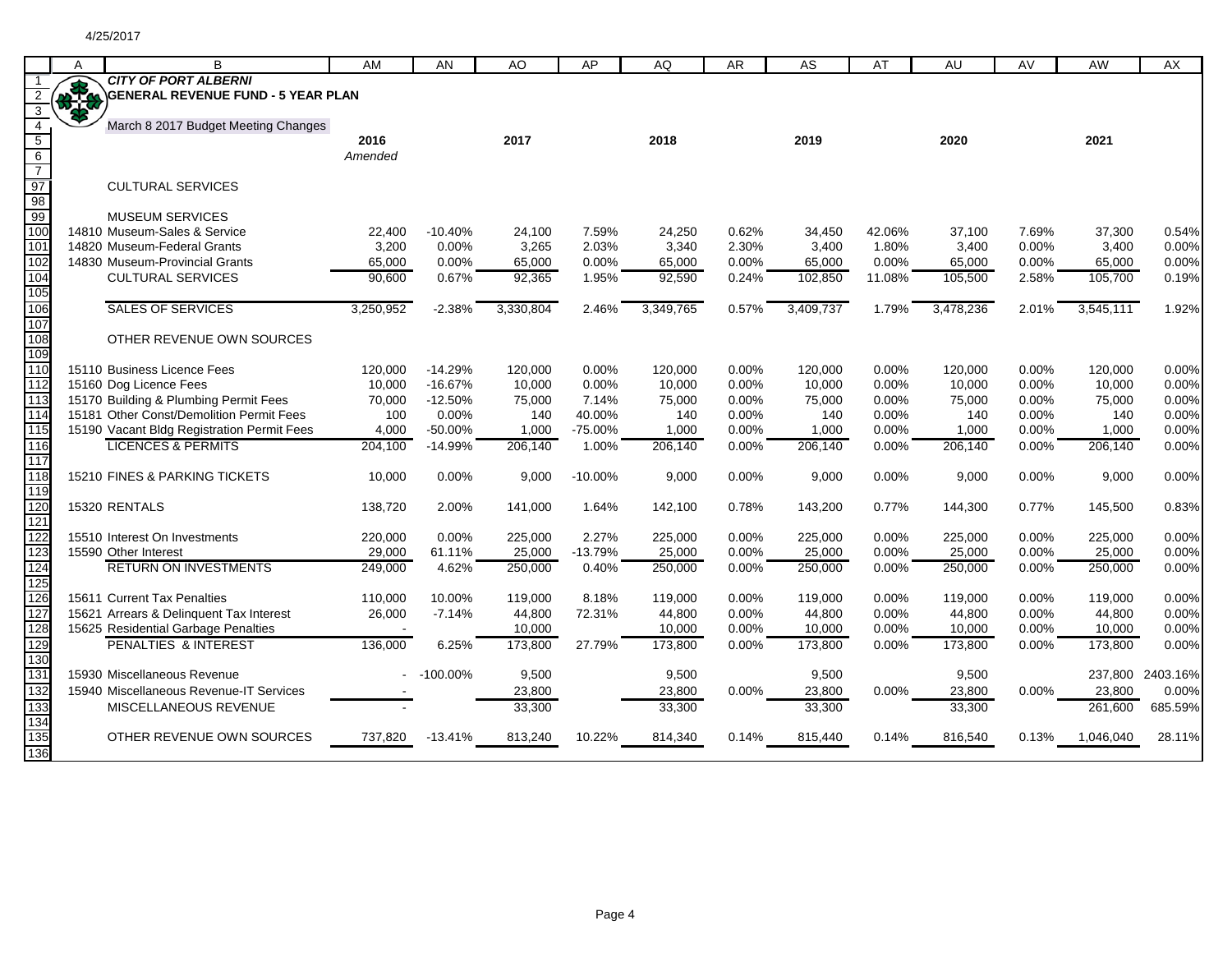|                                       | A   | В                                                                       | AM                 | AN                 | AO                 | AP              | AQ                 | AR                    | AS                 | AT             | AU                 | AV             | AW                 | AX             |
|---------------------------------------|-----|-------------------------------------------------------------------------|--------------------|--------------------|--------------------|-----------------|--------------------|-----------------------|--------------------|----------------|--------------------|----------------|--------------------|----------------|
|                                       |     | <b>CITY OF PORT ALBERNI</b>                                             |                    |                    |                    |                 |                    |                       |                    |                |                    |                |                    |                |
| $\overline{2}$                        | *** | <b>GENERAL REVENUE FUND - 5 YEAR PLAN</b>                               |                    |                    |                    |                 |                    |                       |                    |                |                    |                |                    |                |
| $\overline{\mathbf{3}}$               |     |                                                                         |                    |                    |                    |                 |                    |                       |                    |                |                    |                |                    |                |
| $\overline{4}$                        |     | March 8 2017 Budget Meeting Changes                                     |                    |                    |                    |                 |                    |                       |                    |                |                    |                |                    |                |
| $\begin{array}{c} 5 \\ 6 \end{array}$ |     |                                                                         | 2016               |                    | 2017               |                 | 2018               |                       | 2019               |                | 2020               |                | 2021               |                |
|                                       |     |                                                                         | Amended            |                    |                    |                 |                    |                       |                    |                |                    |                |                    |                |
| $\overline{7}$                        |     |                                                                         |                    |                    |                    |                 |                    |                       |                    |                |                    |                |                    |                |
| 137                                   |     | UNCONDITIONAL TRANSFERS OTHER GOV'T                                     |                    |                    |                    |                 |                    |                       |                    |                |                    |                |                    |                |
| 138                                   |     |                                                                         |                    |                    |                    |                 |                    |                       |                    |                |                    |                |                    |                |
| 139                                   |     | PROVINCIAL GOVERNMENT                                                   |                    |                    |                    |                 |                    |                       |                    |                |                    |                |                    |                |
| 140<br>141                            |     | 16212 Small Community Protection Grant                                  | 259,000            | 10.21%             | 315,500            | 21.81%          | 259,000            | $-17.91%$             | 259,000            | 0.00%          | 259.000            | 0.00%          | 259,000            | 0.00%          |
| 142                                   |     | 16214 Revenue Sharing - Traffic Fines<br>16215 Community Gaming Revenue | 298,800<br>445,000 | $-9.45%$<br>14.10% | 380,900<br>445,840 | 27.48%<br>0.19% | 298,800<br>445,000 | $-21.55%$<br>$-0.19%$ | 298,800<br>445.000 | 0.00%<br>0.00% | 298,800<br>445.000 | 0.00%<br>0.00% | 298,800<br>445,000 | 0.00%<br>0.00% |
| 143                                   |     | <b>UNCOND TFRS OTHER GOV'T</b>                                          | 1,002,800          | 5.01%              | 1,142,240          | 13.91%          | 1,002,800          | $-12.21%$             | 1,002,800          | $0.00\%$       | 1,002,800          | 0.00%          | 1,002,800          | 0.00%          |
| 144                                   |     |                                                                         |                    |                    |                    |                 |                    |                       |                    |                |                    |                |                    |                |
| 145                                   |     | <b>CONDITIONAL TRANSFERS OTHER</b>                                      |                    |                    |                    |                 |                    |                       |                    |                |                    |                |                    |                |
| 146                                   |     | 18120 Grants/Contributions UBCM/FCM                                     |                    |                    | 10,000             |                 |                    | -100.00%              |                    |                |                    |                |                    |                |
| 147                                   |     | 18121 Grants/Contributions Other                                        | 10,000             |                    | 73,049             | 630.49%         | 70,000             | -4.17%                | 70,000             | 0.00%          | 70,000             | 0.00%          | 70,000             | 0.00%          |
| 148                                   |     | <b>CONDITIONAL TRANSFERS OTHER</b>                                      | 10,000             |                    | 83,049             |                 | 70,000             |                       | 70,000             |                | 70,000             |                | 70,000             |                |
| 149                                   |     |                                                                         |                    |                    |                    |                 |                    |                       |                    |                |                    |                |                    |                |
| 150                                   |     |                                                                         |                    |                    |                    |                 |                    |                       |                    |                |                    |                |                    |                |
| 151                                   |     | OTHER TRANSFERS & COLLECTIONS                                           |                    |                    |                    |                 |                    |                       |                    |                |                    |                |                    |                |
| 152                                   |     |                                                                         |                    |                    |                    |                 |                    |                       |                    |                |                    |                |                    |                |
| 153                                   |     | 19110 Cemetery Trust Fund                                               | 12,047             |                    | 2,000              | $-83.40%$       | 2,000              | 0.00%                 | 2,000              | 0.00%          | 2,000              | 0.00%          | 2,000              | 0.00%          |
| 156                                   |     | 19114 Operating Funds From Prior Years                                  | 400,000            | $-3.05%$           | 400,000            | 0.00%           | 400,000            | 0.00%                 | 400,000            | 0.00%          | 400,000            | 0.00%          | 400,000            | 0.00%          |
| 157                                   |     | <b>TRANSFERS FROM OWN RESERVES</b>                                      | 412,047            | $-0.13%$           | 402,000            | $-2.44%$        | 402,000            | 0.00%                 | 402,000            | 0.00%          | 402,000            | 0.00%          | 402,000            | 0.00%          |
| 158                                   |     |                                                                         |                    |                    |                    |                 |                    |                       |                    |                |                    |                |                    |                |
| 159                                   |     | COLLECTIONS FOR OTHER GOV'T                                             |                    |                    |                    |                 |                    |                       |                    |                |                    |                |                    |                |
| 160                                   |     |                                                                         |                    |                    |                    |                 |                    |                       |                    |                |                    |                |                    |                |
| 161                                   |     | 19811 Non-Residential School Tax                                        | 2,200,000          | $-4.35%$           | 2,100,000          | $-4.55%$        | 2,100,000          | 0.00%                 | 2,100,000          | 0.00%          | 2,100,000          | 0.00%          | 2,100,000          | 0.00%          |
| 162                                   |     | 19812 Residential School Tax                                            | 3,000,000          | $-3.23%$           | 3,000,000          | 0.00%           | 3,000,000          | 0.00%                 | 3,000,000          | 0.00%          | 3,000,000          | 0.00%          | 3,000,000          | 0.00%          |
| 163                                   |     |                                                                         | 5,200,000          | $-3.70%$           | 5,100,000          | $-1.92%$        | 5,100,000          | 0.00%                 | 5,100,000          | 0.00%          | 5,100,000          | 0.00%          | 5,100,000          | 0.00%          |
| 164<br>165                            |     | REGIONAL GOVERNMENT                                                     |                    |                    |                    |                 |                    |                       |                    |                |                    |                |                    |                |
| 166                                   |     | 11212 Parcel Tax                                                        | 131,500            | $-0.03%$           | 134,000            | 1.90%           | 134,000            | 0.00%                 | 134,000            | 0.00%          | 134,000            | 0.00%          | 134,000            | 0.00%          |
| 167                                   |     | 19820 Alberni-Clayoquot Regional Hosp Dist                              | 658,500            | $-0.01%$           | 647,000            | $-1.75%$        | 647,000            | 0.00%                 | 647,000            | 0.00%          | 647,000            | 0.00%          | 647,000            | 0.00%          |
| 168                                   |     | 19821 Alberni-Clayoquot Regional District                               | 832,000            | $-0.01%$           | 1,080,000          | 29.81%          | 1,080,000          | 0.00%                 | 1,080,000          | 0.00%          | 1,080,000          | 0.00%          | 1,080,000          | 0.00%          |
| 169                                   |     |                                                                         | 1,622,000          | $-0.01%$           | 1,861,000          | 14.73%          | 1,861,000          | 0.00%                 | 1,861,000          | 0.00%          | 1,861,000          | 0.00%          | 1,861,000          | 0.00%          |
| 170                                   |     |                                                                         |                    |                    |                    |                 |                    |                       |                    |                |                    |                |                    |                |
| 171                                   |     | JOINT BOARDS AND COMMISSIONS                                            |                    |                    |                    |                 |                    |                       |                    |                |                    |                |                    |                |
| 172                                   |     | 19830 Municipal Finance Authority                                       | 500                | 0.00%              | 500                | 0.00%           | 500                | 0.00%                 | 500                | 0.00%          | 500                | 0.00%          | 500                | 0.00%          |
| 173                                   |     | 19831 BC Assessment                                                     | 170,000            | $-5.56%$           | 160,000            | $-5.88%$        | 160,000            | 0.00%                 | 160,000            | 0.00%          | 160,000            | 0.00%          | 160,000            | 0.00%          |
| 174                                   |     |                                                                         | 170,500            | $-5.54%$           | 160,500            | $-5.87%$        | 160,500            | 0.00%                 | 160,500            | 0.00%          | 160,500            | 0.00%          | 160,500            | 0.00%          |
| 175                                   |     |                                                                         |                    |                    |                    |                 |                    |                       |                    |                |                    |                |                    |                |
| 176                                   |     | OTHER TRANSFERS, COLLECTIONS                                            | 6,992,500          | $-2.92%$           | 7,121,500          | 1.84%           | 7,121,500          | 0.00%                 | 7,121,500          | $0.00\%$       | 7,121,500          | 0.00%          | 7,121,500          | $0.00\%$       |
| 177                                   |     |                                                                         |                    |                    |                    |                 |                    |                       |                    |                |                    |                |                    |                |
| 178                                   |     | <b>GENERAL FUND REVENUE</b>                                             | 34.907.995         | 0.52%              | 35,723,428         | 2.34%           | 36.252.651         | 1.48%                 | 36,977,664         | 2.00%          | 37,735,712         | 2.05%          | 38.741.190         | 2.66%          |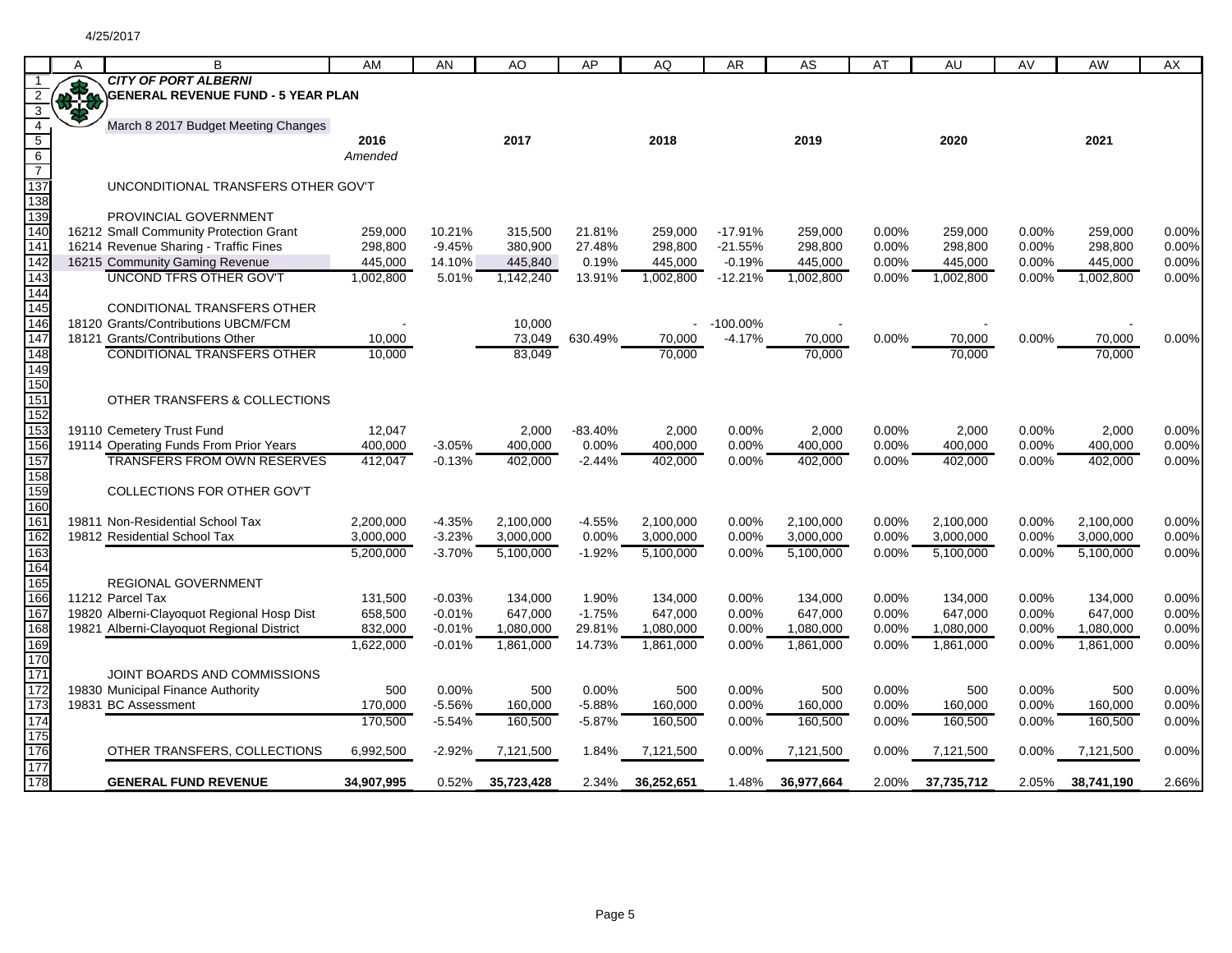|                                                       | A           | B                                                       | AM              | AN        | AO        | AP        | AQ        | AR.       | <b>AS</b> | AT       | AU        | AV       | AW         | AX       |
|-------------------------------------------------------|-------------|---------------------------------------------------------|-----------------|-----------|-----------|-----------|-----------|-----------|-----------|----------|-----------|----------|------------|----------|
|                                                       |             | <b>CITY OF PORT ALBERNI</b>                             |                 |           |           |           |           |           |           |          |           |          |            |          |
|                                                       | <b>OPEN</b> | <b>GENERAL REVENUE FUND - 5 YEAR PLAN</b>               |                 |           |           |           |           |           |           |          |           |          |            |          |
| 3                                                     |             |                                                         |                 |           |           |           |           |           |           |          |           |          |            |          |
| $\overline{4}$                                        |             | March 8/21 2017 Budget Meeting Changes                  |                 |           | 2017      |           | 2018      |           | 2019      |          | 2020      |          |            |          |
| $\begin{array}{c} 5 \\ 6 \\ 7 \end{array}$            |             |                                                         | 2016<br>Amended |           |           |           |           |           |           |          |           |          | 2021       |          |
|                                                       |             |                                                         |                 |           |           |           |           |           |           |          |           |          |            |          |
| $\frac{1}{8}$                                         |             | <b>GENERAL GOVERNMENT SERVICE</b>                       |                 |           |           |           |           |           |           |          |           |          |            |          |
|                                                       |             | 21110 Mayor-Stipends                                    | 43,733          | 1.00%     | 43,777    | 0.10%     | 44,215    | 1.00%     | 44,657    | 1.00%    | 45,103    | 1.00%    | 45,555     | 1.00%    |
| $\frac{9}{10}$                                        |             | 21130 Councillors-Stipends                              | 116,298         | 1.00%     | 116,415   | 0.10%     | 117,579   | 1.00%     | 118,755   | 1.00%    | 119,942   | 1.00%    | 121,142    | 1.00%    |
| $\overline{11}$                                       |             | 21190 Receptions and Other Services                     | 40,200          | 14.86%    | 39,000    | $-2.99%$  | 39,000    | 0.00%     | 39,000    | 0.00%    | 39,000    | 0.00%    | 39,000     | 0.00%    |
| 12                                                    |             | <b>LEGISLATIVE</b>                                      | 200,231         | 3.51%     | 199,192   | $-0.52%$  | 200,794   | 0.80%     | 202,412   | 0.81%    | 204,045   | 0.81%    | 205,697    | 0.81%    |
| $\overline{13}$                                       |             |                                                         |                 |           |           |           |           |           |           |          |           |          |            |          |
| 14                                                    |             | <b>GENERAL ADMINISTRATION</b>                           |                 |           |           |           |           |           |           |          |           |          |            |          |
| 15                                                    |             | <b>ADMINISTRATIVE</b>                                   |                 |           |           |           |           |           |           |          |           |          |            |          |
| 16                                                    |             | 21211 City Manager                                      | 280,800         | 40.75%    | 196,677   | -29.96%   | 198,639   | 1.00%     | 200,620   | 1.00%    | 202,621   | 1.00%    | 204,643    | 1.00%    |
| $\overline{17}$                                       |             | 21212 Municipal Clerk                                   | 406,317         | 8.36%     | 411,841   | 1.36%     | 417,832   | 1.45%     | 423,537   | 1.37%    | 429,333   | 1.37%    | 435,220    | 1.37%    |
| 18                                                    |             | 21215 Legal Services                                    | 40,000          | 0.00%     | 40,000    | 0.00%     | 40,000    | 0.00%     | 40,000    | 0.00%    | 40,000    | 0.00%    | 40,000     | 0.00%    |
| $\overline{19}$                                       |             | 21216 Bylaw Enforcement                                 | 90,600          | $-3.21%$  | 90,300    | $-0.33%$  | 92,300    | 2.21%     | 94,100    | 1.95%    | 95,900    | 1.91%    | 97,800     | 1.98%    |
| 20                                                    |             | 21217 Bylaw Enforcement Vehicles                        | 8,815           | #DIV/0!   | 7,409     | $-15.95%$ | 7,505     | 1.30%     | 7,654     | 1.99%    | 7,806     | 1.99%    | 7,912      | 1.36%    |
| $\frac{21}{22}$<br>$\frac{22}{23}$<br>$\frac{24}{25}$ |             |                                                         |                 |           |           |           |           |           |           |          |           |          |            |          |
|                                                       |             |                                                         |                 |           |           |           |           |           |           |          |           |          |            |          |
|                                                       |             | <b>FINANCIAL MANAGEMENT</b>                             |                 |           |           |           |           |           |           |          |           |          |            |          |
|                                                       |             | 21221 Financial Management Administration               | 726,600         | 1.69%     | 715,100   | $-1.58%$  | 728,000   | 1.80%     | 776,400   | 6.65%    | 789,500   | 1.69%    | 802,800    | 1.68%    |
|                                                       |             | 21225 External Audit                                    | 30,000          | 0.00%     | 30,600    | 2.00%     | 30,900    | 0.98%     | 31,200    | 0.97%    | 31,500    | 0.96%    | 31,800     | 0.95%    |
| 26                                                    |             | 21226 Purchasing Administration                         | 218,000         | $-4.61%$  | 206,900   | $-5.09%$  | 211,000   | 1.98%     | 122,500   | -41.94%  | 124,400   | 1.55%    | 126,400    | 1.61%    |
| 27                                                    |             | 21229 Other Financial Management                        | 2,400           | 0.00%     | 22,200    | 825.00%   | 3,200     | $-85.59%$ | 3,250     | 1.56%    | 3,250     | 0.00%    | 3,250      | 0.00%    |
| 28                                                    |             |                                                         |                 |           |           |           |           |           |           |          |           |          |            |          |
| 29<br>30                                              |             | <b>COMMON SERVICES</b>                                  |                 |           |           |           |           |           |           |          |           |          |            |          |
|                                                       |             | 21222 Administration Vehicle                            | 8,290           | $-1.87%$  | 7,747     | $-6.55%$  | 8,115     | 4.75%     | 8,245     | 1.60%    | 8,477     | 2.81%    | 8,712      | 2.77%    |
| 31                                                    |             | 21252 City Hall                                         | 96,573          | $-17.26%$ | 90,040    | $-6.76%$  | 73,539    | $-18.33%$ | 75,323    | 2.43%    | 77,154    | 2.43%    | 79,033     | 2.44%    |
| 32<br>33                                              |             | 21253 Other City Buildings                              | 1,600           | 0.00%     | 2,320     | 45.00%    | 2,341     | 0.91%     | 2,363     | 0.94%    | 2,385     | 0.93%    | 2,408      | 0.96%    |
| 35                                                    |             | 21254 Plywood Plant Site<br>21259 Other Common Services | 278,462         | 5.45%     | 344.448   | 23.70%    | 342,654   | $-0.52%$  | 340,982   | $-0.49%$ | 339,231   | $-0.51%$ | 337,603    | $-0.48%$ |
| 36                                                    |             | 21260 Carbon Offsets                                    | 58,800          | 0.00%     | 58,800    | 0.00%     | 58,800    | 0.00%     | 58,800    | 0.00%    | 58,800    | 0.00%    | 58,800     | 0.00%    |
| 37                                                    |             |                                                         |                 |           |           |           |           |           |           |          |           |          |            |          |
| 38                                                    |             | <b>INFORMATION SERVICES</b>                             |                 |           |           |           |           |           |           |          |           |          |            |          |
| 39                                                    |             | 21261 Information Services                              | 584,914         | $-12.33%$ | 616,881   | 5.47%     | 635,510   | 3.02%     | 647,117   | 1.83%    | 658,953   | 1.83%    | 671,024    | 1.83%    |
| 40                                                    |             |                                                         |                 |           |           |           |           |           |           |          |           |          |            |          |
| 41                                                    |             | OTHER ADMINISTRATIVE SERVICES                           |                 |           |           |           |           |           |           |          |           |          |            |          |
| 42                                                    |             | 21282 Appraisals                                        |                 |           |           |           |           |           |           |          |           |          |            |          |
| 43                                                    |             | 21283 Personnel (Human Resources)                       | 226,745         | $-18.34%$ | 284,887   | 25.64%    | 272,914   | $-4.20%$  | 276,180   | 1.20%    | 279,431   | 1.18%    | 282,960    | 1.26%    |
| 44                                                    |             | 21285 Employee Wellness (EFAP)                          | 17,262          | 12.30%    | 15,200    | $-11.95%$ | 15,222    | 0.14%     | 15,244    | 0.14%    | 15,267    | 0.15%    | 15,289     | 0.14%    |
| 45                                                    |             |                                                         |                 |           |           |           |           |           |           |          |           |          |            |          |
| 46                                                    |             | <b>RECOVERIES</b>                                       |                 |           |           |           |           |           |           |          |           |          |            |          |
| 47                                                    |             | 21290 Administration Services Recovered                 | (438, 200)      | 0.00%     | (447,000) | 2.01%     | (456,000) | 2.01%     | (465,000) | 1.97%    | (474,000) | 1.94%    | (483, 500) | 2.00%    |
| 48                                                    |             | <b>GENERAL ADMINISTRATION</b>                           | 2.637.978       | $-0.65%$  | 2.694.350 | 2.14%     | 2.682.471 | $-0.44%$  | 2,658,515 | $-0.89%$ | 2.690.008 | 1.18%    | 2.722.154  | 1.20%    |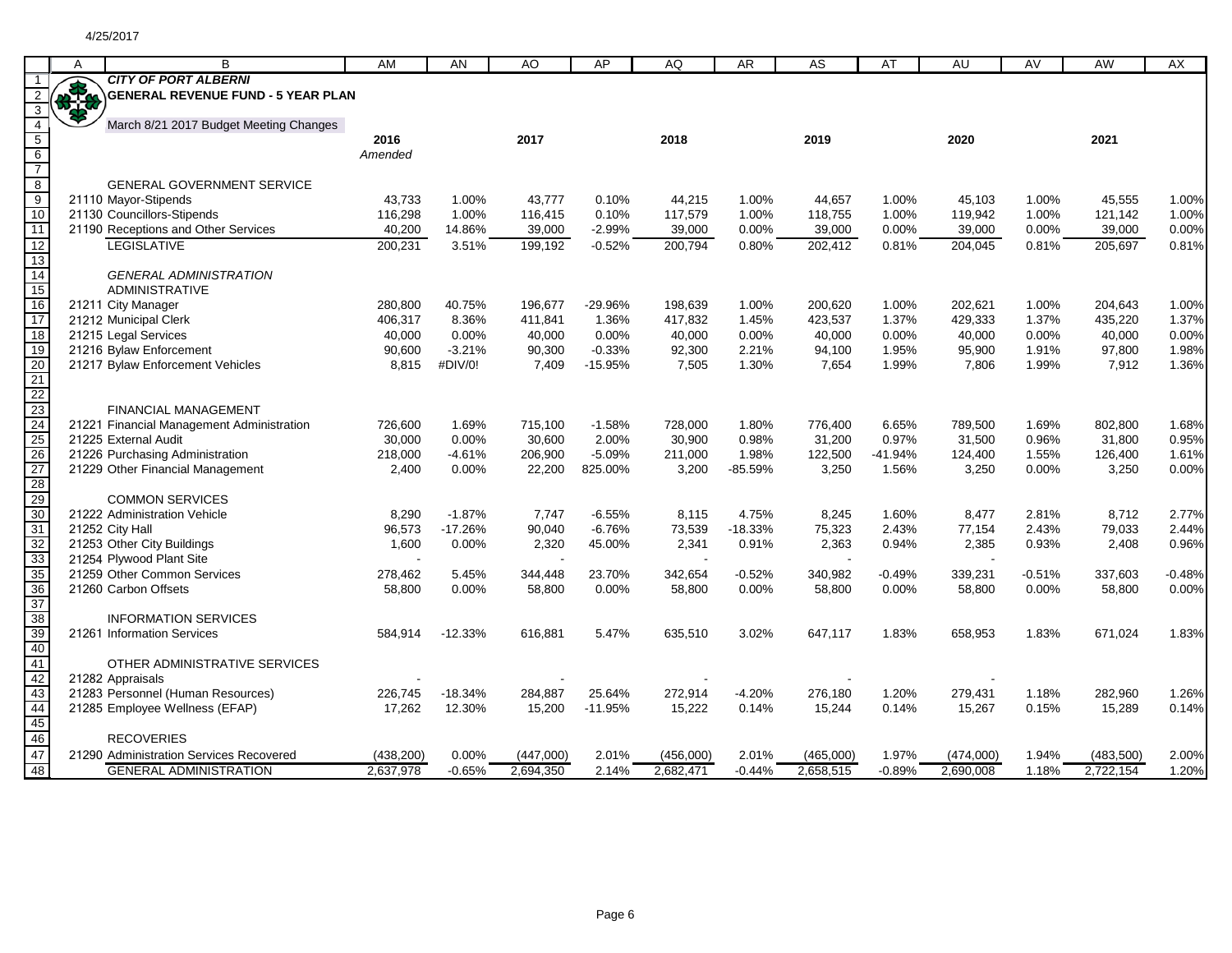|                             | A            | B                                                                      | AM                   | AN             | AO                   | AP             | AQ                   | <b>AR</b>      | AS                   | AT             | AU                   | AV             | AW                   | AX             |
|-----------------------------|--------------|------------------------------------------------------------------------|----------------------|----------------|----------------------|----------------|----------------------|----------------|----------------------|----------------|----------------------|----------------|----------------------|----------------|
|                             |              | <b>CITY OF PORT ALBERNI</b>                                            |                      |                |                      |                |                      |                |                      |                |                      |                |                      |                |
|                             | <b>SHEEP</b> | <b>GENERAL REVENUE FUND - 5 YEAR PLAN</b>                              |                      |                |                      |                |                      |                |                      |                |                      |                |                      |                |
| $\overline{3}$              |              |                                                                        |                      |                |                      |                |                      |                |                      |                |                      |                |                      |                |
|                             |              | March 8/21 2017 Budget Meeting Changes                                 |                      |                |                      |                |                      |                |                      |                |                      |                |                      |                |
| $\frac{4}{5}$ $\frac{6}{7}$ |              |                                                                        | 2016                 |                | 2017                 |                | 2018                 |                | 2019                 |                | 2020                 |                | 2021                 |                |
|                             |              |                                                                        | Amended              |                |                      |                |                      |                |                      |                |                      |                |                      |                |
|                             |              |                                                                        |                      |                |                      |                |                      |                |                      |                |                      |                |                      |                |
|                             |              |                                                                        |                      |                |                      |                |                      |                |                      |                |                      |                |                      |                |
| 49<br>50                    |              | 21911 Election Expense                                                 | 10,000               | 0.00%          |                      | $-100.00\%$    | 52,928               | #DIV/0!        |                      | $-100.00\%$    |                      | #DIV/0!        |                      | #DIV/0!        |
| 51                          |              | 21920 Training and Development                                         | 143,367              | 2.00%          | 144,800              | 1.00%          | 145,020              | 0.15%          | 145,242              | 0.15%          | 145,467              | 0.15%          | 145,693              | 0.16%          |
| 52                          |              | 21925 Council Travel and Development                                   | 50,900               | 13.11%         | 50,000               | $-1.77%$       | 50,500               | 1.00%          | 51,005               | 1.00%          | 51,515               | 1.00%          | 52,030               | 1.00%          |
| 53                          |              | 21930 Insurance                                                        | 257,500              | 3.00%          | 257,500              | 0.00%          | 260,100              | 1.01%          | 262,700              | 1.00%          | 265,300              | 0.99%          | 268,000              | 1.02%          |
| 54                          |              | 21931 Damage Claims                                                    | 20,000               | -33.33%        | 20,400               | 2.00%          | 20,808               | 2.00%          | 20,224               | $-2.81%$       | 20,649               | 2.10%          | 20,082               | $-2.75%$       |
| 55                          |              | 21950 Grants In Aid                                                    | 10,820               | 2.00%          | 10,820               | 0.00%          | 11,000               | 1.66%          | 11,000               | 0.00%          | 11,000               | $0.00\%$       | 11,000               | 0.00%          |
| 56                          |              | 21990 Other General Services                                           | 2,000                | -96.00%        | 2,000                | 0.00%          | 2,000                | 0.00%          | 2,000                | 0.00%          | 2,000                | 0.00%          | 2,000                | 0.00%          |
| 57                          |              | OTHER GENERAL GOV'T SERVICES                                           | 494,587              | $-7.75%$       | 485,520              | $-1.83%$       | 542,356              | 11.71%         | 492,171              | $-9.25%$       | 495,931              | 0.76%          | 498,805              | 0.58%          |
| 58                          |              |                                                                        |                      |                |                      |                |                      |                |                      |                |                      |                |                      |                |
| 59                          |              | <b>GENERAL GOVERNMENT SERVICE</b>                                      | 3,332,796            | $-1.54%$       | 3,379,062            | 1.39%          | 3,425,621            | 1.38%          | 3,353,098            | $-2.12%$       | 3,389,984            | 1.10%          | 3,426,656            | 1.08%          |
| 60                          |              |                                                                        |                      |                |                      |                |                      |                |                      |                |                      |                |                      |                |
|                             |              | <b>PROTECTIVE SERVICES</b>                                             |                      |                |                      |                |                      |                |                      |                |                      |                |                      |                |
| 61<br>62                    |              | 22121 Police Services Contract                                         |                      | 4.20%          | 5,301,190            | $-0.08%$       | 5,503,753            | 3.82%          | 5,454,255            | $-0.90%$       | 5,587,307            | 2.44%          | 5,733,319            | 2.61%          |
|                             |              | 22122 Police Services Administration                                   | 5,305,570<br>825,650 | 0.20%          | 945,313              | 14.49%         | 885,457              | $-6.33%$       | 901,652              | 1.83%          | 919,183              | 1.94%          | 937,055              | 1.94%          |
| 63<br>64                    |              | 22123 Police Services Consulting                                       |                      |                | 22,000               |                | 22,400               | 1.82%          | 22,900               | 2.23%          | 23,300               | 1.75%          | 23,800               | 2.15%          |
| 65                          |              | 22130 Community Policing                                               | 25,000               | 0.00%          | 25,500               | 2.00%          | 26,010               | 2.00%          | 26,530               | 2.00%          | 27,061               | 2.00%          | 27,602               | 2.00%          |
|                             |              | 22140 Commissionaire Services                                          | 25,000               | 0.00%          | 25,000               | 0.00%          | 25,000               | 0.00%          | 25,000               | 0.00%          | 25,000               | 0.00%          | 25,000               | 0.00%          |
| 66                          |              |                                                                        |                      |                |                      | $-0.08%$       |                      |                | 136,149              | 1.86%          |                      |                | 141,361              | 1.91%          |
| 67<br>68                    |              | 22160 Police Building Maintenance                                      | 131,359<br>486,429   | 3.84%<br>1.17% | 131,250<br>496,158   | 2.00%          | 133,662<br>507,230   | 1.84%<br>2.23% |                      |                | 138,714<br>527,722   | 1.88%<br>2.00% |                      | 2.00%          |
|                             |              | 22180 Detention & Custody of Prisoners                                 |                      |                |                      |                |                      |                | 517,374              | 2.00%          |                      |                | 538,276              |                |
| 69<br>70                    |              | POLICE PROTECTION                                                      | 6,799,008            | 3.44%          | 6,946,411            | 2.17%          | 7,103,512            | 2.26%          | 7,083,860            | $-0.28%$       | 7,248,287            | 2.32%          | 7,426,413            | 2.46%          |
| 71                          |              |                                                                        |                      |                |                      |                |                      |                |                      |                |                      |                |                      |                |
| 72                          |              | 22411 Fire Protection Administration<br>22421 Fire Crew                | 323,522<br>2,462,959 | 1.07%<br>2.50% | 330.150<br>2,516,470 | 2.05%<br>2.17% | 333,648<br>2,612,503 | 1.06%<br>3.82% | 337,186<br>2,683,902 | 1.06%<br>2.73% | 340,765<br>2,731,996 | 1.06%<br>1.79% | 344,385<br>2,806,801 | 1.06%<br>2.74% |
| 73                          |              |                                                                        | 46,379               | 2.00%          | 47.307               | 2.00%          | 48.253               | 2.00%          | 49,218               | 2.00%          | 50,203               | 2.00%          | 51,207               | 2.00%          |
| 74                          |              | 22422 Personnel Expense<br>22431 Communication System                  | 11,263               | 2.00%          | 11,488               | 2.00%          | 11,718               | 2.00%          | 11,952               | 2.00%          | 12,191               | 2.00%          | 12,435               | 2.00%          |
| 75                          |              |                                                                        | 956                  | 2.03%          | 975                  | 1.99%          | 994                  | 1.95%          |                      |                |                      |                |                      | 1.93%          |
|                             |              | 22440 Fire Investigation                                               |                      | 2.49%          | 151.109              | 2.83%          |                      | 2.49%          | 1,014<br>158.732     | 2.01%<br>2.49% | 1,035                | 2.07%<br>2.49% | 1,055                | 2.49%          |
| $\overline{76}$<br>77       |              | 22441 Fire Prevention                                                  | 146,945<br>58,395    | 2.00%          |                      | 2.00%          | 154,874<br>60,754    | 2.00%          | 61,969               | 2.00%          | 162,687              |                | 166,741<br>64,473    | 2.00%          |
| 79                          |              | 22471 Fire Building Maintenance                                        | 1,592                | 0.00%          | 59,563<br>1,624      | 2.01%          | 1,656                | 1.97%          | 1,689                | 1.99%          | 63,209<br>1,723      | 2.00%<br>2.01% | 1,758                | 2.03%          |
| 80                          |              | 22473 External Regional Training                                       |                      | 1.94%          |                      | $-0.01%$       | 224,817              | $-5.95%$       |                      |                |                      | 2.62%          |                      | 2.71%          |
|                             |              | 22480 Vehicle Repair & Maintenance                                     | 239,065              | 2.00%          | 239,051              | 72.67%         |                      | 2.00%          | 230,702              | 2.62%          | 236,747              |                | 243,153              | 2.00%          |
| 81<br>82                    |              | 22481 Sundry Equipment Repair & Mtce                                   | 14,877<br>21,402     | 2.00%          | 25,688<br>26,830     | 25.36%         | 26,202<br>27,366     | 2.00%          | 26,726<br>27,914     | 2.00%<br>2.00% | 27,261<br>28,472     | 2.00%<br>2.00% | 27,806<br>29,041     | 2.00%          |
| 83                          |              | 22482 Fire Fighting Tools/Supplies Purchases<br><b>FIRE PROTECTION</b> |                      |                |                      |                |                      |                |                      |                |                      |                |                      |                |
|                             |              |                                                                        | 3,327,355            | 2.29%          | 3,410,255            | 2.49%          | 3,502,785            | 2.71%          | 3,591,004            | 2.52%          | 3,656,289            | 1.82%          | 3,748,855            | 2.53%          |
| 84<br>85                    |              |                                                                        |                      | 2.00%          |                      |                |                      | 0.00%          |                      | 0.00%          |                      |                |                      |                |
| 86                          |              | 22510 Emergency Program (Tsunami Warning)                              | 918<br>918           |                | 500                  | -45.53%        | 500                  |                | 500                  |                | 500                  | $0.00\%$       | 500                  | 0.00%          |
|                             |              | <b>EMERGENCY MEASURES</b>                                              |                      | 2.00%          | 500                  | $-45.53%$      | 500                  | 0.00%          | 500                  | 0.00%          | 500                  | 0.00%          | 500                  | 0.00%          |
| 87                          |              |                                                                        | 99,510               | $-1.96%$       | 101,510              | 2.01%          | 104,020              | 2.47%          | 106,030              |                | 108,040              | 1.90%          | 110,350              | 2.14%          |
| 88                          |              | 22921 Building & Plumbing Inspection                                   |                      | 4.49%          |                      | $-10.95%$      |                      |                |                      | 1.93%          |                      |                |                      |                |
| 89<br>90                    |              | 22926 Building Inspector Vehicle                                       | 4,000                |                | 3,562                |                | 3,597                | 0.98%          | 3,633                | 1.00%          | 3,770                | 3.77%          | 4,049                | 7.40%          |
|                             |              | 22931 Animal Control Services Contract                                 | 154,988              | 4.02%          | 151,200              | $-2.44%$       | 151,211              | 0.01%          | 151,222              | 0.01%          | 151,234              | 0.01%          | 151,246              | 0.01%          |
| 91                          |              | OTHER PROTECTION                                                       | 258.498              | 1.64%          | 256.272              | $-0.86%$       | 258.828              | 1.00%          | 260,885              | 0.79%          | 263.044              | 0.83%          | 265.645              | 0.99%          |
| 92<br>93                    |              |                                                                        |                      |                |                      |                |                      |                |                      |                |                      |                |                      |                |
|                             |              | PROTECTIVE SERVICES                                                    | 10,385,779           | 3.03%          | 10,613,438           | 2.19%          | 10,865,625           | 2.38%          | 10,936,249           | 0.65%          | 11,168,120           | 2.12%          | 11,441,413           | 2.45%          |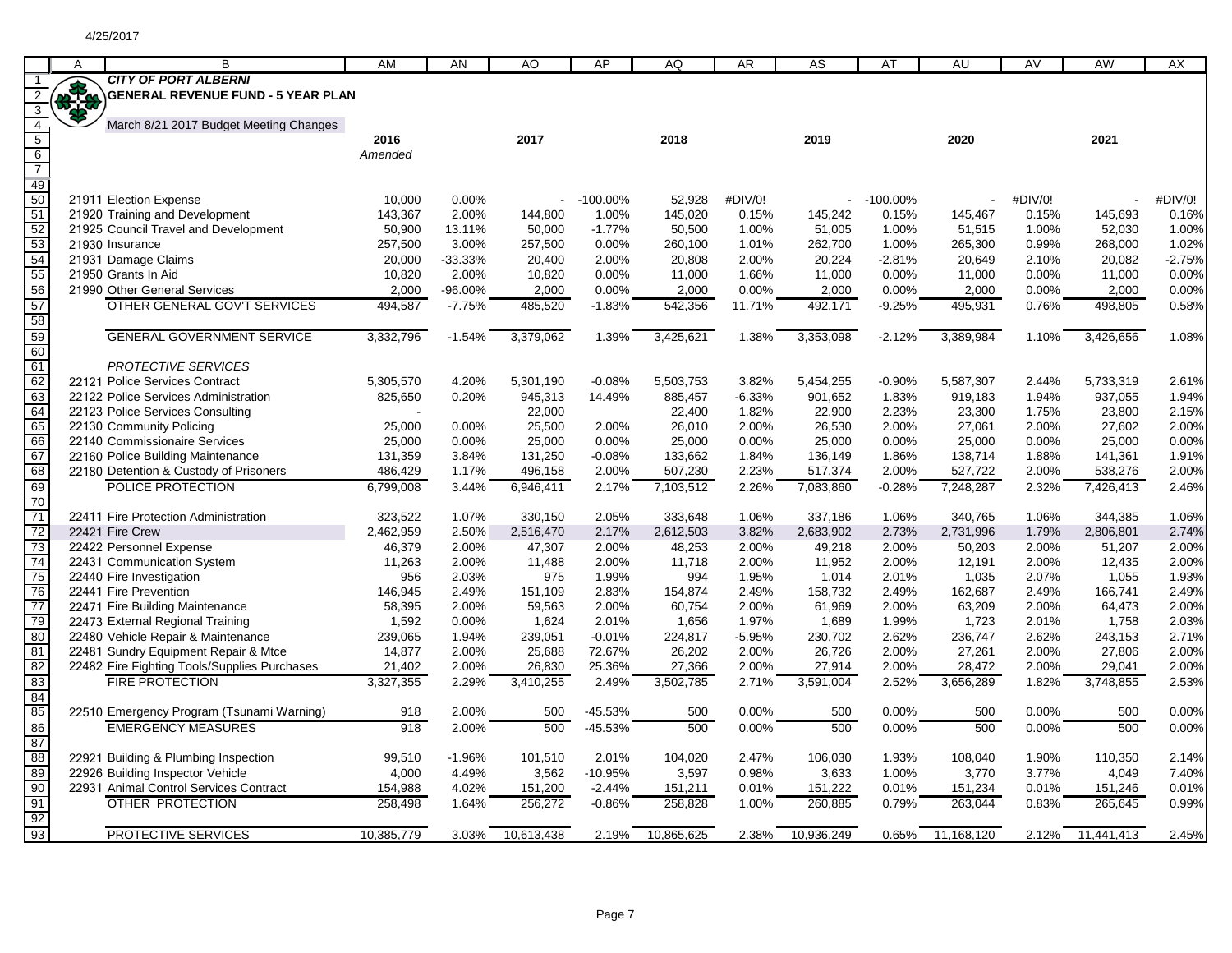|                  | A   | B                                         | AM        | AN        | AO        | AP        | AQ        | <b>AR</b> | AS        | AT       | AU        | AV       | <b>AW</b> | AX       |
|------------------|-----|-------------------------------------------|-----------|-----------|-----------|-----------|-----------|-----------|-----------|----------|-----------|----------|-----------|----------|
|                  |     | <b>CITY OF PORT ALBERNI</b>               |           |           |           |           |           |           |           |          |           |          |           |          |
| $\overline{2}$   | *** | <b>GENERAL REVENUE FUND - 5 YEAR PLAN</b> |           |           |           |           |           |           |           |          |           |          |           |          |
| $\overline{3}$   |     |                                           |           |           |           |           |           |           |           |          |           |          |           |          |
| $\overline{4}$   |     | March 8/21 2017 Budget Meeting Changes    |           |           |           |           |           |           |           |          |           |          |           |          |
| $\overline{5}$   |     |                                           | 2016      |           | 2017      |           | 2018      |           | 2019      |          | 2020      |          | 2021      |          |
| $6\overline{6}$  |     |                                           | Amended   |           |           |           |           |           |           |          |           |          |           |          |
| $\overline{7}$   |     |                                           |           |           |           |           |           |           |           |          |           |          |           |          |
| 94               |     |                                           |           |           |           |           |           |           |           |          |           |          |           |          |
| 95               |     | <b>TRANSPORTATION SERVICE</b>             |           |           |           |           |           |           |           |          |           |          |           |          |
| 96               |     | <b>COMMON SERVICES</b>                    |           |           |           |           |           |           |           |          |           |          |           |          |
| 97               |     | 23110 Engineering Administration          | 559.409   | $-2.30%$  | 608,313   | 8.74%     | 596,708   | $-1.91%$  | 583.484   | $-2.22%$ | 569,512   | $-2.39%$ | 579,603   | 1.77%    |
| 98               |     | 23121 Engineering Consulting Services     | 40,000    | 0.00%     | 40,000    | 0.00%     | 40,000    | 0.00%     | 40,000    | 0.00%    | 40,000    | $0.00\%$ | 40,000    | 0.00%    |
| 99               |     |                                           |           |           |           |           |           |           |           |          |           |          |           |          |
| 100              |     | PUBLIC WORKS ADMINISTRATION               |           |           |           |           |           |           |           |          |           |          |           |          |
| 101              |     | 23129 Clerical & Reception-Operation      | 105,287   | 4.76%     | 106,140   | 0.81%     | 108,324   | 2.06%     | 110,595   | 2.10%    | 112,913   | 2.10%    | 115,279   | 2.10%    |
| 102              |     | 23130 Supervision Operations              | 378,500   | 6.02%     | 365,000   | $-3.57%$  | 368,650   | 1.00%     | 372,337   | 1.00%    | 376,060   | 1.00%    | 379,820   | 1.00%    |
| 103              |     | 23134 Small Tools/Equipment/Supplies      | 47,292    | $-2.81%$  | 44,999    | $-4.85%$  | 45,819    | 1.82%     | 46,961    | 2.49%    | 47,831    | 1.85%    | 48,750    | 1.92%    |
| 104              |     | 23136 Works Yard Maintenance              | 64,000    | 3.23%     | 63,400    | $-0.94%$  | 64,400    | 1.58%     | 65,420    | 1.58%    | 66,460    | 1.59%    | 67,522    | 1.60%    |
| 105              |     | 23137 Main Building Maintenance           | 130,500   | $-3.33%$  | 112,020   | $-14.16%$ | 115,121   | 2.77%     | 118,350   | 2.80%    | 121,712   | 2.84%    | 125,215   | 2.88%    |
| 106              |     | 23138 Shop Overhead                       | 97,600    | 1.88%     | 84,333    | $-13.59%$ | 85,446    | 1.32%     | 86,583    | 1.33%    | 87,743    | 1.34%    | 88,926    | 1.35%    |
| 107              |     |                                           |           |           |           |           |           |           |           |          |           |          |           |          |
| 108              |     | <b>GENERAL EQUIPMENT</b>                  |           |           |           |           |           |           |           |          |           |          |           |          |
| 109              |     | 23160 General Equipment Maintenance       | 705,000   | $-1.28%$  | 717,457   | 1.77%     | 733,883   | 2.29%     | 751,328   | 2.38%    | 769,236   | 2.38%    | 787,622   | 2.39%    |
| 110              |     | 23161 Vehicle Maintenance & Replacement   | 9,946     | $-24.56%$ | 10,500    | 5.57%     | 10,620    | 1.14%     | 10,744    | 1.17%    | 10,871    | 1.18%    | 11,002    | 1.21%    |
| 111              |     | 23162 Supv Vehicle Mtce & Replacement     | 28,928    | $-5.74%$  | 31,506    | 8.91%     | 31,849    | 1.09%     | 30,374    | $-4.63%$ | 30,682    | 1.01%    | 33,370    | 8.76%    |
| $\overline{112}$ |     | <b>COMMON SERVICES</b>                    | 2,166,462 | $-0.14%$  | 2,183,668 | 0.79%     | 2,200,820 | 0.79%     | 2,216,176 | 0.70%    | 2,233,020 | 0.76%    | 2,277,109 | 1.97%    |
| 113              |     |                                           |           |           |           |           |           |           |           |          |           |          |           |          |
| $\overline{114}$ |     | ROAD TRANSPORTATION                       |           |           |           |           |           |           |           |          |           |          |           |          |
| $\overline{115}$ |     | <b>ROADS AND STREETS</b>                  |           |           |           |           |           |           |           |          |           |          |           |          |
| 117              |     | 23205 Customer Service Requests-Streets   | 45,000    | 12.50%    | 46,540    | 3.42%     | 47,400    | 1.85%     | 48,278    | 1.85%    | 49,172    | 1.85%    | 50,085    | 1.86%    |
| 118              |     | 23210 Small Tools/Supplies-Streets        | 5,500     | 0.00%     | 3,800     | $-30.91%$ | 3,850     | 1.32%     | 3,901     | 1.32%    | 3,953     | 1.33%    | 4,006     | 1.34%    |
| 119              |     | 23220 Streets Inspections                 | 45,500    | 2.25%     | 53,600    | 17.80%    | 54,600    | 1.87%     | 55,620    | 1.87%    | 56,660    | 1.87%    | 57,722    | 1.87%    |
| 120              |     | 23231 Roadway Surfaces Maintenance        | 600,500   | 16.60%    | 664,586   | 10.67%    | 618,977   | $-6.86%$  | 623,457   | 0.72%    | 628,026   | 0.73%    | 632,687   | 0.74%    |
| 121              |     | 23233 Road Allowance Maintenance          | 255,500   | 2.20%     | 253,078   | $-0.95%$  | 256,279   | 1.26%     | 259,545   | 1.27%    | 262,876   | 1.28%    | 266,273   | 1.29%    |
| 122              |     | 23234 New Driveway Crossings              | 20,400    | 0.00%     | 21,020    | 3.04%     | 21,291    | 1.29%     | 21,566    | 1.29%    | 21,848    | 1.31%    | 22,135    | 1.31%    |
| 123              |     | 23236 Street Sweeping                     | 114,000   | 31.03%    | 139,500   | 22.37%    | 141,300   | 1.29%     | 143,136   | 1.30%    | 145,009   | 1.31%    | 146,919   | 1.32%    |
| 124              |     | 23237 Snow & Ice Removal                  | 200,000   | $0.00\%$  | 185,250   | $-7.38%$  | 187,250   | 1.08%     | 189,290   | 1.09%    | 191,371   | 1.10%    | 193,493   | 1.11%    |
| 125              |     |                                           |           |           |           |           |           |           |           |          |           |          |           |          |
| 126              |     | BRIDGES AND RETAINING WALLS               |           |           |           |           |           |           |           |          |           |          |           |          |
| 127              |     | 23241 Bridges & Retaining Walls           | 50,000    | 0.00%     | 43,500    | $-13.00%$ | 38,560    | $-11.36%$ | 38,621    | 0.16%    | 38,684    | 0.16%    | 38,247    | $-1.13%$ |
| 128              |     |                                           |           |           |           |           |           |           |           |          |           |          |           |          |
| 129              |     | <b>STREET LIGHTING</b>                    |           |           |           |           |           |           |           |          |           |          |           |          |
| 130              |     | 23250 Overhead & Decorative Lighting      | 344,000   | $-3.10%$  | 298,400   | $-13.26%$ | 307,210   | 2.95%     | 315,034   | 2.55%    | 323,091   | 2.56%    | 331,390   | 2.57%    |
| 131              |     | 23261 Signs & Traffic Marking             | 190,000   | $-11.19%$ | 199,000   | 4.74%     | 201,000   | 1.01%     | 203,040   | 1.01%    | 205,121   | 1.02%    | 207,243   | 1.03%    |
| 132              |     | 23264 Traffic & Railroad Signals          | 23,800    | $-18.21%$ | 16,450    | $-30.88%$ | 16,500    | 0.30%     | 16,551    | 0.31%    | 16,603    | 0.31%    | 16,656    | 0.32%    |
| 133              |     |                                           |           |           |           |           |           |           |           |          |           |          |           |          |
| 134              |     | <b>PARKING</b>                            |           |           |           |           |           |           |           |          |           |          |           |          |
| 135              |     | 23272 Off-Street Parking                  | 8,000     | 504.69%   | 8,200     | 2.50%     | 8,284     | 1.02%     | 8,370     | 1.04%    | 8,457     | 1.04%    | 8,546     | 1.05%    |
| 136              |     |                                           |           |           |           |           |           |           |           |          |           |          |           |          |
| 137              |     | <b>OTHER</b>                              |           |           |           |           |           |           |           |          |           |          |           |          |
| 138              |     |                                           |           |           |           |           |           |           |           |          |           |          |           |          |
|                  |     | 23291 Gravel                              | 181,000   | 13.13%    | 177,000   | $-2.21%$  | 178,000   | 0.56%     | 179,020   | 0.57%    | 180,060   | 0.58%    | 181,122   | 0.59%    |
| 139              |     | <b>ROADS &amp; STREETS</b>                | 2,083,200 | 5.65%     | 2,109,924 | 1.28%     | 2,080,501 | $-1.39%$  | 2,105,429 | 1.20%    | 2,130,931 | 1.21%    | 2,156,524 | 1.20%    |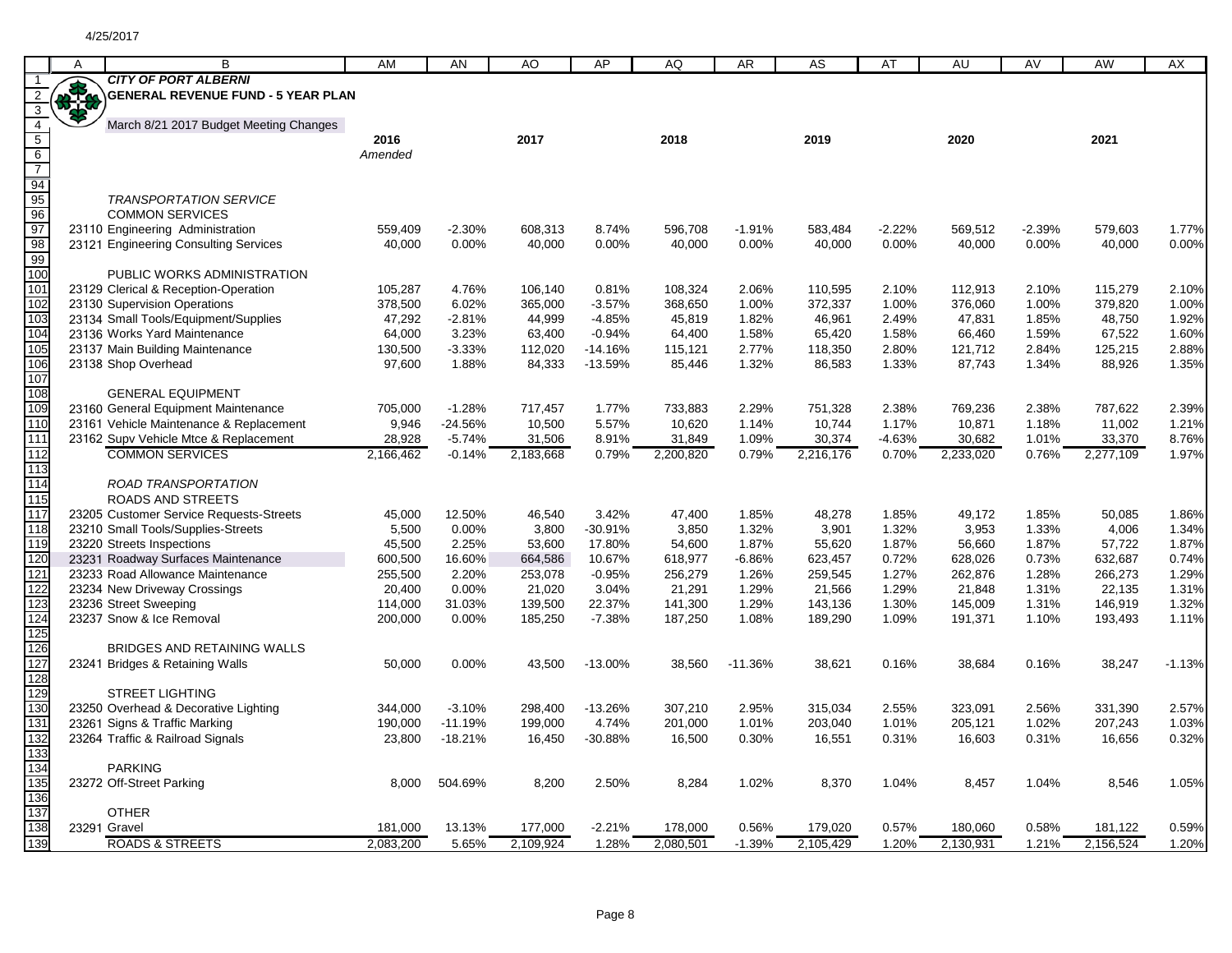|                  | A            | B                                         | <b>AM</b>   | <b>AN</b> | AO          | AP        | AQ          | AR.      | AS          | AT    | AU          | AV    | AW          | AX    |
|------------------|--------------|-------------------------------------------|-------------|-----------|-------------|-----------|-------------|----------|-------------|-------|-------------|-------|-------------|-------|
|                  |              | <b>CITY OF PORT ALBERNI</b>               |             |           |             |           |             |          |             |       |             |       |             |       |
|                  | <b>33-53</b> | <b>GENERAL REVENUE FUND - 5 YEAR PLAN</b> |             |           |             |           |             |          |             |       |             |       |             |       |
| 3                |              |                                           |             |           |             |           |             |          |             |       |             |       |             |       |
| $\overline{4}$   |              | March 8/21 2017 Budget Meeting Changes    |             |           |             |           |             |          |             |       |             |       |             |       |
| $\overline{5}$   |              |                                           | 2016        |           | 2017        |           | 2018        |          | 2019        |       | 2020        |       | 2021        |       |
| $6\overline{6}$  |              |                                           | Amended     |           |             |           |             |          |             |       |             |       |             |       |
| $\overline{7}$   |              |                                           |             |           |             |           |             |          |             |       |             |       |             |       |
| $\overline{140}$ |              |                                           |             |           |             |           |             |          |             |       |             |       |             |       |
| 141              |              | <b>STORM DRAINAGE</b>                     |             |           |             |           |             |          |             |       |             |       |             |       |
| 142              |              | <b>OPEN DRAINAGE</b>                      |             |           |             |           |             |          |             |       |             |       |             |       |
| 143              |              | 23311 Ditch, Creek & Dyke Maintenance     | 138,500     | 0.00%     | 115,000     | $-16.97%$ | 116,500     | 1.30%    | 118,030     | 1.31% | 119,591     | 1.32% | 121,182     | 1.33% |
| 144              |              |                                           |             |           |             |           |             |          |             |       |             |       |             |       |
| 145              |              | <b>STORM SEWERS</b>                       |             |           |             |           |             |          |             |       |             |       |             |       |
| 146              |              | 23331 Storm Sewer Maintenance             | 180,000     | 0.00%     | 145,000     | $-19.44%$ | 146,600     | 1.10%    | 148,232     | 1.11% | 149,897     | 1.12% | 151,595     | 1.13% |
| 147              |              | 23333 Storm Sewer Pump Station            | 13,800      | 2.99%     | 14,800      | 7.25%     | 15,258      | 3.09%    | 15,734      | 3.12% | 16,231      | 3.16% | 16,749      | 3.19% |
| 148              |              | 23335 Storm Sewer Connections             | 57,000      | 0.00%     | 55,500      | $-2.63%$  | 56,100      | 1.08%    | 56,712      | 1.09% | 57,336      | 1.10% | 57,973      | 1.11% |
| 149              |              | <b>STORM DRAINAGE</b>                     | 389,300     | 0.10%     | 330,300     | $-15.16%$ | 334,458     | 1.26%    | 338,708     | 1.27% | 343,055     | 1.28% | 347,499     | 1.30% |
| 150              |              |                                           |             |           |             |           |             |          |             |       |             |       |             |       |
| 151              |              | <b>OTHER COMMON SERVICES</b>              |             |           |             |           |             |          |             |       |             |       |             |       |
| 153              |              | 23881 Training Program                    | 75,000      | $-22.68%$ | 75,000      | 0.00%     | 76,140      | 1.52%    | 77,303      | 1.53% | 78,489      | 1.53% | 79,699      | 1.54% |
| 154              |              | 23882 Safety                              | 29,000      | 0.00%     | 33,800      | 16.55%    | 34,040      | 0.71%    | 34,285      | 0.72% | 34,534      | 0.73% | 34,789      | 0.74% |
| 156              |              | 23884 Special Streets Work Orders         | 10,500      | 0.00%     | 8,500       | $-19.05%$ | 8,610       | 1.29%    | 8,722       | 1.30% | 8,837       | 1.32% | 8,953       | 1.31% |
| 157              |              | <b>OTHER COMMON SERVICES</b>              | 114,500     | $-16.12%$ | 117,300     | 2.45%     | 118,790     | 1.27%    | 120,310     | 1.28% | 121,860     | 1.29% | 123,441     | 1.30% |
| 158              |              |                                           |             |           |             |           |             |          |             |       |             |       |             |       |
| 159              |              | <b>OTHER</b>                              |             |           |             |           |             |          |             |       |             |       |             |       |
| 160              |              | 23510 PUBLIC TRANSIT                      | 1,075,783   | $-0.61%$  | 1,077,292   | 0.14%     | 1,099,770   | 2.09%    | 1,111,000   | 1.02% | 1,122,000   | 0.99% | 1,133,000   | 0.98% |
| 161<br>162       |              | <b>RECOVERIES</b>                         |             |           |             |           |             |          |             |       |             |       |             |       |
| 163              |              | 23951 General Overhead Recovery           | (793,000)   | 0.00%     | (808,900)   | 2.01%     | (825,000)   | 1.99%    | (841,500)   | 2.00% | (858,000)   | 1.96% | (858,000)   | 0.00% |
| 164              |              | 23952 Main Building Expense Recovery      | (23,500)    | $-12.96%$ | (24,000)    | 2.13%     | (24, 500)   | 2.08%    | (25,000)    | 2.04% | (25,500)    | 2.00% | (25,500)    | 0.00% |
| 165              |              | 23953 Shop Overhead Recovery              | (95, 800)   | 0.00%     | (97,700)    | 1.98%     | (99,600)    | 1.94%    | (101,600)   | 2.01% | (103,600)   | 1.97% | (103,600)   | 0.00% |
| 166              |              | 23958 Equipment Charges Recovery          | (522,000)   | 0.00%     | (532, 400)  | 1.99%     | (543,000)   | 1.99%    | (554,000)   | 2.03% | (565,000)   | 1.99% | (565,000)   | 0.00% |
| 167              |              | 23959 Gravel Cost Recovery                | (100,000)   | 0.00%     | (102,000)   | 2.00%     | (104,000)   | 1.96%    | (106,000)   | 1.92% | (108,000)   | 1.89% | (108,000)   | 0.00% |
| 168              |              | <b>RECOVERIES</b>                         | (1,534,300) | $-0.23%$  | (1,565,000) | 2.00%     | (1,596,100) | 1.99%    | (1,628,100) | 2.00% | (1,660,100) | 1.97% | (1,660,100) | 0.00% |
| 169              |              |                                           |             |           |             |           |             |          |             |       |             |       |             |       |
| 170              |              | <b>TRANSPORTATION SERVICE</b>             | 4,294,945   | 1.99%     | 4,253,484   | $-0.97%$  | 4,238,239   | $-0.36%$ | 4,263,523   | 0.60% | 4,290,766   | 0.64% | 4,377,473   | 2.02% |
| 171              |              |                                           |             |           |             |           |             |          |             |       |             |       |             |       |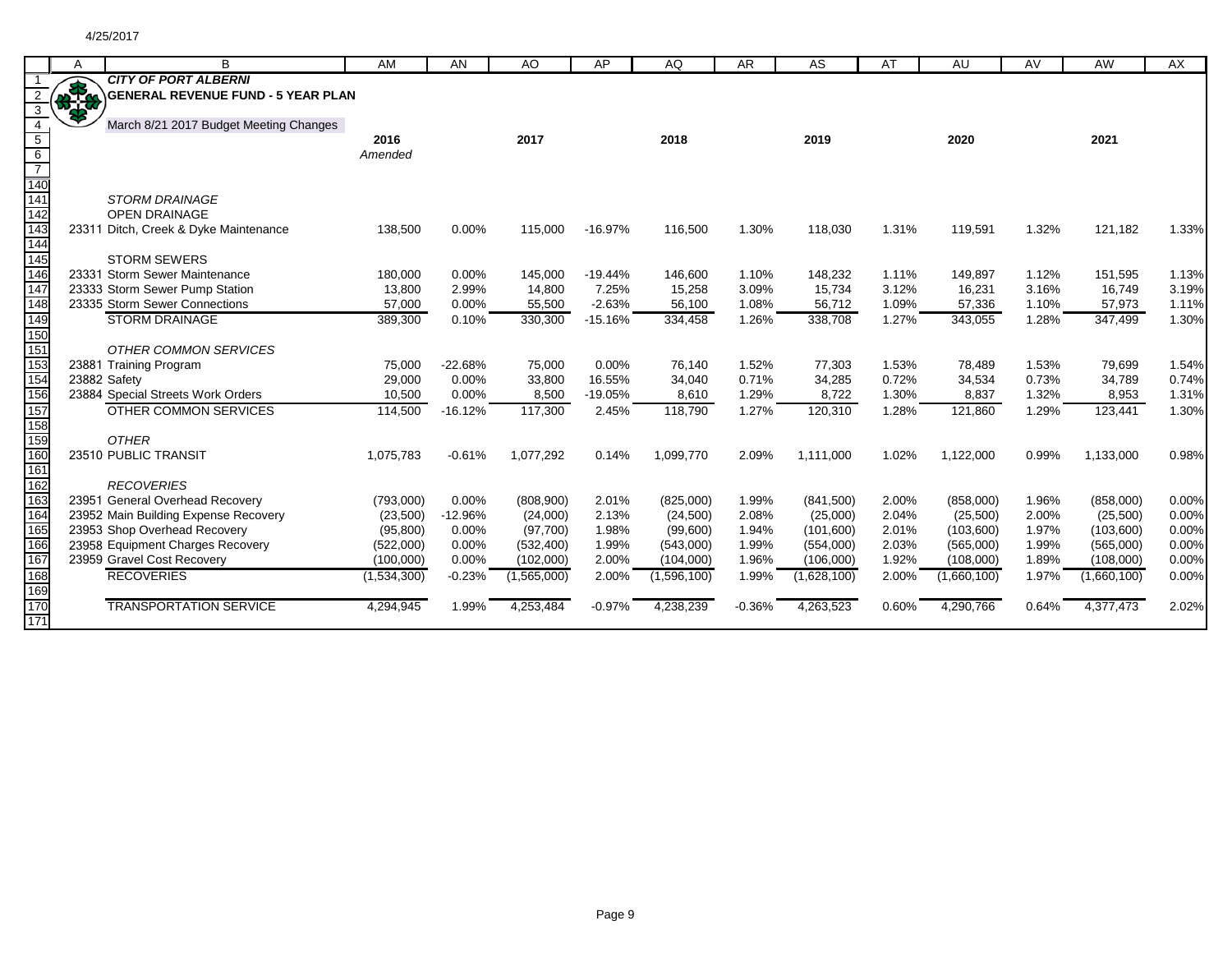|                                    | A          | B                                            | AM              | AN        | AO      | AP          | AQ      | <b>AR</b> | AS      | AT       | AU      | AV       | AW      | AX        |
|------------------------------------|------------|----------------------------------------------|-----------------|-----------|---------|-------------|---------|-----------|---------|----------|---------|----------|---------|-----------|
|                                    |            | <b>CITY OF PORT ALBERNI</b>                  |                 |           |         |             |         |           |         |          |         |          |         |           |
| $\overline{2}$<br>3                | <b>RAN</b> | GENERAL REVENUE FUND - 5 YEAR PLAN           |                 |           |         |             |         |           |         |          |         |          |         |           |
| $\overline{4}$                     |            | March 8/21 2017 Budget Meeting Changes       |                 |           | 2017    |             |         |           |         |          |         |          |         |           |
| $5\overline{)}$<br>$6\overline{6}$ |            |                                              | 2016<br>Amended |           |         |             | 2018    |           | 2019    |          | 2020    |          | 2021    |           |
| $\overline{7}$                     |            |                                              |                 |           |         |             |         |           |         |          |         |          |         |           |
| 172                                |            | ENVIRONMENTAL HEALTH SERVICES                |                 |           |         |             |         |           |         |          |         |          |         |           |
| 173                                |            | SOLID WASTE COLLECTION                       |                 |           |         |             |         |           |         |          |         |          |         |           |
| 174                                |            | 24320 Residential Waste Collection           | 415,500         | 4.74%     | 424,182 | 2.09%       | 430,474 | 1.48%     | 436,905 | 1.49%    | 443,478 | 1.50%    | 450,196 | 1.51%     |
| 176                                |            | 24322 Solid Waste Containers Purchase & Mtce | 2,000           | $-78.26%$ | 950     | $-52.50%$   | 960     | 1.05%     | 970     | 1.04%    | 981     | 1.13%    | 991     | 1.02%     |
| 177                                |            | 24323 Solid Waste Disposal Fees              | 254,000         | $-23.03%$ | 250,000 | $-1.57%$    | 252,500 | 1.00%     | 255,025 | 1.00%    | 257,575 | 1.00%    | 260,151 | 1.00%     |
| 178                                |            | 24324 City Facility Solid Waste Collection   | 24,000          |           | 45,000  | 87.50%      | 45,640  | 1.42%     | 46,293  | 1.43%    | 46,959  | 1.44%    | 47,638  | 1.45%     |
| 179                                |            | <b>ENVIRONMENTAL HEALTH</b>                  | 695,500         | $-17.78%$ | 720,132 | 3.54%       | 729,574 | 1.31%     | 739,193 | 1.32%    | 748,993 | 1.33%    | 758,976 | 1.33%     |
| 180                                |            |                                              |                 |           |         |             |         |           |         |          |         |          |         |           |
| 181                                |            | <b>PUBLIC HEALTH</b>                         |                 |           |         |             |         |           |         |          |         |          |         |           |
| 182                                |            | 25161 Cemetery Maintenance                   | 12,728          | 1.82%     | 17,050  | 33.96%      | 17,249  | 1.17%     | 17,452  | 1.18%    | 17,659  | 1.19%    | 17,870  | 1.19%     |
| 183                                |            | 25162 Interments                             | 27,700          | 2.59%     | 30,500  | 10.11%      | 30,500  | 0.00%     | 30,500  | 0.00%    | 30,500  | 0.00%    | 30,500  | 0.00%     |
| 184                                |            | 25163 Memorial Marker Installation           | 13,500          | 0.00%     | 14,000  | 3.70%       | 14,250  | 1.79%     | 14,505  | 1.79%    | 14,765  | 1.79%    | 15,030  | 1.79%     |
| 185                                |            | <b>CEMETERIES</b>                            | 53,928          | 1.75%     | 61,550  | 14.13%      | 61,999  | 0.73%     | 62,457  | 0.74%    | 62,924  | 0.75%    | 63,400  | 0.76%     |
| 188                                |            |                                              |                 |           |         |             |         |           |         |          |         |          |         |           |
| 189                                |            | PUBLIC HEALTH                                | 53,928          | 1.75%     | 61,550  | 14.13%      | 61,999  | 0.73%     | 62,457  | 0.74%    | 62,924  | 0.75%    | 63,400  | 0.76%     |
| 190<br>191                         |            | ENVIRONMENTAL DEVELOPMENT                    |                 |           |         |             |         |           |         |          |         |          |         |           |
| 192                                |            | 26129 Planning Administration                | 261,650         | 20.85%    | 251,860 | $-3.74%$    | 255,270 | 1.35%     | 258,380 | 1.22%    | 261,490 | 1.20%    | 264,800 | 1.27%     |
| 193                                |            | 26132 Consulting Services                    |                 |           |         |             |         |           |         |          |         |          |         |           |
| 194                                |            | <b>RESEARCH AND PLANNING</b>                 | 261,650         | 2.00%     | 251,860 | $-3.74%$    | 255,270 | 1.35%     | 258,380 | 1.22%    | 261,490 | 1.20%    | 264,800 | 1.27%     |
| 195                                |            |                                              |                 |           |         |             |         |           |         |          |         |          |         |           |
| 196                                |            | 26234 Business Development                   | 76,200          | 69.33%    | 75,000  | $-1.57%$    | 78,000  | 4.00%     | 80,000  | 2.56%    | 80,000  | 0.00%    | 80,000  | 0.00%     |
| 197                                |            | 26235 Economic Development                   | 346,009         | 11.72%    | 444,508 | 28.47%      | 422,269 | $-5.00%$  | 398,352 | $-5.66%$ | 401,447 | 0.78%    | 402,744 | 0.32%     |
| 199                                |            | 26237 Community Serv-Community Inv Program   | 33,460          | 5.14%     | 63,060  | 88.46%      | 43,200  | $-31.49%$ | 39,200  | $-9.26%$ | 37,200  | $-5.10%$ | 33,200  | $-10.75%$ |
| 200<br>201                         |            | 26238 Community Serv-Community Engagement    | 2,000           | 0.00%     | 11,000  | 450.00%     | 500     | $-95.45%$ | 500     | 0.00%    | 500     | 0.00%    | 500     | 0.00%     |
|                                    |            | 26240 Seniors Housing Stakeholder Initiative | 10,000          |           |         | $-100.00\%$ |         |           |         |          |         |          |         |           |
| 202                                |            | 26450 Community Forest                       |                 |           |         |             |         |           |         |          |         |          |         |           |
| 203                                |            | <b>COMMUNITY DEVELOPMENT</b>                 | 467,669         | 20.37%    | 593,568 | 26.92%      | 543,969 | $-8.36%$  | 518,052 | $-4.76%$ | 519,147 | 0.21%    | 516,444 | $-0.52%$  |
| 204<br>205                         |            |                                              |                 |           |         |             |         |           |         |          |         |          |         |           |
|                                    |            | 26701 Alberni Harbour Quay Overhead          | 23,290          | 3.51%     | 21,490  | $-7.73%$    | 21,921  | 2.01%     | 22,318  | 1.81%    | 22,775  | 2.05%    | 23,191  | 1.83%     |
| 206                                |            | 26770 Harbour Quay - Buildings Maintenance   | 108,587         | 2.21%     | 91,348  | $-15.88%$   | 93,027  | 1.84%     | 94,547  | 1.63%    | 96,100  | 1.64%    | 101,686 | 5.81%     |
| 207<br>208                         |            | <b>ALBERNI HARBOUR QUAY</b>                  | 131,877         | 2.44%     | 112,838 | $-14.44%$   | 114,948 | 1.87%     | 116,865 | 1.67%    | 118,875 | 1.72%    | 124,877 | 5.05%     |
|                                    |            |                                              |                 |           |         |             |         |           |         |          |         |          |         |           |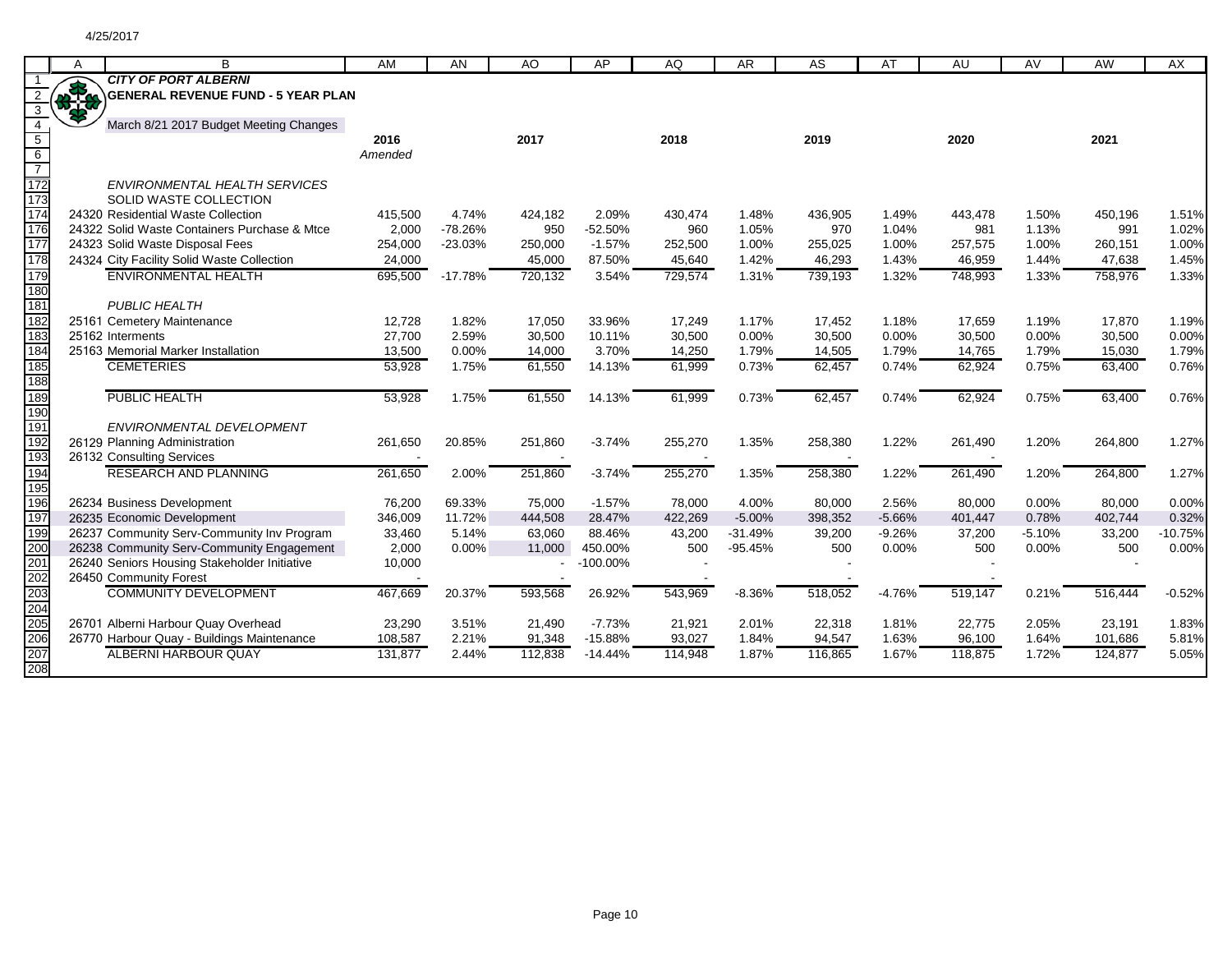|                                                                                                                | Α           | B                                                                        | AM      | AN     | AO        | AP        | AQ      | <b>AR</b> | AS      | AT        | AU      | AV    | AW      | AX       |
|----------------------------------------------------------------------------------------------------------------|-------------|--------------------------------------------------------------------------|---------|--------|-----------|-----------|---------|-----------|---------|-----------|---------|-------|---------|----------|
|                                                                                                                | <b>RASA</b> | <b>CITY OF PORT ALBERNI</b><br><b>GENERAL REVENUE FUND - 5 YEAR PLAN</b> |         |        |           |           |         |           |         |           |         |       |         |          |
| 3<br>$\overline{4}$                                                                                            | 88          | March 8/21 2017 Budget Meeting Changes                                   |         |        |           |           |         |           |         |           |         |       |         |          |
| $5\overline{)}$                                                                                                |             |                                                                          | 2016    |        | 2017      |           | 2018    |           | 2019    |           | 2020    |       | 2021    |          |
| $6\overline{6}$<br>$\overline{7}$                                                                              |             |                                                                          | Amended |        |           |           |         |           |         |           |         |       |         |          |
| $\frac{1}{209}$<br>210<br>211<br>212                                                                           |             | OTHER ENVIRONMENTAL DEVELOPMENT                                          |         |        |           |           |         |           |         |           |         |       |         |          |
|                                                                                                                |             | 26800 Green Home Renovation Program                                      | 30,000  |        |           |           |         |           |         |           |         |       |         |          |
|                                                                                                                |             | 26911 Chamber of Commerce Visitor Centre                                 | 84,000  | 0.00%  | 84,840    | 1.00%     | 84,000  | $-0.99%$  | 84,000  | 0.00%     | 84,000  | 0.00% | 84,000  | 0.00%    |
|                                                                                                                |             | 26917 Promotion of Tourism                                               |         |        |           |           |         |           |         |           |         |       |         |          |
| 213                                                                                                            |             | <b>OTHER</b>                                                             | 114,000 | 35.71% | 84,840    | $-25.58%$ | 84,000  | $-0.99%$  | 84,000  | 0.00%     | 84,000  | 0.00% | 84,000  | 0.00%    |
| 214                                                                                                            |             |                                                                          |         |        |           |           |         |           |         |           |         |       |         |          |
|                                                                                                                |             | ENVIRONMENTAL DEVELOPMENT                                                | 975,196 | 13.69% | 1,043,106 | 6.96%     | 998,187 | $-4.31%$  | 977,297 | $-2.09%$  | 983,512 | 0.64% | 990,121 | 0.67%    |
|                                                                                                                |             |                                                                          |         |        |           |           |         |           |         |           |         |       |         |          |
|                                                                                                                |             | PARKS, RECREATION & HERITAGE                                             |         |        |           |           |         |           |         |           |         |       |         |          |
|                                                                                                                |             | <b>RECREATION FACILITIES</b>                                             |         |        |           |           |         |           |         |           |         |       |         |          |
|                                                                                                                |             | <b>ADMINISTRATION</b>                                                    |         |        |           |           |         |           |         |           |         |       |         |          |
|                                                                                                                |             | 27110 Parks, Recreation & Heritage Mgmt Serv                             | 492,068 | 10.13% | 507,269   | 3.09%     | 514,532 | 1.43%     | 522,344 | 1.52%     | 528,303 | 1.14% | 538,414 | 1.91%    |
|                                                                                                                |             |                                                                          |         |        |           |           |         |           |         |           |         |       |         |          |
|                                                                                                                |             | <b>COMMUNITY CENTRES AND HALLS</b>                                       |         |        |           |           |         |           |         |           |         |       |         |          |
|                                                                                                                |             | 27120 Gyro Youth Centre Maintenance                                      | 26,077  | 3.14%  | 28,881    | 10.75%    | 31,879  | 10.38%    | 34,261  | 7.47%     | 34,870  | 1.78% | 35,472  | 1.73%    |
|                                                                                                                |             | 27124 Glenwood Concessions                                               | 6,621   | 1.86%  | 6,000     | $-9.38%$  | 6,079   | 1.32%     | 6,150   | 1.17%     | 6,223   | 1.19% | 6,798   | 9.24%    |
|                                                                                                                |             | 27126 Glenwood Skate Shop                                                | 3,044   | 21.76% | 3,382     | 11.10%    | 3,442   | 1.77%     | 2,990   | $-13.13%$ | 3,040   | 1.67% | 3,091   | 1.68%    |
|                                                                                                                |             | 27128 Glenwood Centre Maintenance                                        | 60,894  | 2.20%  | 63,227    | 3.83%     | 91,385  | 44.53%    | 62,426  | $-31.69%$ | 63,493  | 1.71% | 66,586  | 4.87%    |
|                                                                                                                |             | 27129 Bob Dailey Stadium                                                 | 16,252  | 3.35%  | 9,964     | $-38.69%$ | 10,149  | 1.86%     | 10,314  | 1.63%     | 10,483  | 1.64% | 10,657  | 1.66%    |
|                                                                                                                |             | 27130 Echo Activity Centre Maintenance                                   | 330,018 | 4.37%  | 338,183   | 2.47%     | 344,687 | 1.92%     | 330,370 | $-4.15%$  | 336,537 | 1.87% | 334,848 | $-0.50%$ |
|                                                                                                                |             | 27134 Echo Aquatic Maintenance                                           | 482,718 | 4.71%  | 516,437   | 6.99%     | 551,673 | 6.82%     | 569,003 | 3.14%     | 577,527 | 1.50% | 551,247 | $-4.55%$ |
| 215<br>216 217 218<br>219 220 2212 2223<br>2222 2223 2222 2222 2232 2332<br>2332 2332 2332 2332 2332 2332 2332 |             | 27140 AV Multiplex Concessions                                           | 163,203 | 1.91%  | 168,000   | 2.94%     | 160,000 | $-4.76%$  | 161,200 | 0.75%     | 162,424 | 0.76% | 158,672 | $-2.31%$ |
|                                                                                                                |             | 27142 AV Multiplex Skate Shop                                            | 12,211  | 1.76%  | 10,472    | $-14.24%$ | 10,185  | $-2.74%$  | 10,878  | 6.80%     | 11,076  | 1.82% | 10,778  | $-2.69%$ |
|                                                                                                                |             | 27144 AV Multiplex Maintenance                                           | 795,940 | 2.89%  | 779,995   | $-2.00%$  | 792,009 | 1.54%     | 819,111 | 3.42%     | 829,837 | 1.31% | 835,938 | 0.74%    |
|                                                                                                                |             | 27146 Parks Building & Fieldhouses                                       | 95,211  | 3.37%  | 87,056    | $-8.57%$  | 88,841  | 2.05%     | 90,438  | 1.80%     | 92,078  | 1.81% | 93,763  | 1.83%    |
|                                                                                                                |             | 27148 Echo Park Complex                                                  | 39,849  | 3.64%  | 35,430    | $-11.09%$ | 42,152  | 18.97%    | 39,478  | $-6.34%$  | 40,155  | 1.71% | 40,850  | 1.73%    |
| 236                                                                                                            |             |                                                                          |         |        |           |           |         |           |         |           |         |       |         |          |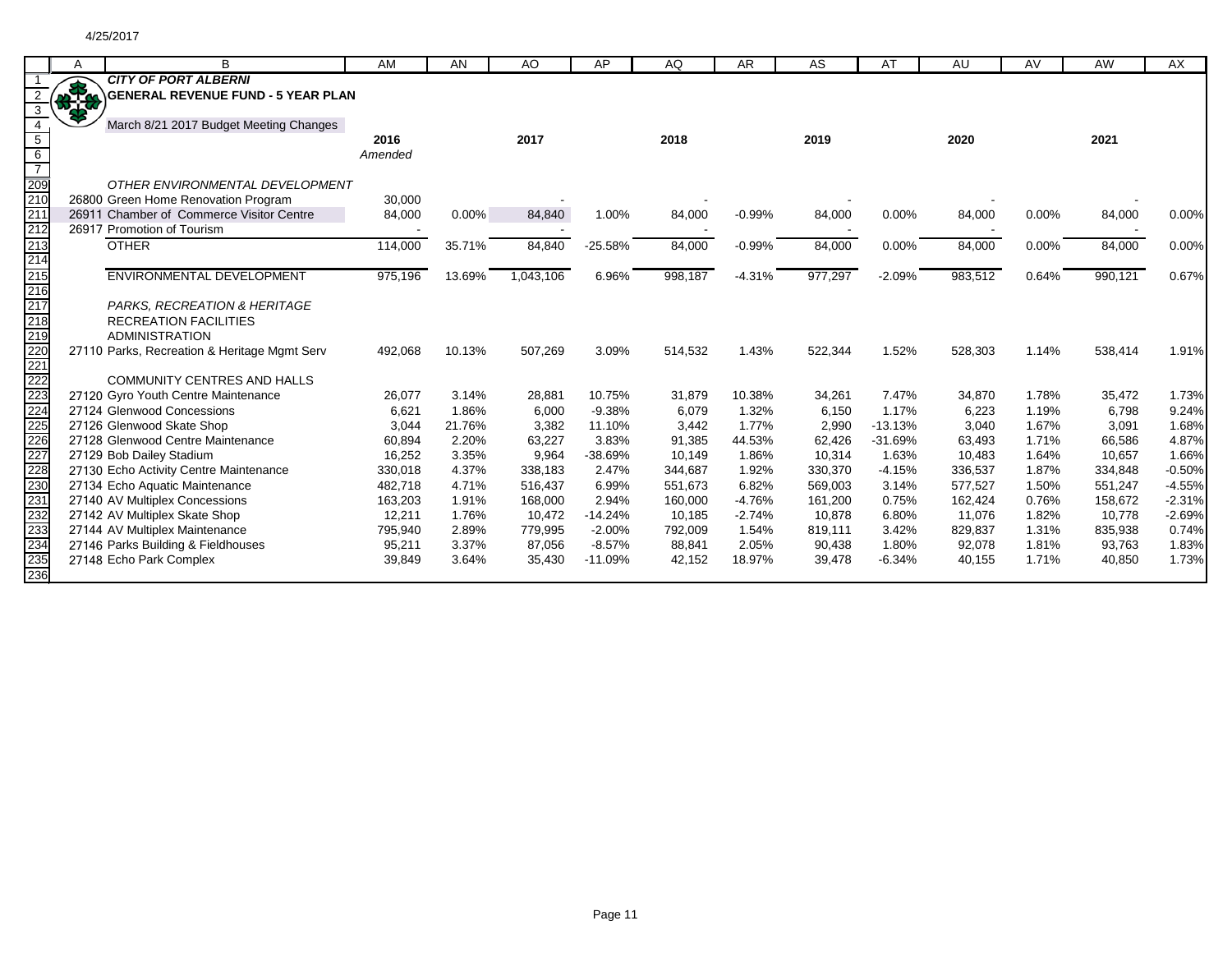|                                 | A   | B                                           | AM         | AN        | AO         | AP          | AQ         | AR        | AS         | AT        | AU         | AV        | AW         | AX        |
|---------------------------------|-----|---------------------------------------------|------------|-----------|------------|-------------|------------|-----------|------------|-----------|------------|-----------|------------|-----------|
|                                 |     | <b>CITY OF PORT ALBERNI</b>                 |            |           |            |             |            |           |            |           |            |           |            |           |
| $\overline{2}$                  | *** | <b>GENERAL REVENUE FUND - 5 YEAR PLAN</b>   |            |           |            |             |            |           |            |           |            |           |            |           |
| $\overline{3}$                  |     |                                             |            |           |            |             |            |           |            |           |            |           |            |           |
| $\overline{4}$                  |     | March 8/21 2017 Budget Meeting Changes      |            |           |            |             |            |           |            |           |            |           |            |           |
| $\overline{5}$                  |     |                                             | 2016       |           | 2017       |             | 2018       |           | 2019       |           | 2020       |           | 2021       |           |
| $6\overline{6}$                 |     |                                             | Amended    |           |            |             |            |           |            |           |            |           |            |           |
| $\overline{7}$                  |     |                                             |            |           |            |             |            |           |            |           |            |           |            |           |
|                                 |     | <b>RECREATION PROGRAMS</b>                  |            |           |            |             |            |           |            |           |            |           |            |           |
|                                 |     | SPORT PROGRAMS                              |            |           |            |             |            |           |            |           |            |           |            |           |
|                                 |     | 27156 Glenwood Centre Programs              | 8,650      | 1.76%     | 9,000      | 4.05%       | 9,180      | 2.00%     | 9,344      | 1.79%     | 11,000     | 17.72%    | 11,851     | 7.74%     |
| 237<br>238<br>241<br>242<br>243 |     | 27160 Echo Aquatic Programs                 | 784,119    | 6.89%     | 754,772    | $-3.74%$    | 772,462    | 2.34%     | 771,979    | $-0.06%$  | 788,158    | 2.10%     | 802,642    | 1.84%     |
|                                 |     | 27163 AV Multiplex Programs                 | 183,774    | 1.37%     | 181,639    | $-1.16%$    | 183,818    | 1.20%     | 186,353    | 1.38%     | 188,929    | 1.38%     | 191,545    | 1.38%     |
|                                 |     |                                             |            |           |            |             |            |           |            |           |            |           |            |           |
| 244<br>245                      |     | LEISURE PROGRAMS                            |            |           |            |             |            |           |            |           |            |           |            |           |
|                                 |     | 27166 Leisure Service Programs              | 228,013    | 1.34%     | 269,559    | 18.22%      | 275,642    | 2.26%     | 281,135    | 1.99%     | 286,738    | 1.99%     | 292,453    | 1.99%     |
|                                 |     | 27170 Youth Services and Programs           | 54,455     | 147.52%   | 24,500     | $-55.01%$   | 25,270     | 3.14%     | 25,585     | 1.25%     | 23,907     | $-6.56%$  | 24,235     | 1.37%     |
| 246<br>247<br>248<br>249        |     | 27173 Children's Programs                   | 163,963    | 1.84%     | 170,000    | 3.68%       | 162,000    | $-4.71%$  | 163,840    | 1.14%     | 165,717    | 1.15%     | 167,631    | 1.15%     |
|                                 |     | 27180 Adult Programs                        | 96,350     | 4.16%     | 85,000     | $-11.78%$   | 90,000     | 5.88%     | 90,000     | 0.00%     | 90,000     | 0.00%     | 90,000     | 0.00%     |
| 250                             |     |                                             |            |           |            |             |            |           |            |           |            |           |            |           |
| 251                             |     | <b>SPECIAL EVENTS</b>                       |            |           |            |             |            |           |            |           |            |           |            |           |
|                                 |     | 27190 Special Events                        | 21,930     | 2.00%     | 20,000     | $-8.80%$    | 18,045     | $-9.78%$  | 18,086     | 0.23%     | 18,128     | 0.23%     | 18,170     | 0.23%     |
|                                 |     | 27198 Vehicle Maintenance & Repair          | 13,963     | 1.92%     | 16,705     | 19.64%      | 16,905     | 1.20%     | 17,096     | 1.13%     | 17,293     | 1.15%     | 17,494     | 1.16%     |
|                                 |     | <b>RECREATION FACILITIES &amp; PROGRAMS</b> | 4,079,323  | 5.44%     | 4,085,471  | 0.15%       | 4,200,335  | 2.81%     | 4,222,381  | 0.52%     | 4,285,916  | 1.50%     | 4,303,135  | 0.40%     |
| 252<br>254<br>255<br>256<br>257 |     |                                             |            |           |            |             |            |           |            |           |            |           |            |           |
|                                 |     | PARKS AND PLAYGROUNDS                       |            |           |            |             |            |           |            |           |            |           |            |           |
|                                 |     | 27210 Parks & Facility Management Services  | 228,286    | 1.10%     | 236,166    | 3.45%       | 238,538    | 1.00%     | 240,937    | 1.01%     | 243,364    | 1.01%     | 245,817    | 1.01%     |
| 258<br>259                      |     | 27215 Parks Maintenance                     | 549,301    | 1.86%     | 604,500    | 10.05%      | 612,720    | 1.36%     | 621,105    | 1.37%     | 629,661    | 1.38%     | 638,389    | 1.39%     |
| 260                             |     | 27220 Horticultural Services                | 327,008    | 1.82%     | 346,550    | 5.98%       | 351,681    | 1.48%     | 356,915    | 1.49%     | 362,253    | 1.50%     | 367,698    | 1.50%     |
| 261                             |     | 27225 Vehicles & Equipment Mtce & Repair    | 148,853    | 1.90%     | 178,653    | 20.02%      | 184,703    | 3.39%     | 190,846    | 3.33%     | 197,237    | 3.35%     | 203,491    | 3.17%     |
|                                 |     | 27230 Parks Upgrading                       | 84,733     | 1.85%     | 84,400     | $-0.39%$    | 67,068     | $-20.54%$ | 67,749     | 1.02%     | 68,444     | 1.03%     | 69,153     | 1.04%     |
|                                 |     | 27499 Equipment Recovery                    | (81,600)   | 2.00%     | (83, 232)  | 2.00%       | (84, 897)  | 2.00%     | (86, 595)  | 2.00%     | (88, 326)  | 2.00%     | (90,093)   | 2.00%     |
| 262<br>263<br>264               |     | <b>PARKS &amp; PLAYGROUNDS</b>              | 1,256,581  | 1.71%     | 1,367,037  | 8.79%       | 1,369,813  | 0.20%     | 1,390,957  | 1.54%     | 1,412,633  | 1.56%     | 1,434,455  | 1.54%     |
| 265                             |     |                                             |            |           |            |             |            |           |            |           |            |           |            |           |
|                                 |     | <b>CULTURAL SERVICES</b>                    |            |           |            |             |            |           |            |           |            |           |            |           |
| 266<br>267<br>268               |     | 27510 Museum Services                       | 299,710    | 1.92%     | 328,378    | 9.57%       | 333,206    | 1.47%     | 348,214    | 4.50%     | 353,809    | 1.61%     | 339,555    | $-4.03%$  |
|                                 |     | 27515 Museum Programs-Curatorial            | 27,758     | 1.68%     | 27,466     | $-1.05%$    | 17,555     | $-36.08%$ | 17,876     | 1.83%     | 18,183     | 1.72%     | 18,498     | 1.73%     |
| 269                             |     | 27516 Museum Programs-Permanent Exhibits    | 5,245      | 2.34%     | 6,299      | 20.10%      | 6,464      | 2.62%     | 6,618      | 2.38%     | 6,724      | 1.60%     | 6,833      | 1.62%     |
| 270                             |     | 27517 Museum Programs-Temporary Exhibits    | 24,345     | 1.44%     | 33,727     | 38.54%      | 36,618     | 8.57%     | 37,029     | 1.12%     | 37,397     | 0.99%     | 37,632     | 0.63%     |
| 271                             |     | 27530 Industrial Collections                | 43,055     | $-35.50%$ | 29,835     | $-30.70%$   | 31,392     | 5.22%     | 14,935     | $-52.42%$ | 10,935     | $-26.78%$ | 10,935     | 0.00%     |
| 272                             |     | 27550 Museum Maintenance                    | 56,783     | 3.41%     | 59,231     | 4.31%       | 60,852     | 2.74%     | 61,797     | 1.55%     | 62,783     | 1.60%     | 64,910     | 3.39%     |
| 273                             |     | 27555 McLean Mill                           | 225,000    | 0.45%     |            | $-100.00\%$ |            |           |            |           |            |           |            |           |
| 274                             |     | 27600 Vancouver Island Regional Library     | 673,333    | 1.97%     | 675,192    | 0.28%       | 682,000    | 1.01%     | 688,800    | 1.00%     | 695,600    | 0.99%     | 702,600    | 1.01%     |
| 275                             |     | 27700 McLean Mill Society (2017)            |            |           | 261,000    | 0.00%       | 175,000    | $-32.95%$ | 160,000    | $-8.57%$  | 130,000    | $-18.75%$ | 110,000    | $-15.38%$ |
| 276                             |     | <b>CULTURAL SERVICES</b>                    | 1,355,229  | $-0.09%$  | 1,421,128  | 4.86%       | 1,343,087  | $-5.49%$  | 1,335,269  | $-0.58%$  | 1,315,431  | $-1.49%$  | 1,290,963  | $-1.86%$  |
| 277                             |     |                                             |            |           |            |             |            |           |            |           |            |           |            |           |
| 278                             |     | <b>RECREATION &amp; CULTURAL</b>            | 6,691,133  | 3.56%     | 6,873,636  | 2.73%       | 6,913,235  | 0.58%     | 6,948,607  | 0.51%     | 7,013,980  | 0.94%     | 7,028,553  | 0.21%     |
| 279                             |     |                                             |            |           |            |             |            |           |            |           |            |           |            |           |
| 280                             |     | <b>TOTAL OPERATIONS EXPENSES</b>            | 26,429,277 | 2.07%     | 26,944,408 | 1.95%       | 27,232,480 | 1.07%     | 27,280,424 | 0.18%     | 27,658,279 | 1.39%     | 28,086,592 | 1.55%     |
| 281                             |     |                                             |            |           |            |             |            |           |            |           |            |           |            |           |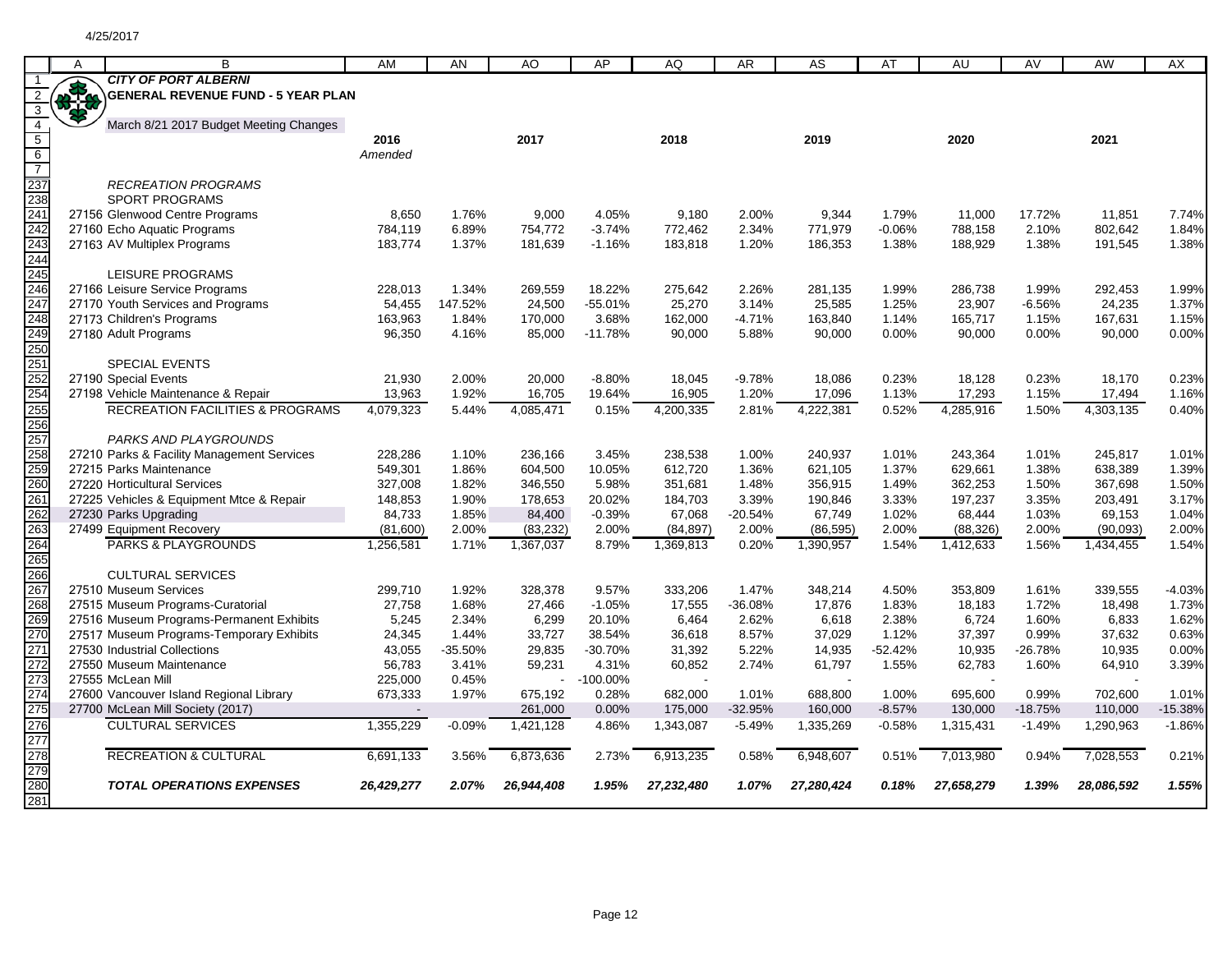|                         | A   | B                                                    | AM         | AN        | AO         | AP        | AQ               | <b>AR</b> | AS         | AT     | AU         | AV       | <b>AW</b>  | AX        |
|-------------------------|-----|------------------------------------------------------|------------|-----------|------------|-----------|------------------|-----------|------------|--------|------------|----------|------------|-----------|
|                         |     | <b>CITY OF PORT ALBERNI</b>                          |            |           |            |           |                  |           |            |        |            |          |            |           |
| $\overline{2}$          | *** | <b>GENERAL REVENUE FUND - 5 YEAR PLAN</b>            |            |           |            |           |                  |           |            |        |            |          |            |           |
| $\overline{3}$          |     |                                                      |            |           |            |           |                  |           |            |        |            |          |            |           |
| $\overline{4}$          |     | March 8/21 2017 Budget Meeting Changes               |            |           |            |           |                  |           |            |        |            |          |            |           |
| $\overline{5}$          |     |                                                      | 2016       |           | 2017       |           | 2018             |           | 2019       |        | 2020       |          | 2021       |           |
| $6\overline{6}$         |     |                                                      | Amended    |           |            |           |                  |           |            |        |            |          |            |           |
| $\overline{7}$          |     |                                                      |            |           |            |           |                  |           |            |        |            |          |            |           |
| 282                     |     |                                                      |            |           |            |           |                  |           |            |        |            |          |            |           |
| 283<br>285<br>286       |     | <b>INTEREST &amp; DEBT SERVICING</b>                 |            |           |            |           |                  |           |            |        |            |          |            |           |
|                         |     | 28115 Interest on Prepaid Taxes                      | 3.000      | $0.00\%$  | 1.500      | $-50.00%$ | 1.500            | $0.00\%$  | 1,500      | 0.00%  | 1,500      | $0.00\%$ | 1,500      | 0.00%     |
|                         |     | 28121 Interest Payments on Debentures                | 144,657    | $-28.33%$ | 91,203     | $-36.95%$ | 91,203           | 0.00%     | 91,203     | 0.00%  | 91,203     | 0.00%    | 91,203     | 0.00%     |
| 287                     |     | 28131 Principal Payments on Debentures               | 123,435    | 0.95%     | 120,468    | $-2.40%$  | 120,468          | 0.00%     | 120,468    | 0.00%  | 120,468    | 0.00%    | 120,468    | 0.00%     |
| 289                     |     | 28193 Banking Service Charges                        | 5,000      | $-1.96%$  | 6,500      | 30.00%    | 6,500            | 0.00%     | 6,500      | 0.00%  | 6,500      | 0.00%    | 6,500      | 0.00%     |
| 290                     |     |                                                      | 276,092    | $-16.89%$ | 219,671    | $-20.44%$ | 219,671          | 0.00%     | 219,671    | 0.00%  | 219,671    | 0.00%    | 219,671    | 0.00%     |
| 291                     |     |                                                      |            |           |            |           |                  |           |            |        |            |          |            |           |
| 292                     |     |                                                      |            |           |            |           |                  |           |            |        |            |          |            |           |
|                         |     | <b>TOTAL OPERATIONS AND DEBT</b><br><b>SERVICING</b> |            |           |            |           |                  |           |            |        |            |          |            |           |
| <u>293</u>              |     |                                                      | 26,705,369 | 1.83%     | 27,164,079 | 1.72%     | 27,452,151       | 1.06%     | 27,500,095 | 0.17%  | 27,877,950 | 1.37%    | 28,306,263 | 1.54%     |
| 294<br>295<br>296       |     | <b>TRANSFERS TO RESERVES</b>                         |            |           |            |           |                  |           |            |        |            |          |            |           |
|                         |     | 28910 Debt Reserve Fund Transfer                     | 15,000     | 0.00%     | 15,000     | 0.00%     | 15,000           | 0.00%     | 15,000     | 0.00%  | 15,000     | 0.00%    | 15,000     | 0.00%     |
| 297                     |     | 28222 Transfer to Equipment Replacement              | 30,000     |           | 54,000     | 80.00%    | 64,000           | 18.52%    | 64,000     | 0.00%  | 64,000     | 0.00%    | 34,000     | $-46.88%$ |
|                         |     | 28230 Transfer to Capital Works Reserve              |            |           | 60,849     |           | 70,000           | 15.04%    | 70,000     | 0.00%  | 70,000     | 0.00%    | 70,000     | 0.00%     |
| 298<br>299              |     |                                                      | 45,000     | 200.00%   | 129,849    | 188.55%   | 149,000          | 14.75%    | 149,000    | 0.00%  | 149,000    | 0.00%    | 119,000    | $-20.13%$ |
| 300                     |     |                                                      |            |           |            |           |                  |           |            |        |            |          |            |           |
| 301                     |     |                                                      |            |           |            |           |                  |           |            |        |            |          |            |           |
| 302                     |     | TRANSFERS TO CAPITAL FUNDS                           |            |           |            |           |                  |           |            |        |            |          |            |           |
| 303                     |     | 28220 Transfers to General Capital Fund:             |            |           |            |           |                  |           |            |        |            |          |            |           |
| 305                     |     | Projects TBD Council Direction                       |            |           |            |           |                  |           | 181,669    |        | 644,762    |          | 2,149,027  |           |
| 306                     |     | Administration                                       |            |           |            |           |                  |           |            |        |            |          |            |           |
| 307                     |     | <b>Fire Department</b>                               |            |           | 45,000     |           | 10,000           |           |            |        | 70,000     |          | 245,400    |           |
| 308                     |     | <b>Transportation Services</b>                       |            |           |            |           |                  |           |            |        |            |          |            |           |
| 309                     |     | Paving and Road Construction                         | 405,000    |           | 270,000    |           | 550,000          |           | 1,023,600  |        |            |          |            |           |
| 310                     |     | <b>Traffic Upgrades</b>                              | 25,000     |           |            |           |                  |           |            |        |            |          |            |           |
| 311                     |     | <b>Storm Drains</b>                                  | 180,000    |           | 145,000    |           | 187,500          |           | 371,800    |        | 1,172,500  |          |            |           |
| 312                     |     | <b>Other Public Works Projects</b>                   | 94,600     |           | 25,000     |           |                  |           |            |        |            |          | 200,000    |           |
| 313                     |     | Parks                                                |            |           | 85,000     |           |                  |           |            |        |            |          |            |           |
| 314                     |     | <b>Cultural Services</b>                             | 33.694     |           | 100,000    |           |                  |           |            |        |            |          |            |           |
| 315                     |     | Parks, Recreation and Heritage                       | 32,000     |           | 38,000     |           | 182,500          |           | 30,000     |        | 100,000    |          |            |           |
| 316                     |     | <b>TOTAL GENERAL CAPITAL TRANSFERS</b>               | 770,294    | 6.79%     | 708,000    | $-8.09%$  | 930,000          | 31.36%    | 1,607,069  | 72.80% | 1,987,262  | 23.66%   | 2,594,427  | 30.55%    |
| 317                     |     |                                                      |            |           |            |           |                  |           |            |        |            |          |            |           |
| 318                     |     | <b>OTHER SERVICES</b>                                |            |           |            |           |                  |           |            |        |            |          |            |           |
| 319<br>320              |     | OTHER BUDGET CONSIDERATIONS                          |            |           |            |           |                  |           |            |        |            |          |            |           |
|                         |     | 29911 Contingency Funds                              | 200,000    | 33.33%    | 200,000    | 0.00%     | 200,000          | 0.00%     | 200,000    | 0.00%  | 200,000    | 0.00%    | 200,000    | 0.00%     |
| 321                     |     | OTHER BUDGET CONSIDERATIONS                          | 200,000    | 33.33%    | 200,000    | 0.00%     | 200,000          | 0.00%     | 200,000    | 0.00%  | 200,000    | 0.00%    | 200,000    | 0.00%     |
| 322                     |     | <b>TOTAL OPERATIONS, DEBT</b>                        |            |           |            |           |                  |           |            |        |            |          |            |           |
|                         |     | <b>SERVICING, RESERVE AND CAPITAL</b>                |            |           |            |           |                  |           |            |        |            |          |            |           |
|                         |     | <b>TRANSFERS, CONTINGENCY</b>                        | 27,720,663 | 2.87%     | 28,201,928 |           | 1.74% 28,731,151 | 1.88%     | 29,456,164 | 2.52%  | 30,214,212 | 2.57%    | 31,219,690 | 3.33%     |
| 323<br>$\overline{324}$ |     |                                                      |            |           |            |           |                  |           |            |        |            |          |            |           |
|                         |     |                                                      |            |           |            |           |                  |           |            |        |            |          |            |           |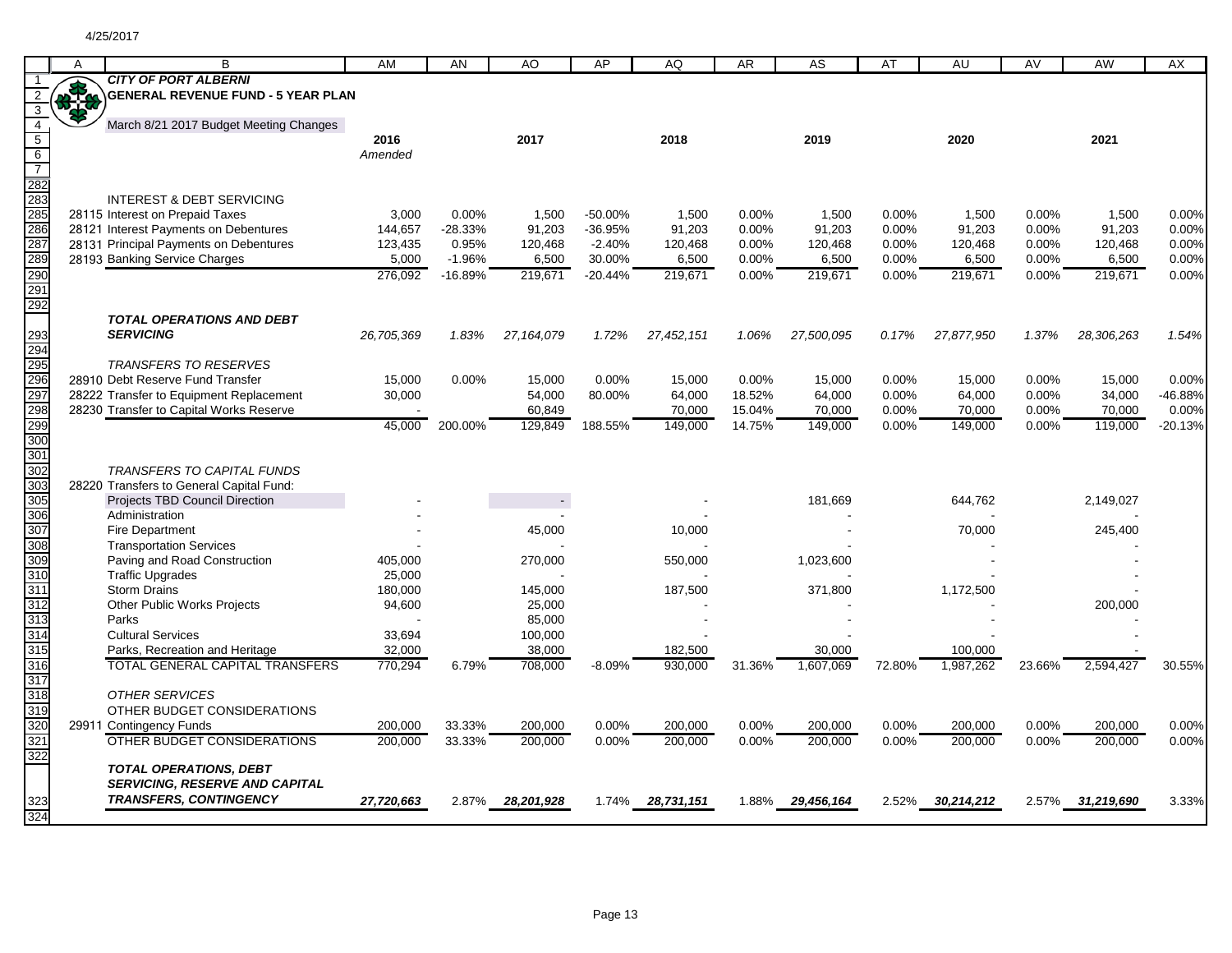|                   | A   | B                                              | AM         | AN        | AO         | AP       | AQ         | <b>AR</b> | AS         | AT       | AU         | AV       | AW         | AX    |
|-------------------|-----|------------------------------------------------|------------|-----------|------------|----------|------------|-----------|------------|----------|------------|----------|------------|-------|
|                   |     | <b>CITY OF PORT ALBERNI</b>                    |            |           |            |          |            |           |            |          |            |          |            |       |
|                   | 8.0 | <b>\GENERAL REVENUE FUND - 5 YEAR PLAN</b>     |            |           |            |          |            |           |            |          |            |          |            |       |
|                   | 55  |                                                |            |           |            |          |            |           |            |          |            |          |            |       |
|                   |     | March 8/21 2017 Budget Meeting Changes         |            |           |            |          |            |           |            |          |            |          |            |       |
| 5                 |     |                                                | 2016       |           | 2017       |          | 2018       |           | 2019       |          | 2020       |          | 2021       |       |
| 6                 |     |                                                | Amended    |           |            |          |            |           |            |          |            |          |            |       |
|                   |     |                                                |            |           |            |          |            |           |            |          |            |          |            |       |
| 325<br>326<br>327 |     | <b>TRANSFERS TO RESERVE ALLOWANCES</b>         |            |           |            |          |            |           |            |          |            |          |            |       |
|                   |     | 28211 Transfers to Reserve Allowances          | 194,832    | $-52.78%$ | 400,000    | 105.31%  | 400,000    | $0.00\%$  | 400,000    | 0.00%    | 400,000    | $0.00\%$ | 400,000    | 0.00% |
| 328               |     |                                                |            |           |            |          |            |           |            |          |            |          |            |       |
| 329               |     |                                                |            |           |            |          |            |           |            |          |            |          |            |       |
| 330               |     | <b>TAXES COLLECTED FOR OTHERS</b>              |            |           |            |          |            |           |            |          |            |          |            |       |
| 331               |     | <b>REGIONAL DISTRICT</b>                       |            |           |            |          |            |           |            |          |            |          |            |       |
|                   |     | 28410 Alberni-Clayoquot Regional District      | 963,500    | $-0.01%$  | 1,214,000  | 26.00%   | 1,214,000  | 0.00%     | 1,214,000  | 0.00%    | 1,214,000  | 0.00%    | 1,214,000  | 0.00% |
| 332<br>332<br>333 |     |                                                |            |           |            |          |            |           |            |          |            |          |            |       |
| 334               |     | <b>SCHOOL DISTRICTS</b>                        |            |           |            |          |            |           |            |          |            |          |            |       |
| 335               |     | 28811 Non-Residential School Tax               | 2,200,000  | $-4.35%$  | 2.100.000  | $-4.55%$ | 2,100,000  | $0.00\%$  | 2,100,000  | 0.00%    | 2,100,000  | $0.00\%$ | 2,100,000  | 0.00% |
| 336               |     | 28812 Residential School Tax                   | 3,000,000  | $-3.23%$  | 3,000,000  | 0.00%    | 3,000,000  | 0.00%     | 3,000,000  | 0.00%    | 3,000,000  | 0.00%    | 3,000,000  | 0.00% |
| 337               |     |                                                |            |           |            |          |            |           |            |          |            |          |            |       |
| 338               |     | <b>REGIONAL GOVERNMENTS</b>                    |            |           |            |          |            |           |            |          |            |          |            |       |
| $\frac{339}{340}$ |     | 28820 Alberni-Clayoquot Regional Hosp District | 658,500    | $-0.01%$  | 647,000    | $-1.75%$ | 647,000    | 0.00%     | 647,000    | 0.00%    | 647,000    | 0.00%    | 647,000    | 0.00% |
|                   |     |                                                |            |           |            |          |            |           |            |          |            |          |            |       |
| 341               |     | JOINT BOARDS AND COMMISSIONS                   |            |           |            |          |            |           |            |          |            |          |            |       |
| 342               |     | 28830 Municipal Finance Authority              | 500        | 0.00%     | 500        | $0.00\%$ | 500        | $0.00\%$  | 500        | $0.00\%$ | 500        | $0.00\%$ | 500        | 0.00% |
| 343               |     | 28831 BC Assessment                            | 170,000    | $-5.56%$  | 160,000    | $-5.88%$ | 160,000    | 0.00%     | 160,000    | 0.00%    | 160,000    | 0.00%    | 160,000    | 0.00% |
| 344               |     | <b>TAXES COLLECTED FOR OTHERS</b>              | 6,992,500  | 12.08%    | 7,121,500  | 1.84%    | 7,121,500  | 0.00%     | 7,121,500  | 0.00%    | 7,121,500  | 0.00%    | 7,121,500  | 0.00% |
| 345               |     |                                                |            |           |            |          |            |           |            |          |            |          |            |       |
| 346               |     |                                                |            |           |            |          |            |           |            |          |            |          |            |       |
| 347               |     |                                                |            |           |            |          |            |           |            |          |            |          |            |       |
| 348               |     | <b>GENERAL FUND EXPENDITURE</b>                | 34,907,995 | 3.89%     | 35,723,428 | 2.34%    | 36,252,651 | 1.48%     | 36,977,664 | 2.00%    | 37,735,712 | 2.05%    | 38,741,190 | 2.66% |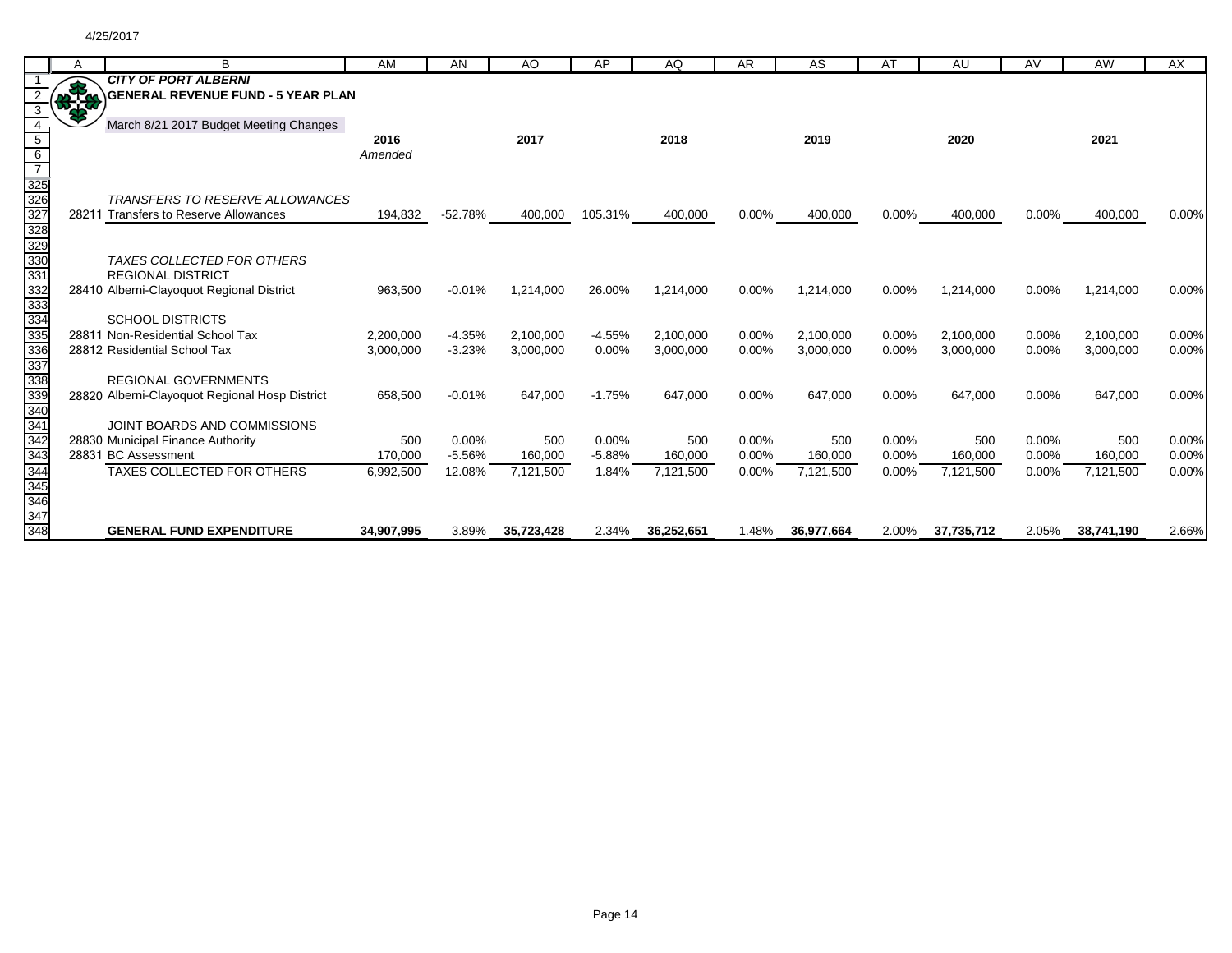|                                             | A | B                                        | AK        | AL       | AM                 | AN      | AO        | AP    | AQ        | AR       | AS              | AT       | AU        | AV    |
|---------------------------------------------|---|------------------------------------------|-----------|----------|--------------------|---------|-----------|-------|-----------|----------|-----------------|----------|-----------|-------|
|                                             |   | <b>CITY OF PORT ALBERNI</b>              |           |          |                    |         |           |       |           |          |                 |          |           |       |
|                                             |   | <b>WATER REVENUE FUND-5 YEAR PLAN</b>    |           |          |                    |         |           |       |           |          |                 |          |           |       |
|                                             |   |                                          | 2016      |          | 2017               |         | 2018      |       | 2019      |          | 2020            |          | 2021      |       |
|                                             |   |                                          | Amended   |          |                    |         |           |       |           |          |                 |          |           |       |
| $\begin{array}{c} 5 \\ 6 \\ 7 \end{array}$  |   |                                          |           |          |                    |         |           |       |           |          |                 |          |           |       |
|                                             |   |                                          |           |          |                    |         |           |       |           |          |                 |          |           |       |
|                                             |   | <b>SALES OF SERVICE</b>                  |           |          |                    |         |           |       |           |          |                 |          |           |       |
| $\begin{array}{c} 8 \\ 9 \\ 10 \end{array}$ |   | 54421 Metered Sales                      | 2,962,346 | 10.00%   | 3,258,580          | 10.00%  | 3,421,509 | 5.00% | 3,592,585 | 5.00%    | 3,772,214       | 5.00%    | 3,960,825 | 5.00% |
|                                             |   | 54431 Connections                        | 34,437    | 2.00%    | 35,126             | 2.00%   | 35,829    | 2.00% | 36,545    | 2.00%    | 36,545          | 0.00%    | 37,276    | 2.00% |
|                                             |   | 54432 Turn-On Charges                    | 325       | 2.00%    | 331                | 2.00%   | 338       | 2.00% | 345       | 2.00%    | 351             | 2.00%    | 358       | 1.85% |
| $\overline{11}$                             |   | 54433 Service Charges Sundry             | 8,659     | 2.00%    | 8,833              | 2.00%   | 9,009     | 2.00% | 9,189     | 2.00%    | 9,373           | 2.00%    | 9,560     | 1.99% |
| $\frac{12}{13}$                             |   | <b>SALES OF SERVICE</b>                  | 3,005,767 | 9.88%    | 3,302,870          | 9.88%   | 3,466,685 | 4.96% | 3,638,664 | 4.96%    | 3,818,484       | 4.94%    | 4,008,019 | 4.96% |
|                                             |   |                                          |           |          |                    |         |           |       |           |          |                 |          |           |       |
| $\frac{14}{15}$                             |   | OTHER REVENUE FROM OWN SOURCE            |           |          |                    |         |           |       |           |          |                 |          |           |       |
|                                             |   |                                          |           |          |                    |         |           |       |           |          |                 |          |           |       |
| 16                                          |   | 55590 Other Interest                     | 3,300     | $0.00\%$ | 13,300             | 303.03% | 13,300    | 0.00% | 13,300    | $0.00\%$ | 13,300          | $0.00\%$ | 13,300    | 0.00% |
| $\overline{17}$                             |   | 55611 Water Penalty                      | 25,000    | $0.00\%$ | 28,000             | 12.00%  | 28,000    | 0.00% | 28,000    | 0.00%    | 28,000          | $0.00\%$ | 28,000    | 0.00% |
|                                             |   | <b>OTHER REVENUE</b>                     | 28,300    | 0.00%    | 41,300             | 45.94%  | 41,300    | 0.00% | 41,300    | 0.00%    | 41,300          | 0.00%    | 41,300    | 0.00% |
|                                             |   |                                          |           |          |                    |         |           |       |           |          |                 |          |           |       |
|                                             |   | CONDITIONAL TRANSFERS OTHER GOV'T        |           |          |                    |         |           |       |           |          |                 |          |           |       |
|                                             |   |                                          |           |          |                    |         |           |       |           |          |                 |          |           |       |
|                                             |   | PROVINCIAL GOVERNMENT                    |           |          |                    |         |           |       |           |          |                 |          |           |       |
|                                             |   |                                          |           |          |                    |         |           |       |           |          |                 |          |           |       |
|                                             |   | OTHER TRANSFERS                          |           |          |                    |         |           |       |           |          |                 |          |           |       |
|                                             |   | 59111 Reserve For Projects & Purchases   |           |          |                    |         |           |       |           |          |                 |          |           |       |
|                                             |   | 59112 Operating Surplus From Prior Years |           |          |                    |         |           |       |           |          |                 |          |           |       |
|                                             |   | <b>OTHER TRANSFERS</b>                   |           |          |                    |         |           |       |           |          |                 |          |           |       |
| 18 19 20 21 22 25 26 27 28 29 30 31         |   |                                          |           |          |                    |         |           |       |           |          |                 |          |           |       |
| $\frac{1}{32}$                              |   | <b>WATER FUND REVENUE</b>                | 3,034,067 |          | $9.77\%$ 3,344,170 | 10.22%  | 3,507,985 | 4.90% | 3,679,964 |          | 4.90% 3,859,784 | 4.89%    | 4,049,319 | 4.91% |
|                                             |   |                                          |           |          |                    |         |           |       |           |          |                 |          |           |       |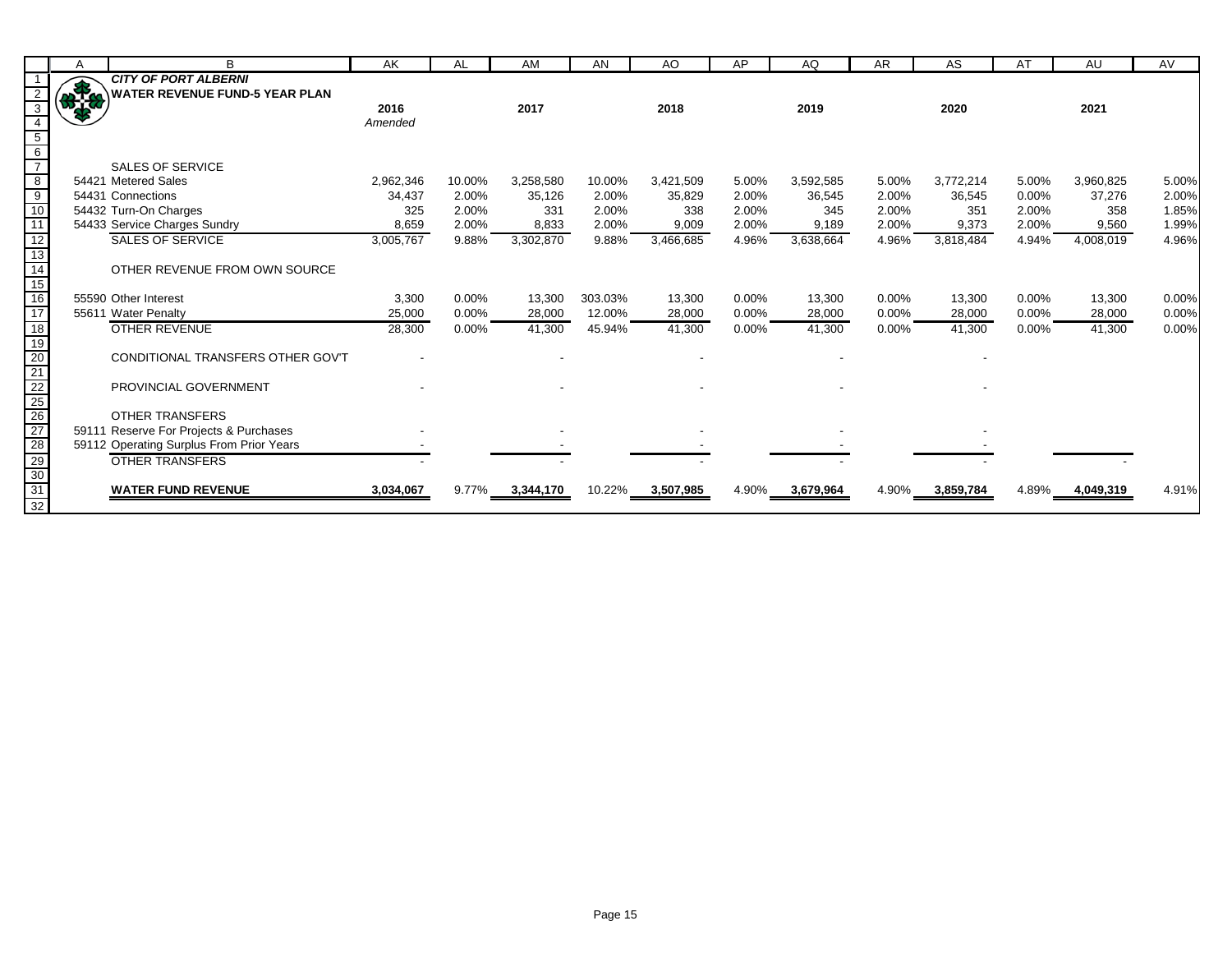|                                                                                         | A            | B                                                           | AK                 | AL              | AM                | AN             | AO                | AP             | AQ                | <b>AR</b>      | AS                 | AT             | AU                | AV             |
|-----------------------------------------------------------------------------------------|--------------|-------------------------------------------------------------|--------------------|-----------------|-------------------|----------------|-------------------|----------------|-------------------|----------------|--------------------|----------------|-------------------|----------------|
|                                                                                         |              | <b>CITY OF PORT ALBERNI</b>                                 |                    |                 |                   |                |                   |                |                   |                |                    |                |                   |                |
| 2                                                                                       | <b>OB 30</b> | <b>WATER REVENUE FUND-5 YEAR PLAN</b>                       |                    |                 |                   |                |                   |                |                   |                |                    |                |                   |                |
| $\overline{3}$                                                                          |              |                                                             | 2016               |                 | 2017              |                | 2018              |                | 2019              |                | 2020               |                | 2021              |                |
| $\overline{4}$                                                                          |              |                                                             | Amended            |                 |                   |                |                   |                |                   |                |                    |                |                   |                |
|                                                                                         |              |                                                             |                    |                 |                   |                |                   |                |                   |                |                    |                |                   |                |
|                                                                                         |              |                                                             |                    |                 |                   |                |                   |                |                   |                |                    |                |                   |                |
|                                                                                         |              |                                                             |                    |                 |                   |                |                   |                |                   |                |                    |                |                   |                |
|                                                                                         |              |                                                             |                    |                 |                   |                |                   |                |                   |                |                    |                |                   |                |
|                                                                                         |              | <b>WATER SUPPLY SYSTEM</b>                                  |                    |                 |                   |                |                   |                |                   |                |                    |                |                   |                |
|                                                                                         |              | <b>ADMINISTRATION</b>                                       |                    |                 |                   |                |                   |                |                   |                |                    |                |                   |                |
|                                                                                         |              | 64110 Water Administration & Other                          | 204,000            | 0.00%           | 258,471           | 26.70%         | 258,869           | 0.15%          | 259,230           | 0.14%          | 259,599            | 0.14%          | 259,976           | 0.15%          |
|                                                                                         |              |                                                             |                    |                 |                   |                |                   |                |                   |                |                    |                |                   |                |
|                                                                                         |              | <b>ENGINEERING SERVICES</b>                                 |                    |                 |                   |                |                   |                |                   |                |                    |                |                   |                |
|                                                                                         |              | 64121 Engineering Consulting Services                       | 50,000             | 0.00%           | 30,000            | $-40.00%$      | 30,000            | 0.00%          | 30,000            | 0.00%          | 30,000             | 0.00%          | 30,000            | 0.00%          |
|                                                                                         |              |                                                             |                    |                 |                   |                |                   |                |                   |                |                    |                |                   |                |
|                                                                                         |              | WATER SYSTEM ADMINISTRATION                                 |                    |                 |                   |                |                   |                |                   |                |                    |                |                   |                |
|                                                                                         |              | 64133 Customer Service Requests                             | 66,000             | 10.00%          | 63,100            | $-4.39%$       | 64,482            | 2.19%          | 65,752            | 1.97%          | 67,047             | 1.97%          | 68,368            | 1.97%          |
|                                                                                         |              | 64136 Small Tools/Equipment/Supplies                        | 12,500             | $-16.67%$       | 11,750            | $-6.00%$       | 11,885            | 1.15%          | 12,008            | 1.03%          | 12,133             | 1.04%          | 12,261            | 1.05%          |
|                                                                                         |              |                                                             |                    |                 |                   |                |                   |                |                   |                |                    |                |                   |                |
|                                                                                         |              | SERVICE OF SUPPLY                                           |                    |                 |                   |                |                   |                |                   |                |                    |                |                   |                |
|                                                                                         |              | 64141 Supply Inspection & Operation                         | 168,500            | $-3.88%$        | 123,525           | $-26.69%$      | 126,059           | 2.05%          | 128,281           | 1.76%          | 130,553            | 1.77%          | 132,875           | 1.78%          |
|                                                                                         |              |                                                             |                    |                 |                   |                |                   |                |                   |                |                    |                |                   |                |
|                                                                                         |              | <b>PUMPING</b>                                              |                    |                 |                   |                |                   |                |                   |                |                    |                |                   |                |
|                                                                                         |              | 64161 Pumping Inspection & Operation                        | 257,000            | 5.67%           | 266,500           | 3.70%          | 269,650           | 1.18%          | 272,513           | 1.06%          | 275,433            | 1.07%          | 278,412           | 1.08%          |
|                                                                                         |              |                                                             |                    |                 |                   |                |                   |                |                   |                |                    |                |                   |                |
|                                                                                         |              | <b>TRANSMISSION &amp; DISTRIBUTION</b>                      |                    |                 |                   |                |                   |                |                   |                |                    |                |                   |                |
|                                                                                         |              | 64181 Transmission/Distribution System<br>64183 Connections | 286,000            | $-1.72%$        | 255,400           | $-10.70%$      | 259,450           | 1.59%          | 263,131           | 1.42%          | 266,886            | 1.43%          | 270,715           | 1.43%          |
|                                                                                         |              | 64185 Meters                                                | 126,000<br>220,000 | 11.50%<br>7.84% | 131,000           | 3.97%<br>2.00% | 133,025           | 1.55%<br>2.00% | 134,866           | 1.38%<br>2.00% | 136,743<br>238,135 | 1.39%<br>2.00% | 138,658           | 1.40%<br>2.00% |
|                                                                                         |              | 64187 Hydrants                                              | 51,550             | 0.00%           | 224,400<br>38,500 | $-25.32%$      | 228,888<br>39,130 | 1.64%          | 233,466<br>39,703 | 1.46%          | 40,287             | 1.47%          | 242,898<br>40,882 | 1.48%          |
|                                                                                         |              |                                                             |                    |                 |                   |                |                   |                |                   |                |                    |                |                   |                |
| 5 6 33 34 35 36 37 38 39 40 41 42 43 44 44 45 44 49 49 50 51 52 53 54 55 65 67 68 59 60 |              | OTHER COMMON SERVICES                                       |                    |                 |                   |                |                   |                |                   |                |                    |                |                   |                |
|                                                                                         |              | 64194 Special Water Work Orders                             | 7,500              | 0.00%           |                   | $-100.00\%$    |                   |                |                   |                |                    |                |                   |                |
| 61                                                                                      |              |                                                             |                    |                 |                   |                |                   |                |                   |                |                    |                |                   |                |
|                                                                                         |              | <b>WATER SUPPLY SYSTEM</b>                                  | 1,449,050          | 2.44%           | 1,402,646         | $-3.20%$       | 1,421,438         | 1.34%          | 1,438,950         | 1.23%          | 1,456,816          | 1.24%          | 1,475,045         | 1.25%          |
| 62<br>63                                                                                |              |                                                             |                    |                 |                   |                |                   |                |                   |                |                    |                |                   |                |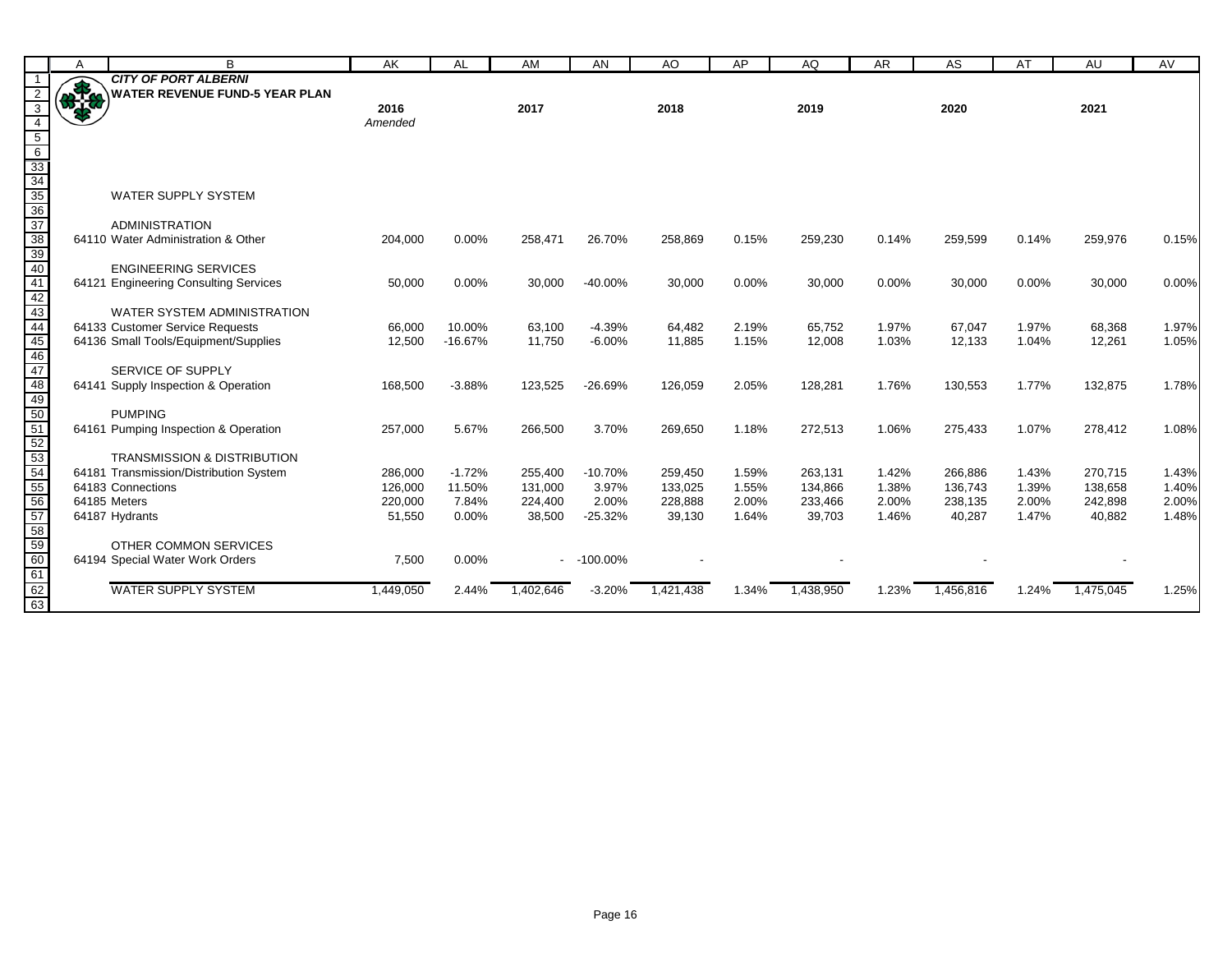|                           | A  | в                                                | AK        | AL          | AM        | AN        | AO.       | AP       | AQ        | AR.      | AS        | AT       | AU        | AV        |
|---------------------------|----|--------------------------------------------------|-----------|-------------|-----------|-----------|-----------|----------|-----------|----------|-----------|----------|-----------|-----------|
|                           |    | <b>CITY OF PORT ALBERNI</b>                      |           |             |           |           |           |          |           |          |           |          |           |           |
|                           |    | <b>WATER REVENUE FUND-5 YEAR PLAN</b>            |           |             |           |           |           |          |           |          |           |          |           |           |
|                           | ma |                                                  | 2016      |             | 2017      |           | 2018      |          | 2019      |          | 2020      |          | 2021      |           |
|                           |    |                                                  | Amended   |             |           |           |           |          |           |          |           |          |           |           |
|                           |    |                                                  |           |             |           |           |           |          |           |          |           |          |           |           |
| 6                         |    |                                                  |           |             |           |           |           |          |           |          |           |          |           |           |
|                           |    | <b>FISCAL SERVICES</b>                           |           |             |           |           |           |          |           |          |           |          |           |           |
| $rac{64}{65}$<br>66<br>67 |    |                                                  |           |             |           |           |           |          |           |          |           |          |           |           |
|                           |    | <b>DEBT</b>                                      |           |             |           |           |           |          |           |          |           |          |           |           |
|                           |    | 68120 Interest Payments On Debentures            | 44,000    | $-26.67%$   | 44,000    | 0.00%     | 44,000    | $0.00\%$ | 44,000    | 0.00%    | 44,000    | $0.00\%$ | 44,000    | 0.00%     |
| 68                        |    | 68130 Principal Payments On Debentures           | 38,743    | $-42.31%$   | 38,743    | $0.00\%$  | 38,743    | $0.00\%$ | 38,743    | 0.00%    | 38,743    | $0.00\%$ | 38,743    | 0.00%     |
| $\frac{69}{70}$           |    | <b>DEBT</b>                                      | 82,743    |             | 82,743    |           | 82,743    |          | 82,743    |          | 82,743    |          | 82,743    |           |
|                           |    |                                                  |           |             |           |           |           |          |           |          |           |          |           |           |
| $\overline{71}$           |    | TRANSFERS TO FUNDS AND RESERVES                  |           |             |           |           |           |          |           |          |           |          |           |           |
| 72                        |    | 68211 Transfer To Capital Reserves               |           | $-100.00\%$ |           |           |           |          |           |          |           |          |           |           |
| 73                        |    | 68220 Transfers To Water Capital Fund            | 472,500   | $-53.45%$   | 1,508,276 | 219.21%   | 2,086,024 | 38.31%   | 1,060,000 | -49.19%  | 1,120,000 | 5.66%    | 400,000   | $-64.29%$ |
| $\overline{74}$           |    | 68230 Transfer to Infrastructure Capital Reserve | 1,016,474 |             | 347,205   | $-65.84%$ | (85, 520) | 124.63%  | 1,094,971 | 1380.37% | 1,196,925 | 9.31%    | 2,088,231 | 74.47%    |
| 75                        |    | 68910 Debt Reserve Fund Transfer                 | 3,300     | $-40.00\%$  | 3,300     | 0.00%     | 3,300     | $0.00\%$ | 3,300     | $0.00\%$ | 3,300     | $0.00\%$ | 3,300     | 0.00%     |
| 76                        |    | <b>TRANSFERS</b>                                 | 1,492,274 | 22.10%      | 1,858,781 | 24.56%    | 2,003,804 | 7.80%    | 2,158,271 | 7.71%    | 2,320,225 | 7.50%    | 2,491,531 | 7.38%     |
| 77                        |    |                                                  |           |             |           |           |           |          |           |          |           |          |           |           |
| $rac{28}{5}$              |    | <b>FISCAL SERVICES</b>                           | 1,575,017 | 16.72%      | 1,941,524 | 23.27%    | 2,086,547 | 7.47%    | 2,241,014 | 7.40%    | 2,402,968 | 7.23%    | 2,574,274 | 7.13%     |
|                           |    |                                                  |           |             |           |           |           |          |           |          |           |          |           |           |
| 80                        |    | EXCESS OF REVENUE OVER EXPENSE                   |           |             |           |           |           |          |           |          |           |          |           |           |
| 81                        |    |                                                  |           |             |           |           |           |          |           |          |           |          |           |           |
| 82                        |    | <b>WATER FUND EXPENSE</b>                        | 3,034,067 | 9.77%       | 3,344,170 | 9.79%     | 3,507,985 | 4.90%    | 3,679,964 | 4.90%    | 3,859,784 | 4.89%    | 4,049,319 | 4.91%     |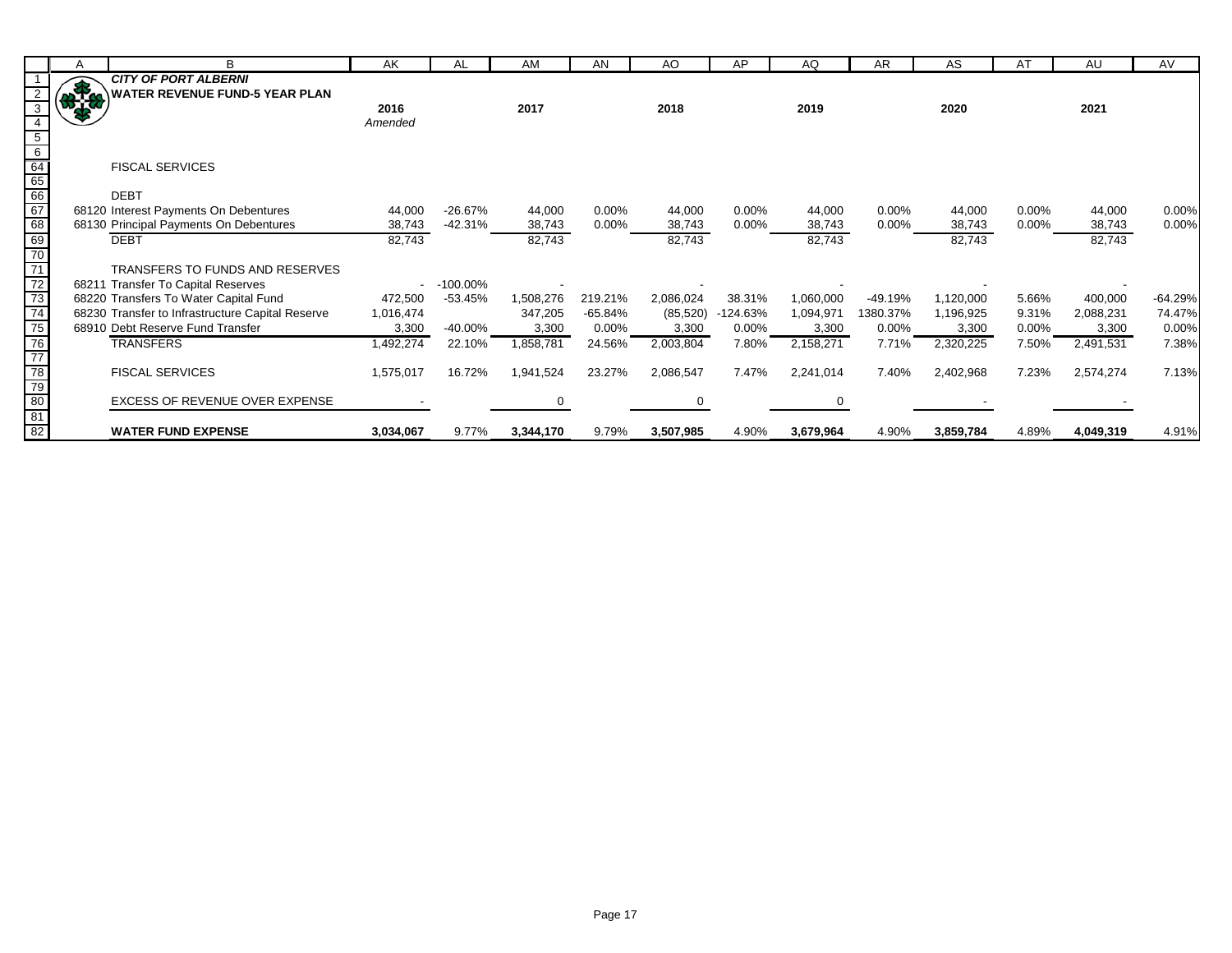|                                                                          | A   | B                                                             | AK        | AL               | AM        | AN               | AO               | AP             | AQ               | AR             | AS               | AT             | AU               | AV             |
|--------------------------------------------------------------------------|-----|---------------------------------------------------------------|-----------|------------------|-----------|------------------|------------------|----------------|------------------|----------------|------------------|----------------|------------------|----------------|
|                                                                          |     | <b>CITY OF PORT ALBERNI</b>                                   |           |                  |           |                  |                  |                |                  |                |                  |                |                  |                |
|                                                                          | ARA | <b>SEWER REVENUE FUND-5 YEAR PLAN</b>                         |           |                  |           |                  |                  |                |                  |                |                  |                |                  |                |
|                                                                          |     |                                                               | 2016      |                  | 2017      |                  | 2018             |                | 2019             |                | 2020             |                | 2021             |                |
|                                                                          |     |                                                               | Amended   |                  |           |                  |                  |                |                  |                |                  |                |                  |                |
| $5\overline{)}$                                                          |     |                                                               |           |                  |           |                  |                  |                |                  |                |                  |                |                  |                |
| $6\overline{6}$                                                          |     |                                                               |           |                  |           |                  |                  |                |                  |                |                  |                |                  |                |
|                                                                          |     | <b>SALES OF SERVICE</b>                                       |           |                  |           |                  |                  |                |                  |                |                  |                |                  |                |
| $\infty$                                                                 |     |                                                               |           |                  |           |                  |                  |                |                  |                |                  |                |                  |                |
| $\frac{1}{9}$                                                            |     | 94421 Sewer Fees                                              | 2,457,497 | 10.00%           | 2,888,332 | 17.53%           | 2,942,397        | 1.87%          | 2,997,544        | 1.87%          | 3,053,793        | 1.88%          | 3,111,167        | 1.88%          |
| 10                                                                       |     | 94431 Sewer Connections                                       | 33,638    | 10.00%           | 37,002    | 10.00%           | 37,742           | 2.00%          | 38,497           | 2.00%          | 39,267           | 2.00%          | 40,052           | 2.00%          |
| 11                                                                       |     | 94432 Service Charges Sundry                                  | 3,340     | 10.00%           | 3,674     | 10.00%           | 3,747            | 2.00%          | 3,822            | 2.00%          | 3,898            | 2.00%          | 3,976            | 2.00%          |
| $\frac{12}{13}$ $\frac{14}{15}$                                          |     | 94433 User Charges                                            | 15,364    | 10.00%           | 16,900    | 10.00%           | 17,238           | 2.00%          | 17,583           | 2.00%          | 17,934           | 2.00%          | 18,293           | 2.00%          |
|                                                                          |     |                                                               |           |                  |           |                  |                  |                |                  |                |                  |                |                  |                |
|                                                                          |     | <b>OTHER SERVICES</b>                                         |           |                  |           |                  |                  |                |                  |                |                  |                |                  |                |
|                                                                          |     | 94441 Sewage Disposal Fees                                    | 10,902    | 10.00%           | 11,992    | 10.00%           | 12,232           | 2.00%          | 12,477           | 2.00%          | 12,726           | 2.00%          | 12,981           | 2.00%          |
| 16                                                                       |     | <b>SALES OF SERVICE</b>                                       | 2,520,740 | 10.00%           | 2,957,900 | 17.34%           | 3,013,356        | 1.87%          | 3,069,922        | 1.88%          | 3,127,619        | 1.88%          | 3,186,469        | 1.88%          |
| 17                                                                       |     |                                                               |           |                  |           |                  |                  |                |                  |                |                  |                |                  |                |
| 18                                                                       |     | OTHER REVENUE FROM OWN SOURCE                                 |           |                  |           |                  |                  |                |                  |                |                  |                |                  |                |
| $\frac{1}{19}$                                                           |     |                                                               |           |                  |           |                  |                  |                |                  |                |                  |                |                  |                |
|                                                                          |     | 95590 Interest Income                                         | 1,000     | 66.67%           | 12,000    | 1100.00%         | 12,000           | 0.00%          | 12,000           | 0.00%          | 12,000           | 0.00%          | 12,000           | 0.00%          |
|                                                                          |     | 95611 Sewer Penalty                                           | 13,794    | 10.00%<br>10.00% | 20,000    | 44.99%<br>10.00% | 20,000<br>46,112 | 0.00%<br>2.00% | 20,000<br>47,034 | 0.00%<br>2.00% | 20,000<br>47,975 | 0.00%<br>2.00% | 20,000<br>48,934 | 0.00%<br>2.00% |
|                                                                          |     | 95722 Sewer Local Improvement Charges<br><b>OTHER REVENUE</b> | 41,098    |                  | 45,208    |                  |                  |                |                  |                |                  |                |                  | 1.20%          |
|                                                                          |     |                                                               | 55,892    | 10.67%           | 77,208    | 38.14%           | 78,112           | 1.17%          | 79,034           | 1.18%          | 79,975           | 1.19%          | 80,934           |                |
| $\frac{20}{21}$<br>$\frac{22}{23}$<br>$\frac{23}{29}$<br>$\frac{29}{30}$ |     | <b>OTHER TRANSFERS</b>                                        |           |                  |           |                  |                  |                |                  |                |                  |                |                  |                |
|                                                                          |     | 99110 Transfer from Capital Reserve-Gas Tax                   | 40,000    | 0.00%            | 40,000    | 0.00%            | 40,000           | 0.00%          | 40,000           | 0.00%          | 40,000           | 0.00%          | 40,000           | 0.00%          |
| 31                                                                       |     | 99111 Transfers from Reserves & Allowances                    |           |                  |           |                  |                  |                |                  |                |                  |                |                  |                |
| 32                                                                       |     | 99114 Operating Funds from Prior Year                         |           |                  |           |                  |                  |                |                  |                |                  |                |                  |                |
| 33                                                                       |     | 99211 Contribution (To) From General Revenue                  |           |                  |           |                  |                  |                |                  |                |                  |                |                  |                |
| 34                                                                       |     |                                                               |           |                  |           |                  |                  |                |                  |                |                  |                |                  |                |
| 35                                                                       |     | <b>SEWER FUND REVENUE</b>                                     | 2,616,632 | 9.85%            | 3,075,108 | 17.52%           | 3,131,468        | 1.83%          | 3,188,957        | 1.84%          | 3,247,594        | 1.84%          | 3,307,403        | 1.84%          |
| $\overline{36}$                                                          |     |                                                               |           |                  |           |                  |                  |                |                  |                |                  |                |                  |                |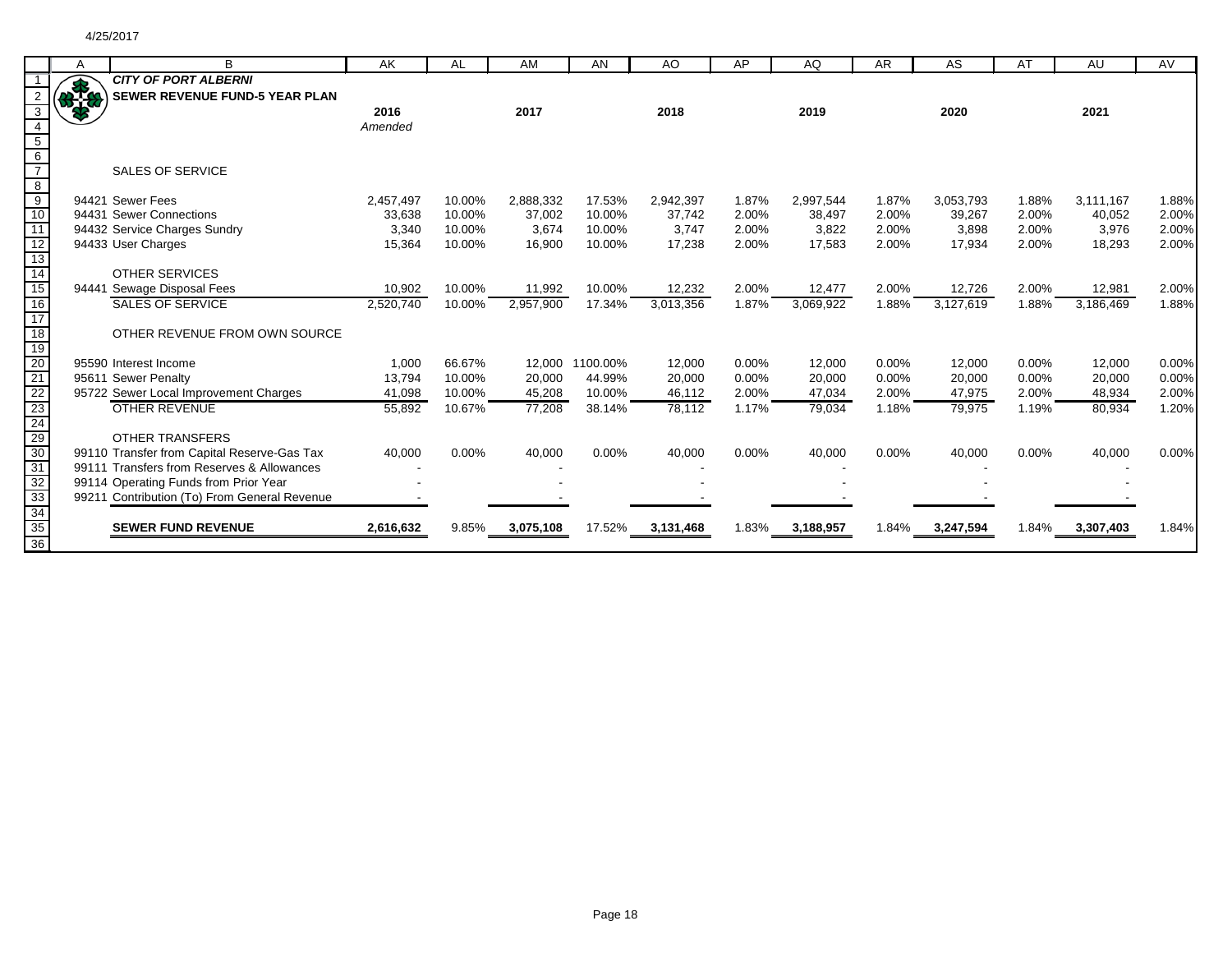|                                    | A           | B                                     | AK        | AL       | AM        | AN        | AO        | AP       | AQ        | <b>AR</b> | AS        | AT    | AU        | AV    |
|------------------------------------|-------------|---------------------------------------|-----------|----------|-----------|-----------|-----------|----------|-----------|-----------|-----------|-------|-----------|-------|
|                                    |             | <b>CITY OF PORT ALBERNI</b>           |           |          |           |           |           |          |           |           |           |       |           |       |
|                                    | <b>BLUE</b> | <b>SEWER REVENUE FUND-5 YEAR PLAN</b> |           |          |           |           |           |          |           |           |           |       |           |       |
| 3                                  |             |                                       | 2016      |          | 2017      |           | 2018      |          | 2019      |           | 2020      |       | 2021      |       |
|                                    |             |                                       | Amended   |          |           |           |           |          |           |           |           |       |           |       |
|                                    |             |                                       |           |          |           |           |           |          |           |           |           |       |           |       |
| $\frac{5}{6}$ $\frac{6}{37}$       |             |                                       |           |          |           |           |           |          |           |           |           |       |           |       |
|                                    |             | <b>SEWER SYSTEM</b>                   |           |          |           |           |           |          |           |           |           |       |           |       |
|                                    |             |                                       |           |          |           |           |           |          |           |           |           |       |           |       |
|                                    |             | <b>ADMINISTRATION</b>                 |           |          |           |           |           |          |           |           |           |       |           |       |
|                                    |             | 104210 Sewer Administration & Other   | 156,000   | 0.00%    | 291,990   | 87.17%    | 291,990   | 0.00%    | 291,990   | 0.00%     | 291,990   | 0.00% | 291,990   | 0.00% |
| $\frac{38}{39}$<br>$\frac{40}{42}$ |             |                                       |           |          |           |           |           |          |           |           |           |       |           |       |
|                                    |             | <b>ENGINEERING SERVICES</b>           |           |          |           |           |           |          |           |           |           |       |           |       |
|                                    |             | 104221 Consulting Services            | 40,000    | 0.00%    | 25,000    | $-37.50%$ | 25,000    | 0.00%    | 25,000    | 0.00%     | 25,000    | 0.00% | 25,000    | 0.00% |
| $\frac{1}{43}$<br>$\frac{44}{45}$  |             |                                       |           |          |           |           |           |          |           |           |           |       |           |       |
|                                    |             | SEWER SYSTEM ADMINISTRATION           |           |          |           |           |           |          |           |           |           |       |           |       |
| 46<br>47                           |             | 104233 Customer Service Requests      | 120,000   | 9.09%    | 122,400   | 2.00%     | 124,848   | 2.00%    | 127,345   | 2.00%     | 129,892   | 2.00% | 132,490   | 2.00% |
| 48                                 |             | 104236 Small Tools/Equipment/Supplies | 15,000    | 0.00%    | 15,300    | 2.00%     | 15,606    | 2.00%    | 15,918    | 2.00%     | 16,236    | 2.00% | 16,561    | 2.00% |
| 49                                 |             | SEWER COLLECTION SYSTEM               |           |          |           |           |           |          |           |           |           |       |           |       |
| 50                                 |             | 104240 Sewage Collection System Main  | 200,100   | $-1.96%$ | 100.000   | $-50.02%$ | 101,238   | 1.24%    | 102,362   | 1.11%     | 103,509   | 1.12% | 104,680   | 1.13% |
|                                    |             | 104241 Sewer Service Connections      | 170,140   | 27.79%   | 181,500   | 6.68%     | 183,975   | 1.36%    | 186,225   | 1.22%     | 188,519   | 1.23% | 190,859   | 1.24% |
| 51<br>52<br>53                     |             |                                       |           |          |           |           |           |          |           |           |           |       |           |       |
|                                    |             | <b>SEWER LIFT STATIONS</b>            |           |          |           |           |           |          |           |           |           |       |           |       |
|                                    |             | 104260 Sewage Lift Stations           | 213,500   | 0.00%    | 167,600   | $-21.50%$ | 154,806   | $-7.63%$ | 157,987   | 2.05%     | 161,240   | 2.06% | 164,569   | 2.06% |
| $\frac{54}{54}$                    |             |                                       |           |          |           |           |           |          |           |           |           |       |           |       |
| $\frac{1}{56}$                     |             | SEWER TREATMENT AND DISPOSAL          |           |          |           |           |           |          |           |           |           |       |           |       |
|                                    |             | 104280 Sewage Treatment               | 295,000   | 6.12%    | 287,000   | $-2.71%$  | 293,413   | 2.23%    | 299,786   | 2.17%     | 306,333   | 2.18% | 313,059   | 2.20% |
|                                    |             |                                       |           |          |           |           |           |          |           |           |           |       |           |       |
| 57<br>58<br>59<br>60               |             | OTHER COMMON SERVICES                 |           |          |           |           |           |          |           |           |           |       |           |       |
|                                    |             | 104294 Special Work Orders            | 2,500     | 0.00%    | 2,000     | $-20.00%$ | 2,000     | $0.00\%$ | 2,000     | 0.00%     | 2,000     | 0.00% | 2,000     | 0.00% |
| 61<br>62                           |             | <b>SEWER SYSTEM</b>                   | 1,212,240 | 5.21%    | 1,192,790 | $-1.60%$  | 1,192,876 | 0.01%    | 1,208,613 | 1.32%     | 1,224,719 | 1.33% | 1,241,208 | 1.35% |
|                                    |             |                                       |           |          |           |           |           |          |           |           |           |       |           |       |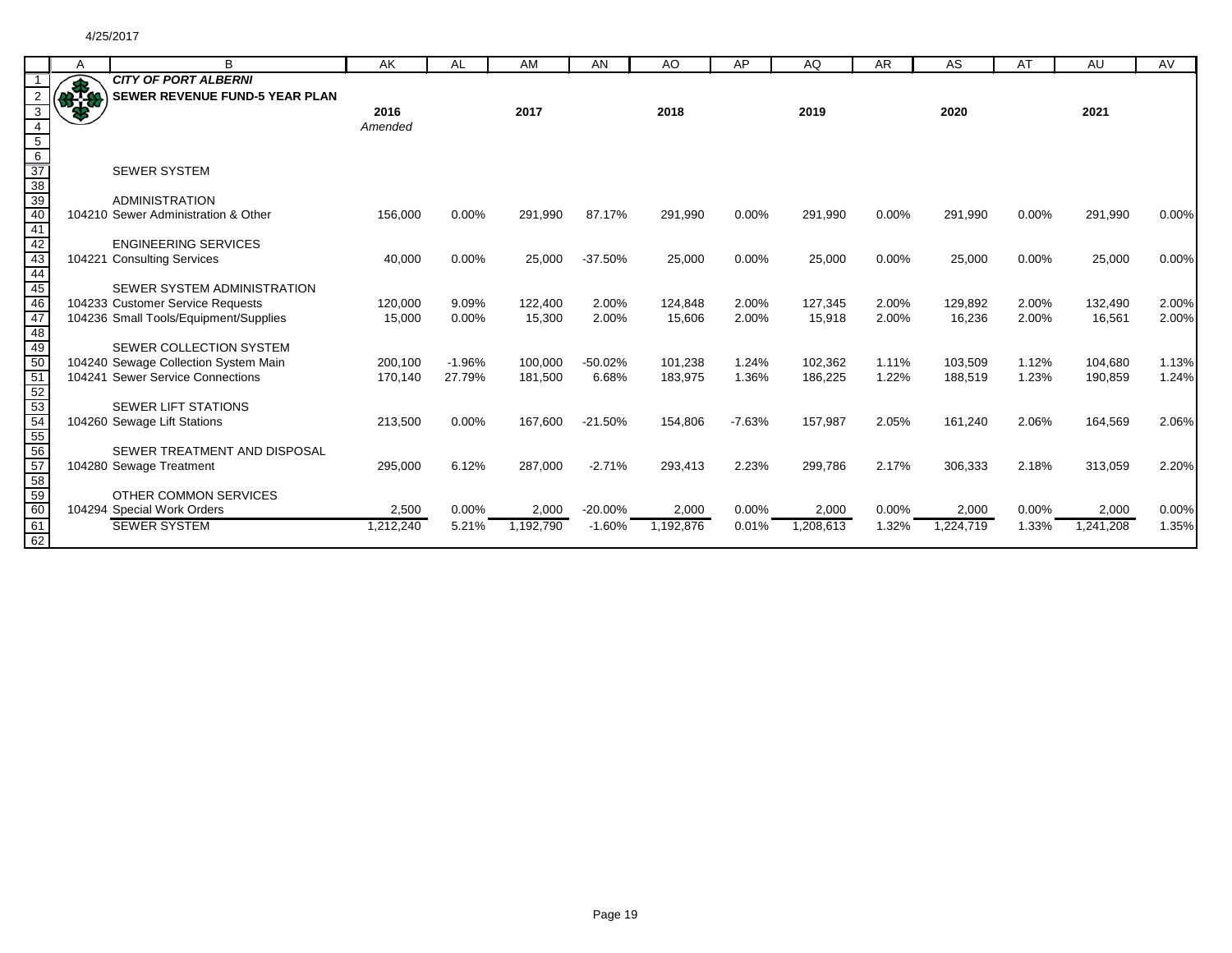|                                                                                          | A              | B                                                 | AK        | <b>AL</b> | AM        | AN      | AO        | AP       | AQ        | AR       | AS        | AT     | AU        | AV.         |
|------------------------------------------------------------------------------------------|----------------|---------------------------------------------------|-----------|-----------|-----------|---------|-----------|----------|-----------|----------|-----------|--------|-----------|-------------|
|                                                                                          |                | <b>CITY OF PORT ALBERNI</b>                       |           |           |           |         |           |          |           |          |           |        |           |             |
|                                                                                          | $\frac{37}{3}$ | <b>SEWER REVENUE FUND-5 YEAR PLAN</b>             |           |           |           |         |           |          |           |          |           |        |           |             |
|                                                                                          |                |                                                   | 2016      |           | 2017      |         | 2018      |          | 2019      |          | 2020      |        | 2021      |             |
|                                                                                          |                |                                                   | Amended   |           |           |         |           |          |           |          |           |        |           |             |
|                                                                                          |                |                                                   |           |           |           |         |           |          |           |          |           |        |           |             |
| $\frac{5}{6}$<br>$\frac{6}{63}$<br>$\frac{63}{64}$<br>$\frac{65}{66}$<br>$\frac{66}{67}$ |                |                                                   |           |           |           |         |           |          |           |          |           |        |           |             |
|                                                                                          |                | <b>FISCAL SERVICES</b>                            |           |           |           |         |           |          |           |          |           |        |           |             |
|                                                                                          |                |                                                   |           |           |           |         |           |          |           |          |           |        |           |             |
|                                                                                          |                | <b>DEBT</b>                                       |           |           |           |         |           |          |           |          |           |        |           |             |
|                                                                                          |                | 108120 Interest Payments On Debentures            | 177,154   | $-13.47%$ | 252,925   | 42.77%  | 252,925   | $0.00\%$ | 252,925   | 0.00%    | 252,925   | 0.00%  | 252,925   | 0.00%       |
|                                                                                          |                | 108130 Principal Payments On Debentures           | 136,293   | $-32.62%$ | 187,932   | 37.89%  | 187,932   | $0.00\%$ | 187,932   | $0.00\%$ | 187,932   | 0.00%  | 187,932   | 0.00%       |
| 68<br>69<br>70                                                                           |                | <b>TOTAL DEBT</b>                                 | 313,447   | $-22.99%$ | 440,857   | 40.65%  | 440,857   | 0.00%    | 440,857   | 0.00%    | 440,857   | 0.00%  | 440,857   | 0.00%       |
|                                                                                          |                |                                                   |           |           |           |         |           |          |           |          |           |        |           |             |
|                                                                                          |                | TRANSFER TO FUNDS AND RESERVES                    |           |           |           |         |           |          |           |          |           |        |           |             |
| 71                                                                                       |                | 108220 Transfer To Sewer Capital Fund             | 150,000   | $-53.13%$ | 580,000   | 286.67% | 1,010,000 | 74.14%   | 600,000   | -40.59%  | 700,000   | 16.67% |           | $-100.00\%$ |
|                                                                                          |                | 108910 Debt Reserve Fund Transfer                 | 1,000     | -95.00%   | 2,000     | 100.00% | 2,000     | 0.00%    | 2,000     | $0.00\%$ | 2,000     | 0.00%  | 2,000     | 0.00%       |
| $\frac{172}{73}$<br>$\frac{73}{74}$                                                      |                | 108211 Transfer to Reserves & Allowances          |           |           |           |         |           |          |           |          |           |        |           |             |
|                                                                                          |                | 108920 Transfer to Infrastructure Capital Reserve | 939,945   |           | 859,461   |         | 485,735   |          | 937,486   |          | 880,017   |        | 1,623,338 | 84.47%      |
|                                                                                          |                | <b>TRANSFERS</b>                                  | 1,090,945 | 32.58%    | 1,441,461 | 32.13%  | 1,497,735 | 3.90%    | 1,539,486 | 2.79%    | 1,582,017 | 2.76%  | 1,625,338 | 2.74%       |
|                                                                                          |                |                                                   |           |           |           |         |           |          |           |          |           |        |           |             |
|                                                                                          |                | <b>FISCAL SERVICES</b>                            | 1,404,392 | 14.19%    | 1,882,318 | 34.03%  | 1,938,592 | 2.99%    | 1,980,343 | 2.15%    | 2,022,874 | 2.15%  | 2,066,195 | 2.14%       |
|                                                                                          |                |                                                   |           |           |           |         |           |          |           |          |           |        |           |             |
| 75<br>76<br>77<br>78<br>79<br>80<br>81                                                   |                | EXCESS OF REVENUE OVER EXPENSE                    |           |           | (0)       |         |           |          |           |          |           |        |           |             |
|                                                                                          |                |                                                   |           |           |           |         |           |          |           |          |           |        |           |             |
|                                                                                          |                | <b>SEWER FUND EXPENSES</b>                        | 2,616,632 | 9.85%     | 3,075,108 | 17.52%  | 3,131,468 | 1.83%    | 3,188,956 | 1.84%    | 3,247,593 | 1.84%  | 3,307,403 | 1.84%       |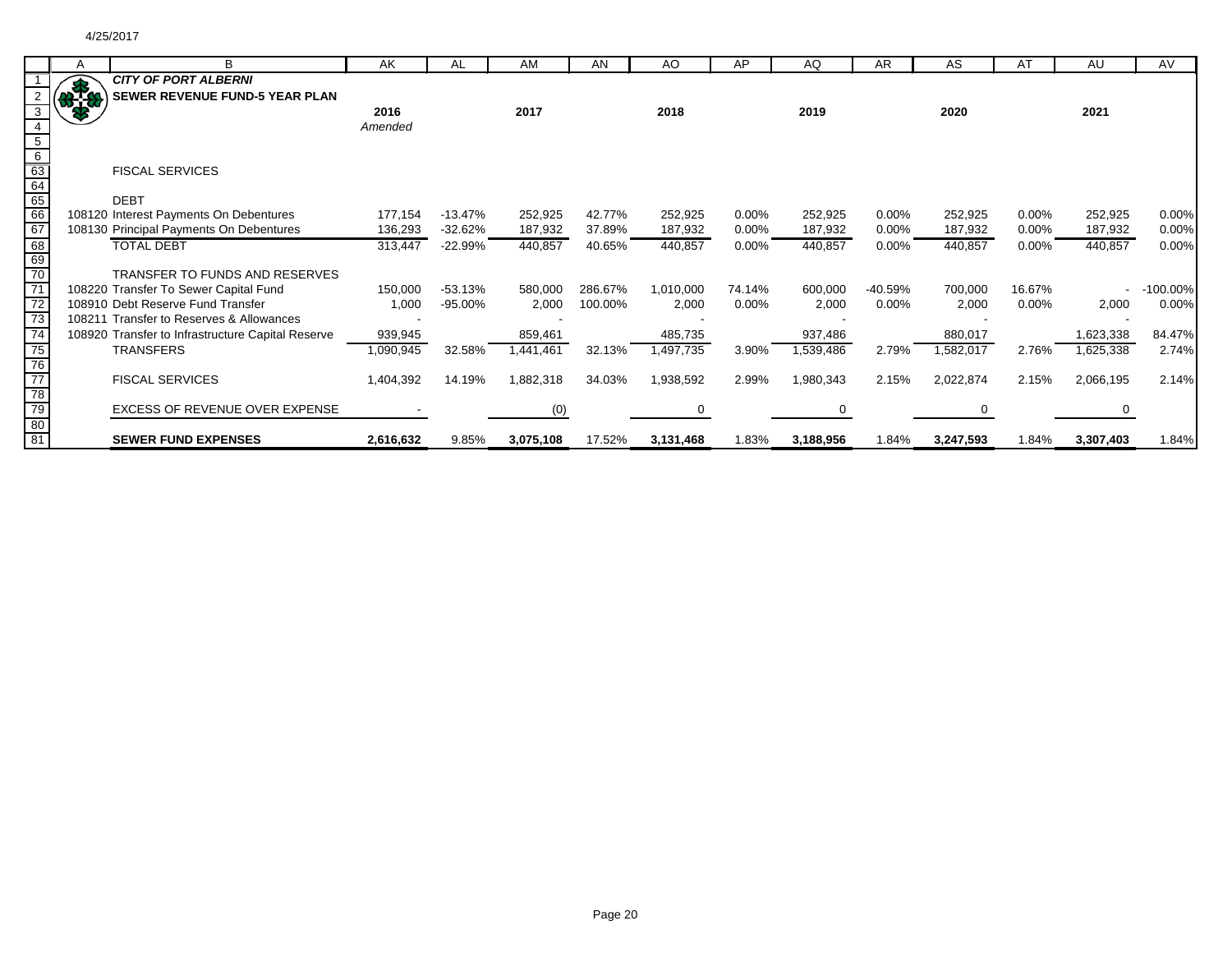4/25/2017

|                                    | A | B                                             |                 |     | М          |   | N          |   | $\circ$    | P             |    | Q          | R       |
|------------------------------------|---|-----------------------------------------------|-----------------|-----|------------|---|------------|---|------------|---------------|----|------------|---------|
|                                    |   | <b>CITY OF PORT ALBERNI</b>                   |                 |     |            |   |            |   |            |               |    |            |         |
|                                    |   | PARKLAND ACQUISITION RESERVE FUND-5 YEAR PLAN |                 |     |            |   |            |   |            |               |    |            |         |
|                                    |   |                                               |                 |     |            |   |            |   |            |               |    |            |         |
|                                    |   |                                               | 2015            |     | 2016       |   | 2017       |   | 2018       | 2019          |    | 2020       | 2021    |
| 5                                  |   |                                               | Actual          |     | Actual     |   |            |   |            |               |    |            |         |
| 6                                  |   | <b>RECEIPTS</b>                               |                 |     |            |   |            |   |            |               |    |            |         |
|                                    |   | Investment Income                             | \$<br>768       | -\$ | $1,531$ \$ |   | $2,500$ \$ |   | $2,500$ \$ | $2,500$ \$    |    | $2,500$ \$ | 2,500   |
| $\overline{\mathbf{8}}$            |   | Sale of Parkland                              | $\sim$          | \$  | 163,000    |   | 61,500     |   |            |               |    |            |         |
| $\overline{9}$                     |   | <b>Parkland Dedication Deposits</b>           |                 |     |            |   |            |   |            |               |    |            |         |
|                                    |   |                                               |                 |     |            |   |            |   |            |               |    |            |         |
|                                    |   |                                               | 768             |     | 164,531    |   | 64,000     |   | 2,500      | 2,500         |    | 2,500      | 2,500   |
|                                    |   |                                               |                 |     |            |   |            |   |            |               |    |            |         |
| 13                                 |   |                                               |                 |     |            |   |            |   |            |               |    |            |         |
| 14                                 |   | <b>EXPENSES</b>                               |                 |     |            |   |            |   |            |               |    |            |         |
| 15                                 |   | Acquisition of Parkland                       | 102,144         |     |            |   |            |   |            |               |    |            |         |
| $\overline{16}$                    |   |                                               |                 |     |            |   |            |   |            |               |    |            |         |
| 17                                 |   |                                               | 102,144         |     |            |   |            |   |            |               |    |            |         |
| $\overline{18}$                    |   |                                               |                 |     |            |   |            |   |            |               |    |            |         |
| $\overline{19}$                    |   | REVENUE OVER (UNDER) EXPENSES                 | (101, 376)      |     | 164,531    |   | 64,000     |   | 2,500      | 2,500         |    | 2,500      | 2,500   |
| $\frac{20}{21}$<br>$\frac{21}{22}$ |   |                                               |                 |     |            |   |            |   |            |               |    |            |         |
|                                    |   |                                               |                 |     |            |   |            |   |            |               |    |            |         |
|                                    |   | FUND EQUITY - ENDING                          | \$<br>37,530 \$ |     | 202,061    | S | 266,061    | S | 268,561    | \$<br>271,061 | S. | 273,561    | 276,061 |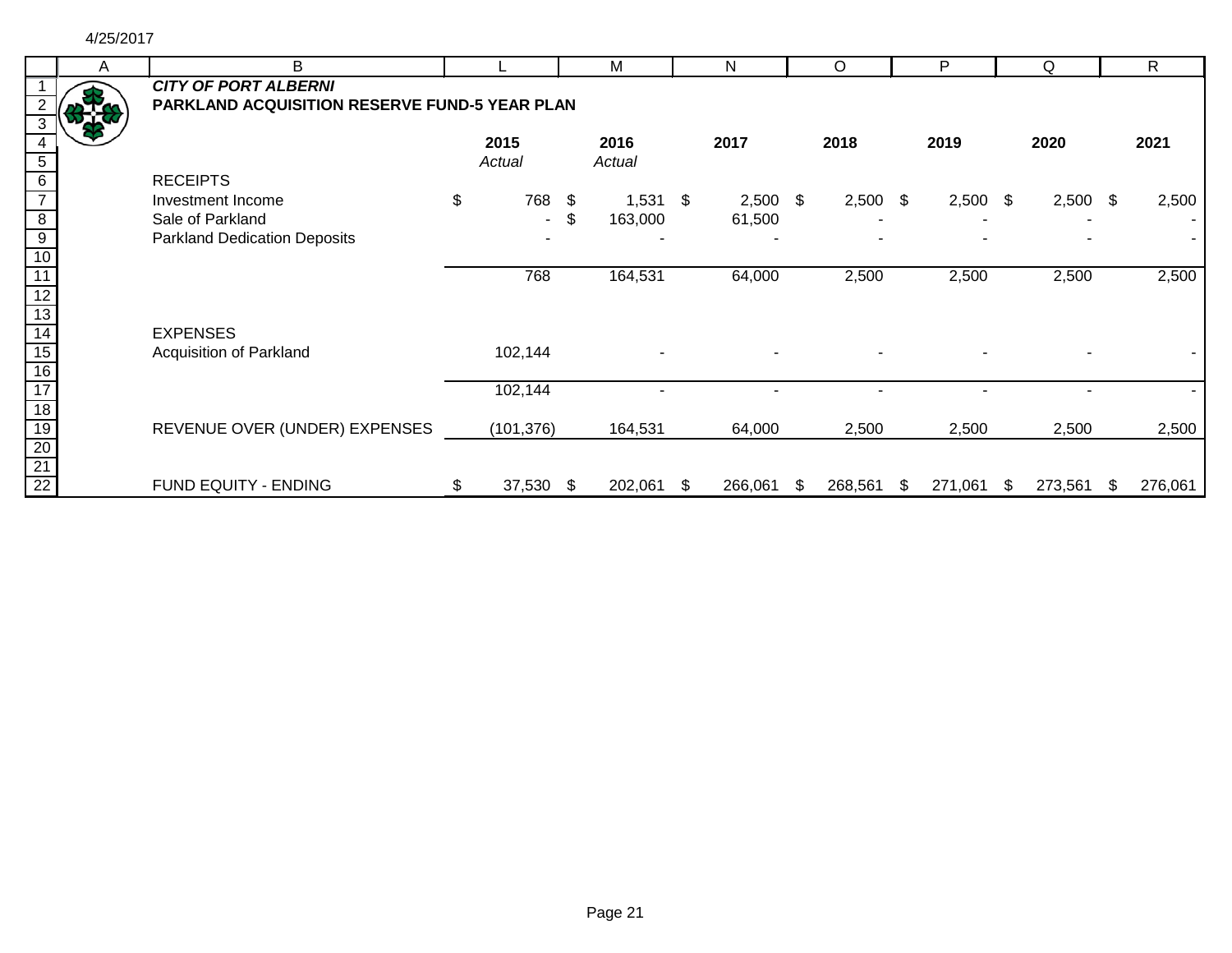#### 4/25/2017

|                  | A | B                                             | N          |   | O          |     | D                        |   | O                                      |     | R.      | S       |   |         |
|------------------|---|-----------------------------------------------|------------|---|------------|-----|--------------------------|---|----------------------------------------|-----|---------|---------|---|---------|
|                  |   | <b>CITY OF PORT ALBERNI</b>                   |            |   |            |     | Revisions from 1st Draft |   |                                        |     |         |         |   |         |
|                  |   | <b>CAPITAL WORKS RESERVE FUND-5 YEAR PLAN</b> |            |   |            |     |                          |   | March 8/20 2017 Budget Meeting Changes |     |         |         |   |         |
|                  |   |                                               |            |   |            |     |                          |   |                                        |     |         |         |   |         |
|                  |   |                                               | 2015       |   | 2016       |     | 2017                     |   | 2018                                   |     | 2019    | 2020    |   | 2021    |
|                  |   |                                               | Actual     |   | Actual     |     |                          |   |                                        |     |         |         |   |         |
|                  |   |                                               |            |   |            |     |                          |   |                                        |     |         |         |   |         |
| 6                |   | <b>RECEIPTS</b>                               |            |   |            |     |                          |   |                                        |     |         |         |   |         |
| 8                |   | Investment Income                             | 28,736     |   | 34,608     |     | 5,000                    |   | 5,000                                  |     | 5,000   | 5,000   |   | 5,000   |
| $\boldsymbol{9}$ |   | New Deal Gas Tax Funds                        | 1,075,492  |   | 516,306    |     | 1,608,553                |   | 542,500                                |     | 534,800 | 537,500 |   | 140,000 |
|                  |   | <b>Miscellaneous</b>                          |            |   | 14,470     |     | 60,849                   |   | 70,000                                 |     | 70,000  | 70,000  |   | 70,000  |
|                  |   |                                               | 1,104,228  |   | 565,384    |     | 1,674,402                |   | 617,500                                |     | 609,800 | 612,500 |   | 215,000 |
|                  |   |                                               |            |   |            |     |                          |   |                                        |     |         |         |   |         |
|                  |   |                                               |            |   |            |     |                          |   |                                        |     |         |         |   |         |
| 15               |   | <b>EXPENSES</b>                               |            |   |            |     |                          |   |                                        |     |         |         |   |         |
| 16               |   | Gas Tax - capital projects                    | 1,080,087  |   | 516,306    |     | 1,568,553                |   | 502,500                                |     | 494,800 | 497,500 |   | 100,000 |
| 17               |   | Gas Tax - operating (capacity bldg)           |            |   |            |     | 40,000                   |   | 40,000                                 |     | 40,000  | 40,000  |   | 40,000  |
| 18               |   | Capital Expenditures - Special                | 150,000    |   | 228,555    |     |                          |   |                                        |     |         |         |   |         |
| 19               |   | <b>Capital Expenditures</b>                   |            |   |            |     |                          |   |                                        |     |         |         |   |         |
| 20               |   |                                               | I,230,087  |   | 744,861    |     | 1,608,553                |   | 542,500                                |     | 534,800 | 537,500 |   | 140,000 |
| $\overline{21}$  |   |                                               |            |   |            |     |                          |   |                                        |     |         |         |   |         |
| $\overline{22}$  |   | REVENUE OVER EXPENSES                         | (125, 859) |   | (179, 477) |     | 65,849                   |   | 75,000                                 |     | 75,000  | 75,000  |   | 75,000  |
| $\overline{24}$  |   |                                               |            |   |            |     |                          |   |                                        |     |         |         |   |         |
| $\overline{25}$  |   | FUND EQUITY - ENDING                          | 427,593    | S | 248,116    | \$. | 313,965                  | S | 388,965                                | \$. | 463,965 | 538,965 | S | 613,965 |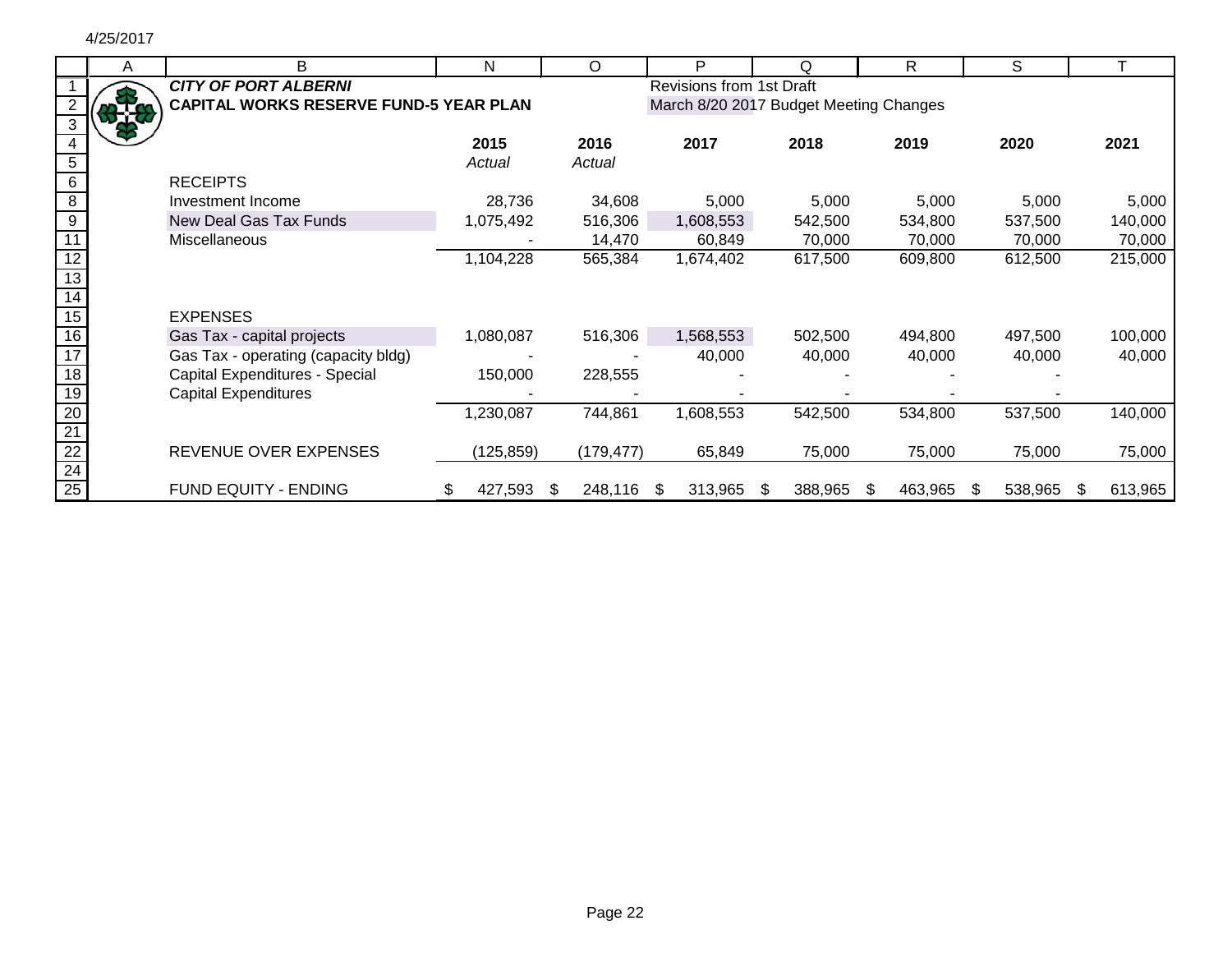|                                    | A | B                                              | N         | O         | P         | Q         | $\mathsf{R}$ | S           |             |
|------------------------------------|---|------------------------------------------------|-----------|-----------|-----------|-----------|--------------|-------------|-------------|
|                                    |   |                                                |           |           |           |           |              |             |             |
|                                    |   | <b>CITY OF PORT ALBERNI</b>                    |           |           |           |           |              |             |             |
| $\overline{3}$                     |   | EQUIPMENT REPLACEMENT RESERVE FUND-5 YEAR PLAN |           |           |           |           |              |             |             |
| $\sqrt{5}$                         |   |                                                |           |           |           |           |              |             |             |
| $6\phantom{1}$                     |   |                                                | 2015      | 2016      | 2017      | 2018      | 2019         | 2020        | 2021        |
|                                    |   |                                                | Actual    | Actual    |           |           |              |             |             |
| $\,8\,$                            |   | Sale of Equipment                              | 49,050    | 5,849     | 115,000   |           |              |             |             |
| $\boldsymbol{9}$                   |   | Investment Income                              | 51,130    | 51,201    | 55,000    | 46,000    | 46,000       | 45,000      | 40,000      |
| 10                                 |   | <b>Transfers from General Revenue</b>          |           | 30,000    | 54,000    | 64,000    | 64,000       | 64,000      | 34,000      |
| 11                                 |   | <b>Contributions - ERRF Schedule</b>           | 701,903   | 743,180   | 797,001   | 806,710   | 829,618      | 853,508     | 881,505     |
| 12                                 |   |                                                | 802,083   | 830,230   | 1,021,001 | 916,710   | 939,618      | 962,508     | 955,505     |
| 13                                 |   |                                                |           |           |           |           |              |             |             |
| 14                                 |   |                                                |           |           |           |           |              |             |             |
| 15                                 |   | <b>EXPENSES</b>                                |           |           |           |           |              |             |             |
| 16                                 |   | Transfer to Capital Works Bylaw                |           |           |           |           |              |             |             |
| 17                                 |   | <b>Equipment Purchases</b>                     | 444,047   | 208,955   | 1,018,500 | 391,000   | 726,700      | 2,480,600   | 2,362,100   |
| 18                                 |   |                                                | 444,047   | 208,955   | 1,018,500 | 391,000   | 726,700      | 2,480,600   | 2,362,100   |
| 19                                 |   |                                                |           |           |           |           |              |             |             |
| 20                                 |   | REVENUE OVER EXPENSES                          | 358,036   | 621,275   | 2,501     | 525,710   | 212,918      | (1,518,092) | (1,406,595) |
| $\overline{21}$                    |   |                                                |           |           |           |           |              |             |             |
| $\frac{22}{23}$<br>$\frac{23}{24}$ |   |                                                |           |           |           |           |              |             |             |
|                                    |   |                                                |           |           |           |           |              |             |             |
|                                    |   | FUND EQUITY - ENDING                           | 4,981,672 | 5,602,947 | 5,605,448 | 6,131,158 | 6,344,076    | 4,825,984   | 3,419,389   |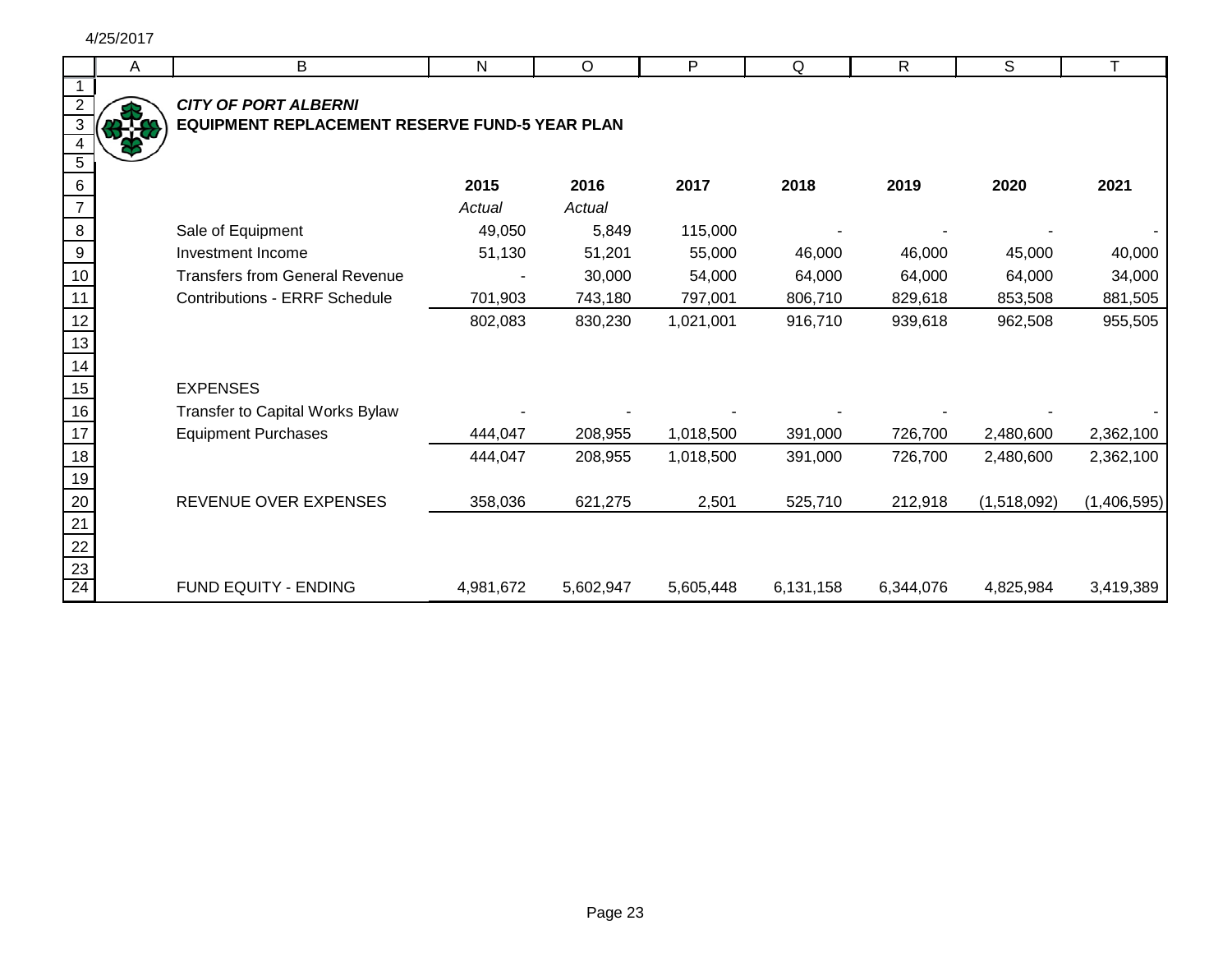┞

|                 | A   | B                                         | Ν       | O       | P         | Q       | $\mathsf{R}$ | S       |         |
|-----------------|-----|-------------------------------------------|---------|---------|-----------|---------|--------------|---------|---------|
|                 |     | <b>CITY OF PORT ALBERNI</b>               |         |         |           |         |              |         |         |
|                 |     | <b>LAND SALE RESERVE FUND-5 YEAR PLAN</b> |         |         |           |         |              |         |         |
|                 | אית |                                           |         |         |           |         |              |         |         |
|                 |     |                                           | 2015    | 2016    | 2017      | 2018    | 2019         | 2020    | 2021    |
|                 |     |                                           | Actual  | Actual  |           |         |              |         |         |
|                 |     | <b>RECEIPTS</b>                           |         |         |           |         |              |         |         |
|                 |     | Sale of Property                          | 9,000   | 446,216 | 61,500    | 100,000 | 100,000      | 100,000 | 100,000 |
| 8               |     | Investment Income                         | 7,589   | 9,211   | 2,500     | 2,500   | 3,500        | 4,000   | 4,000   |
| $\overline{9}$  |     | <b>Transfer from RCMP Surplus</b>         | 286,895 | 132,681 |           |         |              |         |         |
| 10              |     | Transfer from Off Street Parking Res      | 186,982 |         |           |         |              |         |         |
|                 |     |                                           | 490,466 | 588,108 | 64,000    | 102,500 | 103,500      | 104,000 | 104,000 |
|                 |     |                                           |         |         |           |         |              |         |         |
|                 |     |                                           |         |         |           |         |              |         |         |
|                 |     | <b>EXPENSES</b>                           |         |         |           |         |              |         |         |
| 15              |     | <b>Transfer to Other Funds</b>            |         |         |           |         |              |         |         |
| 16              |     | Acquisitions and Expenses                 | 452,066 | 412,292 | 255,000   | 50,000  | 50,000       | 50,000  | 50,000  |
|                 |     |                                           | 452,066 | 412,292 | 255,000   | 50,000  | 50,000       | 50,000  | 50,000  |
| 18              |     |                                           |         |         |           |         |              |         |         |
| 19              |     | REVENUE OVER EXPENSES                     | 38,400  | 175,816 | (191,000) | 52,500  | 53,500       | 54,000  | 54,000  |
| 20              |     |                                           |         |         |           |         |              |         |         |
| $\overline{21}$ |     |                                           |         |         |           |         |              |         |         |
| 22              |     | <b>FUND EQUITY - ENDING</b>               | 499,660 | 675,476 | 484,476   | 536,976 | 590,476      | 644,476 | 698,476 |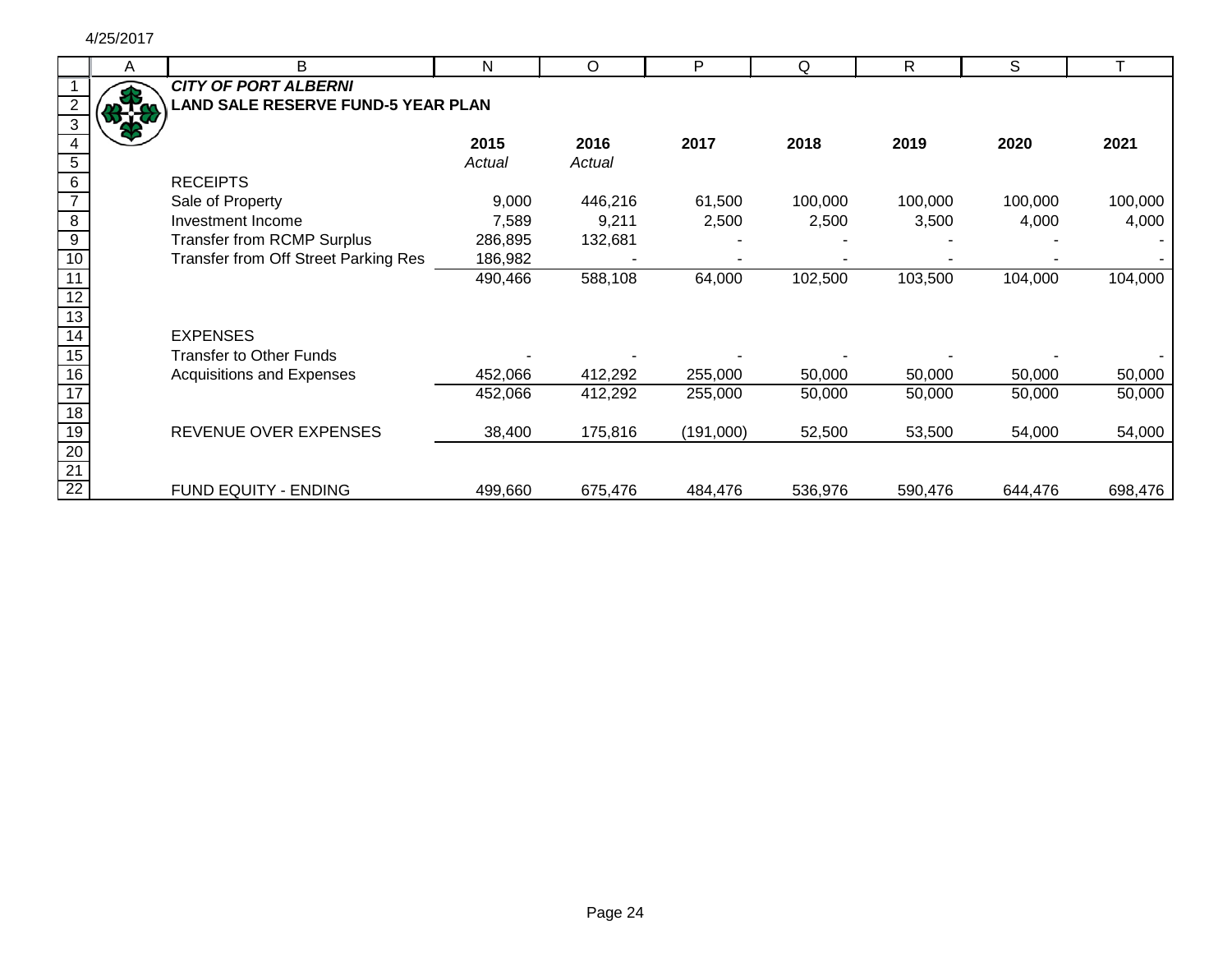|                 | A | B                                                 | F       | G       | H       |         |         | Κ       |         |
|-----------------|---|---------------------------------------------------|---------|---------|---------|---------|---------|---------|---------|
|                 |   | <b>CITY OF PORT ALBERNI</b>                       |         |         |         |         |         |         |         |
|                 |   | DEVELOPMENT COST CHARGES RESERVE FUND-5 YEAR PLAN |         |         |         |         |         |         |         |
|                 |   |                                                   |         |         |         |         |         |         |         |
|                 |   |                                                   | 2015    | 2016    | 2017    | 2018    | 2019    | 2020    | 2021    |
| 5               |   |                                                   | Actual  | Actual  |         |         |         |         |         |
| $\,6\,$         |   | <b>RECEIPTS</b>                                   |         |         |         |         |         |         |         |
|                 |   | Contributions                                     | 12,427  | 26,556  | 15,000  | 15,000  | 15,000  | 15,000  | 15,000  |
| $\overline{8}$  |   | Investment Income                                 | 1,508   | 1,614   | 1,500   | 1,600   | 1,600   | 1,700   | 1,700   |
| $\overline{9}$  |   |                                                   | 13,935  | 28,169  | 16,500  | 16,600  | 16,600  | 16,700  | 16,700  |
| 10              |   |                                                   |         |         |         |         |         |         |         |
| 11              |   |                                                   |         |         |         |         |         |         |         |
| 12              |   | <b>EXPENSES</b>                                   |         |         |         |         |         |         |         |
| $\overline{13}$ |   | <b>Transfer to Other Funds</b>                    |         |         |         |         |         |         |         |
| $\overline{14}$ |   | Acquisitions and Expenses                         |         |         |         |         |         |         |         |
| 15              |   |                                                   |         |         |         |         |         |         |         |
| 16              |   |                                                   |         |         |         |         |         |         |         |
| 17              |   | REVENUE OVER EXPENSES                             | 13,935  | 28,169  | 16,500  | 16,600  | 16,600  | 16,700  | 16,700  |
| $\overline{18}$ |   |                                                   |         |         |         |         |         |         |         |
| $\frac{19}{20}$ |   |                                                   |         |         |         |         |         |         |         |
|                 |   | FUND EQUITY - ENDING                              | 161,307 | 189,477 | 205,977 | 222,577 | 239,177 | 255,877 | 272,577 |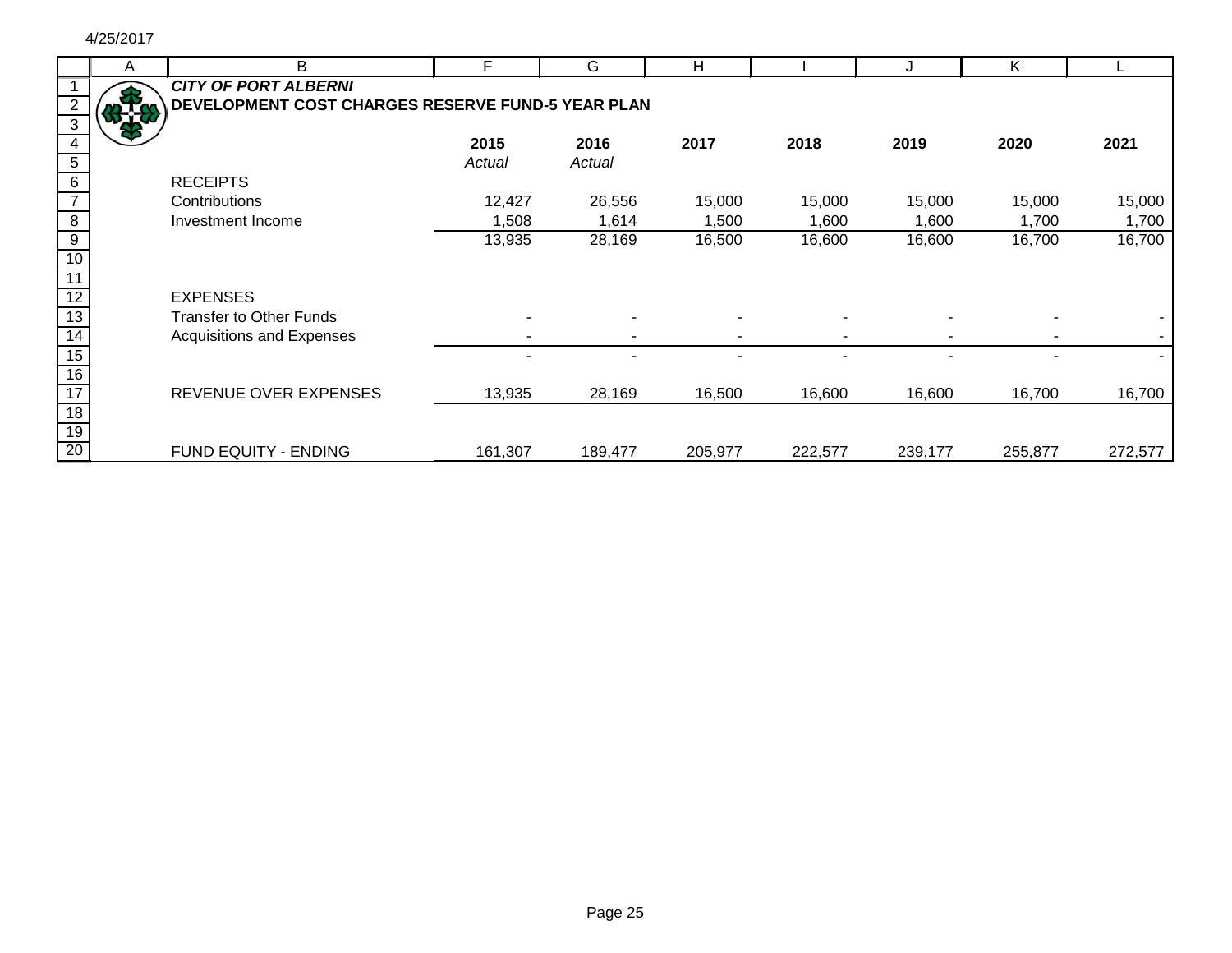|    | A   | B                                            | E       | F                                   | G          | H         |         |         |         |
|----|-----|----------------------------------------------|---------|-------------------------------------|------------|-----------|---------|---------|---------|
|    |     | <b>CITY OF PORT ALBERNI</b>                  |         | March 8 2017 Budget Meeting Changes |            |           |         |         |         |
|    | 818 | <b>CARBON TRUST RESERVE FUND-5 YEAR PLAN</b> |         |                                     |            |           |         |         |         |
|    |     |                                              |         |                                     |            |           |         |         |         |
|    |     |                                              | 2015    | 2016                                | 2017       | 2018      | 2019    | 2020    | 2021    |
|    |     |                                              | Actual  | Actual                              |            |           |         |         |         |
| 6  |     | <b>RECEIPTS</b>                              |         |                                     |            |           |         |         |         |
|    |     | Contributions                                | 93,154  | 92,055                              | 97,000     | 97,000    | 97,000  | 97,000  | 97,000  |
| 8  |     | Investment Income                            | 4,075   | 4,642                               | 4,000      | 5,000     | 5,000   | 6,000   | 6,000   |
| 9  |     |                                              | 97,229  | 96,697                              | 101,000    | 102,000   | 102,000 | 103,000 | 103,000 |
| 10 |     |                                              |         |                                     |            |           |         |         |         |
|    |     |                                              |         |                                     |            |           |         |         |         |
|    |     | <b>EXPENSES</b>                              |         |                                     |            |           |         |         |         |
| 13 |     | <b>Transfer to Other Funds</b>               |         |                                     |            |           |         |         |         |
| 14 |     | Projects and Expenses                        | 23,034  | 163,917                             | 232,930    | 168,500   |         | 22,600  |         |
| 15 |     |                                              | 23,034  | 163,917                             | 232,930    | 168,500   |         | 22,600  |         |
| 16 |     |                                              |         |                                     |            |           |         |         |         |
| 17 |     | REVENUE OVER EXPENSES                        | 74,195  | (67, 220)                           | (131, 930) | (66, 500) | 102,000 | 80,400  | 103,000 |
| 18 |     |                                              |         |                                     |            |           |         |         |         |
| 19 |     |                                              |         |                                     |            |           |         |         |         |
| 20 |     | <b>FUND EQUITY - ENDING</b>                  | 341,118 | 273,898                             | 141,968    | 75,468    | 177,468 | 257,868 | 360,868 |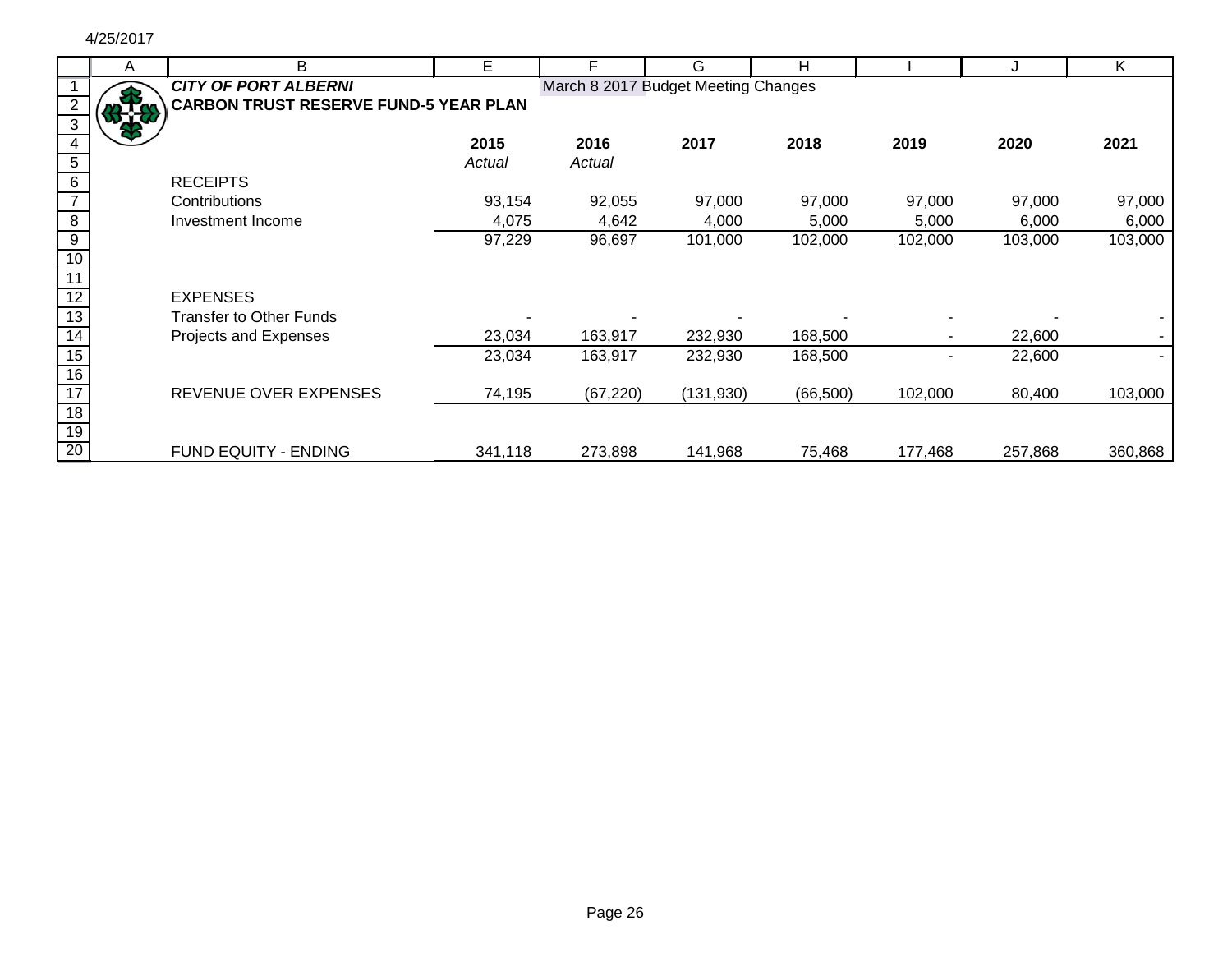|    | A   | B                                                   | D          | E       | F       | G       | н       |         |         |
|----|-----|-----------------------------------------------------|------------|---------|---------|---------|---------|---------|---------|
|    |     | <b>CITY OF PORT ALBERNI</b>                         |            |         |         |         |         |         |         |
|    | 878 | ALBERNI VALLEY COMMUNITY FOREST RESERVE-5 YEAR PLAN |            |         |         |         |         |         |         |
|    |     |                                                     |            |         |         |         |         |         |         |
|    |     |                                                     | 2015       | 2016    | 2017    | 2018    | 2019    | 2020    | 2021    |
|    |     |                                                     | Actual     | Actual  |         |         |         |         |         |
|    |     | <b>RECEIPTS</b>                                     |            |         |         |         |         |         |         |
|    |     | Dividends Received                                  |            | 100,000 | 50,000  | 50,000  | 50,000  | 50,000  | 50,000  |
| 8  |     | Investment Income                                   | 2,277      | 534     |         |         |         |         |         |
| 9  |     |                                                     | 2,277      | 100,534 | 50,000  | 50,000  | 50,000  | 50,000  | 50,000  |
| 10 |     |                                                     |            |         |         |         |         |         |         |
|    |     |                                                     |            |         |         |         |         |         |         |
| 12 |     | <b>EXPENSES</b>                                     |            |         |         |         |         |         |         |
| 13 |     | <b>Transfer to Other Funds</b>                      |            |         |         |         |         |         |         |
| 14 |     | Projects and Expenses                               | 290,600    | 58,400  |         |         |         |         |         |
| 15 |     |                                                     | 290,600    | 58,400  |         |         |         |         |         |
| 16 |     |                                                     |            |         |         |         |         |         |         |
| 17 |     | REVENUE OVER EXPENSES                               | (288, 323) | 42,134  | 50,000  | 50,000  | 50,000  | 50,000  | 50,000  |
| 18 |     |                                                     |            |         |         |         |         |         |         |
| 19 |     |                                                     |            |         |         |         |         |         |         |
| 20 |     | FUND EQUITY - ENDING                                | 62,486     | 104,620 | 154,620 | 204,620 | 254,620 | 304,620 | 354,620 |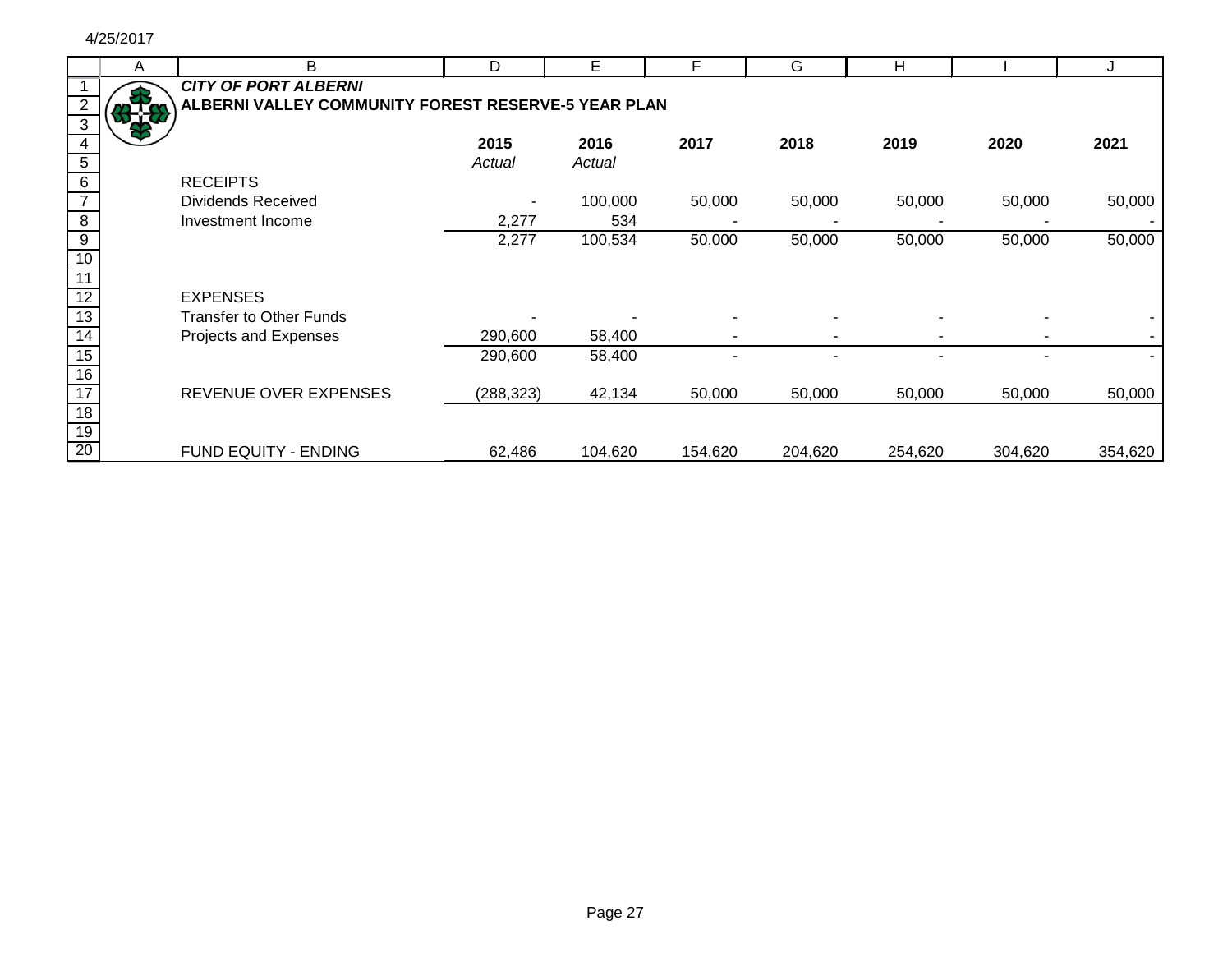|                 | A | B                                      | N       | $\Omega$ | P       | Q       | R       | S       |         |
|-----------------|---|----------------------------------------|---------|----------|---------|---------|---------|---------|---------|
|                 |   | <b>CITY OF PORT ALBERNI</b>            |         |          |         |         |         |         |         |
|                 |   | <b>CEMETERY TRUST FUND-5 YEAR PLAN</b> |         |          |         |         |         |         |         |
|                 |   |                                        |         |          |         |         |         |         |         |
|                 |   |                                        | 2015    | 2016     | 2017    | 2018    | 2019    | 2020    | 2021    |
| $\overline{5}$  |   |                                        | Actual  | Actual   |         |         |         |         |         |
| $\,6$           |   | <b>RECEIPTS</b>                        |         |          |         |         |         |         |         |
|                 |   | Sale Proceeds                          | 4,055   | 3,175    | 3,000   | 3,000   | 3,000   | 3,000   | 3,000   |
| $\overline{8}$  |   | Investment Income                      | 2,695   | 2,412    | 2,000   | 2,000   | 2,000   | 2,000   | 2,000   |
| $\overline{9}$  |   |                                        | 6,750   | 5,587    | 5,000   | 5,000   | 5,000   | 5,000   | 5,000   |
| $\overline{10}$ |   |                                        |         |          |         |         |         |         |         |
| 11              |   |                                        |         |          |         |         |         |         |         |
| 12              |   | <b>EXPENSES</b>                        |         |          |         |         |         |         |         |
| $\overline{13}$ |   | <b>Transfer to General Revenue</b>     | 12,837  | 12,047   | 2,000   | 2,000   | 2,000   | 2,000   | 2,000   |
| 14              |   |                                        |         |          |         |         |         |         |         |
| 15              |   |                                        |         |          |         |         |         |         |         |
| 16              |   | REVENUE OVER EXPENDITURE               | (6,087) | (6,460)  | 3,000   | 3,000   | 3,000   | 3,000   | 3,000   |
| 17              |   |                                        |         |          |         |         |         |         |         |
| $\overline{18}$ |   |                                        |         |          |         |         |         |         |         |
| 19              |   | <b>FUND EQUITY - ENDING</b>            | 155,350 | 148,890  | 151,890 | 154,890 | 157,890 | 160,890 | 163,890 |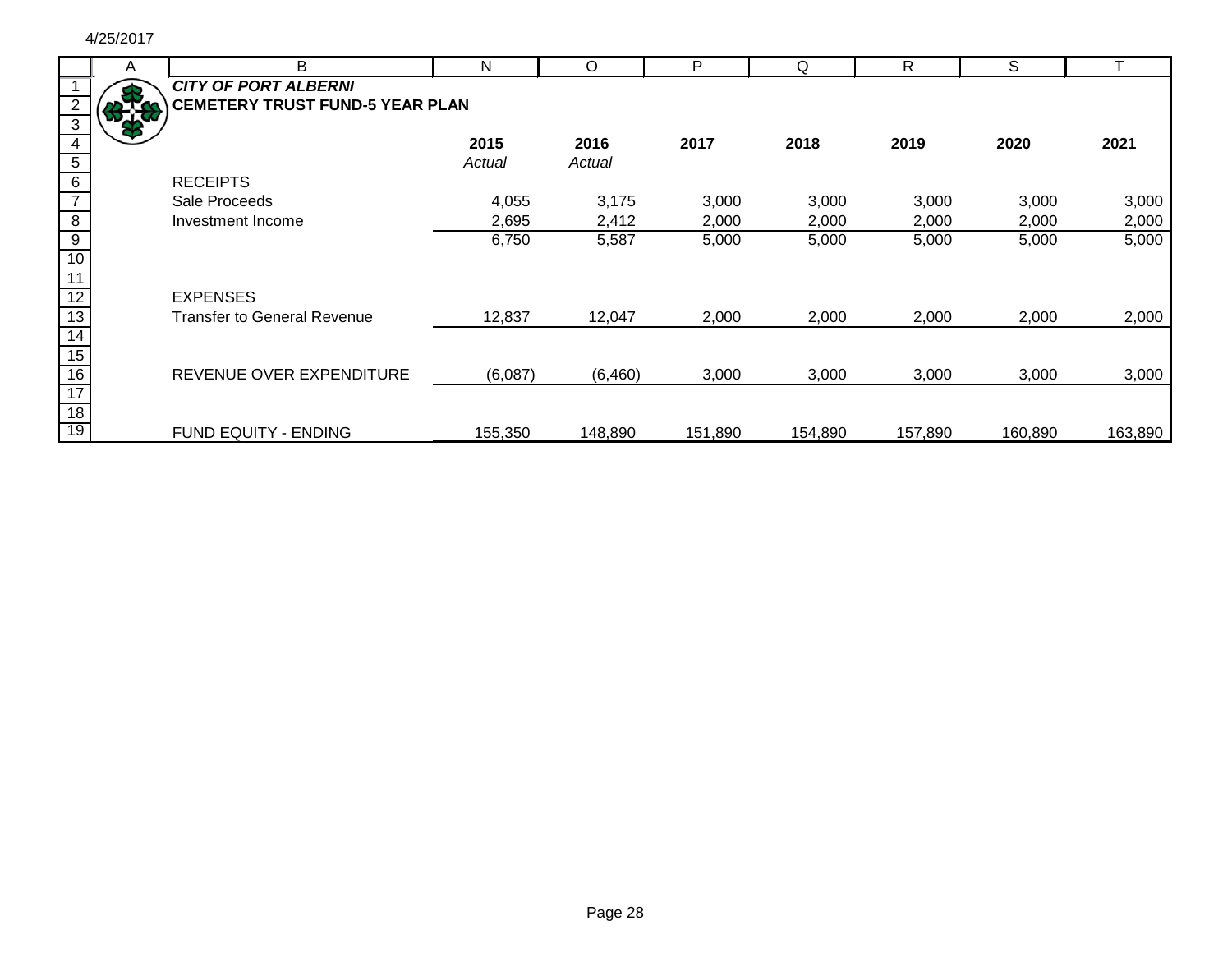| в<br>D<br>F<br>G<br>$\frac{820}{821}$<br><b>City of Port Alberni</b><br>822<br>2017 Capital Projects Budget<br>823 March 8 & 20 Budget Meeting Changes<br>824<br><b>Capital Project</b><br><b>Funding Sources</b>               | N<br>$\circ$<br>м<br><b>Sewer Revenue</b><br>Reserves<br><b>Operating</b><br>Reserves |
|---------------------------------------------------------------------------------------------------------------------------------------------------------------------------------------------------------------------------------|---------------------------------------------------------------------------------------|
|                                                                                                                                                                                                                                 |                                                                                       |
|                                                                                                                                                                                                                                 |                                                                                       |
|                                                                                                                                                                                                                                 |                                                                                       |
|                                                                                                                                                                                                                                 |                                                                                       |
|                                                                                                                                                                                                                                 |                                                                                       |
|                                                                                                                                                                                                                                 |                                                                                       |
| <b>General Revenue</b><br>Fed & Prov<br><b>Capital Wks</b><br><b>Water Revenue</b><br><b>Budgeted</b>                                                                                                                           |                                                                                       |
| Other<br><b>Land Sale</b><br><b>ERRF</b><br>Assistance<br>Cost<br>Reserves<br><b>Gas Tax</b><br><b>Operating</b><br><b>Borrowing</b><br>Reserves<br><b>Operating</b>                                                            |                                                                                       |
| $\begin{array}{r} 825 \\ 826 \\ 827 \end{array}$<br><b>ADMINISTRATION</b>                                                                                                                                                       |                                                                                       |
| 828 Purchases/Equipment Replacement<br>Carbon Trust<br>113,230<br>60,000<br>53,230                                                                                                                                              |                                                                                       |
| 35,300<br>9,700<br>45,000<br>$\overline{\phantom{a}}$                                                                                                                                                                           |                                                                                       |
| 95,300<br>62,930<br>158,230<br>$\overline{a}$<br>$\overline{a}$                                                                                                                                                                 | $\overline{a}$                                                                        |
|                                                                                                                                                                                                                                 |                                                                                       |
| 832 FIRE DEPARTMENT                                                                                                                                                                                                             |                                                                                       |
| 833 Replace Firehall Generator<br>60,000<br>Cfwd fr 2016; appr 2016<br>60,000<br>ERRF pay back x 5 yrs, ERRF future yrs                                                                                                         |                                                                                       |
| 834 Control Room Console & Electronics<br>58,000<br>58,000<br>Cfwd fr 2015; appr 2015                                                                                                                                           |                                                                                       |
| 842 Replace Thermal Imagers<br>30,000<br>Moved fr 2016 \$30K<br>30,000                                                                                                                                                          |                                                                                       |
| Reduced from 4 AEDs planned in 2018 \$20K<br>15,000<br>15.000                                                                                                                                                                   |                                                                                       |
|                                                                                                                                                                                                                                 |                                                                                       |
|                                                                                                                                                                                                                                 |                                                                                       |
|                                                                                                                                                                                                                                 |                                                                                       |
|                                                                                                                                                                                                                                 |                                                                                       |
| $\frac{642}{846}$ Replace Thermal<br>846<br>847<br>848<br>850<br>850<br>851<br>45.000<br>118,000<br>163,000<br>$\sim$<br>$\sim$<br>$\sim$<br>$\sim$<br>$\sim$<br>$\sim$<br>$\overline{\phantom{a}}$<br>$\overline{\phantom{a}}$ | $\sim$                                                                                |
| 852 TRANSPORTATION SERVICES                                                                                                                                                                                                     |                                                                                       |
|                                                                                                                                                                                                                                 |                                                                                       |
| 853 Replace 2011 LaBrie Garbage Truck #433<br>350,000<br>350,000                                                                                                                                                                |                                                                                       |
| 350,000<br>350,000                                                                                                                                                                                                              |                                                                                       |
|                                                                                                                                                                                                                                 |                                                                                       |
|                                                                                                                                                                                                                                 |                                                                                       |
| 700,000<br>700,000<br>$\overline{\phantom{a}}$<br>$\sim$<br>$\sim$<br>$\overline{\phantom{a}}$<br>$\sim$<br>$\sim$<br>$\sim$<br>$\sim$<br>$\sim$                                                                                | $\sim$<br>$\sim$                                                                      |
| 0554 Replace 2011 LaBrie Garbage Truck #434<br>856 Replace 2011 LaBrie Garbage Truck #434<br>856 888<br>859 860                                                                                                                 |                                                                                       |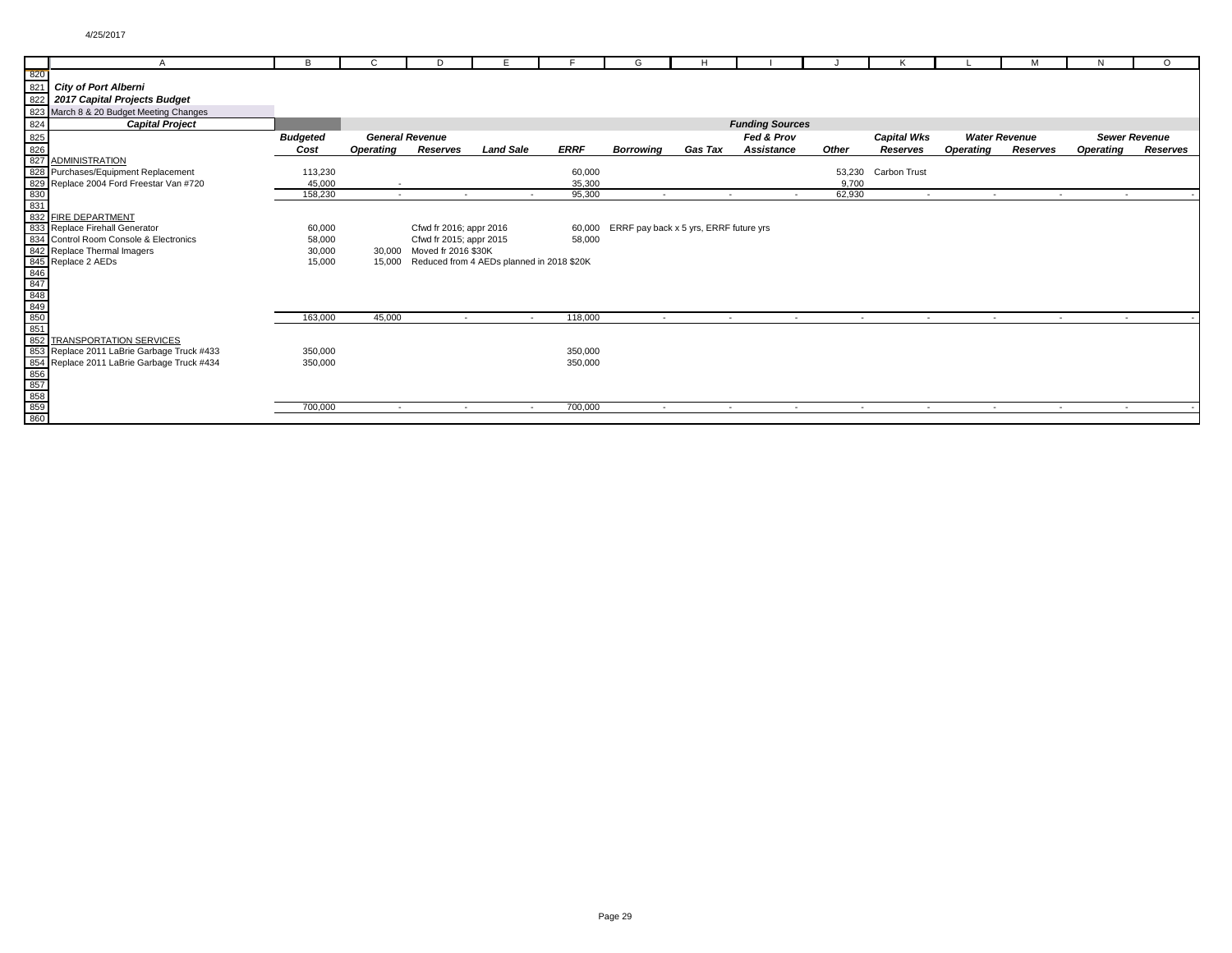|                          | A                                                                                                       | в               | C                            | D                      | F                                                       |             | G                        |                |                        |        |                    |           | м                    |           | $\Omega$             |
|--------------------------|---------------------------------------------------------------------------------------------------------|-----------------|------------------------------|------------------------|---------------------------------------------------------|-------------|--------------------------|----------------|------------------------|--------|--------------------|-----------|----------------------|-----------|----------------------|
|                          | 861 City of Port Alberni                                                                                |                 |                              |                        |                                                         |             |                          |                |                        |        |                    |           |                      |           |                      |
| 862                      | 2017 Capital Projects Budget                                                                            |                 |                              |                        |                                                         |             |                          |                |                        |        |                    |           |                      |           |                      |
|                          |                                                                                                         |                 |                              |                        |                                                         |             |                          |                |                        |        |                    |           |                      |           |                      |
|                          | 862<br>863<br>864 <b>Capital Project</b><br>865<br>866<br>867<br>868 PAVING & ROAD CONSTRUCTION         |                 |                              |                        |                                                         |             |                          |                | <b>Funding Sources</b> |        |                    |           |                      |           |                      |
|                          |                                                                                                         | <b>Budgeted</b> |                              | <b>General Revenue</b> |                                                         |             |                          |                | Fed & Prov             |        | <b>Capital Wks</b> |           | <b>Water Revenue</b> |           | <b>Sewer Revenue</b> |
|                          |                                                                                                         | Cost            | <b>Operating</b>             | Reserves               | <b>Land Sale</b>                                        | <b>ERRF</b> | Borrowing                | <b>Gas Tax</b> | Assistance             | Other  | Reserves           | Operating | Reserves             | Operating | <b>Reserves</b>      |
|                          |                                                                                                         |                 |                              |                        |                                                         |             |                          |                |                        |        |                    |           |                      |           |                      |
|                          |                                                                                                         |                 |                              |                        |                                                         |             |                          |                |                        |        |                    |           |                      |           |                      |
|                          | 869 Beaver Cr Rd Widening-Pineo to Compton 600m                                                         | 55,000          | Cfwd fr 2016 \$30K appr 2016 |                        |                                                         |             |                          | 30,000         |                        | 25,000 |                    |           |                      |           |                      |
|                          | Coal Creek Storm/Sani Paving Phase 2 (ptp, storm,                                                       |                 |                              |                        |                                                         |             |                          |                |                        |        |                    |           |                      |           |                      |
|                          |                                                                                                         | 130,000         | 130,000                      |                        |                                                         |             |                          |                |                        |        |                    |           |                      |           |                      |
|                          | 870 sani)<br>871 Paving Argyle 17th-21st Ave Water Main                                                 | 100,000         | 100,000                      |                        |                                                         |             |                          |                |                        |        |                    |           |                      |           |                      |
|                          | 872 Athol St-3rd to 4th Apt Bldg Development                                                            | 35,000          |                              |                        |                                                         |             |                          | 17,118         |                        | 17,882 |                    |           |                      |           |                      |
|                          | 884 Margaret St-Richardson to Glenside                                                                  | 40,000          |                              |                        |                                                         |             |                          | 40,000         |                        |        |                    |           |                      |           |                      |
|                          | 885 Virgina Rd-Leslie Ave to Gordon Ave 190m (storm)                                                    | 40,000          |                              |                        |                                                         |             |                          | 40,000         |                        |        |                    |           |                      |           |                      |
|                          | 886 Harbour Rd-Argyle St to Dunbar St 425m                                                              | 50,000          |                              |                        |                                                         |             |                          | 50,000         |                        |        |                    |           |                      |           |                      |
|                          | 887 Burde St-10th Ave to Anderson Ave 250m                                                              | 175,000         |                              |                        |                                                         |             |                          | 175,000        |                        |        |                    |           |                      |           |                      |
|                          | 888 Burde St-Estevan Dr to Lyall Pt Cr 100m                                                             | 35,000          | 10,000                       |                        |                                                         |             |                          | 25,000         |                        |        |                    |           |                      |           |                      |
|                          | 889 Neill St-Anderson Ave to 14th Ave 80m                                                               | 30,000          | 30,000                       |                        |                                                         |             |                          |                |                        |        |                    |           |                      |           |                      |
|                          | Compton Rd Asphalt Apron Infill Ditch Neill School                                                      |                 |                              |                        |                                                         |             |                          |                |                        |        |                    |           |                      |           |                      |
|                          | 890 135m 6m wide (storm)                                                                                | 25,000          |                              |                        |                                                         |             |                          | 25,000         |                        |        |                    |           |                      |           |                      |
|                          |                                                                                                         |                 |                              |                        |                                                         |             |                          |                |                        |        |                    |           |                      |           |                      |
| 891<br>892<br>893<br>894 |                                                                                                         | 715,000         | 270,000                      | $\sim$                 | $\sim$                                                  | $\sim$      | $\overline{\phantom{a}}$ | 402,118        | $\sim$                 | 42,882 | $\sim$             | $\sim$    | $\sim$               | $\sim$    |                      |
|                          |                                                                                                         |                 |                              |                        |                                                         |             |                          |                |                        |        |                    |           |                      |           |                      |
|                          | <b>TRAFFIC UPGRADES</b>                                                                                 |                 |                              |                        |                                                         |             |                          |                |                        |        |                    |           |                      |           |                      |
|                          | Full Traffic Light Service Johnston & Helen                                                             |                 |                              |                        | Removed \$125K MOTI funded                              |             |                          |                |                        |        |                    |           |                      |           |                      |
|                          | 895<br>896<br>896<br>897<br>898<br>899 STORM                                                            |                 |                              |                        | $\sim$                                                  |             | $\sim$                   | $\sim$         | $\sim$                 | $\sim$ | $\sim$             | $\sim$    | $\sim$               | $\sim$    |                      |
|                          |                                                                                                         |                 |                              |                        |                                                         |             |                          |                |                        |        |                    |           |                      |           |                      |
|                          |                                                                                                         |                 |                              |                        |                                                         |             |                          |                |                        |        |                    |           |                      |           |                      |
|                          |                                                                                                         |                 |                              |                        |                                                         |             |                          |                |                        |        |                    |           |                      |           |                      |
|                          | 900 Replacements & Upgrades                                                                             |                 |                              |                        |                                                         |             |                          |                |                        |        |                    |           |                      |           |                      |
|                          | 901 Small Capital Storm Main Replacements                                                               | 200,000         | 100,000                      |                        |                                                         |             |                          | 100,000        |                        |        |                    |           |                      |           |                      |
|                          |                                                                                                         | 25,000          |                              |                        | Cfwd fr 2016; approved in 2015 scope change 160m to 30m |             |                          | 25,000         |                        |        |                    |           |                      |           |                      |
|                          | 902 Lathom Rd-Gertrude East 30m 900111111 tonno<br>903 Craig Rd-Regina to Tebo 143m 250mm conc (san,st) | 90,000          | 45,000                       |                        | Appr 2016                                               |             |                          | 45,000         |                        |        |                    |           |                      |           |                      |
|                          | 904 Athol St-3rd to 4th Apt Bldg Development                                                            | 55,000          |                              |                        |                                                         |             |                          | 43,435         |                        | 11,565 |                    |           |                      |           |                      |
|                          | 909 Virginia Rd-Leslie Ave to Gordon Ave (ptp storm)                                                    | 75,000          |                              |                        |                                                         |             |                          | 75,000         |                        |        |                    |           |                      |           |                      |
|                          | 910 Hilton Ave Culvert Replacement                                                                      | 25,000          |                              |                        |                                                         |             |                          | 25,000         |                        |        |                    |           |                      |           |                      |
|                          | 911 14th Ave 3800 Block Alley (sani, storm)                                                             | 20,000          |                              |                        |                                                         |             |                          | 20,000         |                        |        |                    |           |                      |           |                      |
|                          | 912 Somass Mill Drain                                                                                   | 20,000          |                              |                        |                                                         |             |                          | 20,000         |                        |        |                    |           |                      |           |                      |
|                          | Compton Rd Storm Drain & Infill Ditch Neill School                                                      |                 |                              |                        |                                                         |             |                          |                |                        |        |                    |           |                      |           |                      |
|                          |                                                                                                         | 75,000          |                              |                        |                                                         |             |                          | 75,000         |                        |        |                    |           |                      |           |                      |
|                          | $\frac{913}{914}$ 135m                                                                                  |                 |                              |                        |                                                         |             |                          |                |                        |        |                    |           |                      |           |                      |
|                          | 915 New Main Installs                                                                                   |                 |                              |                        |                                                         |             |                          |                |                        |        |                    |           |                      |           |                      |
|                          | Coal Creek Storm/Sani Phase 2 (ptp, storm, sani)                                                        | 244,000         |                              |                        |                                                         |             |                          | 244,000        |                        |        |                    |           |                      |           |                      |
|                          |                                                                                                         | 829,000         | 145,000                      | $\sim$                 | $\sim$                                                  | $\sim$      | $\sim$                   | 672,435        | $\sim$                 | 11,565 | $\sim$             | $\sim$    | $\sim$               | $\sim$    |                      |
| $\frac{919}{920}$        |                                                                                                         |                 |                              |                        |                                                         |             |                          |                |                        |        |                    |           |                      |           |                      |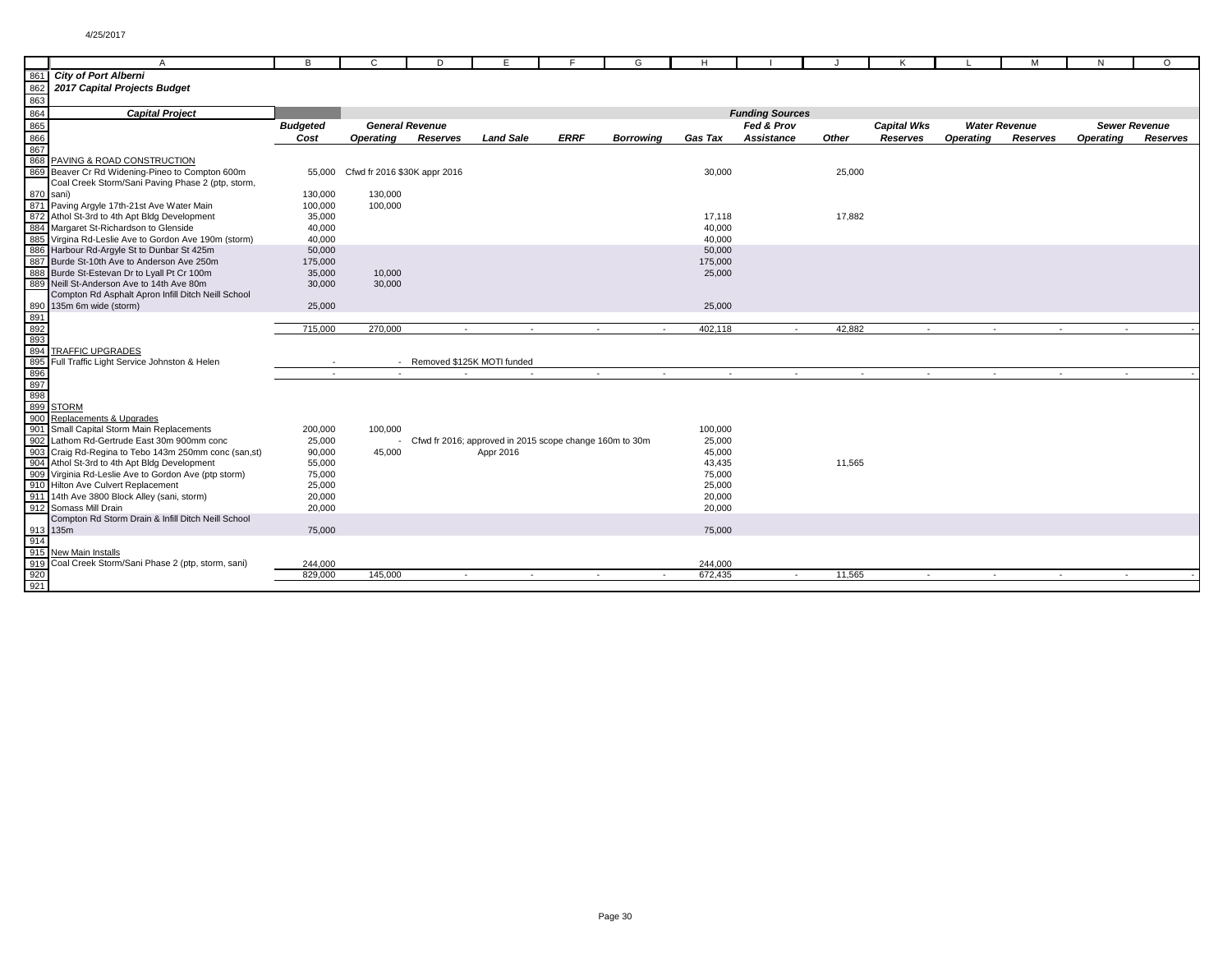| A                                                                                                                                                                                                                                                                                                                                                                                                                                                   | B               | C                        | D               | E                |             | G                | H                                       |                        |         | κ                    |                  | м                        | N                | $\Omega$             |
|-----------------------------------------------------------------------------------------------------------------------------------------------------------------------------------------------------------------------------------------------------------------------------------------------------------------------------------------------------------------------------------------------------------------------------------------------------|-----------------|--------------------------|-----------------|------------------|-------------|------------------|-----------------------------------------|------------------------|---------|----------------------|------------------|--------------------------|------------------|----------------------|
|                                                                                                                                                                                                                                                                                                                                                                                                                                                     |                 |                          |                 |                  |             |                  |                                         |                        |         |                      |                  |                          |                  |                      |
| 2017 Capital Projects Budget                                                                                                                                                                                                                                                                                                                                                                                                                        |                 |                          |                 |                  |             |                  |                                         |                        |         |                      |                  |                          |                  |                      |
|                                                                                                                                                                                                                                                                                                                                                                                                                                                     |                 |                          |                 |                  |             |                  |                                         |                        |         |                      |                  |                          |                  |                      |
| $\begin{array}{r l}\n \hline\n & 922 & \text{City of Port Alberni} \\  \hline\n 923 & 2017 \text{ Capital Project}\\ \hline\n 924 & 925 & \text{Capital Project}\\ \hline\n 926 & \text{927} \\  \hline\n 928 & \text{928} \\  \hline\n 929 & \text{PUBLIC WORKS-OTHEF} \\  \hline\n 932 & \text{De-icing Equipment}\\ \hline\n 933 & \text{Truck box for #250}\\ \hline\n 934 & \text{Flucks.} \\  \hline\n \end{array}$<br><b>Capital Project</b> |                 |                          |                 |                  |             |                  |                                         | <b>Funding Sources</b> |         |                      |                  |                          |                  |                      |
|                                                                                                                                                                                                                                                                                                                                                                                                                                                     | <b>Budgeted</b> | <b>General Revenue</b>   |                 |                  |             |                  |                                         | Fed & Prov             |         | <b>Capital Wks</b>   |                  | <b>Water Revenue</b>     |                  | <b>Sewer Revenue</b> |
|                                                                                                                                                                                                                                                                                                                                                                                                                                                     | Cost            | <b>Operating</b>         | <b>Reserves</b> | <b>Land Sale</b> | <b>ERRF</b> | <b>Borrowing</b> | <b>Gas Tax</b>                          | Assistance             | Other   | Reserves             | <b>Operating</b> | Reserves                 | <b>Operating</b> | <b>Reserves</b>      |
|                                                                                                                                                                                                                                                                                                                                                                                                                                                     |                 |                          |                 |                  |             |                  |                                         |                        |         |                      |                  |                          |                  |                      |
| PUBLIC WORKS-OTHER                                                                                                                                                                                                                                                                                                                                                                                                                                  |                 |                          |                 |                  |             |                  |                                         |                        |         |                      |                  |                          |                  |                      |
|                                                                                                                                                                                                                                                                                                                                                                                                                                                     | 20,000          | 20,000                   |                 |                  |             |                  |                                         |                        |         |                      |                  |                          |                  |                      |
|                                                                                                                                                                                                                                                                                                                                                                                                                                                     | 19,000          |                          |                 |                  | 19,000      |                  |                                         |                        |         |                      |                  |                          |                  |                      |
|                                                                                                                                                                                                                                                                                                                                                                                                                                                     | 19,000          |                          |                 |                  | 19,000      |                  |                                         |                        |         |                      |                  |                          |                  |                      |
| All Abilities Cycle Tracks Consulting Plan (incl                                                                                                                                                                                                                                                                                                                                                                                                    |                 |                          |                 |                  |             |                  |                                         |                        |         |                      |                  |                          |                  |                      |
|                                                                                                                                                                                                                                                                                                                                                                                                                                                     | 10,000          |                          |                 |                  |             |                  |                                         |                        |         | 10,000 Carbon Trust  |                  |                          |                  |                      |
| Stamp Ave Multi Use Path-Redford to Roger 2017                                                                                                                                                                                                                                                                                                                                                                                                      | 200,000         |                          |                 |                  |             |                  |                                         | 100,000                |         | 100,000 Carbon Trust |                  |                          |                  |                      |
|                                                                                                                                                                                                                                                                                                                                                                                                                                                     | 50,000          | $\overline{\phantom{a}}$ |                 | Appr 2016        |             |                  | 50,000 Payback x 5 yrs, ERRF future yrs |                        |         |                      |                  |                          |                  |                      |
| Field of Honour Permanent Row Install                                                                                                                                                                                                                                                                                                                                                                                                               | 14,600          |                          |                 | 14,600 Appr 2016 |             |                  |                                         |                        |         |                      |                  |                          |                  |                      |
| Johnston Rd Sidewalk Extension to Muir                                                                                                                                                                                                                                                                                                                                                                                                              | 65,000          |                          |                 | Appr 2016        |             |                  | 65,000                                  |                        |         |                      |                  |                          |                  |                      |
| Josephine Bridge Deck Replacement                                                                                                                                                                                                                                                                                                                                                                                                                   | 65,000          |                          |                 | 65,000 Appr 2016 |             |                  |                                         |                        |         |                      |                  |                          |                  |                      |
|                                                                                                                                                                                                                                                                                                                                                                                                                                                     | 6,000           | 5,000                    |                 |                  |             |                  |                                         |                        | 1,000   |                      |                  |                          |                  |                      |
|                                                                                                                                                                                                                                                                                                                                                                                                                                                     | 22,000          |                          |                 |                  |             |                  | 22,000                                  |                        |         |                      |                  |                          |                  |                      |
|                                                                                                                                                                                                                                                                                                                                                                                                                                                     | 100,000         |                          |                 |                  |             |                  |                                         |                        |         | 100,000 Carbon Trust |                  |                          |                  |                      |
|                                                                                                                                                                                                                                                                                                                                                                                                                                                     |                 |                          |                 |                  |             |                  |                                         |                        |         |                      |                  |                          |                  |                      |
|                                                                                                                                                                                                                                                                                                                                                                                                                                                     | 590,600         | 25,000                   | 79,600          | $\sim$           | 88,000      | $\sim$           | 87,000                                  | 100,000                | 211,000 | $\sim$               | $\sim$           | $\overline{\phantom{a}}$ | $\sim$           |                      |
|                                                                                                                                                                                                                                                                                                                                                                                                                                                     |                 |                          |                 |                  |             |                  |                                         |                        |         |                      |                  |                          |                  |                      |
|                                                                                                                                                                                                                                                                                                                                                                                                                                                     |                 |                          |                 |                  |             |                  |                                         |                        |         |                      |                  |                          |                  |                      |
|                                                                                                                                                                                                                                                                                                                                                                                                                                                     |                 |                          |                 |                  |             |                  |                                         |                        |         |                      |                  |                          |                  |                      |
|                                                                                                                                                                                                                                                                                                                                                                                                                                                     | 15,000          |                          |                 | Appr 2016        |             |                  | 15,000                                  |                        |         |                      |                  |                          |                  |                      |
|                                                                                                                                                                                                                                                                                                                                                                                                                                                     | 20,000          | 10,000                   |                 |                  |             |                  |                                         |                        | 10,000  |                      |                  |                          |                  |                      |
| Roger Creek Park Playground Upgrade                                                                                                                                                                                                                                                                                                                                                                                                                 | 75,000          | 75,000                   |                 |                  |             |                  |                                         |                        |         |                      |                  |                          |                  |                      |
| Trail Development-Roger Creek                                                                                                                                                                                                                                                                                                                                                                                                                       | 58,000          |                          |                 |                  |             |                  | 58,000                                  |                        |         |                      |                  |                          |                  |                      |
|                                                                                                                                                                                                                                                                                                                                                                                                                                                     |                 |                          |                 |                  |             |                  |                                         |                        |         |                      |                  |                          |                  |                      |
|                                                                                                                                                                                                                                                                                                                                                                                                                                                     | 168,000         | 85,000                   |                 |                  |             |                  | 73,000                                  | $\sim$                 | 10,000  | $\sim$               |                  | $\overline{a}$           |                  |                      |
|                                                                                                                                                                                                                                                                                                                                                                                                                                                     |                 |                          |                 |                  |             |                  |                                         |                        |         |                      |                  |                          |                  |                      |
|                                                                                                                                                                                                                                                                                                                                                                                                                                                     |                 |                          |                 |                  |             |                  |                                         |                        |         |                      |                  |                          |                  |                      |
| <b>Compare Strates Control Control Control Control Control Control Control Control Control Control Control Control Control Control Control Control Control Control Control Control Control Control Control Control Control Contr</b>                                                                                                                                                                                                                |                 |                          |                 |                  |             |                  |                                         |                        |         |                      |                  |                          |                  |                      |
|                                                                                                                                                                                                                                                                                                                                                                                                                                                     | 125,000         | 100,000                  |                 |                  |             |                  |                                         |                        | 25,000  |                      |                  |                          |                  |                      |
|                                                                                                                                                                                                                                                                                                                                                                                                                                                     | 125,000         | 100,000                  | $\sim$          | $\sim$           | $\sim$      | $\sim$           | $\sim$                                  | $\sim$                 | 25,000  | $\sim$               | $\sim$           | $\sim$                   | $\sim$           |                      |
|                                                                                                                                                                                                                                                                                                                                                                                                                                                     |                 |                          |                 |                  |             |                  |                                         |                        |         |                      |                  |                          |                  |                      |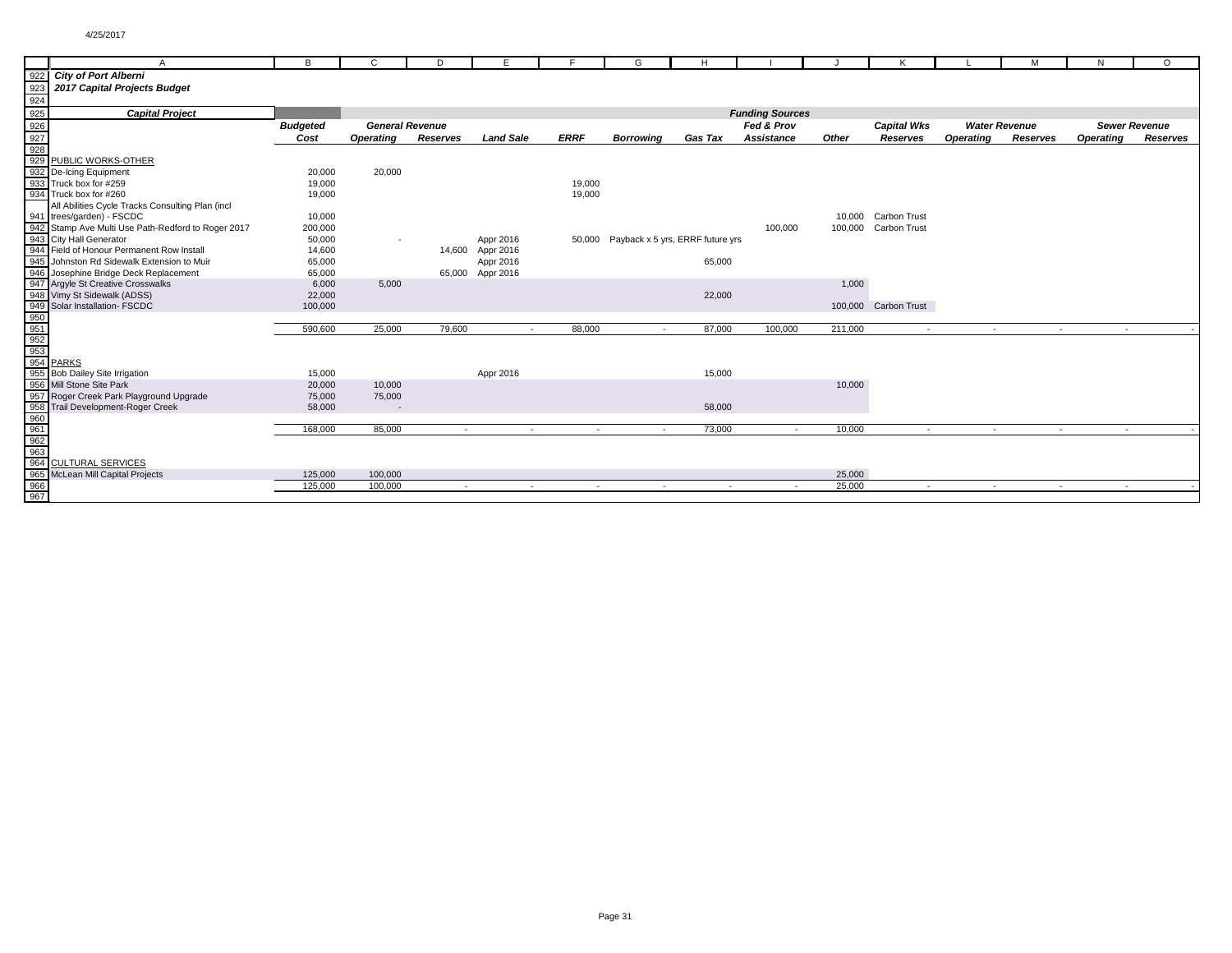|                   |                                                      | в               |                  | D                           |                     |             | G                |                |                        |         |                          |                  |                          |                          | $\circ$              |
|-------------------|------------------------------------------------------|-----------------|------------------|-----------------------------|---------------------|-------------|------------------|----------------|------------------------|---------|--------------------------|------------------|--------------------------|--------------------------|----------------------|
|                   | 968 City of Port Alberni                             |                 |                  |                             |                     |             |                  |                |                        |         |                          |                  |                          |                          |                      |
| 969               | 2017 Capital Projects Budget                         |                 |                  |                             |                     |             |                  |                |                        |         |                          |                  |                          |                          |                      |
| 970               |                                                      |                 |                  |                             |                     |             |                  |                |                        |         |                          |                  |                          |                          |                      |
| 971               | <b>Capital Project</b>                               |                 |                  |                             |                     |             |                  |                | <b>Funding Sources</b> |         |                          |                  |                          |                          |                      |
|                   |                                                      | <b>Budgeted</b> |                  | <b>General Revenue</b>      |                     |             |                  |                | Fed & Prov             |         | <b>Capital Wks</b>       |                  | <b>Water Revenue</b>     |                          | <b>Sewer Revenue</b> |
|                   |                                                      | Cost            | <b>Operating</b> | Reserves                    | <b>Land Sale</b>    | <b>ERRF</b> | <b>Borrowing</b> | <b>Gas Tax</b> | Assistance             | Other   | Reserves                 | <b>Operating</b> | Reserves                 | <b>Operating</b>         | Reserves             |
| $\frac{972}{973}$ |                                                      |                 |                  |                             |                     |             |                  |                |                        |         |                          |                  |                          |                          |                      |
|                   | 975 PARKS, RECREATION & HERITAGE                     |                 |                  |                             |                     |             |                  |                |                        |         |                          |                  |                          |                          |                      |
|                   | 977 Aquatic Centre Remove Diving Tower/Install Slide | 38,000          | 38,000           |                             |                     |             |                  |                |                        |         |                          |                  |                          |                          |                      |
|                   | 978 Aquatic Centre Starting Blocks                   | ٠.              |                  | - fr $2016$ : removed \$15K |                     |             |                  |                |                        |         |                          |                  |                          |                          |                      |
| 979               | Canal Beach Park Improvements (Irrigation etc.)      | 40,000          |                  |                             |                     | Appr 2016   |                  | 40,000         |                        |         |                          |                  |                          |                          |                      |
|                   | 980 City Hall Elevator                               | 150,000         |                  |                             | 100,000             |             |                  |                | 50,000                 |         |                          |                  |                          |                          |                      |
|                   | 983 Echo Centre Chemical Storage Addition            | 30,000          |                  |                             | 30,000              | Appr 2016   |                  |                |                        |         |                          |                  |                          |                          |                      |
|                   | Echo Fieldhouse, Recreation Park Public Water Bottle |                 |                  |                             |                     |             |                  |                |                        |         |                          |                  |                          |                          |                      |
|                   | 984 Stations                                         | 10,000          |                  |                             |                     |             |                  |                |                        | 10,000  |                          |                  |                          |                          |                      |
| 986               | Glenwood - Roof Replacement (lower south side)       | 27,500          |                  |                             |                     |             |                  | 27,500         |                        |         |                          |                  |                          |                          |                      |
|                   | 988 Gyro Youth Centre Wheelchair Ramp                | 35,000          |                  |                             |                     |             |                  | 17,500         | 17,500                 |         |                          |                  |                          |                          |                      |
|                   | 989 Harbour Quay Clock Tower Repair                  | 100,000         |                  |                             | 100,000             |             |                  |                |                        |         |                          |                  |                          |                          |                      |
|                   | 990 Multiplex Canopy Extension                       | 25,000          |                  |                             | 25,000              | Not capital | Appr 2016        |                |                        |         |                          |                  |                          |                          |                      |
|                   | 991 Multiplex Parking Lot-Repaving                   |                 |                  | moved to 2020 \$100K        |                     |             |                  |                |                        |         |                          |                  |                          |                          |                      |
|                   | 992 Multiplex Replace 2007 Clarke Floor Scrubber     | 17,200          |                  |                             |                     | 17,200      |                  |                |                        |         |                          |                  |                          |                          |                      |
|                   | 993 Recreation Park Revitalization Phase 1           | 285,000         |                  |                             | 100,000 PRH cap res |             |                  | 70,000         | 100,000                | 15,000  |                          |                  |                          |                          |                      |
|                   |                                                      |                 |                  |                             |                     |             |                  |                |                        |         |                          |                  |                          |                          |                      |
| 994<br>995<br>996 |                                                      | 757,700         | 38,000           | 100,000                     | 255,000             | 17,200      | $\sim$           | 155,000        | 167,500                | 25,000  |                          |                  |                          |                          |                      |
|                   |                                                      |                 |                  |                             |                     |             |                  |                |                        |         |                          |                  |                          |                          |                      |
|                   | 997 TOTAL GENERAL CAPITAL                            | 4,206,530       | 708,000          | 179,600                     | 255,000             | 1,018,500   | $\sim$           | 1,389,553      | 267,500                | 388,377 | $\overline{\phantom{a}}$ |                  | $\overline{\phantom{a}}$ | $\overline{\phantom{a}}$ |                      |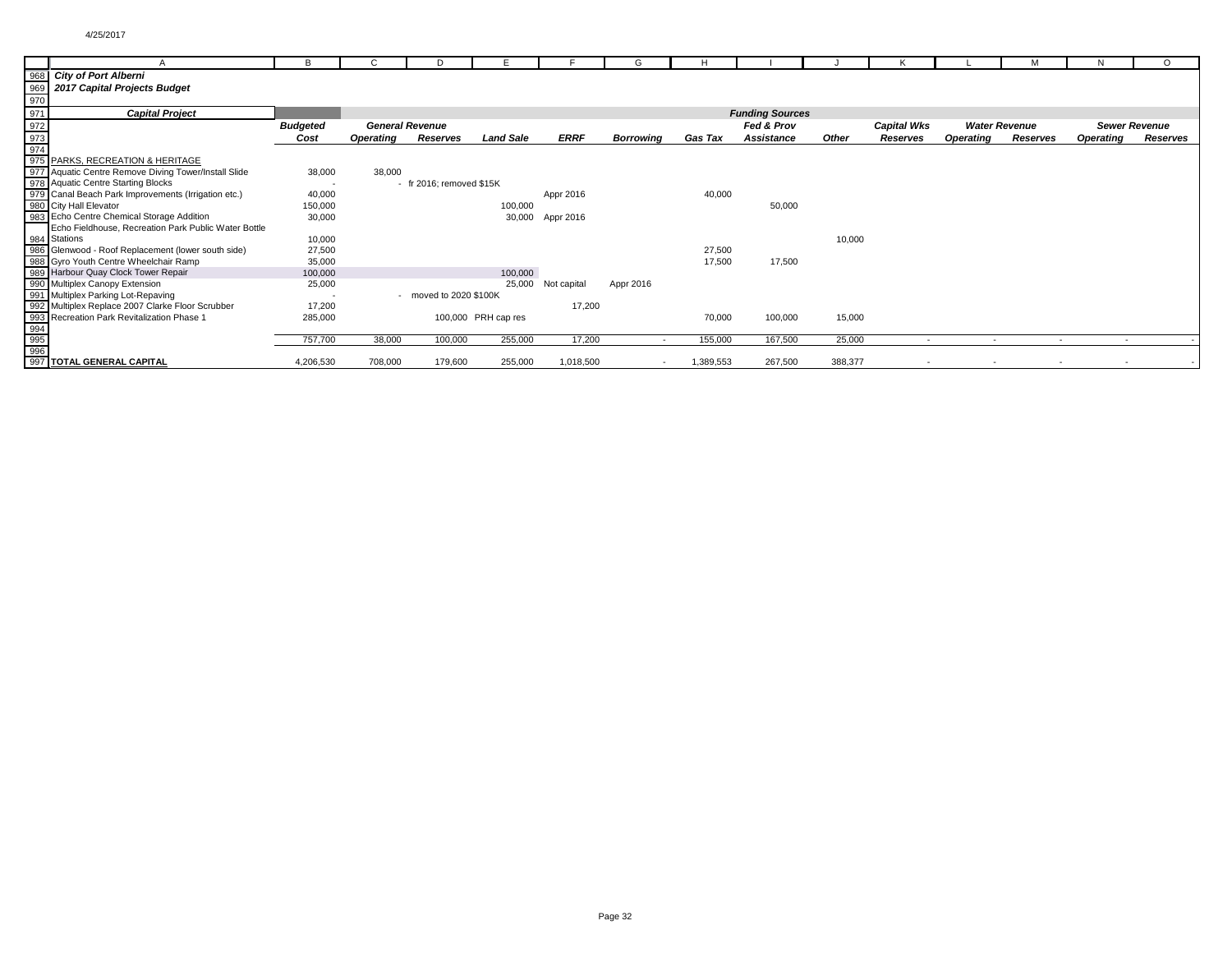|                      | A                                                    | в               | C                | D.                     |                                     |                          | G                        | н              |                        |        |                          |                      | м        | N                    | $\Omega$ |
|----------------------|------------------------------------------------------|-----------------|------------------|------------------------|-------------------------------------|--------------------------|--------------------------|----------------|------------------------|--------|--------------------------|----------------------|----------|----------------------|----------|
| 998                  |                                                      |                 |                  |                        |                                     |                          |                          |                |                        |        |                          |                      |          |                      |          |
| 999                  | <b>City of Port Alberni</b>                          |                 |                  |                        |                                     |                          |                          |                |                        |        |                          |                      |          |                      |          |
| 100                  | 2017 Capital Projects Budget                         |                 |                  |                        |                                     |                          |                          |                |                        |        |                          |                      |          |                      |          |
| 1001                 |                                                      |                 |                  |                        |                                     |                          |                          |                |                        |        |                          |                      |          |                      |          |
| 1002                 | <b>Capital Project</b>                               |                 |                  |                        |                                     |                          |                          |                | <b>Funding Sources</b> |        |                          |                      |          |                      |          |
|                      |                                                      | <b>Budgeted</b> |                  | <b>General Revenue</b> |                                     |                          |                          |                | Fed & Prov             |        | <b>Capital Wks</b>       | <b>Water Revenue</b> |          | <b>Sewer Revenue</b> |          |
| 1003<br>1004         |                                                      | Cost            | <b>Operating</b> | Reserves               | <b>Land Sale</b>                    | <b>ERRF</b>              | <b>Borrowing</b>         | <b>Gas Tax</b> | Assistance             | Other  | Reserves                 | <b>Operating</b>     | Reserves | <b>Operating</b>     | Reserves |
|                      | 1005 WATER WORKS                                     |                 |                  |                        |                                     |                          |                          |                |                        |        |                          |                      |          |                      |          |
| 1006                 |                                                      |                 |                  |                        |                                     |                          |                          |                |                        |        |                          |                      |          |                      |          |
|                      | 1007 Main Renewals & Upgrades                        |                 |                  |                        |                                     |                          |                          |                |                        |        |                          |                      |          |                      |          |
|                      | 1008 Dead Ends & Distribution Upgrades               | 100,000         |                  |                        |                                     |                          |                          |                |                        |        |                          | 100,000              |          |                      |          |
|                      | 1009 Bainbridge Lake New Intake                      | 335,000         |                  |                        |                                     |                          |                          |                |                        |        |                          | 335,000              |          |                      |          |
|                      | 21st Ave-Cowichan Reservoir to Burde St New Twin     |                 |                  |                        |                                     |                          |                          |                |                        |        |                          |                      |          |                      |          |
|                      | 1014 Main (Burde Hill Estates to Estevan) Phase 1    | 160,000         |                  |                        |                                     |                          |                          |                |                        |        |                          | 160,000              |          |                      |          |
|                      | 21st Ave-Cowichan Reservoir to Burde St New Twin     |                 |                  |                        |                                     |                          |                          |                |                        |        |                          |                      |          |                      |          |
| 1015 Main            |                                                      | 300,000         |                  |                        | Cfwd 2015; appr 2015; moved fr 2016 |                          |                          |                |                        |        |                          |                      | 300,000  |                      |          |
|                      | 1016 Argyle St-17th Ave to 21st Ave                  | 600,000         |                  |                        |                                     |                          |                          |                |                        |        |                          | 600,000              |          |                      |          |
|                      | 1017 Athol St-3rd to 4th Apt Bldg Development        | 40,000          |                  |                        |                                     |                          |                          |                |                        | 16,724 |                          | 23,276               |          |                      |          |
|                      | 1018 Margaret St-Richardson to Glenside AC Main Repl | 125,000         |                  |                        |                                     |                          |                          |                |                        |        |                          | 125,000              |          |                      |          |
| 1019                 |                                                      |                 |                  |                        |                                     |                          |                          |                |                        |        |                          |                      |          |                      |          |
|                      | 1020 Installations                                   |                 |                  |                        |                                     |                          |                          |                |                        |        |                          |                      |          |                      |          |
| 1021                 |                                                      |                 |                  |                        |                                     |                          |                          |                |                        |        |                          |                      |          |                      |          |
|                      | 1022 Treatment, Pumping & Metering                   |                 |                  |                        |                                     |                          |                          |                |                        |        |                          |                      |          |                      |          |
|                      | 1024 Water Meter Replacement Program 6 yrs           | 150,000         | begin 2017       |                        | changed from \$400K to \$150K       |                          |                          |                |                        |        |                          | 150,000              |          |                      |          |
|                      | 1025 Bainbridge Pump Station Pumps (Re & Re x 2)     | 15,000          |                  |                        |                                     |                          |                          |                |                        |        |                          | 15,000               |          |                      |          |
|                      | 1026 Backup Genset Arrowsmith Pumpstation            | 100,000         |                  |                        | Cfwd 2015; appr 2015; moved fr 2016 |                          |                          |                |                        |        |                          |                      | 100,000  |                      |          |
|                      | 1027 Arrowsmith Reservoir Pumps                      | 30,000          |                  |                        | Cfwd 2015; appr 2015; moved fr 2016 |                          |                          |                |                        |        |                          |                      | 30,000   |                      |          |
|                      |                                                      |                 |                  |                        |                                     |                          |                          |                |                        |        |                          |                      |          |                      |          |
| 1028<br>1029<br>1030 |                                                      |                 |                  |                        |                                     |                          |                          |                |                        |        |                          |                      |          |                      |          |
|                      |                                                      |                 |                  |                        |                                     |                          |                          |                |                        |        |                          |                      |          |                      |          |
|                      | 1031 TOTAL WATER CAPITAL                             | 1,955,000       | $\sim$           | $\sim$                 | $\sim$                              | $\overline{\phantom{a}}$ | $\overline{\phantom{a}}$ | $\sim$         | $\sim$                 | 16,724 | $\overline{\phantom{a}}$ | 1,508,276            | 430,000  | $\overline{a}$       |          |
| 1032                 |                                                      |                 |                  |                        |                                     |                          |                          |                |                        |        |                          |                      |          |                      |          |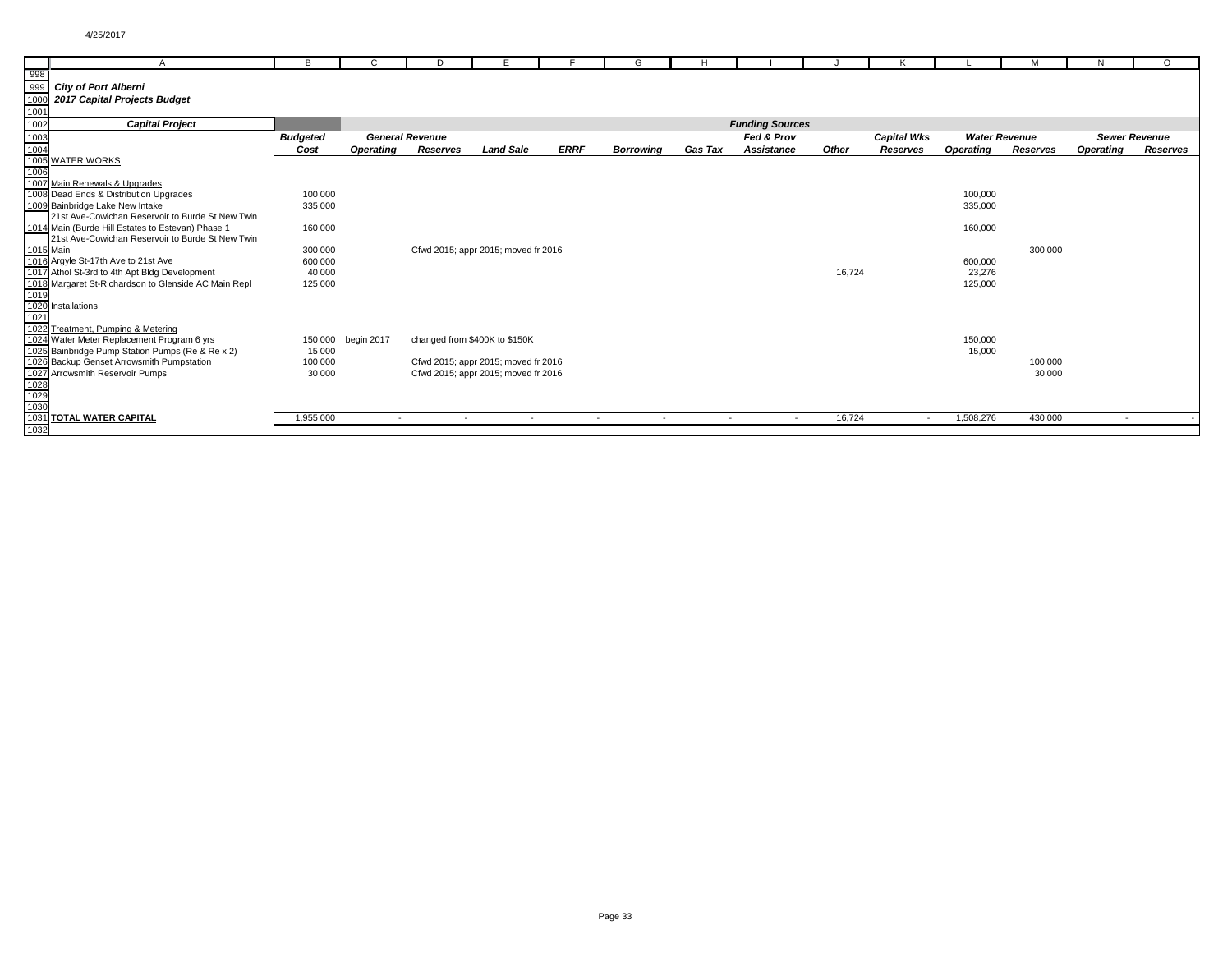|                                          | А                                                        | в               | C         | D                      |                                                                                                     |                          | G                | н              |                           |         |                    |                  | м                    | N                    | $\circ$         |
|------------------------------------------|----------------------------------------------------------|-----------------|-----------|------------------------|-----------------------------------------------------------------------------------------------------|--------------------------|------------------|----------------|---------------------------|---------|--------------------|------------------|----------------------|----------------------|-----------------|
| 1033                                     | <b>City of Port Alberni</b>                              |                 |           |                        |                                                                                                     |                          |                  |                |                           |         |                    |                  |                      |                      |                 |
| 1034                                     | 2017 Capital Projects Budget                             |                 |           |                        |                                                                                                     |                          |                  |                |                           |         |                    |                  |                      |                      |                 |
| 1035                                     |                                                          |                 |           |                        |                                                                                                     |                          |                  |                |                           |         |                    |                  |                      |                      |                 |
| 1036                                     | <b>Capital Project</b>                                   |                 |           |                        |                                                                                                     |                          |                  |                | <b>Funding Sources</b>    |         |                    |                  |                      |                      |                 |
| 1037                                     |                                                          | <b>Budgeted</b> |           | <b>General Revenue</b> |                                                                                                     |                          |                  |                | Fed & Prov                |         | <b>Capital Wks</b> |                  | <b>Water Revenue</b> | <b>Sewer Revenue</b> |                 |
|                                          |                                                          | Cost            | Operating | <b>Reserves</b>        | <b>Land Sale</b>                                                                                    | <b>ERRF</b>              | <b>Borrowing</b> | <b>Gas Tax</b> | Assistance                | Other   | <b>Reserves</b>    | <b>Operating</b> | Reserves             | <b>Operating</b>     | <b>Reserves</b> |
| 1038<br>1039                             |                                                          |                 |           |                        |                                                                                                     |                          |                  |                |                           |         |                    |                  |                      |                      |                 |
|                                          | 1040 SEWER SYSTEM                                        |                 |           |                        |                                                                                                     |                          |                  |                |                           |         |                    |                  |                      |                      |                 |
|                                          | 1041 Renewals / Relines                                  |                 |           |                        |                                                                                                     |                          |                  |                |                           |         |                    |                  |                      |                      |                 |
|                                          | 1042 Small Capital Main Replacements                     | 100,000         |           |                        |                                                                                                     |                          |                  |                |                           |         |                    |                  |                      | 100,000              |                 |
|                                          | 1046 Bute St-4th Ave to 5th Ave                          | 160,000         |           |                        |                                                                                                     |                          |                  |                |                           |         |                    |                  |                      | 160,000              |                 |
|                                          | 1047 14th Ave 3800 Block Alley (sani, storm)             | 40,000          |           |                        |                                                                                                     |                          |                  |                |                           |         |                    |                  |                      | 40,000               |                 |
|                                          | Coal Creek Storm/Sani Separation Phase 2 (ptp, storm,    |                 |           |                        |                                                                                                     |                          |                  |                |                           |         |                    |                  |                      |                      |                 |
|                                          |                                                          | 280,000         |           |                        |                                                                                                     |                          |                  |                |                           |         |                    |                  |                      | 280,000              |                 |
|                                          |                                                          |                 |           |                        |                                                                                                     |                          |                  |                |                           |         |                    |                  |                      |                      |                 |
|                                          |                                                          |                 |           |                        |                                                                                                     |                          |                  |                |                           |         |                    |                  |                      |                      |                 |
| 1048 sani)<br>1049<br>1050<br>1051 Other |                                                          |                 |           |                        |                                                                                                     |                          |                  |                | <b>Environment Canada</b> |         |                    |                  |                      |                      |                 |
|                                          | Lagoon Decommission & Wetland Restoration -              |                 |           |                        |                                                                                                     |                          |                  |                |                           |         |                    |                  |                      |                      |                 |
|                                          | 1052 remaining                                           | 348,030         |           |                        | Deadline March 2018 - extension?                                                                    |                          |                  | 179,000        | 164,030                   | 5.000   | In kind            |                  |                      |                      |                 |
| 1053                                     |                                                          |                 |           |                        |                                                                                                     |                          |                  |                |                           |         |                    |                  |                      |                      |                 |
|                                          | 1054 New Sewer Installs                                  |                 |           |                        |                                                                                                     |                          |                  |                |                           |         |                    |                  |                      |                      |                 |
| 1055                                     |                                                          |                 |           |                        |                                                                                                     |                          |                  |                |                           |         |                    |                  |                      |                      |                 |
|                                          | 1056 Treatment & Pumping                                 |                 |           |                        |                                                                                                     |                          |                  |                |                           |         |                    |                  |                      |                      |                 |
| 1057                                     |                                                          |                 |           |                        |                                                                                                     |                          |                  |                |                           |         |                    |                  |                      |                      |                 |
|                                          | 1058 New Sewage Infrastructure 2012 thru 2017            |                 |           |                        | 17M total project funded by 11.2M GSPF grant; 5.75M borrowing; desludging, consulting, construction |                          |                  |                |                           |         |                    |                  |                      |                      |                 |
| 1059                                     |                                                          |                 |           |                        |                                                                                                     |                          |                  |                |                           |         |                    |                  |                      |                      |                 |
|                                          |                                                          |                 |           |                        |                                                                                                     |                          |                  |                |                           |         |                    |                  |                      |                      |                 |
| 1061                                     | 1060 Somass Estuary Environmental Stewardship Protection | 11,300,000      |           |                        |                                                                                                     |                          | 4,404,790        |                | 6,895,210                 |         |                    |                  |                      |                      |                 |
|                                          | 1062 TOTAL SEWER CAPITAL                                 | 12,228,030      | $\sim$    | $\sim$                 | $\sim$                                                                                              |                          | 4,404,790        | 179,000        | 7,059,240                 | 5,000   | $\sim$             |                  | $\sim$               | 580,000              |                 |
| 1063                                     |                                                          |                 |           |                        |                                                                                                     | $\overline{\phantom{a}}$ |                  |                |                           |         |                    | $\sim$           |                      |                      |                 |
|                                          | 1064 TOTAL 2017 CAPITAL                                  | 18,389,560      | 708,000   | 179,600                | 255,000                                                                                             | 1,018,500                | 4,404,790        | 1,568,553      | 7,326,740                 | 410,101 | $\sim$             | 1,508,276        | 430,000              | 580,000              |                 |
| 1065                                     |                                                          |                 |           |                        |                                                                                                     |                          |                  |                |                           |         |                    |                  |                      |                      |                 |
|                                          |                                                          |                 |           |                        |                                                                                                     |                          |                  |                |                           |         |                    |                  |                      |                      |                 |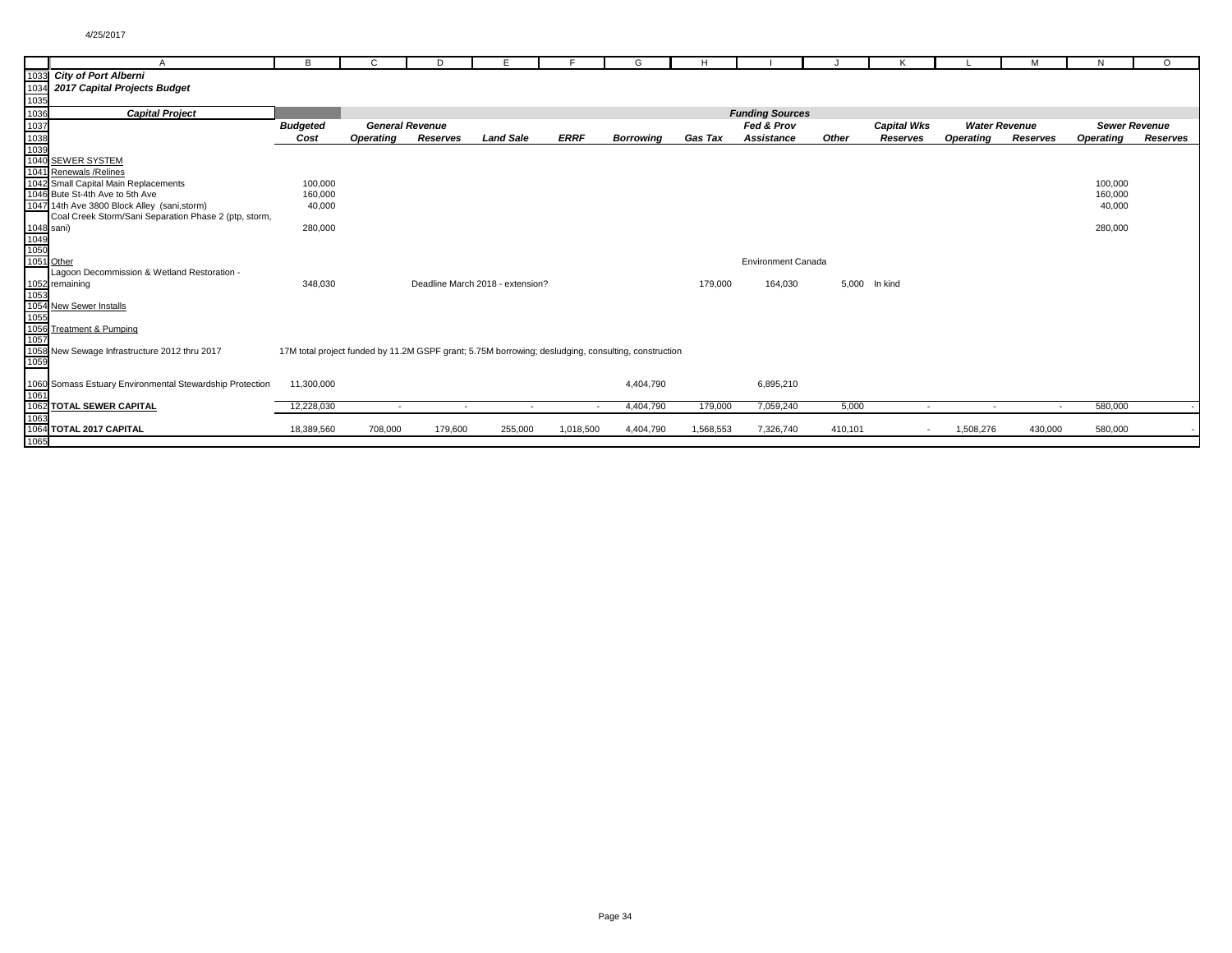|              | A                                                          | B               | C                | D                      | Е                |             | G                | H               |                        |       | ĸ                                  |                  | M                    | N                | $\circ$              |
|--------------|------------------------------------------------------------|-----------------|------------------|------------------------|------------------|-------------|------------------|-----------------|------------------------|-------|------------------------------------|------------------|----------------------|------------------|----------------------|
| 1066         |                                                            |                 |                  |                        |                  |             |                  |                 |                        |       |                                    |                  |                      |                  |                      |
| 1067         | <b>City of Port Alberni</b>                                |                 |                  |                        |                  |             |                  |                 |                        |       |                                    |                  |                      |                  |                      |
| 1068         | 2018 Capital Projects Budget                               |                 |                  |                        |                  |             |                  |                 |                        |       |                                    |                  |                      |                  |                      |
| 1069         |                                                            |                 |                  |                        |                  |             |                  |                 |                        |       |                                    |                  |                      |                  |                      |
| 1070         | <b>Capital Project</b>                                     |                 |                  |                        |                  |             |                  |                 | <b>Funding Sources</b> |       |                                    |                  |                      |                  |                      |
| 1071         |                                                            | <b>Budgeted</b> |                  | <b>General Revenue</b> |                  |             |                  |                 | Fed & Prov             |       | <b>Capital Wks</b>                 |                  | <b>Water Revenue</b> |                  | <b>Sewer Revenue</b> |
| 1072         |                                                            | Cost            | <b>Operating</b> | Reserves               | <b>Land Sale</b> | <b>ERRF</b> | <b>Borrowing</b> | <b>Gas Tax</b>  | <b>Assistance</b>      | Other | Reserves                           | <b>Operating</b> | Reserves             | <b>Operating</b> | Reserves             |
|              | 1073 ADMINISTRATION                                        |                 |                  |                        |                  |             |                  |                 |                        |       |                                    |                  |                      |                  |                      |
|              | 1074 Purchases/Equipment Replacement                       | 60,000          |                  |                        |                  | 60,000      |                  |                 |                        |       |                                    |                  |                      |                  |                      |
| 1075         |                                                            | 60,000          | $\sim$           | $\sim$                 | $\sim$           | 60,000      | $\sim$           | <b>Contract</b> | $\sim$                 |       | $\sim$<br>$\sim$                   | $\sim$           | $\sim$               | $\sim$           |                      |
| 1076         |                                                            |                 |                  |                        |                  |             |                  |                 |                        |       |                                    |                  |                      |                  |                      |
|              | 1077 FIRE DEPARTMENT                                       |                 |                  |                        |                  |             |                  |                 |                        |       |                                    |                  |                      |                  |                      |
|              | 1084 Replace 1998 Jordair Compressor                       | 59,700          |                  |                        |                  | 59,700      |                  |                 |                        |       |                                    |                  |                      |                  |                      |
|              | 1085 Replace Gas Detection Equipment                       | 10,000          |                  | 10,000 Moved fr 2019   |                  |             |                  |                 |                        |       |                                    |                  |                      |                  |                      |
| 1086         |                                                            |                 |                  |                        |                  |             |                  |                 |                        |       |                                    |                  |                      |                  |                      |
| 1087         |                                                            | 69,700          | 10,000           | $\sim$                 | $\sim$           | 59,700      | $\sim$           |                 |                        |       | $\sim$<br>$\overline{\phantom{a}}$ | $\sim$           | $\sim$               |                  |                      |
| 1088         |                                                            |                 |                  |                        |                  |             |                  |                 |                        |       |                                    |                  |                      |                  |                      |
|              | 1089 TRANSPORTATION SERVICES                               |                 |                  |                        |                  |             |                  |                 |                        |       |                                    |                  |                      |                  |                      |
|              | 1090 Replace 2003 Ford 1/2 T #168 with 4x4                 | 35,000          |                  |                        |                  | 35,000      |                  |                 |                        |       |                                    |                  |                      |                  |                      |
|              | 1091 Replace 2004 Ford F350 #169                           | 62,200          |                  |                        |                  | 62,200      |                  |                 |                        |       |                                    |                  |                      |                  |                      |
|              | 1092 Replace 2005 Ford Ranger 4X4 Pickup #170              | 36,300          |                  |                        |                  | 36,300      |                  |                 |                        |       |                                    |                  |                      |                  |                      |
|              | 1095 Replace 2003 Chev 1 T Comp Body #518                  | 90,000          |                  |                        |                  | 90,000      |                  |                 |                        |       |                                    |                  |                      |                  |                      |
| 1096         |                                                            |                 |                  |                        |                  |             |                  |                 |                        |       |                                    |                  |                      |                  |                      |
| 1097<br>1098 |                                                            | 223,500         | $\sim$           | $\sim$                 | $\sim$           | 223,500     | $\sim$           | $\sim$          | $\sim$                 |       | $\sim$<br>$\sim$                   | $\sim$           | $\sim$               | $\sim$           |                      |
|              | 1099 PAVING & ROAD CONSTRUCTION                            |                 |                  |                        |                  |             |                  |                 |                        |       |                                    |                  |                      |                  |                      |
|              | 1102 Grandview Walkway                                     | 30,000          |                  |                        |                  |             |                  | 30,000          |                        |       |                                    |                  |                      |                  |                      |
|              | 1103 Argyle St-1st Ave to 3rd Ave Ph 1 200m (ptp, st, wtr) | 550,000         | 550,000          |                        |                  |             |                  |                 |                        |       |                                    |                  |                      |                  |                      |
|              | 1105 6th Ave-Argyle St to South St (ptp, storm)            | 200,000         |                  |                        |                  |             |                  | 200,000         |                        |       |                                    |                  |                      |                  |                      |
|              | 1106 N Park Drive-7th Ave to 10th Ave (storm, sani)        | 60,000          |                  |                        |                  |             |                  | 60,000          |                        |       |                                    |                  |                      |                  |                      |
| 1107         |                                                            |                 |                  |                        |                  |             |                  |                 |                        |       |                                    |                  |                      |                  |                      |
| 1108         |                                                            | 840,000         | 550,000          | $\sim$                 | $\sim$           | $\sim$      | $\sim$           | 290,000         | $\sim$                 |       | $\sim$<br>$\sim$                   | $\sim$           | $\sim$               | $\sim$           |                      |
| 1109         |                                                            |                 |                  |                        |                  |             |                  |                 |                        |       |                                    |                  |                      |                  |                      |
|              | 1110 TRAFFIC UPGRADES                                      |                 |                  |                        |                  |             |                  |                 |                        |       |                                    |                  |                      |                  |                      |
| 1112         |                                                            | $\sim$          | $\sim$           | $\sim$                 | $\sim$           | $\sim$      | $\sim$           | $\sim$          |                        |       | $\sim$<br>$\sim$                   | $\sim$           | $\sim$               | $\sim$           |                      |
| 1113         |                                                            |                 |                  |                        |                  |             |                  |                 |                        |       |                                    |                  |                      |                  |                      |
| 1114         |                                                            |                 |                  |                        |                  |             |                  |                 |                        |       |                                    |                  |                      |                  |                      |
|              |                                                            |                 |                  |                        |                  |             |                  |                 |                        |       |                                    |                  |                      |                  |                      |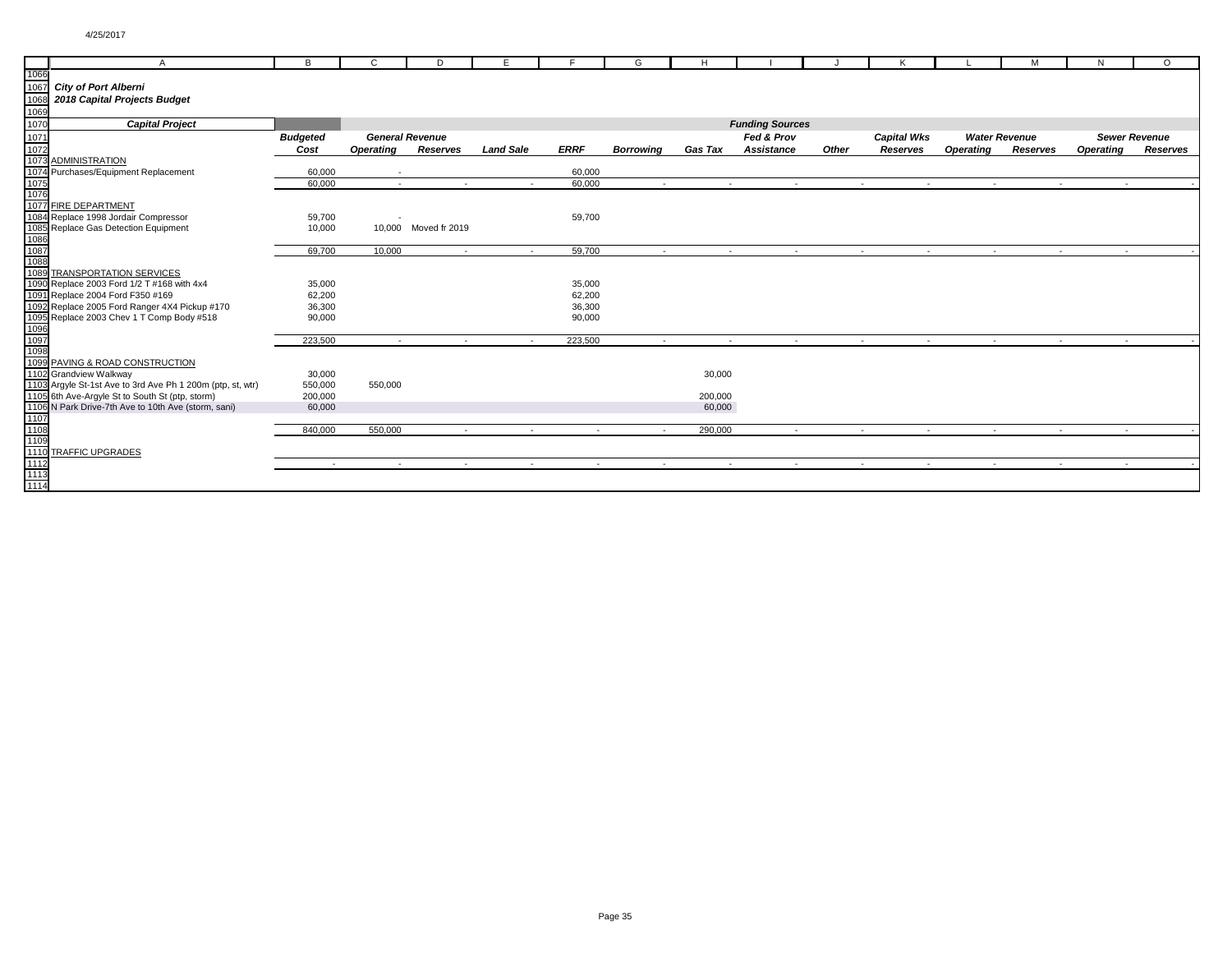|      | A                                                                                     | в                        | C                      | D                      | E                                     |             | G                | H              |                        |                          |                      |                  | М                    | N                        | $\Omega$             |  |
|------|---------------------------------------------------------------------------------------|--------------------------|------------------------|------------------------|---------------------------------------|-------------|------------------|----------------|------------------------|--------------------------|----------------------|------------------|----------------------|--------------------------|----------------------|--|
|      | 1115 City of Port Alberni                                                             |                          |                        |                        |                                       |             |                  |                |                        |                          |                      |                  |                      |                          |                      |  |
| 1116 | 2018 Capital Projects Budget                                                          |                          |                        |                        |                                       |             |                  |                |                        |                          |                      |                  |                      |                          |                      |  |
| 1117 |                                                                                       |                          |                        |                        |                                       |             |                  |                |                        |                          |                      |                  |                      |                          |                      |  |
| 1118 | <b>Capital Project</b>                                                                |                          |                        |                        |                                       |             |                  |                | <b>Funding Sources</b> |                          |                      |                  |                      |                          |                      |  |
| 1119 |                                                                                       | <b>Budgeted</b>          | <b>General Revenue</b> |                        |                                       |             |                  |                | Fed & Prov             |                          | <b>Capital Wks</b>   |                  | <b>Water Revenue</b> |                          | <b>Sewer Revenue</b> |  |
| 1120 |                                                                                       | Cost                     | <b>Operating</b>       | Reserves               | <b>Land Sale</b>                      | <b>ERRF</b> | <b>Borrowing</b> | <b>Gas Tax</b> | Assistance             | Other                    | Reserves             | <b>Operating</b> | Reserves             | <b>Operating</b>         | Reserves             |  |
|      | 1121 STORM                                                                            |                          |                        |                        |                                       |             |                  |                |                        |                          |                      |                  |                      |                          |                      |  |
|      | 1122 Replacements & Upgrades                                                          |                          |                        |                        |                                       |             |                  |                |                        |                          |                      |                  |                      |                          |                      |  |
|      | 1123 Small Capital Storm Main Replacements                                            | 100,000                  | 50,000                 |                        |                                       |             |                  | 50,000         |                        |                          |                      |                  |                      |                          |                      |  |
|      | 1124 North Park Dr-7th Ave to 10th Ave 330m                                           | 150,000                  | 75,000                 |                        |                                       |             |                  | 75,000         |                        |                          |                      |                  |                      |                          |                      |  |
| 1127 |                                                                                       |                          |                        |                        |                                       |             |                  |                |                        |                          |                      |                  |                      |                          |                      |  |
|      | 1128 New Main Installs                                                                |                          |                        |                        |                                       |             |                  |                |                        |                          |                      |                  |                      |                          |                      |  |
|      | Argyle St-1st Ave to 3rd Ave Phase 1 (ptp, storm,                                     |                          |                        |                        |                                       |             |                  |                |                        |                          |                      |                  |                      |                          |                      |  |
|      | 1129 water)                                                                           | 150,000                  | 62,500                 |                        |                                       |             |                  | 87,500         |                        |                          |                      |                  |                      |                          |                      |  |
| 1131 |                                                                                       | 400.000                  | 187,500                | $\sim$                 | $\sim$                                | $\sim$      | $\sim$           | 212,500        | $\sim$                 | $\sim$                   | $\sim$               | $\sim$           | $\sim$               | $\sim$                   |                      |  |
| 1132 |                                                                                       |                          |                        |                        |                                       |             |                  |                |                        |                          |                      |                  |                      |                          |                      |  |
|      | 1133 WORKS-OTHER                                                                      |                          |                        |                        |                                       |             |                  |                |                        |                          |                      |                  |                      |                          |                      |  |
|      | 1135 Replace 1993 Swenson Sander #382                                                 | $\overline{\phantom{a}}$ |                        | Moved to 2028 \$16,400 |                                       |             |                  |                |                        |                          |                      |                  |                      |                          |                      |  |
|      | 1136 Total Survey Station Instrument                                                  | 47,800                   |                        |                        |                                       | 47,800      |                  |                |                        |                          |                      |                  |                      |                          |                      |  |
|      | 1137 Solar Garden Project Const-FSCDC                                                 | 75,000                   |                        |                        | moved fr 2017, reduced scope to \$75K |             |                  |                |                        |                          | 75,000 Carbon Trust  |                  |                      |                          |                      |  |
| 1138 |                                                                                       | 122,800                  |                        |                        |                                       | 47,800      | $\sim$           | $\sim$         |                        | 75,000                   | $\sim$               |                  | $\sim$               | $\sim$                   |                      |  |
| 1139 |                                                                                       |                          |                        |                        |                                       |             |                  |                |                        |                          |                      |                  |                      |                          |                      |  |
|      | 1140 PARKS                                                                            |                          |                        |                        |                                       |             |                  |                |                        |                          |                      |                  |                      |                          |                      |  |
| 1147 |                                                                                       |                          |                        |                        |                                       |             |                  |                |                        |                          |                      |                  |                      |                          |                      |  |
| 1148 |                                                                                       | $\sim$                   | $\sim$                 | $\sim$                 | $\sim$                                | $\sim$      | $\sim$           | $\sim$         | $\sim$                 | $\overline{\phantom{a}}$ | $\sim$               | $\sim$           | $\sim$               | $\sim$                   |                      |  |
| 1149 |                                                                                       |                          |                        |                        |                                       |             |                  |                |                        |                          |                      |                  |                      |                          |                      |  |
|      | 1150 CULTURAL SERVICES                                                                |                          |                        |                        |                                       |             |                  |                |                        |                          |                      |                  |                      |                          |                      |  |
|      | 1151 McLean Mill Capital Projects                                                     | 25,000                   |                        |                        |                                       |             |                  |                |                        | 25,000                   |                      |                  |                      |                          |                      |  |
| 1152 |                                                                                       | 25,000                   | $\sim$                 | $\sim$                 | $\sim$                                | $\sim$      | $\sim$           | $\sim$         | $\sim$                 | 25,000                   | $\sim$               | $\sim$           |                      | $\sim$<br>$\sim$         |                      |  |
| 1153 |                                                                                       |                          |                        |                        |                                       |             |                  |                |                        |                          |                      |                  |                      |                          |                      |  |
|      | 1154 PARKS, RECREATION & HERITAGE<br>1155 Aquatic Centre-Water Bottle Filling Station | 6,000                    |                        |                        |                                       |             |                  |                |                        |                          | 6,000 Carbon Trust   |                  |                      |                          |                      |  |
|      | 1156 Canal Beach Upgrades-Picnic Shelter & Washrooms                                  |                          | 75,000                 |                        |                                       |             |                  |                |                        |                          |                      |                  |                      |                          |                      |  |
|      | 1158 Curling Club Emergency Escape Stairway                                           | 170,000<br>20,000        |                        | 20,000 moved fr 2017   |                                       |             |                  |                | 85,000                 | 10,000                   |                      |                  |                      |                          |                      |  |
|      | 1161 Gyro Youth Centre Upgrades                                                       | 75,000                   |                        | - moved fr 2017        |                                       |             |                  |                | 50,000                 | 25,000                   |                      |                  |                      |                          |                      |  |
|      | 1163 Multiplex Ice Plant Chiller                                                      | 175,000                  | 87,500                 |                        |                                       |             |                  |                |                        |                          | 87,500 Carbon Trust? |                  |                      |                          |                      |  |
|      | 1164 Recreation Park Revitalization Phase 2                                           | 160,000                  |                        |                        | 22,500 PRH cap reserve                |             |                  |                |                        | 15,000                   |                      |                  |                      |                          |                      |  |
| 1165 |                                                                                       |                          |                        |                        |                                       |             |                  |                | 122,500                |                          |                      |                  |                      |                          |                      |  |
| 1166 |                                                                                       | 606,000                  | 182,500                | 22,500                 | $\sim$                                | $\sim$      |                  |                | 257,500                | 143,500                  | $\overline{a}$       |                  | $\sim$               | $\overline{\phantom{a}}$ |                      |  |
| 1167 |                                                                                       |                          |                        |                        |                                       |             |                  |                |                        |                          |                      |                  |                      |                          |                      |  |
|      | <b>1168 TOTAL GENERAL CAPITAL</b>                                                     | 2,347,000                | 930,000                | 22,500                 | $\sim$                                | 391,000     | $\sim$           | 502,500        | 257,500                | 243,500                  |                      |                  |                      |                          |                      |  |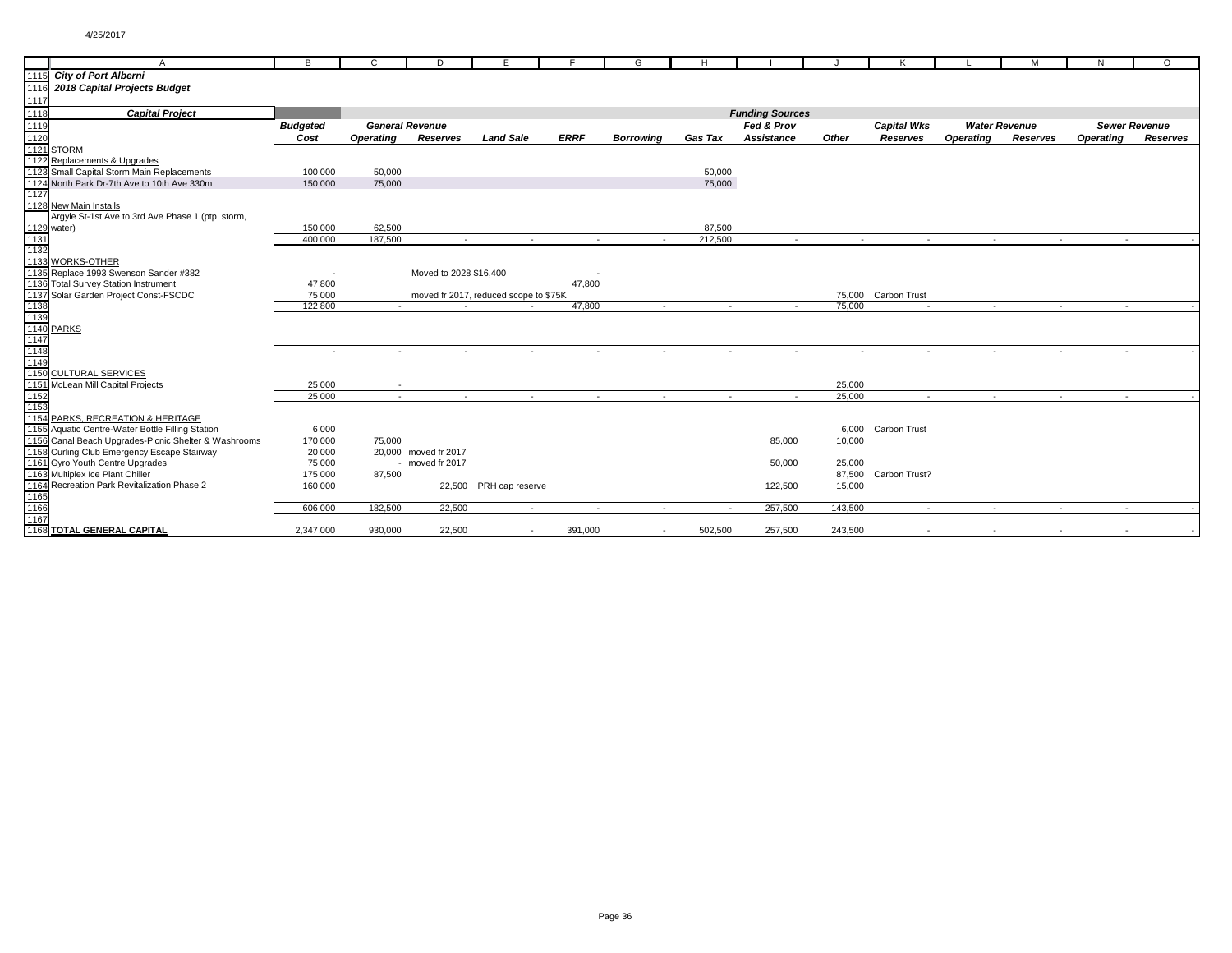|              | $\mathsf{A}$                                                                                 | в               | C                        | D                      | Е                |                          | G                | н              |                        |         | ĸ                        |                  | M                    | N                | $\circ$              |
|--------------|----------------------------------------------------------------------------------------------|-----------------|--------------------------|------------------------|------------------|--------------------------|------------------|----------------|------------------------|---------|--------------------------|------------------|----------------------|------------------|----------------------|
| 1169         |                                                                                              |                 |                          |                        |                  |                          |                  |                |                        |         |                          |                  |                      |                  |                      |
| 1170         |                                                                                              |                 |                          |                        |                  |                          |                  |                |                        |         |                          |                  |                      |                  |                      |
| 1171         | <b>City of Port Alberni</b>                                                                  |                 |                          |                        |                  |                          |                  |                |                        |         |                          |                  |                      |                  |                      |
| 1172         | 2018 Capital Projects Budget                                                                 |                 |                          |                        |                  |                          |                  |                |                        |         |                          |                  |                      |                  |                      |
| 1173         |                                                                                              |                 |                          |                        |                  |                          |                  |                |                        |         |                          |                  |                      |                  |                      |
| 1174         | <b>Capital Project</b>                                                                       |                 |                          |                        |                  |                          |                  |                | <b>Funding Sources</b> |         |                          |                  |                      |                  |                      |
| 1175         |                                                                                              | <b>Budgeted</b> |                          | <b>General Revenue</b> |                  |                          |                  |                | Fed & Prov             |         | <b>Capital Wks</b>       |                  | <b>Water Revenue</b> |                  | <b>Sewer Revenue</b> |
| 1176         |                                                                                              | Cost            | Operating                | Reserves               | <b>Land Sale</b> | <b>ERRF</b>              | <b>Borrowing</b> | <b>Gas Tax</b> | Assistance             | Other   | Reserves                 | <b>Operating</b> | Reserves             | <b>Operating</b> | Reserves             |
|              | <b>1177 WATER WORKS</b>                                                                      |                 |                          |                        |                  |                          |                  |                |                        |         |                          |                  |                      |                  |                      |
| 1178         |                                                                                              |                 |                          |                        |                  |                          |                  |                |                        |         |                          |                  |                      |                  |                      |
|              | 1179 Main Renewals & Upgrades<br>1180 Dead Ends & Distribution Upgrades                      |                 |                          |                        |                  |                          |                  |                |                        |         |                          | 100,000          |                      |                  |                      |
|              | 21st Ave-Cowichan Reservoir to Burde St New Twin                                             | 100,000         |                          |                        |                  |                          |                  |                |                        |         |                          |                  |                      |                  |                      |
|              | 1181 Main Phase 3                                                                            | 400,000         |                          |                        |                  |                          |                  |                |                        |         |                          | 400,000          |                      |                  |                      |
|              | 1182 River Road Main 2,400m 350AC Phase 2                                                    | 200,000         |                          |                        |                  |                          |                  |                |                        |         |                          | 200,000          |                      |                  |                      |
|              | Argyle St-1st Ave to 3rd Ave Phase 1 200m (ptp, storm,                                       |                 |                          |                        |                  |                          |                  |                |                        |         |                          |                  |                      |                  |                      |
|              | 1183 water)                                                                                  | 80,000          |                          |                        |                  |                          |                  |                |                        |         |                          | 80,000           |                      |                  |                      |
|              | 1184 16th Ave-Burde St South 325m (ptp, water)                                               | 165,000         |                          |                        |                  |                          |                  |                |                        |         |                          | 165,000          |                      |                  |                      |
|              | 1185 River Road Main 2,400m 350AC Phase 1                                                    | 200,000         |                          |                        | Moved fr 2017    |                          |                  |                |                        |         |                          | 200,000          |                      |                  |                      |
|              | 1186 Dunbar St-10th Ave to 11th Ave loop 200mm                                               | 100,000         |                          |                        | Moved fr 2017    |                          |                  |                |                        |         |                          | 100,000          |                      |                  |                      |
|              | 5th Ave-Morton St to Maitland St 200m 150mm (ptp,                                            |                 |                          |                        |                  |                          |                  |                |                        |         |                          |                  |                      |                  |                      |
|              | 1187 water)                                                                                  | 82,000          |                          |                        | Moved fr 2017    |                          |                  |                |                        |         |                          | 82,000           |                      |                  |                      |
|              | 1188 6th Ave-Athol St to Dunbar St 275m 150mm CI                                             | 140,000         |                          |                        | Moved fr 2017    |                          |                  |                |                        |         |                          | 140,000          |                      |                  |                      |
|              | 1189 Morton St-9th Ave to 10th Ave                                                           | 69,024          |                          |                        |                  |                          |                  |                |                        |         |                          | 69,024           |                      |                  |                      |
| 1190<br>1191 | Installations                                                                                |                 |                          |                        |                  |                          |                  |                |                        |         |                          |                  |                      |                  |                      |
| 1192         |                                                                                              |                 |                          |                        |                  |                          |                  |                |                        |         |                          |                  |                      |                  |                      |
|              | 1193 Treatment, Pumping & Metering                                                           |                 |                          |                        |                  |                          |                  |                |                        |         |                          |                  |                      |                  |                      |
|              | 1194 Water Meter Replacement Program 6 yrs                                                   |                 | 400,000 began 2017       |                        |                  |                          |                  |                |                        |         |                          | 400,000          |                      |                  |                      |
|              | 1195 China Creek Dam Resurface & Rotork Repl                                                 | 150,000         |                          |                        | Moved fr 2017    |                          |                  |                |                        |         |                          | 150,000          |                      |                  |                      |
|              | 1196 TOTAL WATER CAPITAL                                                                     | 2,086,024       |                          |                        |                  | $\overline{\phantom{a}}$ |                  |                |                        |         |                          | 2,086,024        |                      |                  |                      |
| 1197         |                                                                                              |                 |                          |                        |                  |                          |                  |                |                        |         |                          |                  |                      |                  |                      |
|              | 1198 SEWER SYSTEM                                                                            |                 |                          |                        |                  |                          |                  |                |                        |         |                          |                  |                      |                  |                      |
| 1199         |                                                                                              |                 |                          |                        |                  |                          |                  |                |                        |         |                          |                  |                      |                  |                      |
|              | 1200 Renewals / Relines                                                                      |                 |                          |                        |                  |                          |                  |                |                        |         |                          |                  |                      |                  |                      |
|              | 1201 Small Capital Main Replacements                                                         | 100,000         |                          |                        |                  |                          |                  |                |                        |         |                          |                  |                      | 100,000          |                      |
|              | 1202 North Park Dr-7th Ave to 10th Ave 330m                                                  | 200,000         |                          |                        |                  |                          |                  |                |                        |         |                          |                  |                      | 200,000          |                      |
|              | 1203 10th Ave-Dry Creek to Argyle St 250m 250mm                                              | 200,000         |                          |                        | Moved fr 2017    |                          |                  |                |                        |         |                          |                  |                      | 200,000          |                      |
|              | 1204 Harbour Rd Trunk Sewer Replacement<br>Maitland St-Wood Ave to Kendall St 225m 250mm PVC | 350,000         |                          |                        |                  |                          |                  |                |                        |         |                          |                  |                      | 350,000          |                      |
|              | 1205 (san, storm)                                                                            | 160,000         |                          |                        | Moved fr 2017    |                          |                  |                |                        |         |                          |                  |                      | 160,000          |                      |
| 1206         |                                                                                              |                 |                          |                        |                  |                          |                  |                |                        |         |                          |                  |                      |                  |                      |
| 1207         |                                                                                              |                 |                          |                        |                  |                          |                  |                |                        |         |                          |                  |                      |                  |                      |
| 1208         |                                                                                              |                 |                          |                        |                  |                          |                  |                |                        |         |                          |                  |                      |                  |                      |
| 1209         |                                                                                              |                 |                          |                        |                  |                          |                  |                |                        |         |                          |                  |                      |                  |                      |
| 1210         | <b>New Sewer Installs</b>                                                                    |                 |                          |                        |                  |                          |                  |                |                        |         |                          |                  |                      |                  |                      |
| 1211         |                                                                                              |                 |                          |                        |                  |                          |                  |                |                        |         |                          |                  |                      |                  |                      |
| 1212         |                                                                                              |                 |                          |                        |                  |                          |                  |                |                        |         |                          |                  |                      |                  |                      |
| 1213         | <b>Treatment &amp; Pumping</b>                                                               |                 |                          |                        |                  |                          |                  |                |                        |         |                          |                  |                      |                  |                      |
| 1214         |                                                                                              |                 |                          |                        |                  |                          |                  |                |                        |         |                          |                  |                      |                  |                      |
| 1215<br>1216 | <b>TOTAL SEWER CAPITAL</b>                                                                   | 1,010,000       | $\overline{\phantom{a}}$ | $\blacksquare$         | $\sim$           | $\sim$                   | $\sim$           | $\sim$         | $\sim$                 | $\sim$  | $\sim$                   | $\sim$           | $\sim$               | 1,010,000        |                      |
| 1217         |                                                                                              |                 |                          |                        |                  |                          |                  |                |                        |         |                          |                  |                      |                  |                      |
|              | 1218 TOTAL 2018 CAPITAL                                                                      | 5,443,024       | 930,000                  | 22,500                 | $\sim$           | 391,000                  | $\sim$           | 502,500        | 257,500                | 243,500 | $\overline{\phantom{a}}$ | 2,086,024        | $\sim$               | 1,010,000        |                      |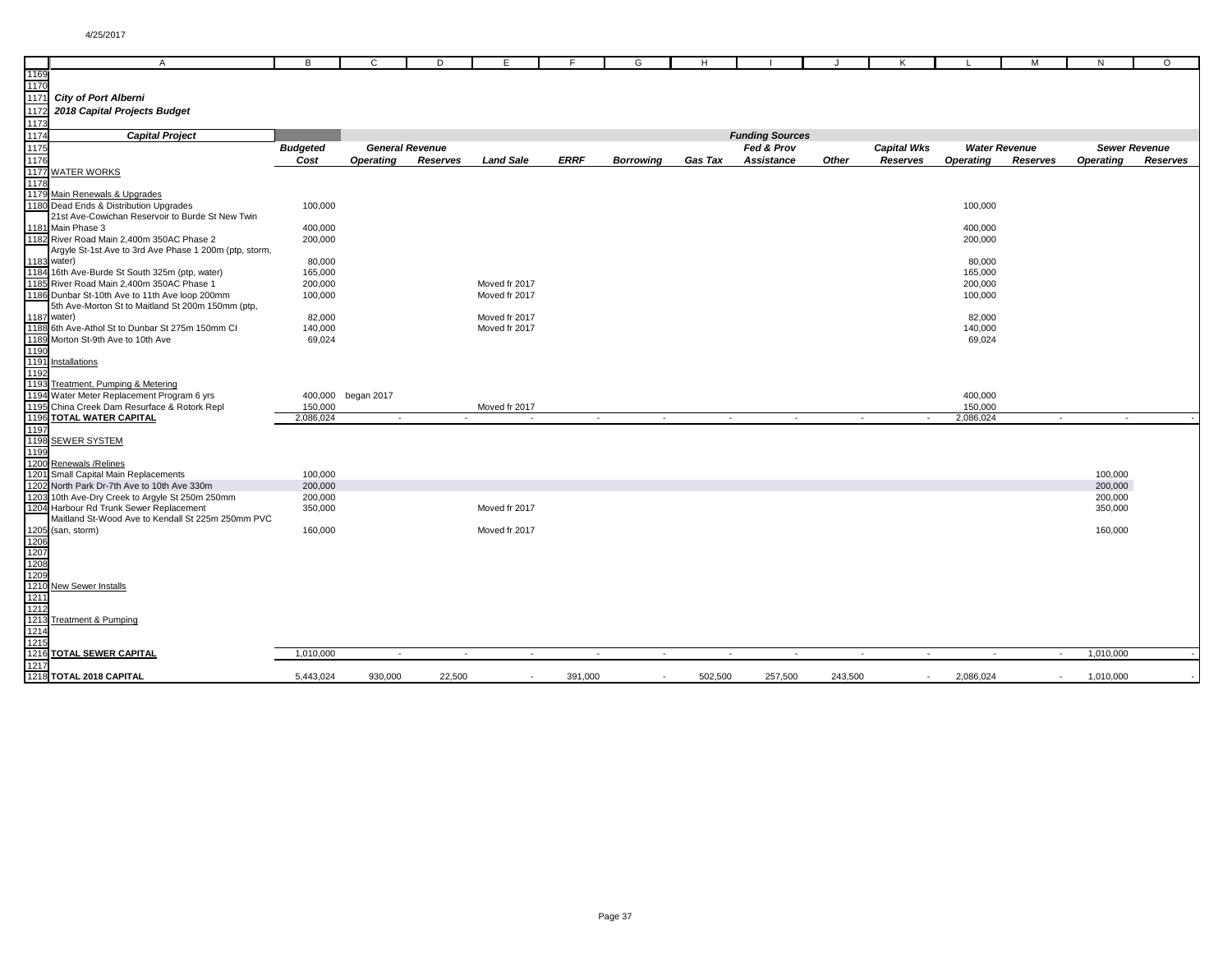|                  | A                                                                                               | в                | C              | D                      | F                |                  | G                | H.             |                                                                 |                          |                    |                      | м        | N                | $\Omega$             |
|------------------|-------------------------------------------------------------------------------------------------|------------------|----------------|------------------------|------------------|------------------|------------------|----------------|-----------------------------------------------------------------|--------------------------|--------------------|----------------------|----------|------------------|----------------------|
| 1219             |                                                                                                 |                  |                |                        |                  |                  |                  |                |                                                                 |                          |                    |                      |          |                  |                      |
| 1220             |                                                                                                 |                  |                |                        |                  |                  |                  |                |                                                                 |                          |                    |                      |          |                  |                      |
| 1221             | <b>City of Port Alberni</b>                                                                     |                  |                |                        |                  |                  |                  |                |                                                                 |                          |                    |                      |          |                  |                      |
| 1222             | 2019 Capital Projects Budget                                                                    |                  |                |                        |                  |                  |                  |                |                                                                 |                          |                    |                      |          |                  |                      |
| 1223             |                                                                                                 |                  |                |                        |                  |                  |                  |                |                                                                 |                          |                    |                      |          |                  |                      |
| 1224             | <b>Capital Project</b>                                                                          |                  |                |                        |                  |                  |                  |                | <b>Funding Sources</b>                                          |                          |                    |                      |          |                  |                      |
| 1225             |                                                                                                 | <b>Budgeted</b>  |                | <b>General Revenue</b> |                  |                  |                  |                | Fed & Prov                                                      |                          | <b>Capital Wks</b> | <b>Water Revenue</b> |          |                  | <b>Sewer Revenue</b> |
| 1226             |                                                                                                 | Cost             | Operating      | <b>Reserves</b>        | <b>Land Sale</b> | <b>ERRF</b>      | <b>Borrowina</b> | <b>Gas Tax</b> | <b>Assistance</b>                                               | Other                    | <b>Reserves</b>    | <b>Operating</b>     | Reserves | <b>Operating</b> | Reserves             |
| 1227             | <b>ADMINISTRATION</b>                                                                           |                  |                |                        |                  |                  |                  |                |                                                                 |                          |                    |                      |          |                  |                      |
|                  | 1228 Purchases/Equipment Replacement                                                            | 60,000           |                |                        |                  | 60,000           |                  |                |                                                                 |                          |                    |                      |          |                  |                      |
| 1229             |                                                                                                 |                  |                |                        |                  |                  |                  |                |                                                                 |                          |                    |                      |          |                  |                      |
| 1230             |                                                                                                 | 60.000           | $\sim$         |                        | $\sim$           | 60,000           | $\sim$           | $\sim$         | $\sim$                                                          | $\overline{\phantom{a}}$ | $\sim$             | $\sim$               | $\sim$   | $\sim$           |                      |
| 1231             |                                                                                                 |                  |                |                        |                  |                  |                  |                |                                                                 |                          |                    |                      |          |                  |                      |
|                  | 1232 FIRE DEPARTMENT                                                                            |                  |                |                        |                  |                  |                  |                |                                                                 |                          |                    |                      |          |                  |                      |
|                  | 1233 Replace Gas Detection Equipment                                                            |                  |                | - Moved to 2018 \$10K  |                  |                  |                  |                |                                                                 |                          |                    |                      |          |                  |                      |
|                  | 1234 Fireground SCBA Tracking System                                                            |                  |                | - Removed \$15K        |                  |                  |                  |                |                                                                 |                          |                    |                      |          |                  |                      |
|                  |                                                                                                 |                  |                |                        |                  |                  |                  |                |                                                                 |                          |                    |                      |          |                  |                      |
|                  | 1238 Firehall Structural Prep for Ladder Truck 2 replacement                                    | 88,000           |                | Moved fr 2017          |                  |                  |                  |                | 88,000 Eligible under Disaster Mitigation p12 Gas Tax Agreement |                          |                    |                      |          |                  |                      |
| 1242             |                                                                                                 | 88,000           |                |                        | $\sim$           | $\sim$           |                  | 88,000         |                                                                 |                          |                    |                      |          |                  |                      |
| 1243             |                                                                                                 |                  |                |                        |                  |                  |                  |                |                                                                 |                          |                    |                      |          |                  |                      |
|                  | 1244 TRANSPORTATION SERVICES                                                                    |                  |                |                        |                  |                  |                  |                |                                                                 |                          |                    |                      |          |                  |                      |
|                  | 1246 Replace 2004 Versatile Tractor #399                                                        | 123,100          |                |                        |                  | 123,100          |                  |                |                                                                 |                          |                    |                      |          |                  |                      |
|                  | 1247 Replace 1998 GMC 4.5M3 Dump Truck #259                                                     | 106,000          |                |                        |                  | 106,000          |                  |                |                                                                 |                          |                    |                      |          |                  |                      |
|                  | 1248 Replace 1999 GMC 4.5M3 Dump Truck #260                                                     | 105,700          |                |                        |                  | 105,700          |                  |                |                                                                 |                          |                    |                      |          |                  |                      |
|                  | 1250 Replace 2004 Tiger Flail Mower #300                                                        | 73,100           |                |                        |                  | 73,100           |                  |                |                                                                 |                          |                    |                      |          |                  |                      |
|                  | 1251 Replace 2006 Langfab Dump Pup Trailer #367<br>1252 Replace 2005 Ford F350 W/Comp Body #520 | 43,900<br>85,500 |                |                        |                  | 43,900<br>85,500 |                  |                |                                                                 |                          |                    |                      |          |                  |                      |
| 1253             |                                                                                                 |                  |                |                        |                  |                  |                  |                |                                                                 |                          |                    |                      |          |                  |                      |
| 1254             |                                                                                                 | 537,300          | $\overline{a}$ | $\sim$                 | $\sim$           | 537,300          | $\sim$           | $\sim$         | $\sim$                                                          | $\sim$                   | $\sim$             | $\sim$               | $\sim$   | $\sim$           |                      |
| 1255             |                                                                                                 |                  |                |                        |                  |                  |                  |                |                                                                 |                          |                    |                      |          |                  |                      |
|                  | 1256 PAVING & ROAD CONSTRUCTION                                                                 |                  |                |                        |                  |                  |                  |                |                                                                 |                          |                    |                      |          |                  |                      |
|                  | 1257 16th Ave-Burde St S 325m (ptp, water)                                                      | 215,000          | 215,000        |                        |                  |                  |                  |                |                                                                 |                          |                    |                      |          |                  |                      |
|                  | 1258 Burde St-11th Ave to Estevan 650m (ptp, water)                                             | 390,000          | 390,000        |                        |                  |                  |                  |                |                                                                 |                          |                    |                      |          |                  |                      |
|                  | 1259 7th Ave-Redford to Bute 180m (ptp, storm)                                                  | 218,600          | 218,600        |                        |                  |                  |                  |                |                                                                 |                          |                    |                      |          |                  |                      |
|                  | 1260 Maitland St-6th Ave to 8th Ave 100m (ptp, storm)                                           | 200,000          | 200,000        |                        |                  |                  |                  |                |                                                                 |                          |                    |                      |          |                  |                      |
| 1261             |                                                                                                 | 1,023,600        | 1,023,600      | $\sim$                 | $\sim$           | $\sim$           | $\sim$           | $\sim$         | $\sim$                                                          | $\sim$                   | $\sim$             | $\sim$               | $\sim$   | $\sim$           |                      |
| 1262             |                                                                                                 |                  |                |                        |                  |                  |                  |                |                                                                 |                          |                    |                      |          |                  |                      |
|                  | 1263 TRAFFIC UPGRADES                                                                           |                  |                |                        |                  |                  |                  |                |                                                                 |                          |                    |                      |          |                  |                      |
| <b>1264 None</b> |                                                                                                 |                  |                |                        |                  |                  |                  |                |                                                                 |                          |                    |                      |          |                  |                      |
| 1265             |                                                                                                 |                  | $\overline{a}$ | $\sim$                 | $\sim$           | $\sim$           | $\overline{a}$   | $\sim$         | $\sim$                                                          | $\sim$                   | $\sim$             | $\sim$               | $\sim$   |                  |                      |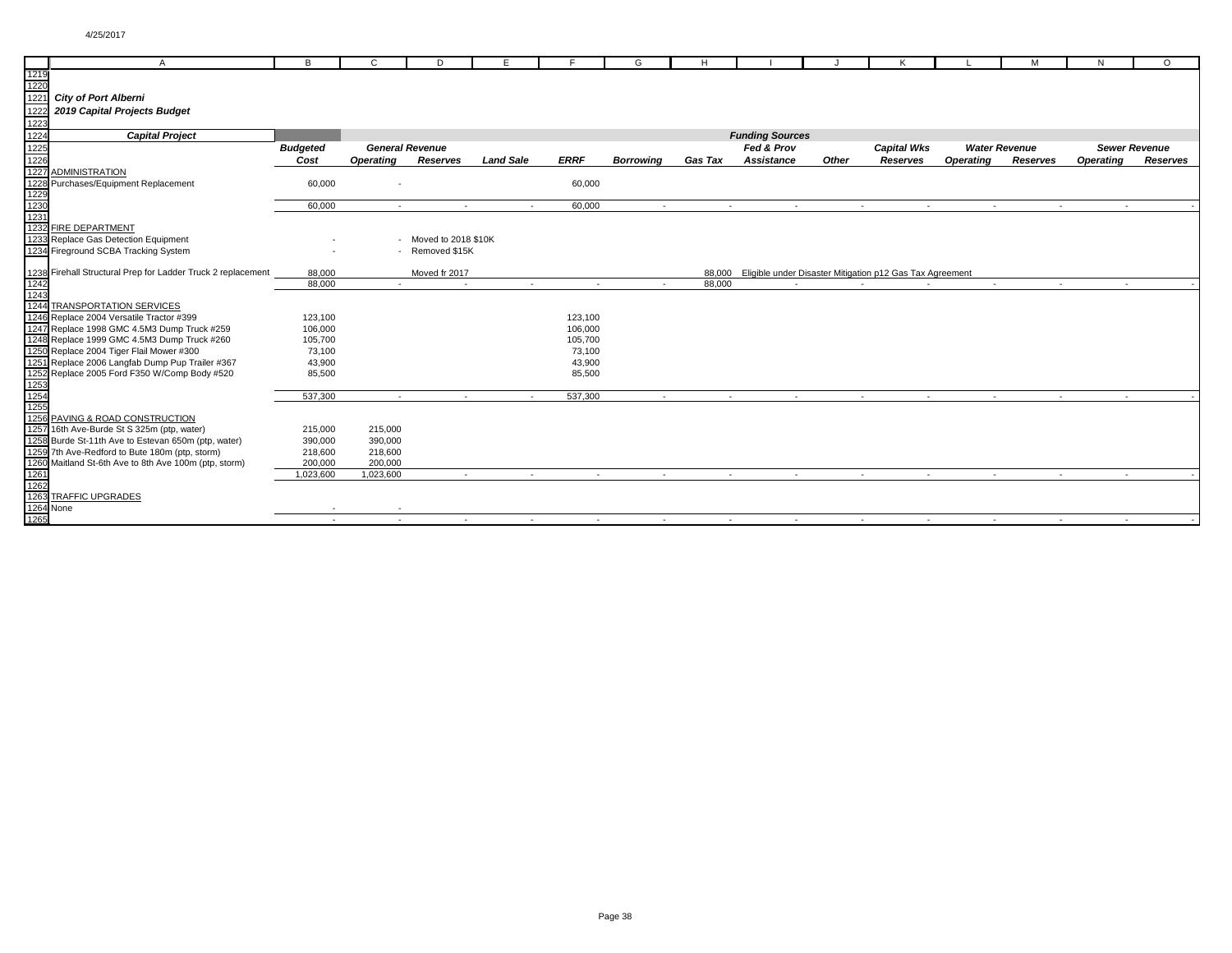| $\overline{A}$                                                                                                                                                                                                                                                                                                                                                                                                                                                                                           | в               | C                        | D                        | E                                       |                          | G                        | H              |                        |        | ĸ                  |                  | м                    | N                | $\circ$              |
|----------------------------------------------------------------------------------------------------------------------------------------------------------------------------------------------------------------------------------------------------------------------------------------------------------------------------------------------------------------------------------------------------------------------------------------------------------------------------------------------------------|-----------------|--------------------------|--------------------------|-----------------------------------------|--------------------------|--------------------------|----------------|------------------------|--------|--------------------|------------------|----------------------|------------------|----------------------|
| $\begin{array}{l} \hline \text{A} \\ \hline \hline 1266 \\ 1267 \\ 1288 \\ \hline \end{array} \text{City of Port Albertin} \\ \begin{array}{l} 1269 \\ 2019 \text{ Capital Projects Budget} \\ \hline 1270 \\ 1272 \\ \hline 1274 \\ \hline 1274 \\ \hline 1274 \\ \hline 1275 \text{ Replacements & Upgrades} \\ \hline 1276 \text{ Small Capital Storm Main Replacements} \\ \hline 1277 \text{th A/e-Redford St to Bth Ave 100m (pt), storm)} \\ \hline 1277 \text{IMaliland St-fit Ave to Bth Ave 1$ |                 |                          |                          |                                         |                          |                          |                |                        |        |                    |                  |                      |                  |                      |
|                                                                                                                                                                                                                                                                                                                                                                                                                                                                                                          |                 |                          |                          |                                         |                          |                          |                |                        |        |                    |                  |                      |                  |                      |
|                                                                                                                                                                                                                                                                                                                                                                                                                                                                                                          |                 |                          |                          |                                         |                          |                          |                |                        |        |                    |                  |                      |                  |                      |
|                                                                                                                                                                                                                                                                                                                                                                                                                                                                                                          |                 |                          |                          |                                         |                          |                          |                |                        |        |                    |                  |                      |                  |                      |
|                                                                                                                                                                                                                                                                                                                                                                                                                                                                                                          |                 |                          |                          |                                         |                          |                          |                |                        |        |                    |                  |                      |                  |                      |
|                                                                                                                                                                                                                                                                                                                                                                                                                                                                                                          |                 |                          |                          |                                         |                          |                          |                | <b>Funding Sources</b> |        |                    |                  |                      |                  |                      |
|                                                                                                                                                                                                                                                                                                                                                                                                                                                                                                          | <b>Budgeted</b> | <b>General Revenue</b>   |                          |                                         |                          |                          |                | Fed & Prov             |        | <b>Capital Wks</b> |                  | <b>Water Revenue</b> |                  | <b>Sewer Revenue</b> |
|                                                                                                                                                                                                                                                                                                                                                                                                                                                                                                          | Cost            | <b>Operating</b>         | Reserves                 | <b>Land Sale</b>                        | <b>ERRF</b>              | <b>Borrowing</b>         | <b>Gas Tax</b> | Assistance             | Other  | Reserves           | <b>Operating</b> | Reserves             | <b>Operating</b> | Reserves             |
|                                                                                                                                                                                                                                                                                                                                                                                                                                                                                                          |                 |                          |                          |                                         |                          |                          |                |                        |        |                    |                  |                      |                  |                      |
|                                                                                                                                                                                                                                                                                                                                                                                                                                                                                                          |                 |                          |                          |                                         |                          |                          |                |                        |        |                    |                  |                      |                  |                      |
|                                                                                                                                                                                                                                                                                                                                                                                                                                                                                                          | 100,000         | 50,000                   |                          |                                         |                          |                          | 50,000         |                        |        |                    |                  |                      |                  |                      |
|                                                                                                                                                                                                                                                                                                                                                                                                                                                                                                          | 218,600         | 109,300                  |                          |                                         |                          |                          | 109,300        |                        |        |                    |                  |                      |                  |                      |
|                                                                                                                                                                                                                                                                                                                                                                                                                                                                                                          | 200,000         | 100,000                  |                          |                                         |                          |                          | 100,000        |                        |        |                    |                  |                      |                  |                      |
|                                                                                                                                                                                                                                                                                                                                                                                                                                                                                                          | 225,000         | 112,500                  |                          |                                         |                          |                          | 112,500        |                        |        |                    |                  |                      |                  |                      |
|                                                                                                                                                                                                                                                                                                                                                                                                                                                                                                          |                 |                          |                          |                                         |                          |                          |                |                        |        |                    |                  |                      |                  |                      |
|                                                                                                                                                                                                                                                                                                                                                                                                                                                                                                          |                 |                          |                          |                                         |                          |                          |                |                        |        |                    |                  |                      |                  |                      |
|                                                                                                                                                                                                                                                                                                                                                                                                                                                                                                          |                 |                          |                          |                                         |                          |                          |                |                        |        |                    |                  |                      |                  |                      |
|                                                                                                                                                                                                                                                                                                                                                                                                                                                                                                          | 743,600         | 371,800                  | $\sim$                   | $\sim$                                  |                          | $\sim$<br>$\sim$         | 371,800        | $\sim$                 | $\sim$ | $\sim$             | $\sim$           | $\sim$               | $\sim$           |                      |
|                                                                                                                                                                                                                                                                                                                                                                                                                                                                                                          |                 |                          |                          |                                         |                          |                          |                |                        |        |                    |                  |                      |                  |                      |
|                                                                                                                                                                                                                                                                                                                                                                                                                                                                                                          |                 |                          |                          |                                         |                          |                          |                |                        |        |                    |                  |                      |                  |                      |
|                                                                                                                                                                                                                                                                                                                                                                                                                                                                                                          |                 |                          |                          |                                         |                          |                          |                |                        |        |                    |                  |                      |                  |                      |
|                                                                                                                                                                                                                                                                                                                                                                                                                                                                                                          | $\sim$          | $\overline{\phantom{a}}$ | $\sim$                   | $\sim$                                  |                          | $\sim$<br>$\sim$         | $\sim$         | $\sim$                 | $\sim$ | $\sim$             | $\sim$           | $\sim$               | $\sim$           |                      |
|                                                                                                                                                                                                                                                                                                                                                                                                                                                                                                          |                 |                          |                          |                                         |                          |                          |                |                        |        |                    |                  |                      |                  |                      |
|                                                                                                                                                                                                                                                                                                                                                                                                                                                                                                          | 129,400         |                          |                          |                                         | 129,400                  |                          |                |                        |        |                    |                  |                      |                  |                      |
|                                                                                                                                                                                                                                                                                                                                                                                                                                                                                                          | 129,400         | $\sim$                   | $\sim$                   | $\sim$                                  | 129,400                  | $\sim$                   | $\sim$         | $\sim$                 | $\sim$ | $\sim$             | $\sim$           | $\sim$               | $\sim$           |                      |
|                                                                                                                                                                                                                                                                                                                                                                                                                                                                                                          |                 |                          |                          |                                         |                          |                          |                |                        |        |                    |                  |                      |                  |                      |
|                                                                                                                                                                                                                                                                                                                                                                                                                                                                                                          |                 |                          |                          |                                         |                          |                          |                |                        |        |                    |                  |                      |                  |                      |
|                                                                                                                                                                                                                                                                                                                                                                                                                                                                                                          |                 |                          |                          |                                         |                          |                          |                |                        |        |                    |                  |                      |                  |                      |
|                                                                                                                                                                                                                                                                                                                                                                                                                                                                                                          | 25,000          |                          |                          |                                         |                          |                          |                |                        | 25,000 |                    |                  |                      |                  |                      |
|                                                                                                                                                                                                                                                                                                                                                                                                                                                                                                          | 25,000          |                          |                          | $\sim$                                  | $\overline{\phantom{a}}$ |                          |                |                        | 25,000 |                    |                  |                      |                  |                      |
|                                                                                                                                                                                                                                                                                                                                                                                                                                                                                                          |                 |                          |                          |                                         |                          |                          |                |                        |        |                    |                  |                      |                  |                      |
|                                                                                                                                                                                                                                                                                                                                                                                                                                                                                                          |                 |                          |                          |                                         |                          |                          |                |                        |        |                    |                  |                      |                  |                      |
|                                                                                                                                                                                                                                                                                                                                                                                                                                                                                                          | 60,000          | 30,000                   |                          |                                         |                          |                          |                |                        | 30,000 |                    |                  |                      |                  |                      |
|                                                                                                                                                                                                                                                                                                                                                                                                                                                                                                          | 35,000          |                          |                          | Capital - extends life of roof 10 years |                          |                          | 35,000         |                        |        |                    |                  |                      |                  |                      |
|                                                                                                                                                                                                                                                                                                                                                                                                                                                                                                          |                 |                          |                          |                                         |                          |                          |                |                        |        |                    |                  |                      |                  |                      |
|                                                                                                                                                                                                                                                                                                                                                                                                                                                                                                          |                 |                          |                          |                                         |                          |                          |                |                        |        |                    |                  |                      |                  |                      |
|                                                                                                                                                                                                                                                                                                                                                                                                                                                                                                          |                 |                          |                          |                                         |                          |                          |                |                        |        |                    |                  |                      |                  |                      |
| 1276] Small Capital Storm Main Replacements<br>1277 Th Ave-Redford St to Bute St 180m (ptp, storm)<br>1278] Matitand St-6th Ave to 8th Ave 100m (ptp, storm)<br>1279] Margaret St Storm Pump Upgrade<br>1280<br>1281 New Main Installs<br>                                                                                                                                                                                                                                                               | 95,000          | 30,000                   | $\sim$                   | $\sim$                                  |                          | $\sim$<br>$\sim$         | 35,000         | $\sim$                 | 30,000 | $\sim$             | $\sim$           | $\sim$               | $\sim$           |                      |
|                                                                                                                                                                                                                                                                                                                                                                                                                                                                                                          |                 |                          |                          |                                         |                          |                          |                |                        |        |                    |                  |                      |                  |                      |
|                                                                                                                                                                                                                                                                                                                                                                                                                                                                                                          | 2,701,900       | 1,425,400                | $\overline{\phantom{0}}$ | $\sim$                                  | 726,700                  | $\overline{\phantom{a}}$ | 494,800        | $\sim$                 | 55,000 |                    |                  |                      |                  |                      |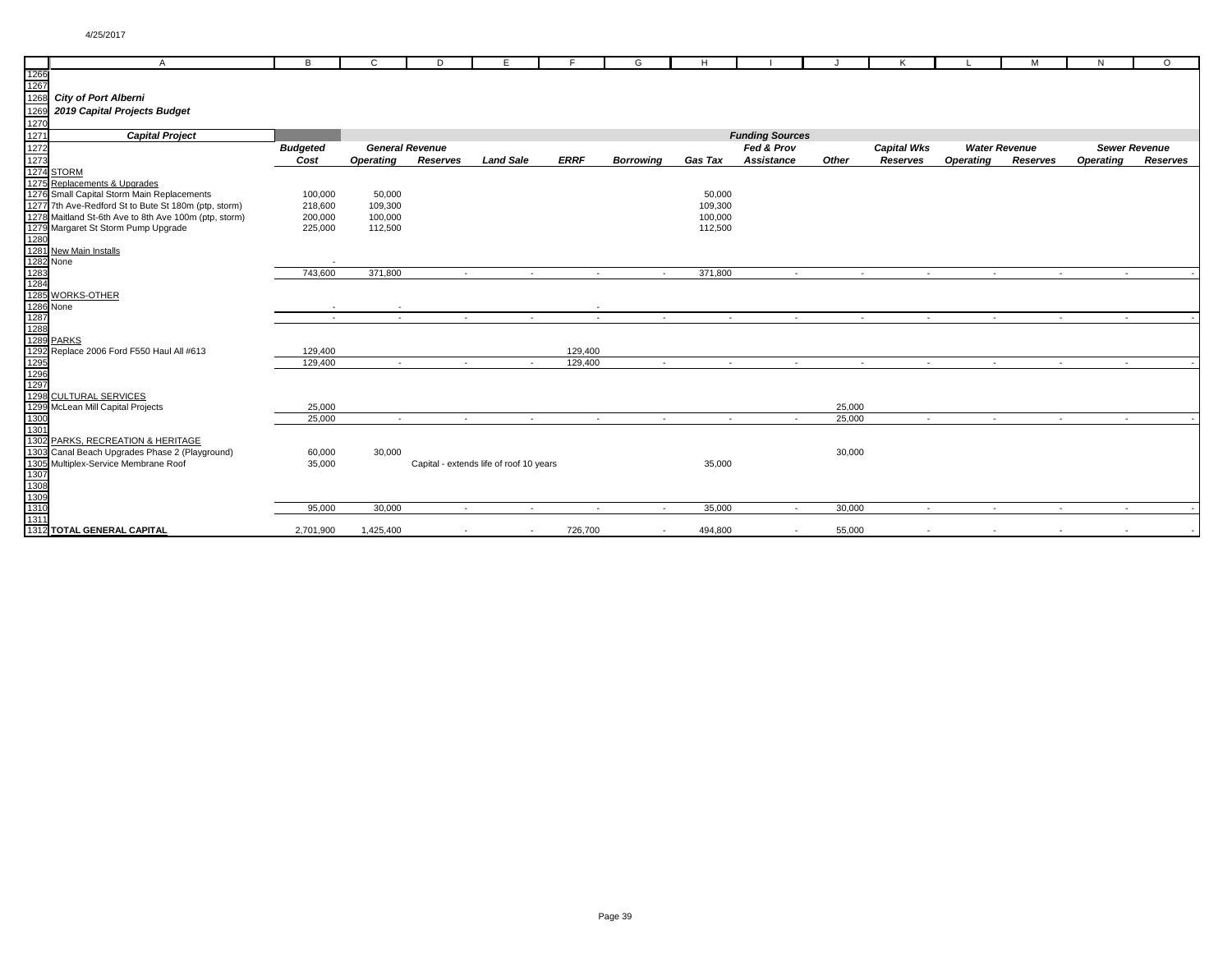|              | A                                                      | B               | $\mathsf{C}$             | D                      | Е                | F           | G                        | H              |                        |                          | K                        |                          | M                        | N                | $\circ$              |
|--------------|--------------------------------------------------------|-----------------|--------------------------|------------------------|------------------|-------------|--------------------------|----------------|------------------------|--------------------------|--------------------------|--------------------------|--------------------------|------------------|----------------------|
| 1313<br>1314 |                                                        |                 |                          |                        |                  |             |                          |                |                        |                          |                          |                          |                          |                  |                      |
|              |                                                        |                 |                          |                        |                  |             |                          |                |                        |                          |                          |                          |                          |                  |                      |
| 1315         | <b>City of Port Alberni</b>                            |                 |                          |                        |                  |             |                          |                |                        |                          |                          |                          |                          |                  |                      |
| 1316         | 2019 Capital Projects Budget                           |                 |                          |                        |                  |             |                          |                |                        |                          |                          |                          |                          |                  |                      |
| 1317         |                                                        |                 |                          |                        |                  |             |                          |                |                        |                          |                          |                          |                          |                  |                      |
| 1318         | <b>Capital Project</b>                                 |                 |                          |                        |                  |             |                          |                | <b>Funding Sources</b> |                          |                          |                          |                          |                  |                      |
| 1319         |                                                        | <b>Budgeted</b> |                          | <b>General Revenue</b> |                  |             |                          |                | Fed & Prov             |                          | <b>Capital Wks</b>       | <b>Water Revenue</b>     |                          |                  | <b>Sewer Revenue</b> |
| 1320         |                                                        | Cost            | <b>Operating</b>         | Reserves               | <b>Land Sale</b> | <b>ERRF</b> | <b>Borrowing</b>         | <b>Gas Tax</b> | Assistance             | Other                    | Reserves                 | <b>Operating</b>         | Reserves                 | <b>Operating</b> | Reserves             |
|              | 1321 WATER WORKS                                       |                 |                          |                        |                  |             |                          |                |                        |                          |                          |                          |                          |                  |                      |
| 1322         |                                                        |                 |                          |                        |                  |             |                          |                |                        |                          |                          |                          |                          |                  |                      |
| 1323         | Main Renewals & Upgrades                               |                 |                          |                        |                  |             |                          |                |                        |                          |                          |                          |                          |                  |                      |
|              | 1324 Dead Ends & Distribution Upgrades                 | 100,000         |                          |                        |                  |             |                          |                |                        |                          |                          | 100,000                  |                          |                  |                      |
|              | 1325 Rainbow Gardens Water Distribution Looping        | 250,000         |                          |                        |                  |             |                          |                |                        |                          |                          | 250,000                  |                          |                  |                      |
|              | 1326 Burde St-11th Ave to Estevan Dr 650m (ptp, water) | 110,000         |                          |                        |                  |             |                          |                |                        |                          |                          | 110,000                  |                          |                  |                      |
|              | 1327 River Road Main 2,400m 350AC Phase 3              | 200,000         |                          |                        |                  |             |                          |                |                        |                          |                          | 200,000                  |                          |                  |                      |
| 1328         |                                                        |                 |                          |                        |                  |             |                          |                |                        |                          |                          |                          |                          |                  |                      |
| 1329         |                                                        |                 |                          |                        |                  |             |                          |                |                        |                          |                          |                          |                          |                  |                      |
| 1331         | Installations                                          |                 |                          |                        |                  |             |                          |                |                        |                          |                          |                          |                          |                  |                      |
| 1332         |                                                        |                 |                          |                        |                  |             |                          |                |                        |                          |                          |                          |                          |                  |                      |
|              | 1333 Treatment, Pumping & Metering                     |                 |                          |                        |                  |             |                          |                |                        |                          |                          |                          |                          |                  |                      |
|              | 1334 Water Meter Replacement Program 6 yrs             |                 | 400,000 began 2017       |                        |                  |             |                          |                |                        |                          |                          | 400,000                  |                          |                  |                      |
| 1335         |                                                        |                 |                          |                        |                  |             |                          |                |                        |                          |                          |                          |                          |                  |                      |
|              | 1336 TOTAL WATER CAPITAL                               | 1,060,000       | $\overline{\phantom{a}}$ | $\sim$                 | $\sim$           | $\sim$      | $\sim$                   | $\sim$         | $\sim$                 | $\overline{\phantom{a}}$ | $\overline{\phantom{a}}$ | 1,060,000                | $\sim$                   | $\sim$           |                      |
| 1337         |                                                        |                 |                          |                        |                  |             |                          |                |                        |                          |                          |                          |                          |                  |                      |
|              | 1338 SEWER SYSTEM                                      |                 |                          |                        |                  |             |                          |                |                        |                          |                          |                          |                          |                  |                      |
| 1339         |                                                        |                 |                          |                        |                  |             |                          |                |                        |                          |                          |                          |                          |                  |                      |
|              | 1340 Renewals / Relines                                |                 |                          |                        |                  |             |                          |                |                        |                          |                          |                          |                          |                  |                      |
|              | 1341 Small Capital Main Replacements                   | 100,000         |                          |                        |                  |             |                          |                |                        |                          |                          |                          |                          | 100,000          |                      |
|              | 1342 Argyle Forcemain Somass River Crossing            | 500,000         |                          |                        |                  |             |                          |                |                        |                          |                          |                          |                          | 500,000          |                      |
| 1343         |                                                        |                 |                          |                        |                  |             |                          |                |                        |                          |                          |                          |                          |                  |                      |
|              | 1344<br>1345 New Sewer Installs                        |                 |                          |                        |                  |             |                          |                |                        |                          |                          |                          |                          |                  |                      |
|              |                                                        |                 |                          |                        |                  |             |                          |                |                        |                          |                          |                          |                          |                  |                      |
| 1346<br>1347 |                                                        |                 |                          |                        |                  |             |                          |                |                        |                          |                          |                          |                          |                  |                      |
|              |                                                        |                 |                          |                        |                  |             |                          |                |                        |                          |                          |                          |                          |                  |                      |
| 1348         | Treatment & Pumping                                    |                 |                          |                        |                  |             |                          |                |                        |                          |                          |                          |                          |                  |                      |
| 1349         | 1350 TOTAL SEWER CAPITAL                               | 600,000         |                          |                        |                  |             |                          |                |                        |                          |                          |                          |                          | 600,000          |                      |
| 1351         |                                                        |                 | $\overline{\phantom{a}}$ | $\sim$                 | $\sim$           | $\sim$      | $\sim$                   | $\sim$         | $\sim$                 | $\sim$                   | $\sim$                   | $\overline{\phantom{a}}$ | $\sim$                   |                  |                      |
|              | 1352 TOTAL 2019 CAPITAL                                | 4,361,900       | 1,425,400                | $\sim$                 | $\sim$           | 726,700     | $\overline{\phantom{a}}$ | 494,800        | $\sim$                 | 55,000                   | $\sim$                   | 1,060,000                | $\overline{\phantom{a}}$ | 600,000          |                      |
|              |                                                        |                 |                          |                        |                  |             |                          |                |                        |                          |                          |                          |                          |                  |                      |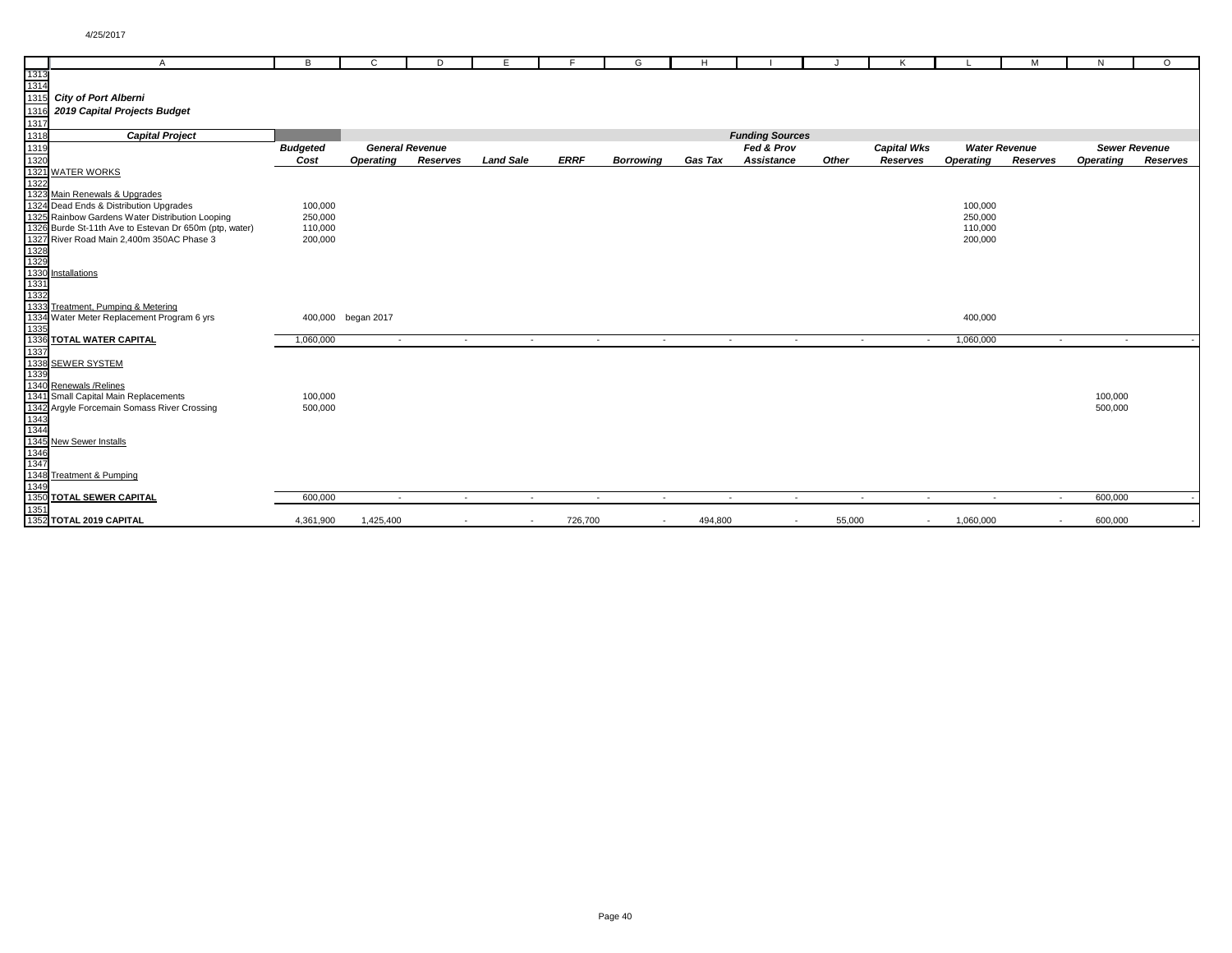| $\mathsf{A}$                                                                                                                                                                                                                                                             | в               | C                | D                      | Е                |                | G                        | H.             |                        |                          |                          |                  | м                        | N                        | $\Omega$             |
|--------------------------------------------------------------------------------------------------------------------------------------------------------------------------------------------------------------------------------------------------------------------------|-----------------|------------------|------------------------|------------------|----------------|--------------------------|----------------|------------------------|--------------------------|--------------------------|------------------|--------------------------|--------------------------|----------------------|
|                                                                                                                                                                                                                                                                          |                 |                  |                        |                  |                |                          |                |                        |                          |                          |                  |                          |                          |                      |
|                                                                                                                                                                                                                                                                          |                 |                  |                        |                  |                |                          |                |                        |                          |                          |                  |                          |                          |                      |
|                                                                                                                                                                                                                                                                          |                 |                  |                        |                  |                |                          |                |                        |                          |                          |                  |                          |                          |                      |
|                                                                                                                                                                                                                                                                          |                 |                  |                        |                  |                |                          |                |                        |                          |                          |                  |                          |                          |                      |
|                                                                                                                                                                                                                                                                          |                 |                  |                        |                  |                |                          |                |                        |                          |                          |                  |                          |                          |                      |
|                                                                                                                                                                                                                                                                          |                 |                  |                        |                  |                |                          |                | <b>Funding Sources</b> |                          |                          |                  |                          |                          |                      |
|                                                                                                                                                                                                                                                                          | <b>Budgeted</b> |                  | <b>General Revenue</b> |                  |                |                          |                | Fed & Prov             |                          | <b>Capital Wks</b>       |                  | <b>Water Revenue</b>     |                          | <b>Sewer Revenue</b> |
|                                                                                                                                                                                                                                                                          | Cost            | <b>Operating</b> | <b>Reserves</b>        | <b>Land Sale</b> | <b>ERRF</b>    | <b>Borrowing</b>         | <b>Gas Tax</b> | Assistance             | Other                    | Reserves                 | <b>Operating</b> | Reserves                 | <b>Operating</b>         | Reserves             |
|                                                                                                                                                                                                                                                                          |                 |                  |                        |                  |                |                          |                |                        |                          |                          |                  |                          |                          |                      |
|                                                                                                                                                                                                                                                                          | 60,000          |                  |                        |                  | 60,000         |                          |                |                        |                          |                          |                  |                          |                          |                      |
|                                                                                                                                                                                                                                                                          | 45,000          |                  |                        |                  | 22,400         |                          |                |                        |                          | 22,600 Carbon Trust      |                  |                          |                          |                      |
|                                                                                                                                                                                                                                                                          | 105,000         | $\sim$           | $\sim$                 | $\sim$           | 82,400         | $\sim$                   | $\sim$         | $\sim$                 | 22,600                   | $\sim$                   | $\sim$           | $\sim$                   | $\sim$                   |                      |
|                                                                                                                                                                                                                                                                          |                 |                  |                        |                  |                |                          |                |                        |                          |                          |                  |                          |                          |                      |
|                                                                                                                                                                                                                                                                          |                 |                  |                        |                  |                |                          |                |                        |                          |                          |                  |                          |                          |                      |
|                                                                                                                                                                                                                                                                          | 20,000          | 20,000           |                        |                  |                |                          |                |                        |                          |                          |                  |                          |                          |                      |
|                                                                                                                                                                                                                                                                          | 50,000          | 50,000           |                        |                  |                |                          |                |                        |                          |                          |                  |                          |                          |                      |
| Replace #10 2007 Dodge Dakota 4x4 pickup                                                                                                                                                                                                                                 | 45,000          |                  |                        |                  | 45,000         | cost est?                |                |                        |                          |                          |                  |                          |                          |                      |
|                                                                                                                                                                                                                                                                          | 1,500,000       |                  | Moved fr 2017          |                  | 1,500,000      |                          |                |                        |                          |                          |                  |                          |                          |                      |
|                                                                                                                                                                                                                                                                          | 1,615,000       | 70,000           |                        | $\sim$           | 1,545,000      | $\overline{\phantom{a}}$ | $\sim$         | $\sim$                 | $\overline{\phantom{a}}$ | $\overline{\phantom{a}}$ | $\sim$           | $\overline{\phantom{a}}$ | $\overline{\phantom{a}}$ |                      |
|                                                                                                                                                                                                                                                                          |                 |                  |                        |                  |                |                          |                |                        |                          |                          |                  |                          |                          |                      |
|                                                                                                                                                                                                                                                                          |                 |                  |                        |                  |                |                          |                |                        |                          |                          |                  |                          |                          |                      |
| Replace 2007 John Deere Tractor 5625 #624                                                                                                                                                                                                                                | 117,200         |                  | Moved fr 2017          |                  | 117,200        |                          |                |                        |                          |                          |                  |                          |                          |                      |
| Replace 2005 Volvo Tandem Gravel #264                                                                                                                                                                                                                                    | 170,900         |                  | Moved fr 2018          |                  | 170,900        |                          |                |                        |                          |                          |                  |                          |                          |                      |
| Replace 2007 GMC 5500 W/Service Box #140                                                                                                                                                                                                                                 | 89,500          |                  |                        |                  | 89,500         |                          |                |                        |                          |                          |                  |                          |                          |                      |
| Replace 2009 Dodge 5500 Service Truck #141                                                                                                                                                                                                                               | 73,400          |                  |                        |                  | 73,400         |                          |                |                        |                          |                          |                  |                          |                          |                      |
|                                                                                                                                                                                                                                                                          | 33,600          |                  |                        |                  | 33,600         |                          |                |                        |                          |                          |                  |                          |                          |                      |
| Replace 2007 GMC C5500 Utility Dump Trk #240                                                                                                                                                                                                                             | 105,700         |                  |                        |                  | 105,700        |                          |                |                        |                          |                          |                  |                          |                          |                      |
| Replace 2007 John Deere Backhoe #302                                                                                                                                                                                                                                     | 151,800         |                  |                        |                  | 151,800        |                          |                |                        |                          |                          |                  |                          |                          |                      |
|                                                                                                                                                                                                                                                                          | 24,700          |                  |                        |                  | 24,700         |                          |                |                        |                          |                          |                  |                          |                          |                      |
|                                                                                                                                                                                                                                                                          |                 |                  |                        |                  |                |                          |                |                        |                          |                          |                  |                          |                          |                      |
|                                                                                                                                                                                                                                                                          | 766,800         | $\overline{a}$   | $\sim$                 | $\sim$           | 766,800        | $\overline{a}$           | $\sim$         | $\sim$                 | $\sim$                   | $\sim$                   | $\sim$           | $\sim$                   |                          |                      |
|                                                                                                                                                                                                                                                                          |                 |                  |                        |                  |                |                          |                |                        |                          |                          |                  |                          |                          |                      |
|                                                                                                                                                                                                                                                                          |                 |                  |                        |                  |                |                          |                |                        |                          |                          |                  |                          |                          |                      |
|                                                                                                                                                                                                                                                                          |                 |                  |                        |                  |                |                          |                |                        |                          |                          |                  |                          |                          |                      |
|                                                                                                                                                                                                                                                                          | $\sim$          | $\overline{a}$   | $\sim$                 | $\sim$           | $\overline{a}$ | $\overline{a}$           | $\sim$         | $\sim$                 | $\sim$                   | $\sim$                   | $\sim$           | $\overline{a}$           | $\overline{a}$           |                      |
|                                                                                                                                                                                                                                                                          |                 |                  |                        |                  |                |                          |                |                        |                          |                          |                  |                          |                          |                      |
| A<br>1353<br>1353<br>1355<br>1356<br>1356<br>2020 Capital Projects Budget<br>1357<br>1358<br>2020 Capital Projects Budget<br>1358<br>2020 Capital Projects Budget<br>1368<br>1368<br>1368<br>Puchases/Equipment Replacement<br>1368<br>1368<br>1368<br>1368<br>1368<br>1 |                 |                  |                        |                  |                |                          |                |                        |                          |                          |                  |                          |                          |                      |
|                                                                                                                                                                                                                                                                          |                 |                  |                        |                  |                |                          |                |                        |                          |                          |                  |                          |                          |                      |
|                                                                                                                                                                                                                                                                          | $\sim$          | $\sim$           | $\sim$                 | $\sim$           | $\sim$         | $\sim$                   | $\sim$         | $\sim$                 | $\sim$                   | $\sim$                   | $\sim$           | $\overline{\phantom{a}}$ | $\sim$                   |                      |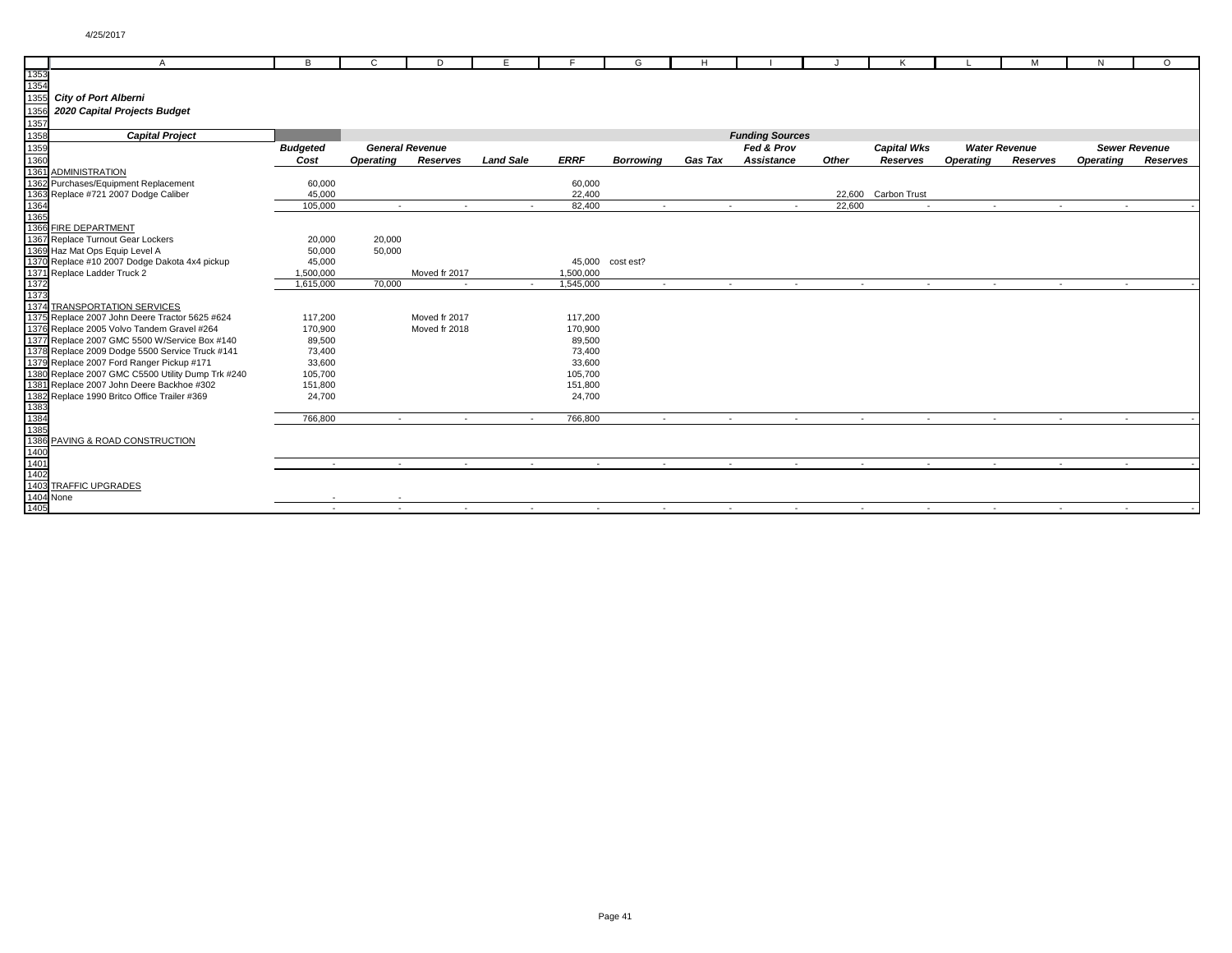|              | $\mathsf{A}$                                             | в               | C                        | D                      | Е                  | E           | G                        | H              |                        | IJ                       | K                  |                  | м                    | N                | $\circ$              |
|--------------|----------------------------------------------------------|-----------------|--------------------------|------------------------|--------------------|-------------|--------------------------|----------------|------------------------|--------------------------|--------------------|------------------|----------------------|------------------|----------------------|
| 1406         |                                                          |                 |                          |                        |                    |             |                          |                |                        |                          |                    |                  |                      |                  |                      |
| 1407         |                                                          |                 |                          |                        |                    |             |                          |                |                        |                          |                    |                  |                      |                  |                      |
| 1408         | <b>City of Port Alberni</b>                              |                 |                          |                        |                    |             |                          |                |                        |                          |                    |                  |                      |                  |                      |
| 1409         | 2020 Capital Projects Budget                             |                 |                          |                        |                    |             |                          |                |                        |                          |                    |                  |                      |                  |                      |
| 1410         |                                                          |                 |                          |                        |                    |             |                          |                |                        |                          |                    |                  |                      |                  |                      |
| 1411         | <b>Capital Project</b>                                   |                 |                          |                        |                    |             |                          |                | <b>Funding Sources</b> |                          |                    |                  |                      |                  |                      |
| 1412         |                                                          | <b>Budgeted</b> |                          | <b>General Revenue</b> |                    |             |                          |                | Fed & Prov             |                          | <b>Capital Wks</b> |                  | <b>Water Revenue</b> |                  | <b>Sewer Revenue</b> |
| 1413         |                                                          | Cost            | Operating                | Reserves               | <b>Land Sale</b>   | <b>ERRF</b> | <b>Borrowina</b>         | <b>Gas Tax</b> | Assistance             | Other                    | Reserves           | <b>Operating</b> | Reserves             | <b>Operating</b> | Reserves             |
|              | <b>1414 STORM</b>                                        |                 |                          |                        |                    |             |                          |                |                        |                          |                    |                  |                      |                  |                      |
|              | 1415 Replacements & Upgrades                             |                 |                          |                        |                    |             |                          |                |                        |                          |                    |                  |                      |                  |                      |
|              |                                                          |                 |                          |                        |                    |             |                          |                |                        |                          |                    |                  |                      |                  |                      |
|              | 1416 Johnston Rd-Elizabeth to Gertrude 120m 300mm reline | 95,000          | 47,500                   |                        | Moved fr 2017      |             |                          | 47,500         |                        |                          |                    |                  |                      |                  |                      |
|              | Anderson Ave-Maitland St to Wallace St 200m (ptp,        |                 |                          |                        |                    |             |                          |                |                        |                          |                    |                  |                      |                  |                      |
|              | 1417 san, storm)                                         | 65,000          |                          | 32,500 fr 2016         | Moved fr 2017      |             |                          | 32,500         |                        |                          |                    |                  |                      |                  |                      |
|              | 1418 4th Ave-Bruce St to Melrose St 240m (ptp, storm)    | 150,000         | 75,000                   |                        | Moved fr 2017      |             |                          | 75,000         |                        |                          |                    |                  |                      |                  |                      |
|              | 1419 6th Ave-Argyle St to Mar St 300m (ptp, storm)       | 200,000         | 200,000                  |                        | Moved fr 2017      |             |                          |                |                        |                          |                    |                  |                      |                  |                      |
| 1420         |                                                          |                 |                          |                        |                    |             |                          |                |                        |                          |                    |                  |                      |                  |                      |
|              | 1421 New Main Installs                                   |                 |                          |                        |                    |             |                          |                |                        |                          |                    |                  |                      |                  |                      |
|              | 1422 Bute St-4th Ave 600m 600mm                          | 550,000         | 550,000                  |                        |                    |             |                          |                |                        |                          |                    |                  |                      |                  |                      |
|              | Maitland St-Wood Ave to Kendall St 225m 250mm PVC        |                 |                          |                        |                    |             |                          |                |                        |                          |                    |                  |                      |                  |                      |
|              | 1423 (san, storm)                                        | 160,000         | 80,000                   |                        | Moved fr 2017      |             |                          | 80,000         |                        |                          |                    |                  |                      |                  |                      |
|              | 1424 Melrose St-5th Ave to 8th Ave 300m                  | 195,000         | 97,500                   |                        | Moved fr 2017      |             |                          | 97,500         |                        |                          |                    |                  |                      |                  |                      |
|              | 1425 6th Ave-Athol St to Dunbar St 270m (storm, water)   | 180,000         | 90,000                   |                        | Moved fr 2017      |             |                          | 90,000         |                        |                          |                    |                  |                      |                  |                      |
| 1426         |                                                          |                 |                          |                        |                    |             |                          |                |                        |                          |                    |                  |                      |                  |                      |
| 1427         |                                                          | 1,595,000       | 1,172,500                | $\sim$                 | $\sim$             | $\sim$      | $\sim$                   | 422,500        | $\sim$                 | $\sim$                   | $\sim$             | $\sim$           | $\sim$               | $\sim$           |                      |
| 1428         |                                                          |                 |                          |                        |                    |             |                          |                |                        |                          |                    |                  |                      |                  |                      |
|              | 1429 WORKS-OTHER                                         |                 |                          |                        |                    |             |                          |                |                        |                          |                    |                  |                      |                  |                      |
| 1430         |                                                          |                 |                          |                        |                    |             |                          |                |                        |                          |                    |                  |                      |                  |                      |
| 1431         |                                                          | $\sim$          | $\overline{\phantom{a}}$ | $\sim$                 | $\sim$             | $\sim$      | $\sim$                   | $\sim$         | $\sim$                 | $\sim$                   | $\sim$             | $\sim$           | $\sim$               | $\sim$           |                      |
| 1432<br>1433 |                                                          |                 |                          |                        |                    |             |                          |                |                        |                          |                    |                  |                      |                  |                      |
|              |                                                          |                 |                          |                        |                    |             |                          |                |                        |                          |                    |                  |                      |                  |                      |
|              | 1434 PARKS                                               |                 |                          |                        |                    |             |                          |                |                        |                          |                    |                  |                      |                  |                      |
| 1437         | Replace 2004 Chev Cube Van #616                          | 48,700          |                          | moved fr 2019          |                    | 48,700      |                          |                |                        |                          |                    |                  |                      |                  |                      |
|              | 1438 Replace 201 Kubota F3680 Mower #625                 | 37,700          |                          | moved fr 2019          |                    | 37,700      |                          |                |                        |                          |                    |                  |                      |                  |                      |
| 1439         |                                                          | 86,400          |                          | $\sim$                 | $\sim$             | 86,400      | $\sim$                   | $\sim$         | $\sim$                 | $\overline{\phantom{a}}$ | $\sim$             | $\sim$           | $\sim$               | $\sim$           |                      |
| 1440         |                                                          |                 |                          |                        |                    |             |                          |                |                        |                          |                    |                  |                      |                  |                      |
|              | 1441 CULTURAL SERVICES                                   |                 |                          |                        |                    |             |                          |                |                        |                          |                    |                  |                      |                  |                      |
|              | 1442 McLean Mill Capital Projects                        | 25,000          |                          |                        |                    |             |                          |                |                        | 25,000                   | ACRD               |                  |                      |                  |                      |
| 1443         |                                                          | 25,000          | $\sim$                   | $\sim$                 | $\sim$             | $\sim$      | $\overline{\phantom{a}}$ | $\sim$         | $\sim$                 | 25,000                   | $\sim$             | $\sim$           | $\sim$               | $\sim$           |                      |
| 1444         |                                                          |                 |                          |                        |                    |             |                          |                |                        |                          |                    |                  |                      |                  |                      |
|              | 1445 PARKS, RECREATION & HERITAGE                        |                 |                          |                        |                    |             |                          |                |                        |                          |                    |                  |                      |                  |                      |
|              | 1448 Aquatic Centre Pool Repairs                         | 100,000         | 100,000                  |                        |                    |             |                          |                |                        |                          |                    |                  |                      |                  |                      |
|              | 1449 Canal Beach Upgrades Phase 3                        | 75,000          |                          |                        |                    |             |                          | 75,000         |                        |                          |                    |                  |                      |                  |                      |
|              | 1454 Gyro Youth Centre Upstairs Upgrades                 | 100,000         |                          |                        | 80,000 PRH reserve |             |                          |                |                        | 20,000                   |                    |                  |                      |                  |                      |
| 1455         |                                                          |                 |                          |                        |                    |             |                          |                |                        |                          |                    |                  |                      |                  |                      |
| 1456         |                                                          | 275,000         | 100,000                  | 80,000                 | $\sim$             | $\sim$      | $\overline{\phantom{a}}$ | 75,000         | $\sim$                 | 20,000                   | $\sim$             | $\sim$           | $\sim$               | $\sim$           |                      |
| 1457         |                                                          |                 |                          |                        |                    |             |                          |                |                        |                          |                    |                  |                      |                  |                      |
|              | <b>1458 TOTAL GENERAL CAPITAL</b>                        | 4,468,200       | 1,342,500                | 80,000                 | $\sim$             | 2,480,600   |                          | 497,500        | $\sim$                 | 67,600                   |                    |                  |                      |                  |                      |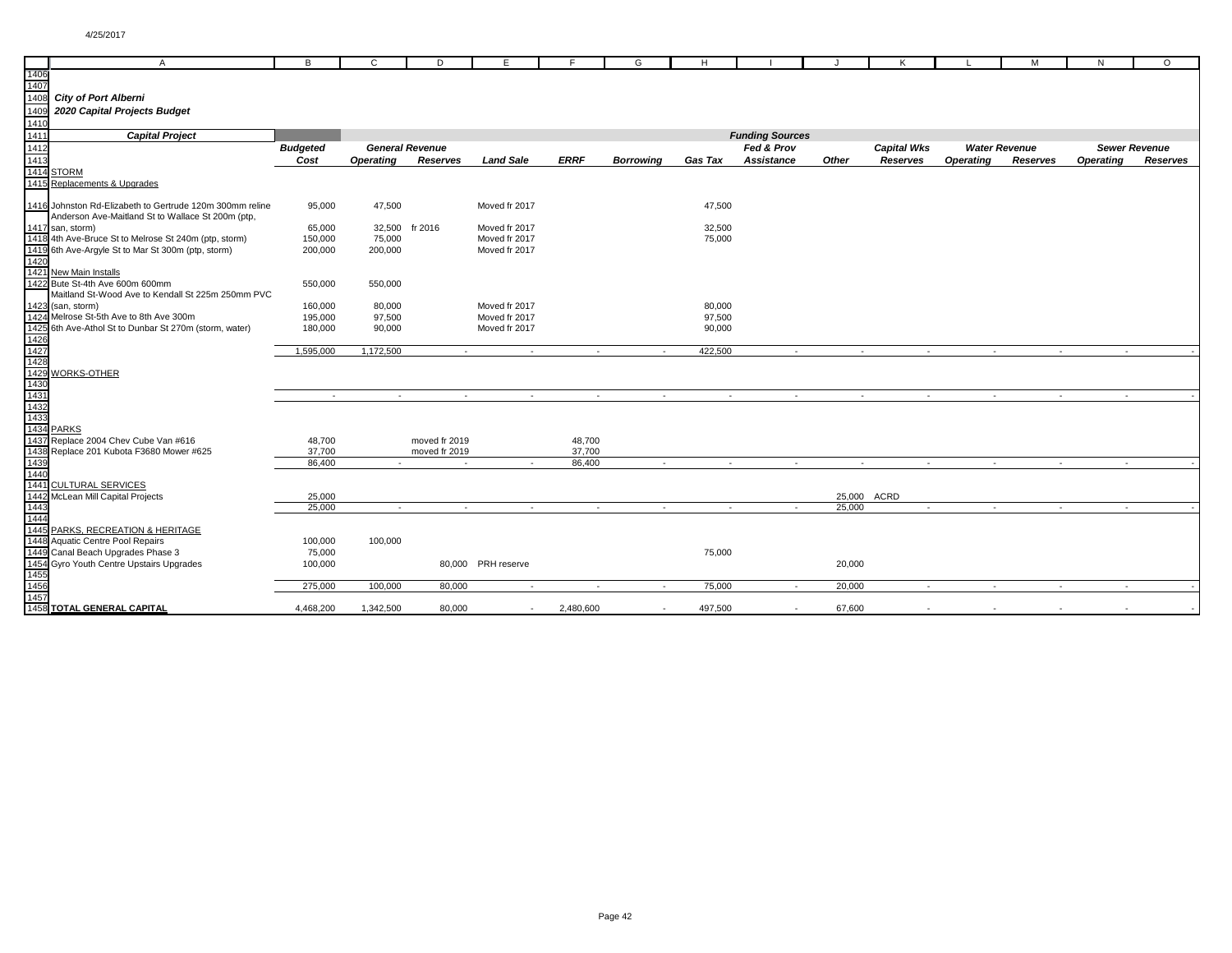|                      | $\mathsf{A}$                                      | B               | C                  | D                      | Е                |                          | G                        | н              |                        |                          | Κ                  |                          | м                        | N                | $\circ$              |
|----------------------|---------------------------------------------------|-----------------|--------------------|------------------------|------------------|--------------------------|--------------------------|----------------|------------------------|--------------------------|--------------------|--------------------------|--------------------------|------------------|----------------------|
| 1459                 |                                                   |                 |                    |                        |                  |                          |                          |                |                        |                          |                    |                          |                          |                  |                      |
| $\frac{1460}{1461}$  |                                                   |                 |                    |                        |                  |                          |                          |                |                        |                          |                    |                          |                          |                  |                      |
|                      | <b>City of Port Alberni</b>                       |                 |                    |                        |                  |                          |                          |                |                        |                          |                    |                          |                          |                  |                      |
|                      | 2020 Capital Projects Budget                      |                 |                    |                        |                  |                          |                          |                |                        |                          |                    |                          |                          |                  |                      |
|                      |                                                   |                 |                    |                        |                  |                          |                          |                |                        |                          |                    |                          |                          |                  |                      |
| 1463<br>1464<br>1465 | <b>Capital Project</b>                            |                 |                    |                        |                  |                          |                          |                | <b>Funding Sources</b> |                          |                    |                          |                          |                  |                      |
|                      |                                                   | <b>Budgeted</b> |                    | <b>General Revenue</b> |                  |                          |                          |                | Fed & Prov             |                          | <b>Capital Wks</b> |                          | <b>Water Revenue</b>     |                  | <b>Sewer Revenue</b> |
| 1466                 |                                                   | Cost            | <b>Operating</b>   | Reserves               | <b>Land Sale</b> | <b>ERRF</b>              | <b>Borrowing</b>         | <b>Gas Tax</b> | Assistance             | Other                    | Reserves           | <b>Operating</b>         | Reserves                 | <b>Operating</b> | Reserves             |
|                      | 1467 WATER WORKS                                  |                 |                    |                        |                  |                          |                          |                |                        |                          |                    |                          |                          |                  |                      |
| 1468                 |                                                   |                 |                    |                        |                  |                          |                          |                |                        |                          |                    |                          |                          |                  |                      |
|                      | 1469 Main Renewals & Upgrades                     |                 |                    |                        |                  |                          |                          |                |                        |                          |                    |                          |                          |                  |                      |
|                      | 1470 Dead Ends & Distribution Upgrades            |                 |                    |                        |                  |                          |                          |                |                        |                          |                    |                          |                          |                  |                      |
|                      | 1471 River Road Main 2,400m 350AC Phase 4         | 200,000         |                    |                        |                  |                          |                          |                |                        |                          |                    | 200,000                  |                          |                  |                      |
|                      | 21st Ave-Cowichan Reservoir to Burde St New Twin  |                 |                    |                        |                  |                          |                          |                |                        |                          |                    |                          |                          |                  |                      |
|                      | 1472 Main Phase 4                                 | 400,000         |                    |                        |                  |                          |                          |                |                        |                          |                    | 400,000                  |                          |                  |                      |
|                      | 1473 Maitland St-3rd Ave to 6th Ave 300m 150mm CI | 120,000         |                    |                        |                  |                          |                          |                |                        |                          |                    | 120,000                  |                          |                  |                      |
|                      |                                                   |                 |                    |                        |                  |                          |                          |                |                        |                          |                    |                          |                          |                  |                      |
|                      |                                                   |                 |                    |                        |                  |                          |                          |                |                        |                          |                    |                          |                          |                  |                      |
|                      | 1474<br>1475<br>1476 <b>Installations</b>         |                 |                    |                        |                  |                          |                          |                |                        |                          |                    |                          |                          |                  |                      |
| 1477<br>1478         |                                                   |                 |                    |                        |                  |                          |                          |                |                        |                          |                    |                          |                          |                  |                      |
|                      |                                                   |                 |                    |                        |                  |                          |                          |                |                        |                          |                    |                          |                          |                  |                      |
|                      | 1479 Treatment, Pumping & Metering                |                 |                    |                        |                  |                          |                          |                |                        |                          |                    |                          |                          |                  |                      |
|                      | 1480 Water Meter Replacement Program 6 yrs        |                 | 400,000 began 2017 |                        |                  |                          |                          |                |                        |                          |                    | 400,000                  |                          |                  |                      |
| 1481                 |                                                   |                 |                    |                        |                  |                          |                          |                |                        |                          |                    |                          |                          |                  |                      |
|                      | <b>1482 TOTAL WATER CAPITAL</b>                   | 1,120,000       | $\sim$             | $\sim$                 | $\sim$           | $\sim$                   | $\sim$                   | $\sim$         | $\sim$                 | $\sim$                   | $\sim$             | 1,120,000                | $\sim$                   | $\sim$           |                      |
| 1483                 |                                                   |                 |                    |                        |                  |                          |                          |                |                        |                          |                    |                          |                          |                  |                      |
|                      | 1484 SEWER SYSTEM                                 |                 |                    |                        |                  |                          |                          |                |                        |                          |                    |                          |                          |                  |                      |
| 1485                 |                                                   |                 |                    |                        |                  |                          |                          |                |                        |                          |                    |                          |                          |                  |                      |
|                      | 1486 Renewals / Relines                           |                 |                    |                        |                  |                          |                          |                |                        |                          |                    |                          |                          |                  |                      |
|                      | 1487 Small Capital Main Replacements              |                 |                    |                        |                  |                          |                          |                |                        |                          |                    |                          |                          |                  |                      |
|                      | 1488 Harbour Road Trunk Sewer Replacement         | 300,000         |                    |                        |                  |                          |                          |                |                        |                          |                    |                          |                          | 300,000          |                      |
| 1490                 | 1489 Maitland St-3rd Ave to 6th Ave               | 400,000         |                    |                        |                  |                          |                          |                |                        |                          |                    |                          |                          | 400,000          |                      |
|                      | 1491 New Sewer Installs                           |                 |                    |                        |                  |                          |                          |                |                        |                          |                    |                          |                          |                  |                      |
| 1492                 |                                                   |                 |                    |                        |                  |                          |                          |                |                        |                          |                    |                          |                          |                  |                      |
| 1493                 |                                                   |                 |                    |                        |                  |                          |                          |                |                        |                          |                    |                          |                          |                  |                      |
|                      | 1494 Treatment & Pumping                          |                 |                    |                        |                  |                          |                          |                |                        |                          |                    |                          |                          |                  |                      |
| 1495                 |                                                   |                 |                    |                        |                  |                          |                          |                |                        |                          |                    |                          |                          |                  |                      |
|                      | 1496 TOTAL SEWER CAPITAL                          | 700,000         | $\sim$             | $\sim$                 | $\sim$           | $\overline{\phantom{a}}$ | $\overline{\phantom{a}}$ | $\sim$         | $\sim$                 | $\overline{\phantom{a}}$ | $\sim$             | $\overline{\phantom{a}}$ | $\sim$                   | 700,000          |                      |
| 1497                 |                                                   |                 |                    |                        |                  |                          |                          |                |                        |                          |                    |                          |                          |                  |                      |
|                      | 1498 TOTAL 2020 CAPITAL                           | 6,288,200       | 1,342,500          | 80,000                 | $\sim$           | 2,480,600                |                          | 497,500        | $\sim$                 | 67,600                   | $\sim$             | 1,120,000                | $\overline{\phantom{a}}$ | 700,000          |                      |
| 1499                 |                                                   |                 |                    |                        |                  |                          |                          |                |                        |                          |                    |                          |                          |                  |                      |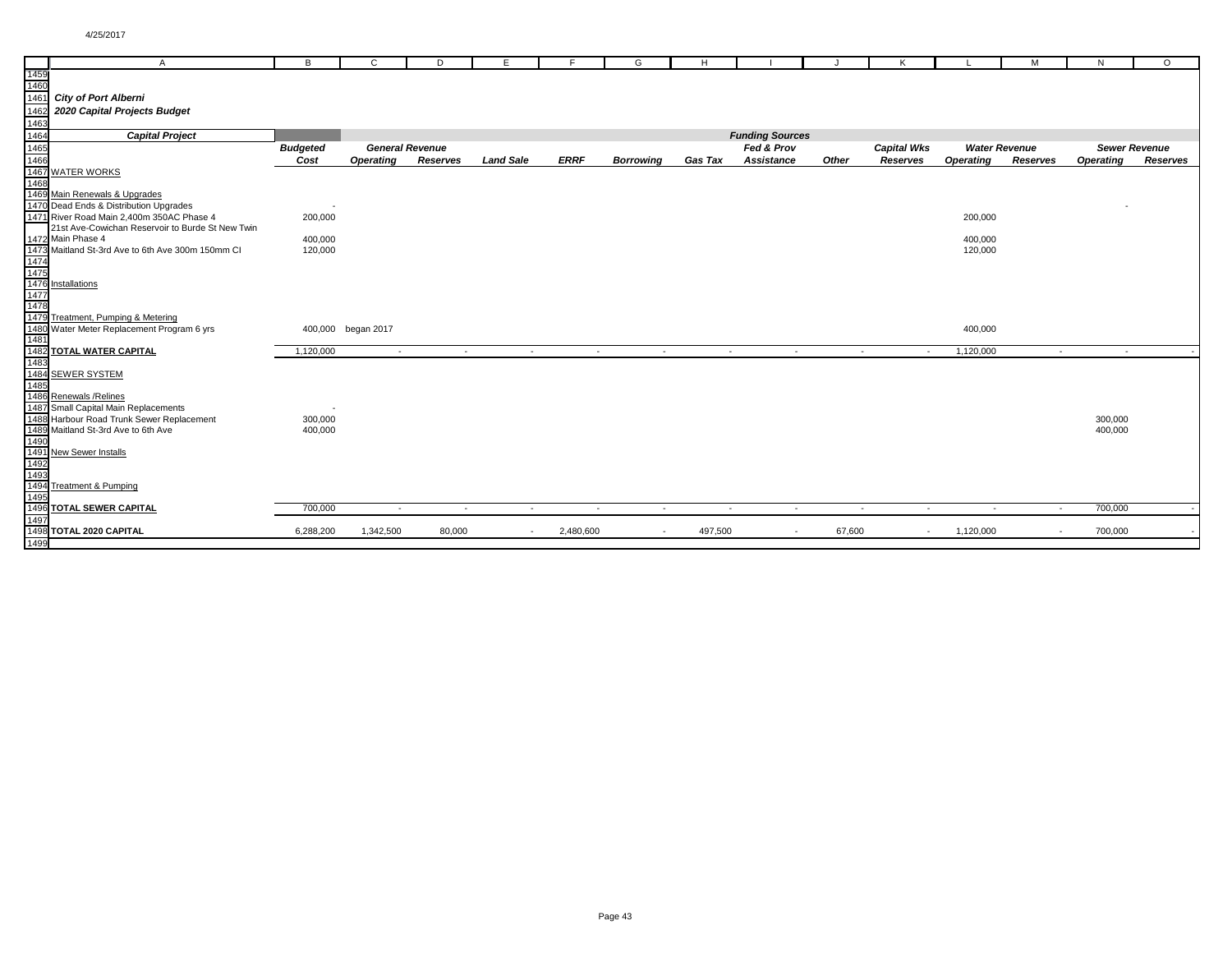|           | $\overline{A}$                                                                                         | В                | $\mathbf{C}$           | D                    | Е                | E                | G                | H              |                        |        | Κ                  |                      | M        | N                | $\circ$              |
|-----------|--------------------------------------------------------------------------------------------------------|------------------|------------------------|----------------------|------------------|------------------|------------------|----------------|------------------------|--------|--------------------|----------------------|----------|------------------|----------------------|
| 1500      |                                                                                                        |                  |                        |                      |                  |                  |                  |                |                        |        |                    |                      |          |                  |                      |
| 1501      | <b>City of Port Alberni</b>                                                                            |                  |                        |                      |                  |                  |                  |                |                        |        |                    |                      |          |                  |                      |
| 1502      | 2021 Capital Projects Budget                                                                           |                  |                        |                      |                  |                  |                  |                |                        |        |                    |                      |          |                  |                      |
| 1503      |                                                                                                        |                  |                        |                      |                  |                  |                  |                |                        |        |                    |                      |          |                  |                      |
| 1504      | <b>Capital Project</b>                                                                                 |                  |                        |                      |                  |                  |                  |                | <b>Funding Sources</b> |        |                    |                      |          |                  |                      |
| 1505      |                                                                                                        | <b>Budgeted</b>  | <b>General Revenue</b> |                      |                  |                  |                  |                | Fed & Prov             |        | <b>Capital Wks</b> | <b>Water Revenue</b> |          |                  | <b>Sewer Revenue</b> |
| 1506      |                                                                                                        | Cost             | Operating              | Reserves             | <b>Land Sale</b> | <b>ERRF</b>      | <b>Borrowing</b> | <b>Gas Tax</b> | Assistance             | Other  | Reserves           | Operating            | Reserves | <b>Operating</b> | Reserves             |
| 1507      | <b>ADMINISTRATION</b>                                                                                  |                  |                        |                      |                  |                  |                  |                |                        |        |                    |                      |          |                  |                      |
|           | 1508 Purchases/Equipment Replacement                                                                   | 60,000           |                        |                      |                  | 60,000           |                  |                |                        |        |                    |                      |          |                  |                      |
|           | 1509 Server Replacement                                                                                | 170,000          |                        |                      |                  | 170,000          |                  |                |                        |        |                    |                      |          |                  |                      |
| 1510      |                                                                                                        | 230,000          | $\sim$                 | $\sim$               | $\sim$           | 230.000          | $\sim$           | $\sim$         | $\sim$                 | $\sim$ | $\sim$             | $\sim$               | $\sim$   | $\sim$           |                      |
| 1511      |                                                                                                        |                  |                        |                      |                  |                  |                  |                |                        |        |                    |                      |          |                  |                      |
|           | 1512 FIRE DEPARTMENT                                                                                   |                  |                        |                      |                  |                  |                  |                |                        |        |                    |                      |          |                  |                      |
|           | 1513 Replace 1991 Pumper Truck #1                                                                      | 609,500          |                        |                      |                  | 609,500          |                  |                |                        |        |                    |                      |          |                  |                      |
|           | 1515 Replace pagers                                                                                    | 30,000           | 30.000                 | Moved fr 2017        |                  |                  |                  |                |                        |        |                    |                      |          |                  |                      |
|           | 1516 Replace portable radios                                                                           | 30,000           | 30,000                 | Moved fr 2017        |                  |                  |                  |                |                        |        |                    |                      |          |                  |                      |
|           | 1517 Replace Holmatrol Hydraulic Tools                                                                 | 55,000           | 55,000                 | Moved fr 2018        |                  |                  |                  |                |                        |        |                    |                      |          |                  |                      |
|           | 1518 Compressed Foam Unit R8                                                                           | 60,000           | 60,000                 | Moved fr 2019        |                  |                  |                  |                |                        |        |                    |                      |          |                  |                      |
|           | 1519 Wildland Firefighting Slide In Box                                                                | 35,000           | 35.000                 | Moved fr 2019        |                  |                  |                  |                |                        |        |                    |                      |          |                  |                      |
|           | 1520 Replace 2006 Ford F550 Rescue Truck #8                                                            | 125,000          |                        | 35,400 Moved fr 2019 |                  | 89,600           |                  |                |                        |        |                    |                      |          |                  |                      |
| 1521      |                                                                                                        |                  |                        |                      |                  |                  |                  |                |                        |        |                    |                      |          |                  |                      |
| 1522      |                                                                                                        |                  |                        |                      |                  |                  |                  |                |                        |        |                    |                      |          |                  |                      |
| 1523      |                                                                                                        |                  |                        |                      |                  |                  |                  |                |                        |        |                    |                      |          |                  |                      |
| 1524      |                                                                                                        | 944.500          | 245,400                | $\sim$               | $\sim$           | 699,100          | $\sim$           | $\sim$         | $\sim$                 | $\sim$ | $\sim$             | $\sim$               | $\sim$   | $\sim$           |                      |
| 1525      |                                                                                                        |                  |                        |                      |                  |                  |                  |                |                        |        |                    |                      |          |                  |                      |
| 1526      | <b>TRANSPORTATION SERVICES</b>                                                                         |                  |                        |                      |                  |                  |                  |                |                        |        |                    |                      |          |                  |                      |
|           | 1527 Replace 2008 Dodge Ram 2500 PU (Carpenter) #151                                                   | 33,500           |                        |                      |                  | 33,500           |                  |                |                        |        |                    |                      |          |                  |                      |
|           | Replace 2008 Ford Ranger 4WD PU (STS C/hand)                                                           |                  |                        |                      |                  |                  |                  |                |                        |        |                    |                      |          |                  |                      |
| 1528 #154 |                                                                                                        | 32,000           |                        |                      |                  | 32,000           |                  |                |                        |        |                    |                      |          |                  |                      |
|           | 1529 Repalce 2004 Ford F450 w/Utility Dump Box #263<br>1530 Replace 1996 Triple Axle Tilt Trailer #388 | 63,000           |                        |                      |                  | 63,000           |                  |                |                        |        |                    |                      |          |                  |                      |
|           | 1531 Replace 1996 Wells Cargo Trailer (Swr) #389                                                       | 45,700<br>13,600 |                        |                      |                  | 45,700<br>13,600 |                  |                |                        |        |                    |                      |          |                  |                      |
|           | 1532 Replace 2012 Int'l Flusher/Vac Truck #435                                                         | 405,800          |                        |                      |                  | 405,800          |                  |                |                        |        |                    |                      |          |                  |                      |
|           | 1533 Replace 2007 Volvo Tandem Dump Truck #265                                                         | 209,100          |                        | Moved fr 2019        |                  | 209,100          |                  |                |                        |        |                    |                      |          |                  |                      |
| 1534      |                                                                                                        | 802,700          |                        | $\sim$               | $\sim$           | 802,700          | $\sim$           | $\sim$         | $\sim$                 | $\sim$ | $\sim$             | $\blacksquare$       | $\sim$   | $\sim$           |                      |
| 1535      |                                                                                                        |                  |                        |                      |                  |                  |                  |                |                        |        |                    |                      |          |                  |                      |
| 1536      | PAVING & ROAD CONSTRUCTION                                                                             |                  |                        |                      |                  |                  |                  |                |                        |        |                    |                      |          |                  |                      |
| 1537      |                                                                                                        |                  |                        |                      |                  |                  |                  |                |                        |        |                    |                      |          |                  |                      |
| 1538      |                                                                                                        |                  |                        |                      |                  |                  |                  |                |                        |        |                    |                      |          |                  |                      |
| 1539      |                                                                                                        |                  |                        |                      |                  |                  |                  |                |                        |        |                    |                      |          |                  |                      |
| 1540      |                                                                                                        | $\sim$           | $\sim$                 | $\sim$               | $\sim$           | $\sim$           | $\sim$ $-$       | $\sim$         | $\sim$                 | $\sim$ | $\sim$             | $\sim$               | $\sim$   | $\sim$           |                      |
| 1541      |                                                                                                        |                  |                        |                      |                  |                  |                  |                |                        |        |                    |                      |          |                  |                      |
|           | 1542 TRAFFIC UPGRADES                                                                                  |                  |                        |                      |                  |                  |                  |                |                        |        |                    |                      |          |                  |                      |
| 1543 None |                                                                                                        |                  |                        |                      |                  |                  |                  |                |                        |        |                    |                      |          |                  |                      |
| 1544      |                                                                                                        | $\sim$           | $\sim$                 | $\sim$               | $\sim$           | $\sim$           | $\sim$           | $\sim$         | $\sim$                 | $\sim$ | $\sim$             | $\sim$               | $\sim$   | $\sim$           |                      |
| 1545      |                                                                                                        |                  |                        |                      |                  |                  |                  |                |                        |        |                    |                      |          |                  |                      |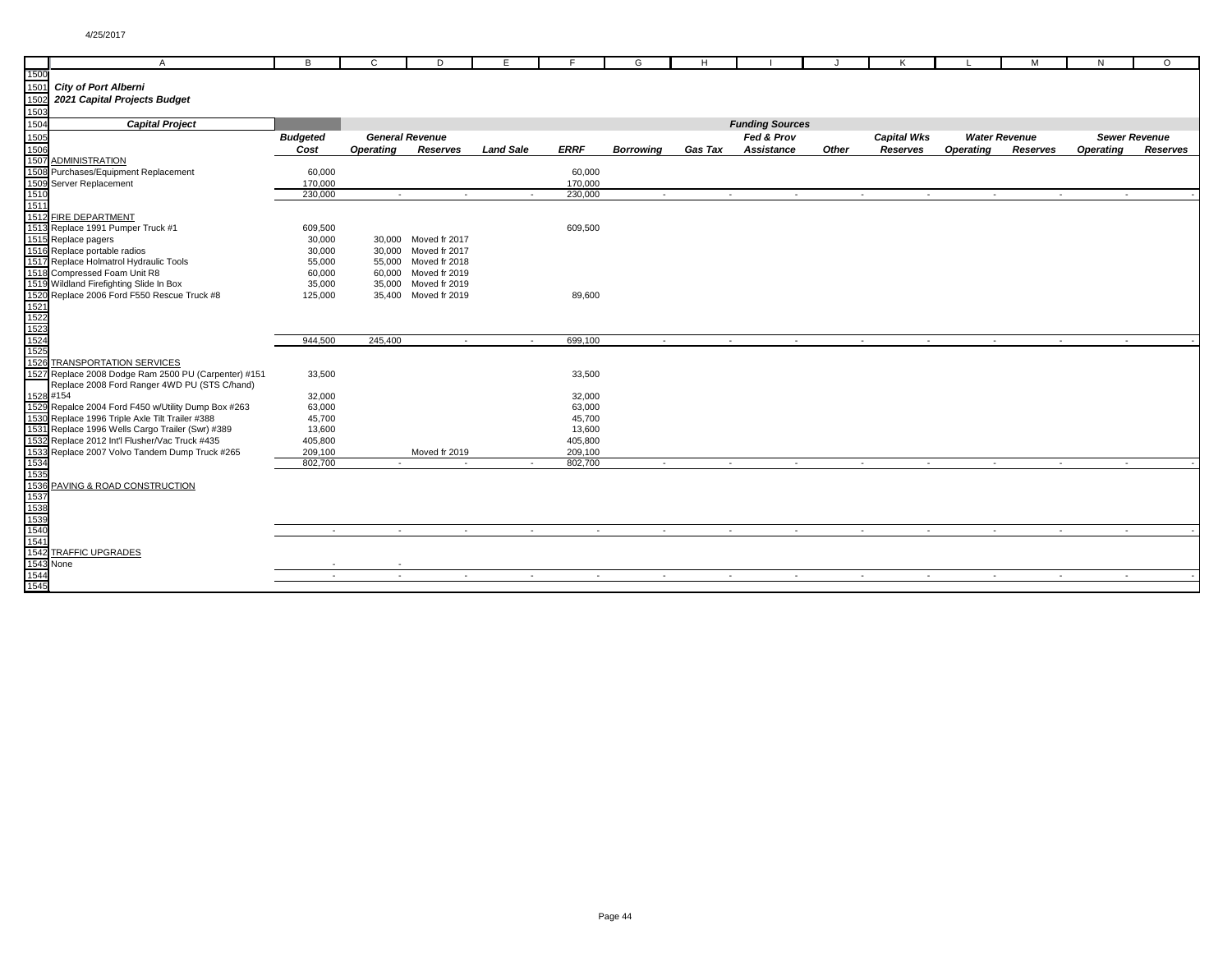|      | $\overline{A}$                                                                                                                            | В               | C                      | D                     | E                |                          | G                        | H              |                        |        |                          |                    |                  | M                        | N                | $\circ$              |
|------|-------------------------------------------------------------------------------------------------------------------------------------------|-----------------|------------------------|-----------------------|------------------|--------------------------|--------------------------|----------------|------------------------|--------|--------------------------|--------------------|------------------|--------------------------|------------------|----------------------|
| 1546 |                                                                                                                                           |                 |                        |                       |                  |                          |                          |                |                        |        |                          |                    |                  |                          |                  |                      |
| 1547 | <b>City of Port Alberni</b>                                                                                                               |                 |                        |                       |                  |                          |                          |                |                        |        |                          |                    |                  |                          |                  |                      |
| 1548 | 2021 Capital Projects Budget                                                                                                              |                 |                        |                       |                  |                          |                          |                |                        |        |                          |                    |                  |                          |                  |                      |
| 1549 |                                                                                                                                           |                 |                        |                       |                  |                          |                          |                |                        |        |                          |                    |                  |                          |                  |                      |
| 1550 | <b>Capital Project</b>                                                                                                                    |                 |                        |                       |                  |                          |                          |                | <b>Funding Sources</b> |        |                          |                    |                  |                          |                  |                      |
| 1551 |                                                                                                                                           | <b>Budgeted</b> | <b>General Revenue</b> |                       |                  |                          |                          |                | Fed & Prov             |        |                          | <b>Capital Wks</b> |                  | <b>Water Revenue</b>     |                  | <b>Sewer Revenue</b> |
|      |                                                                                                                                           | Cost            | <b>Operating</b>       | Reserves              | <b>Land Sale</b> | <b>ERRF</b>              | <b>Borrowing</b>         | <b>Gas Tax</b> | Assistance             |        | Other                    | Reserves           | <b>Operating</b> | Reserves                 | <b>Operating</b> | Reserves             |
|      | 1552<br>1553 STORM                                                                                                                        |                 |                        |                       |                  |                          |                          |                |                        |        |                          |                    |                  |                          |                  |                      |
|      | 1554 Replacements & Upgrades                                                                                                              |                 |                        |                       |                  |                          |                          |                |                        |        |                          |                    |                  |                          |                  |                      |
|      |                                                                                                                                           |                 |                        |                       |                  |                          |                          |                |                        |        |                          |                    |                  |                          |                  |                      |
|      |                                                                                                                                           |                 |                        |                       |                  |                          |                          |                |                        |        |                          |                    |                  |                          |                  |                      |
|      |                                                                                                                                           |                 |                        |                       |                  |                          |                          |                |                        |        |                          |                    |                  |                          |                  |                      |
|      |                                                                                                                                           |                 |                        |                       |                  |                          |                          |                |                        |        |                          |                    |                  |                          |                  |                      |
|      |                                                                                                                                           | $\sim$          | $\sim$                 | $\sim$                | $\sim$           | $\overline{\phantom{a}}$ | $\overline{\phantom{a}}$ | $\sim$         |                        | $\sim$ | $\overline{\phantom{a}}$ | $\sim$             | $\sim$           | $\sim$                   | $\overline{a}$   |                      |
|      |                                                                                                                                           |                 |                        |                       |                  |                          |                          |                |                        |        |                          |                    |                  |                          |                  |                      |
|      |                                                                                                                                           |                 |                        |                       |                  |                          |                          |                |                        |        |                          |                    |                  |                          |                  |                      |
|      |                                                                                                                                           | 200,000         |                        | 200,000 Moved fr 2017 |                  |                          |                          |                |                        |        |                          |                    |                  |                          |                  |                      |
|      |                                                                                                                                           |                 |                        |                       |                  |                          |                          |                |                        |        |                          |                    |                  |                          |                  |                      |
|      |                                                                                                                                           |                 |                        |                       |                  |                          |                          |                |                        |        |                          |                    |                  |                          |                  |                      |
|      |                                                                                                                                           |                 |                        |                       |                  |                          |                          |                |                        |        |                          |                    |                  |                          |                  |                      |
|      |                                                                                                                                           | 570,700         |                        |                       |                  | 570,700                  |                          |                |                        |        |                          |                    |                  |                          |                  |                      |
|      |                                                                                                                                           | 770.700         | 200,000                |                       | $\sim$           | 570,700                  | $\sim$                   | $\sim$         |                        | $\sim$ | $\sim$                   | $\sim$             |                  | $\sim$<br>$\sim$         | $\sim$           |                      |
|      |                                                                                                                                           |                 |                        |                       |                  |                          |                          |                |                        |        |                          |                    |                  |                          |                  |                      |
|      |                                                                                                                                           |                 |                        |                       |                  |                          |                          |                |                        |        |                          |                    |                  |                          |                  |                      |
|      | 1561<br>1562 Victoria Quay Bridge Deck Rehabilitation<br>1563<br>1564<br>1566<br>1566 Garbage Carts<br>1566<br>1568<br>1569 PARKS<br>1570 | $\sim$          | $\sim$                 | $\sim$                | $\sim$           | $\sim$                   | $\sim$                   | $\sim$         |                        | $\sim$ | $\sim$                   | $\sim$             | $\sim$           | $\sim$                   | $\sim$           |                      |
| 1572 |                                                                                                                                           |                 |                        |                       |                  |                          |                          |                |                        |        |                          |                    |                  |                          |                  |                      |
|      | 1573 CULTURAL SERVICES                                                                                                                    |                 |                        |                       |                  |                          |                          |                |                        |        |                          |                    |                  |                          |                  |                      |
|      | 1574 McLean Mill Capital Projects                                                                                                         | 25,000          |                        |                       |                  |                          |                          |                |                        |        | 25,000                   |                    |                  |                          |                  |                      |
| 1575 |                                                                                                                                           | 25,000          | $\sim$                 | $\sim$                | $\sim$           | $\sim$                   | $\sim$                   | $\sim$         |                        | $\sim$ | 25,000                   | $\sim$             | $\sim$           | $\sim$                   | $\sim$           |                      |
| 1576 |                                                                                                                                           |                 |                        |                       |                  |                          |                          |                |                        |        |                          |                    |                  |                          |                  |                      |
|      | 1577 PARKS, RECREATION & HERITAGE                                                                                                         |                 |                        |                       |                  |                          |                          |                |                        |        |                          |                    |                  |                          |                  |                      |
|      | 1578 Aquatic Centre Pool Repairs                                                                                                          | 100,000         |                        |                       |                  |                          |                          | 100,000        |                        |        |                          |                    |                  |                          |                  |                      |
|      |                                                                                                                                           | 59,600          |                        | moved fr 2019         |                  | 59,600                   |                          |                |                        |        |                          |                    |                  |                          |                  |                      |
|      |                                                                                                                                           |                 |                        |                       |                  |                          |                          |                |                        |        |                          |                    |                  |                          |                  |                      |
|      | 1580 Replace 2006 Ford FE350 Pass Van #619<br>1581<br>1582<br>1582                                                                        | 159,600         | $\sim$                 | $\sim$                | $\sim$           | 59,600                   | $\sim$                   | 100,000        |                        | $\sim$ | $\sim$                   | $\sim$             | $\sim$           | $\sim$                   | $\sim$           |                      |
|      |                                                                                                                                           |                 |                        |                       |                  |                          |                          |                |                        |        |                          |                    |                  |                          |                  |                      |
|      | <b>1584 TOTAL GENERAL CAPITAL</b>                                                                                                         | 2,932,500       | 445,400                | $\sim$                | $\sim$           | 2,362,100                | $\overline{\phantom{a}}$ | 100,000        |                        | $\sim$ | 25,000                   | $\sim$             |                  | $\overline{\phantom{a}}$ |                  |                      |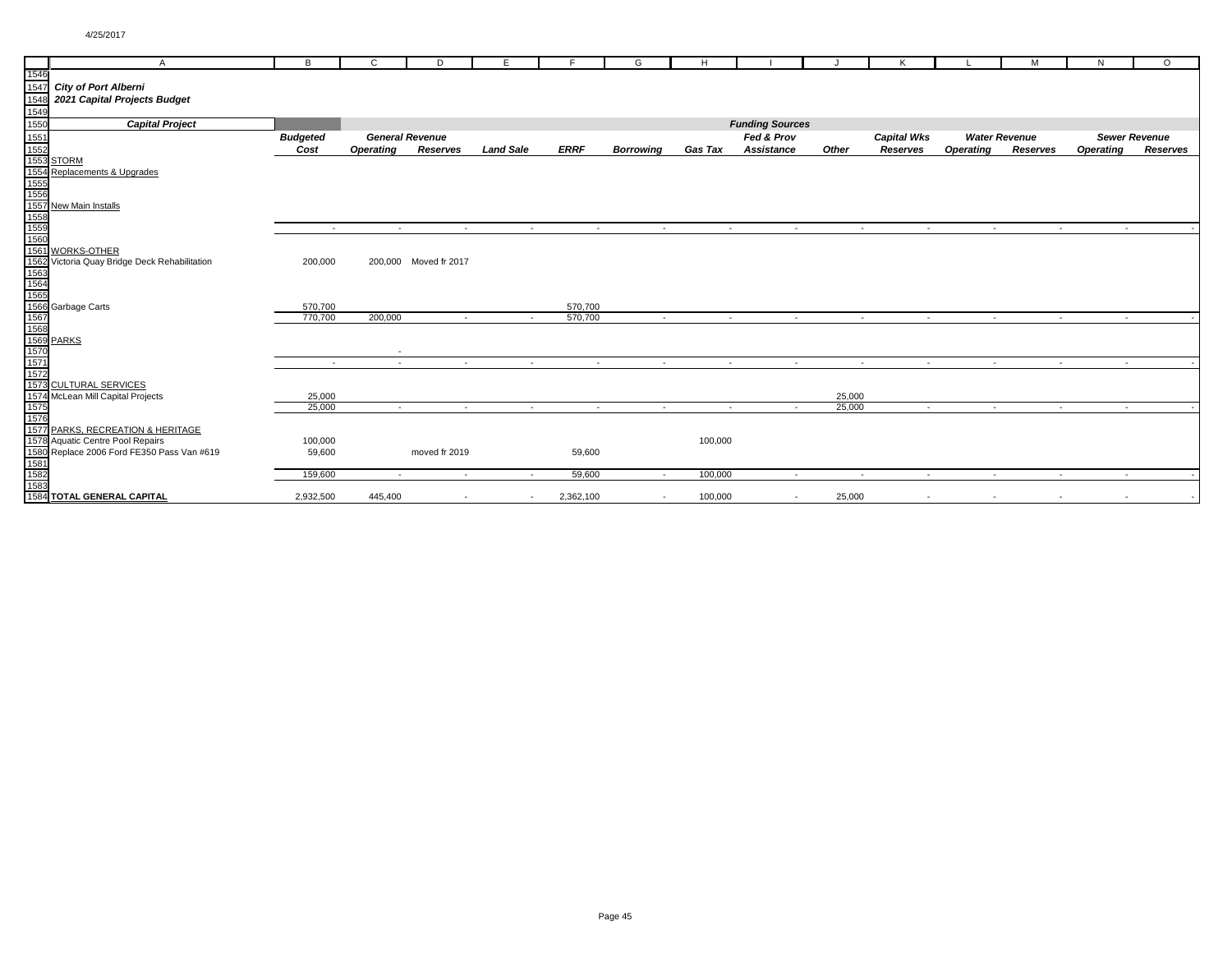|              | A                                                          | B               | C                  | D                      | E.               | E           | G                | H              |                        |        | K                  |                  | M                        | N                | $\circ$              |
|--------------|------------------------------------------------------------|-----------------|--------------------|------------------------|------------------|-------------|------------------|----------------|------------------------|--------|--------------------|------------------|--------------------------|------------------|----------------------|
| 1585         |                                                            |                 |                    |                        |                  |             |                  |                |                        |        |                    |                  |                          |                  |                      |
| 1586<br>1587 |                                                            |                 |                    |                        |                  |             |                  |                |                        |        |                    |                  |                          |                  |                      |
|              | <b>City of Port Alberni</b>                                |                 |                    |                        |                  |             |                  |                |                        |        |                    |                  |                          |                  |                      |
| 1588         | 2021 Capital Projects Budget                               |                 |                    |                        |                  |             |                  |                |                        |        |                    |                  |                          |                  |                      |
| 1589         |                                                            |                 |                    |                        |                  |             |                  |                |                        |        |                    |                  |                          |                  |                      |
| 1590         | <b>Capital Project</b>                                     |                 |                    |                        |                  |             |                  |                | <b>Funding Sources</b> |        |                    |                  |                          |                  |                      |
| 1591         |                                                            | <b>Budgeted</b> |                    | <b>General Revenue</b> |                  |             |                  |                | Fed & Prov             |        | <b>Capital Wks</b> |                  | <b>Water Revenue</b>     |                  | <b>Sewer Revenue</b> |
| 1592         |                                                            | Cost            | <b>Operating</b>   | Reserves               | <b>Land Sale</b> | <b>ERRF</b> | <b>Borrowing</b> | <b>Gas Tax</b> | Assistance             | Other  | Reserves           | <b>Operating</b> | Reserves                 | <b>Operating</b> | Reserves             |
|              | 1593 WATER WORKS                                           |                 |                    |                        |                  |             |                  |                |                        |        |                    |                  |                          |                  |                      |
| 1594         |                                                            |                 |                    |                        |                  |             |                  |                |                        |        |                    |                  |                          |                  |                      |
|              | 1595 Main Renewals & Upgrades                              |                 |                    |                        |                  |             |                  |                |                        |        |                    |                  |                          |                  |                      |
|              | 1596 Dead Ends & Distribution Upgrades                     |                 |                    |                        |                  |             |                  |                |                        |        |                    |                  |                          |                  |                      |
|              |                                                            |                 |                    |                        |                  |             |                  |                |                        |        |                    |                  |                          |                  |                      |
|              |                                                            |                 |                    |                        |                  |             |                  |                |                        |        |                    |                  |                          |                  |                      |
|              |                                                            |                 |                    |                        |                  |             |                  |                |                        |        |                    |                  |                          |                  |                      |
|              |                                                            |                 |                    |                        |                  |             |                  |                |                        |        |                    |                  |                          |                  |                      |
|              |                                                            |                 |                    |                        |                  |             |                  |                |                        |        |                    |                  |                          |                  |                      |
|              | 1597<br>1598<br>1598<br>1600<br>1601<br>1602 Installations |                 |                    |                        |                  |             |                  |                |                        |        |                    |                  |                          |                  |                      |
| 1603         |                                                            |                 |                    |                        |                  |             |                  |                |                        |        |                    |                  |                          |                  |                      |
| 1604         |                                                            |                 |                    |                        |                  |             |                  |                |                        |        |                    |                  |                          |                  |                      |
|              | 1605 Treatment, Pumping & Metering                         |                 |                    |                        |                  |             |                  |                |                        |        |                    |                  |                          |                  |                      |
|              | 1606 Water Meter Replacement Program 6 yrs                 |                 | 400,000 began 2017 |                        |                  |             |                  |                |                        |        |                    | 400,000          |                          |                  |                      |
| 1607         |                                                            |                 |                    |                        |                  |             |                  |                |                        |        |                    |                  |                          |                  |                      |
|              | <b>1608 TOTAL WATER CAPITAL</b>                            | 400,000         | $\sim$             | $\sim$                 | $\sim$           | $\sim$      | $\sim$           | $\sim$         | $\sim$                 | $\sim$ | $\sim$             | 400,000          | $\sim$                   | $\sim$           |                      |
| 1609         |                                                            |                 |                    |                        |                  |             |                  |                |                        |        |                    |                  |                          |                  |                      |
| 1611         | 1610 SEWER SYSTEM                                          |                 |                    |                        |                  |             |                  |                |                        |        |                    |                  |                          |                  |                      |
|              | 1612 Renewals / Relines                                    |                 |                    |                        |                  |             |                  |                |                        |        |                    |                  |                          |                  |                      |
|              | 1613 Small Capital Main Replacements                       |                 |                    |                        |                  |             |                  |                |                        |        |                    |                  |                          |                  |                      |
|              |                                                            |                 |                    |                        |                  |             |                  |                |                        |        |                    |                  |                          |                  |                      |
| 1614<br>1615 |                                                            |                 |                    |                        |                  |             |                  |                |                        |        |                    |                  |                          |                  |                      |
| 1616         |                                                            |                 |                    |                        |                  |             |                  |                |                        |        |                    |                  |                          |                  |                      |
|              | 1617 New Sewer Installs                                    |                 |                    |                        |                  |             |                  |                |                        |        |                    |                  |                          |                  |                      |
| 1618         |                                                            |                 |                    |                        |                  |             |                  |                |                        |        |                    |                  |                          |                  |                      |
| 1619         |                                                            |                 |                    |                        |                  |             |                  |                |                        |        |                    |                  |                          |                  |                      |
|              | 1620 Treatment & Pumping                                   |                 |                    |                        |                  |             |                  |                |                        |        |                    |                  |                          |                  |                      |
| 1621         |                                                            |                 |                    |                        |                  |             |                  |                |                        |        |                    |                  |                          |                  |                      |
|              | <b>1622 TOTAL SEWER CAPITAL</b>                            | $\sim$          | $\sim$             | $\sim$                 | $\sim$           | $\sim$      | $\sim$           | $\sim$         | $\sim$                 | $\sim$ | $\sim$             | $\sim$           | $\sim$                   | $\sim$           |                      |
| 1623         |                                                            |                 |                    |                        |                  |             |                  |                |                        |        |                    |                  |                          |                  |                      |
|              | 1624 TOTAL 2021 CAPITAL                                    | 3,332,500       | 445,400            | $\sim$                 | $\sim$           | 2,362,100   | $\sim$           | 100,000        | $\sim$                 | 25,000 | $\sim$             | 400,000          | $\overline{\phantom{a}}$ |                  | $\sim$               |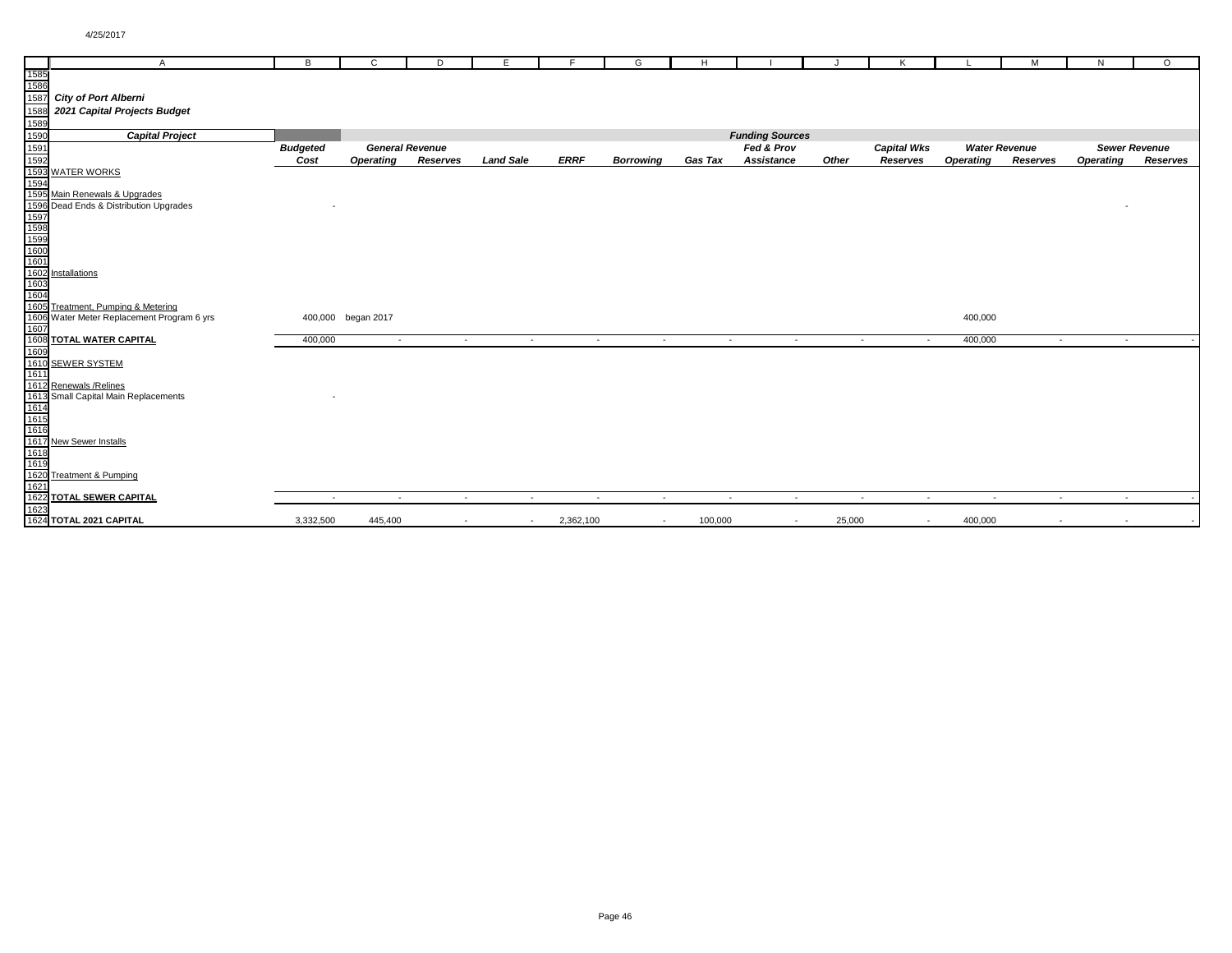|                    |                                   | 2               | 3                          | 4               | 5                                  | 6               |                           | 8                   | 9                     | 10              |
|--------------------|-----------------------------------|-----------------|----------------------------|-----------------|------------------------------------|-----------------|---------------------------|---------------------|-----------------------|-----------------|
|                    | <b>NET ACTUAL</b><br><b>VALUE</b> |                 | <b>TAX</b><br><b>SHARE</b> |                 | <b>PERCENT TAX</b><br><b>SHARE</b> |                 | <b>EFFECTIVE TAX RATE</b> | <b>PER THOUSAND</b> | <b>CLASS MULTIPLE</b> |                 |
|                    | <b>PRIOR YEAR</b>                 | <b>CUR YEAR</b> | <b>PRIOR YEAR</b>          | <b>CUR YEAR</b> | <b>PRIOR YEAR</b>                  | <b>CUR YEAR</b> | <b>PRIOR YEAR</b>         | <b>CUR YEAR</b>     | <b>PRIOR YEAR</b>     | <b>CUR YEAR</b> |
|                    | \$                                |                 | \$                         | \$              | %                                  | %               | \$                        | \$                  |                       |                 |
| <b>RESIDENTIAL</b> | 1,306,415,701                     | 1,424,776,700   | 12,762,692                 | 13,042,449      | 59.35%                             | 59.73%          | 9.7692                    | 9.1540              | 1.0000                | 1.0000          |
| <b>UTILITIES</b>   | 1,313,100                         | 1,396,900       | 50,800                     | 51,946          | 0.24%                              | 0.24%           | 38.6871                   | 37.1866             | 3.9601                | 4.0623          |
| MAJOR IND.         | 90,111,500                        | 89,752,600      | 4,857,016                  | 4,823,341       | 22.59%                             | 22.09%          | 53.9001                   | 53.7404             | 5.5173                | 5.8707          |
| LIGHT IND.         | 1,938,800                         | 2,190,300       | 116,747                    | 119,381         | 0.54%                              | 0.55%           | 60.2161                   | 54.5044             | 6.1638                | 5.9541          |
| <b>BUSINESS</b>    | 227,675,098                       | 244,190,248     | 3,689,518                  | 3,772,789       | 17.16%                             | 17.28%          | 16.2052                   | 15.4502             | 1.6588                | 1.6878          |
| NON-PROFIT         | 2,362,400                         | 2,609,500       | 26,140                     | 23,600          | 0.12%                              | 0.11%           | 9.7692                    | 9.1540              | 1.0000                | 1.0000          |
| <b>FARM</b>        | 88,911                            | 88,911          | 1,211                      | 889             | 0.01%                              | 0.00%           | 9.7692                    | 9.1540              | 1.0000                | 1.0000          |
| <b>TOTAL</b>       | 1,629,905,510                     | 1,765,005,159   | 21,504,124                 | 21,834,395      | 100.00%                            | 100.00%         |                           |                     |                       |                 |

#### **AVERAGE SINGLE FAMILY RESIDENCE**

| New residential construction \$81,999,699; new Single Family homes 22 | <b>PRIOR YEAR</b> |               |           | <b>CURRENT YEAR</b> | <b>CHANGE</b>     |          |  |
|-----------------------------------------------------------------------|-------------------|---------------|-----------|---------------------|-------------------|----------|--|
| Major industry to remain same as 2012 until 2018                      | <b>VALUE</b>      | <b>AMOUNT</b> | VALUE     | AMOUNT              | <b>DIFFERENCE</b> | % CHANGE |  |
| Business & other classes amount increase 3%                           | \$184,636         | \$1,803.75    | \$202.667 | \$1,855.22          | \$51.47           | 2.9%     |  |

| New residential construction \$81,999,699; new Single Family homes 22 |       | <b>PRIOR YEAR</b> |              | <b>CURRENT YEAR</b> | <b>CHANGE</b>     |          |
|-----------------------------------------------------------------------|-------|-------------------|--------------|---------------------|-------------------|----------|
| Major industry to remain same as 2012 until 2018                      | VALUE | AMOUNT            | <b>VALUE</b> | AMOUNT              | <b>DIFFERENCE</b> | % CHANGE |

Residential single family homes per BCA: 6,280 (2016 6,258)

- 1990 - 1990 - 1990 - 1991 - 1992<br>- 1992 - 1992 - 1992 - 1992 - 1992 - 1992 - 1992 - 1992 - 1992 - 1992 - 1992 - 1992 - 1992 - 1992 - 1992 - 19

Residential single family home assessment per BCA: 1,272,750,100 (2016 \$1,155,637,301)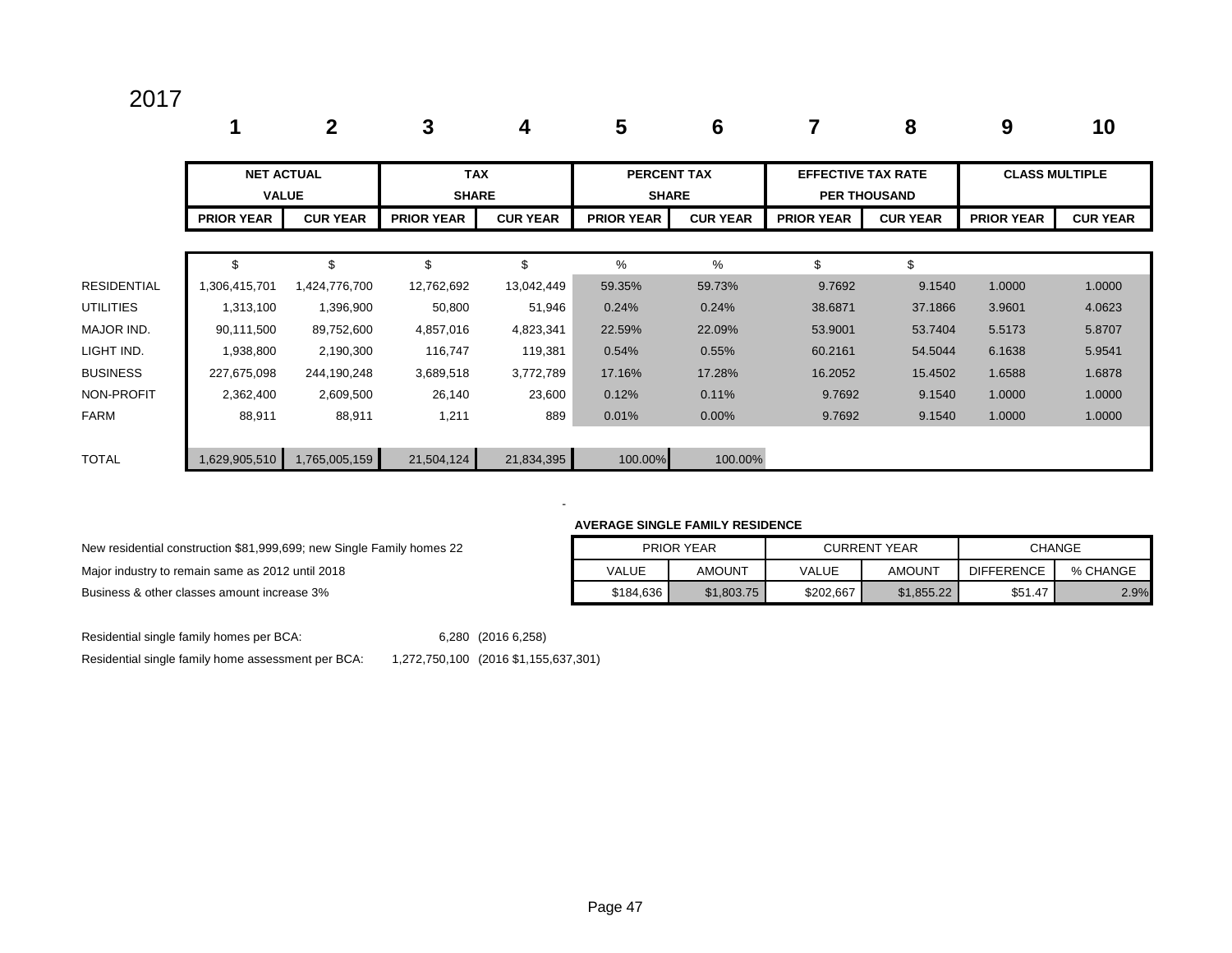| <b>BUDGET SUMMARY - 2017 Financial Plan</b>                                                             |                                                                                            |                    |                               |                             |           |                                           |  |  |  |
|---------------------------------------------------------------------------------------------------------|--------------------------------------------------------------------------------------------|--------------------|-------------------------------|-----------------------------|-----------|-------------------------------------------|--|--|--|
| <b>Taxation</b>                                                                                         | <b>Budget Lines</b>                                                                        | <b>Residential</b> | <b>Industrial</b>             | <b>Business</b>             | Other     | <b>Total Property</b><br>Tax              |  |  |  |
| Property Tax - General & Debt                                                                           | 11111-11112                                                                                | \$13,042,449       | \$4,823,341                   | \$3,772,789                 | \$195,816 | \$21,834,395                              |  |  |  |
| Property Tax % change prev yr.<br>Other Tax - L I and Grants in Lieu                                    | 11210-12910                                                                                | 2.3%               | $-0.7%$                       | 2.3%                        | 0.5%      | 1.6%<br>\$829,200<br>\$22,663,595         |  |  |  |
| <b>Department/Cost Centre</b>                                                                           | <b>Budget Line Items</b>                                                                   | Expenditure        | <b>Service Fee</b><br>Revenue | <b>Other Gov</b><br>Revenue | Rev/Exp   | <b>Amount from</b><br><b>Property Tax</b> |  |  |  |
| <b>General Administration</b><br>(Council, Manager, Clerk, Finance,<br>HR, IT, Legal)                   | 21110-21215, 21221-<br>21950, 25281,<br>14120, 15320-16215                                 | \$3,281,353        | \$628,600                     | \$1,152,240                 | 54%       | \$1,500,513                               |  |  |  |
| Police (RCMP)                                                                                           | 22121-22180<br>13121, 14221                                                                | \$6,921,411        | \$295,700                     |                             | 4%        | \$6,625,711                               |  |  |  |
| <b>Fire Department</b>                                                                                  | 22411-22510<br>14241                                                                       | \$3,410,755        | \$179,545                     |                             | 5%        | \$3,231,210                               |  |  |  |
| <b>Animal Control &amp; Protection</b><br>(SPCA)                                                        | 22931<br>15160                                                                             | \$151,200          | \$10,000                      |                             | 7%        | \$141,200                                 |  |  |  |
| <b>Engineering Administration</b>                                                                       | 23110,,23121<br>14310,14516                                                                | \$648,313          | \$126,800                     |                             | 20%       | \$521,513                                 |  |  |  |
| <b>Engineering &amp; Public Works</b><br>(Streets, Drainage, Garbage,<br>Cemetery, Parks)               | 23129-23884, 23951-<br>25163, 27210-27499<br>14433, 14434, 18121                           | \$4,676,598        | \$684,924                     | \$73,049                    | 16%       | \$3,918,625                               |  |  |  |
| Waterworks System (operating,<br>capital, and debt repayment)                                           | 64110-68910<br>54431-55611                                                                 | \$3,344,170        | \$3,344,170                   |                             | 100%      | $\overline{50}$                           |  |  |  |
| Sewerage System (operating,<br>capital, and debt repayment)                                             | 94421-99211<br>104210-109110                                                               | \$3,075,108        | \$3,075,108                   |                             | 100%      | $\overline{50}$                           |  |  |  |
| Public Transit (B.C.<br>Transit/Diverisified)                                                           | 23510<br>14400                                                                             | \$1,077,292        | \$327,927                     |                             | 30%       | \$749,365                                 |  |  |  |
| <b>Planning, Bylaw and Building</b>                                                                     | 21216,21217,22140,22921<br>, 22926, 26129, 26132<br>14550,15110,15170,15181<br>15190,15210 | \$479,641          | \$227,640                     |                             | 47%       | \$252,001                                 |  |  |  |
| <b>Economic Development</b>                                                                             | 26234,26235<br>14560                                                                       | \$519,508          |                               | \$71,870                    | 14%       | \$447,638                                 |  |  |  |
| <b>Community Development</b><br>(Sustainability, Chamber of<br>Commerce, Community Forest)              | 26237-26450,26911-<br>26917                                                                | \$158,900          |                               |                             | 0%        | \$158,900                                 |  |  |  |
| Parks & Recreation (Programs,<br>Facilities, AHQ)                                                       | 26701, 26770, 27110-<br>27198<br>14770                                                     | \$4,198,309        | \$1,665,673                   |                             | 40%       | \$2,532,636                               |  |  |  |
| Heritage & Culture (Museum,<br>Steam Train, McLean Mill)                                                | 27510-27555<br>14810, 14830, 14910                                                         | \$745,936          | \$92,365                      |                             | 12%       | \$653,571                                 |  |  |  |
| <b>Library Services (VIRL)</b>                                                                          | 27600                                                                                      | \$675,192          |                               |                             | $0\%$     | \$675,192                                 |  |  |  |
| <b>Collections and Transfers to</b><br>other Agencies (School, Hospital,<br>Region, Library, MFA, BCAA) | 28410-28831<br>19811-19831                                                                 | \$7,121,500        | \$7,121,500                   |                             | 100%      | \$0                                       |  |  |  |
| <b>Transfers for Capital Purchases</b><br>(Roads, Drainage, Buildings,<br>Equipment)                    | 28220<br>19111                                                                             | \$708,000          |                               |                             | $0\%$     | \$708,000                                 |  |  |  |
| <b>Internal Transfers and Reserves</b><br>(Surplus, Contingency, Reserves)                              | 28211, 28222, 28236,<br>28910, 29911<br>19114                                              | \$729,849          | \$402,000                     |                             | 55%       | \$327,849                                 |  |  |  |
| <b>Debt Repayment</b><br>(RCMP Building and other interest)                                             | 28111-28193                                                                                | \$219,671          |                               |                             | 0%        | \$219,671                                 |  |  |  |

\$22,663,595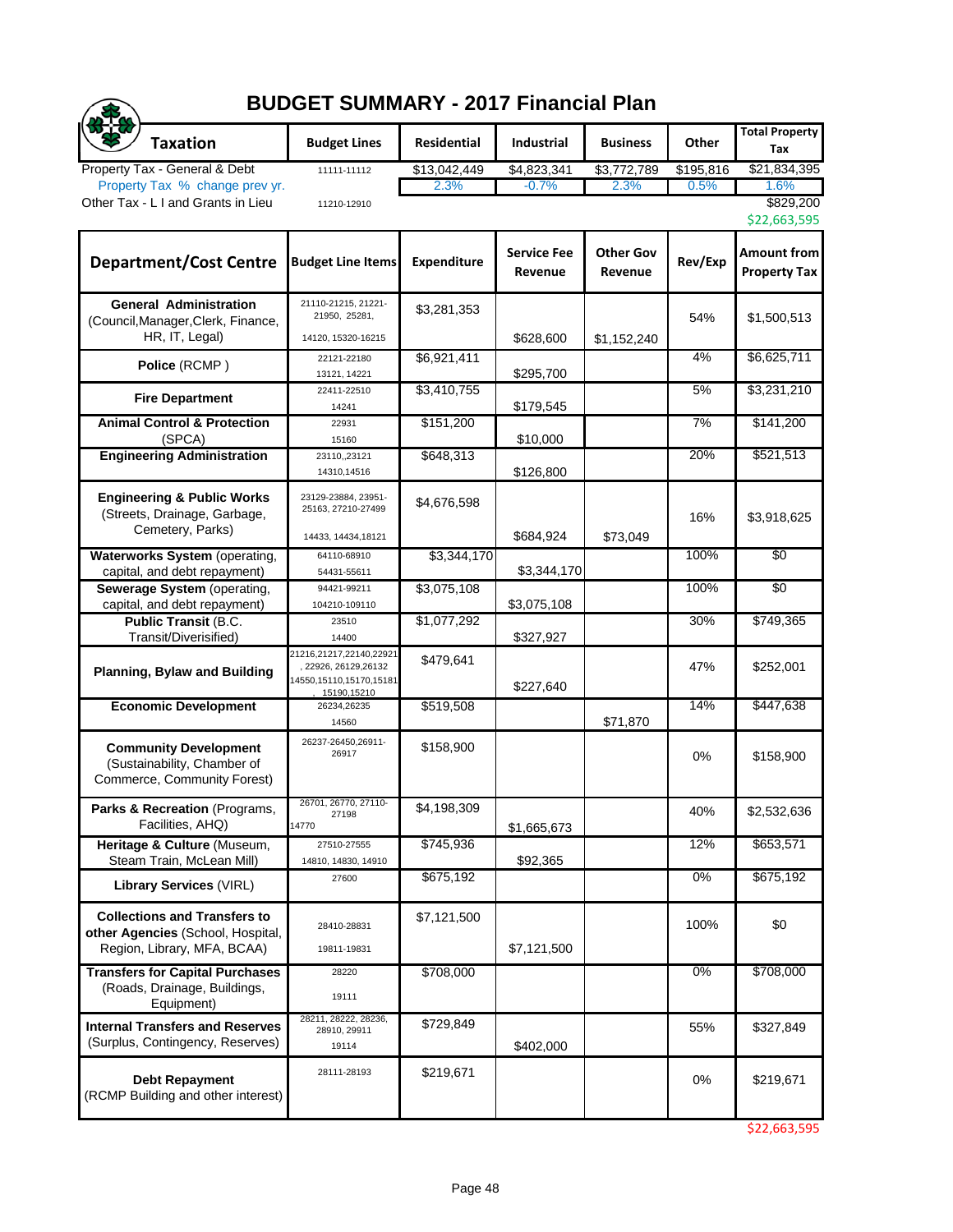| <b>Department/Cost Centre</b>             | <b>Budget Line Items</b> | Expenditure | <b>Utility Fees</b><br>Revenue | <b>Other Gov</b><br>Revenue | Rev/Exp | Surplus/<br>(Deficit) |
|-------------------------------------------|--------------------------|-------------|--------------------------------|-----------------------------|---------|-----------------------|
| <b>Waterworks System</b>                  |                          |             |                                |                             | 100%    | $\overline{50}$       |
| Revenues                                  | 54421-55611              |             | \$3,344,170                    |                             |         |                       |
| <b>Operating Expenditures</b>             | 64110-64194              | \$1,402,646 |                                |                             |         |                       |
| Debt Repayment                            | 68120-68130              | \$82,743    |                                |                             |         |                       |
| <b>Transfers to Reserves</b>              | 68230                    | \$350,505   |                                |                             |         |                       |
| Transfers to Capital                      | 68211-68910              | \$1,508,276 |                                |                             |         |                       |
| <b>Sewer System</b>                       |                          |             |                                |                             | 100%    | (50)                  |
| Revenues                                  | 94421-99114              |             | \$3,035,108                    | \$40,000                    |         |                       |
| <b>Contribution from General Revenuel</b> | 99211                    |             | \$0                            |                             |         |                       |
| <b>Operating Expenditures</b>             | 104210-104294            | \$1,192,790 |                                |                             |         |                       |
| Debt Repayment                            | 108120-108130            | \$440,857   |                                |                             |         |                       |
| <b>Transfers to Reservel</b>              | 108211, 108910           | \$2,000     |                                |                             |         |                       |
| <b>Transfers to Capital</b>               | 108220                   | \$1,441,461 |                                |                             |         |                       |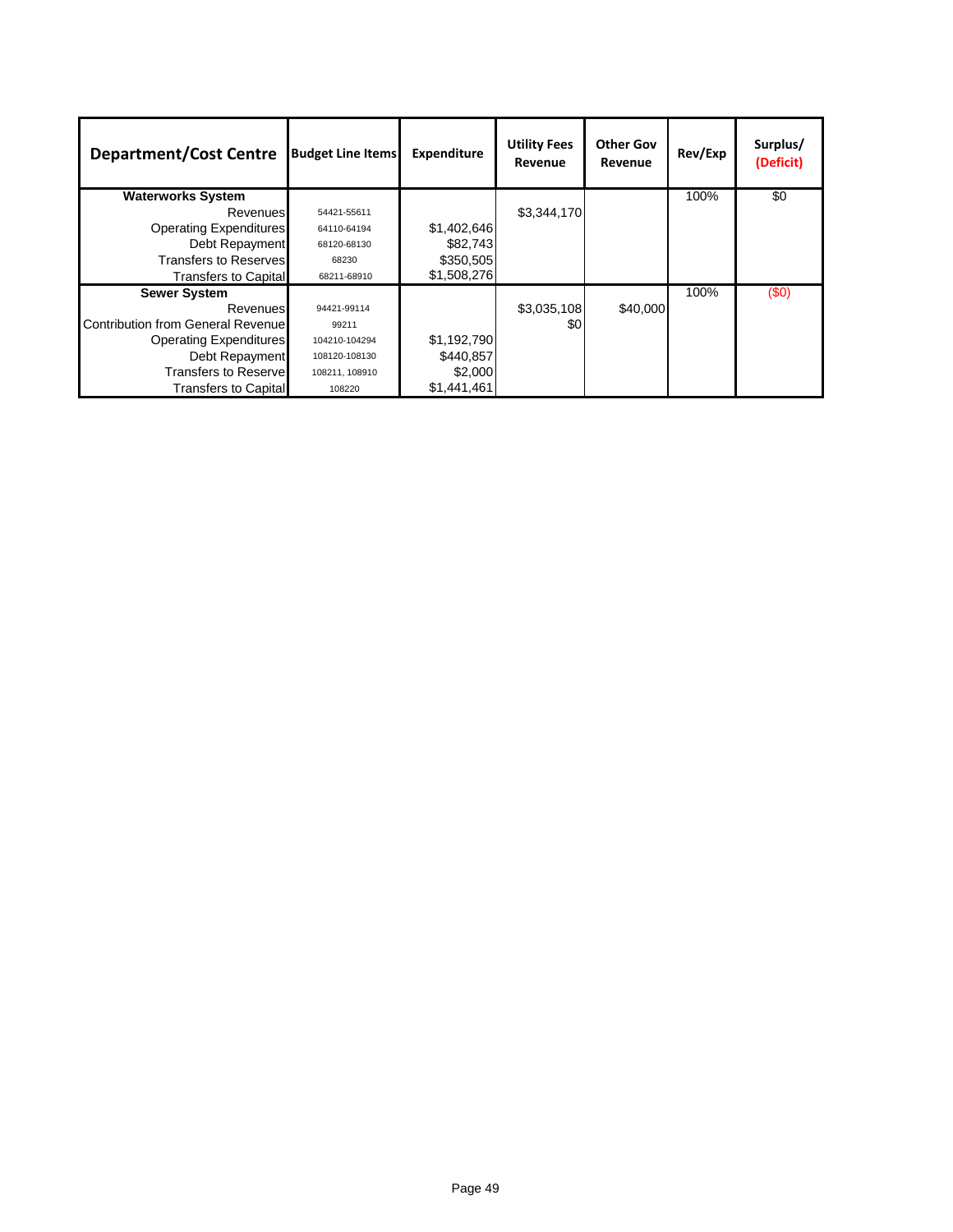| <b>Taxation</b>                                                                                         | <b>Budget Lines</b>                                                                 | Residential          | Industrial                    | <b>Business</b>             | Other             | <b>Total Property</b>                     |
|---------------------------------------------------------------------------------------------------------|-------------------------------------------------------------------------------------|----------------------|-------------------------------|-----------------------------|-------------------|-------------------------------------------|
|                                                                                                         |                                                                                     |                      |                               |                             |                   | Tax                                       |
| Property Tax - General & Debt<br>Property Tax % change prev yr.                                         | 11111-11112                                                                         | \$13,442,923<br>3.1% | \$4,966,607<br>3.0%           | \$3,884,883<br>3.0%         | \$201,633<br>3.0% | \$22,496,046<br>3.0%                      |
| Other Tax - L I and Grants in Lieu                                                                      | 11210-12910                                                                         |                      |                               |                             |                   | \$829,200                                 |
|                                                                                                         |                                                                                     |                      |                               |                             |                   | \$23,325,246                              |
| <b>Department/Cost Centre</b>                                                                           | <b>Budget Line Items</b>                                                            | Expenditure          | <b>Service Fee</b><br>Revenue | <b>Other Gov</b><br>Revenue | Rev/Exp           | <b>Amount from</b><br><b>Property Tax</b> |
| <b>General Administration</b><br>(Council, Manager, Clerk, Finance,                                     | 21110-21215, 21221-<br>21950, 21990                                                 | \$3,325,816          |                               |                             | 49%               | \$1,693,316                               |
| HR, IT, Legal)                                                                                          | 14120, 15320-16215                                                                  |                      | \$629,700                     | \$1,002,800                 |                   |                                           |
| Police (RCMP)                                                                                           | 22121-22180                                                                         | \$7,078,512          |                               |                             | 4%                | \$6,782,676                               |
|                                                                                                         | 13121, 14221<br>22411-22510                                                         | \$3,503,285          | \$295,836                     |                             | 5%                | \$3,320,353                               |
| <b>Fire Department</b>                                                                                  | 14241                                                                               |                      | \$182,932                     |                             |                   |                                           |
| <b>Animal Control &amp; Protection</b>                                                                  | 22931                                                                               | \$151,211            |                               |                             | 7%                | \$141,211                                 |
| (SPCA)                                                                                                  | 15160                                                                               |                      | \$10,000                      |                             |                   |                                           |
| <b>Engineering Administration</b>                                                                       | 23110, 23121                                                                        | \$636,708            |                               |                             | 20%               | \$509,908                                 |
|                                                                                                         | 14310,14516                                                                         |                      | \$126,800                     |                             |                   |                                           |
| <b>Engineering &amp; Public Works</b><br>(Streets, Drainage, Garbage,<br>Cemetery, Parks)               | 23129-23884, 23951-<br>25163, 27210-27499<br>14433, 14434, 18121                    | \$4,663,147          | \$693,800                     | \$70,000                    | 16%               | \$3,899,347                               |
| Waterworks System (operating,                                                                           | 64110-68910                                                                         | \$3,507,985          |                               |                             | 100%              | \$0                                       |
| capital, and debt repayment)                                                                            | 54431-55611                                                                         |                      | \$3,507,985                   |                             |                   |                                           |
| Sewerage System (operating,                                                                             | 94421-99211                                                                         | \$3,131,468          |                               |                             | 100%              | $\overline{50}$                           |
| capital, and debt repayment)                                                                            | 104210-109110                                                                       |                      | \$3,131,468                   |                             |                   |                                           |
| <b>Public Transit (B.C.</b>                                                                             | 23510                                                                               | \$1,099,770          |                               |                             | 31%               | \$763,016                                 |
| Transit/Diverisified)                                                                                   | 14400                                                                               |                      | \$336,754                     |                             |                   |                                           |
| <b>Planning, Bylaw and Building</b>                                                                     | 21216,21217,22921,<br>22926, 26129, 26132<br>14550,15110,15170,15181<br>15190,15210 | \$487,692            | \$225,140                     |                             | 46%               | \$262,552                                 |
| <b>Economic Development</b>                                                                             | 26234,26235<br>14560                                                                | \$500,269            |                               | \$42,230                    | 8%                | \$458,039                                 |
| <b>Community Development</b><br>(Sustainability, Chamber of<br>Commerce, Community Forest)              | 26237-26450,26911-<br>26917                                                         | \$127,700            |                               |                             | 0%                | \$127,700                                 |
| Parks & Recreation (Programs<br>Facilities, AHQ)                                                        | 26701, 26770, 27110-<br>27198<br>14770                                              | \$4,315,283          | \$1,695,323                   |                             | 39%               | \$2,619,960                               |
| Heritage & Culture (Museum,<br>Steam Train, McLean Mill)                                                | 27510-27555<br>14810, 4830, 14910                                                   | \$661,087            | \$92,590                      |                             | 14%               | \$568,497                                 |
| <b>Library Services (VIRL)</b>                                                                          | 27600                                                                               | \$682,000            |                               |                             | $0\%$             | \$682,000                                 |
| <b>Collections and Transfers to</b><br>other Agencies (School, Hospital,<br>Region, Library, MFA, BCAA) | 28410-28831<br>19811-19831                                                          | \$7,121,500          | \$7,121,500                   |                             | 100%              | \$0                                       |
| <b>Transfers for Capital Purchases</b><br>(Roads, Drainage, Buildings,<br>Equipment)                    | 28220<br>19111                                                                      | \$930,000            |                               |                             | $0\%$             | \$930,000                                 |
| <b>Internal Transfers and Reserves</b><br>(Surplus, Contingency, Reserves)                              | 28211, 28222, 28236,<br>28910, 29911<br>19114                                       | \$749,000            | \$402,000                     |                             | 54%               | \$347,000                                 |
| <b>Debt Repayment</b><br>(RCMP Building and other interest)                                             | 28111-28193                                                                         | \$219,671            |                               |                             | 0%                | \$219,671                                 |

**BUDGET SUMMARY - 2018 Financial Plan**

 $\sqrt{2}$ 

\$23,325,246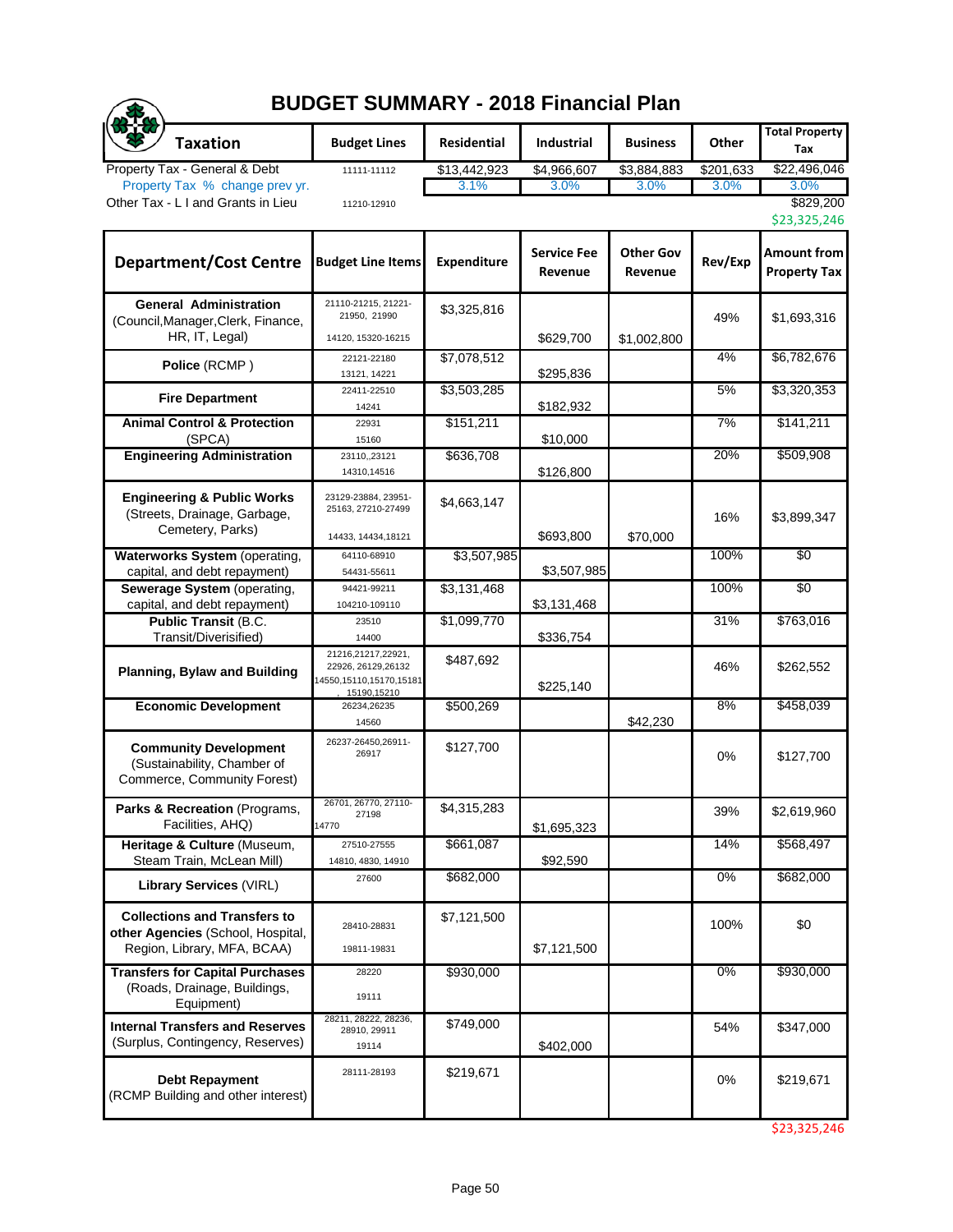| <b>Department/Cost Centre</b>            | <b>Budget Line Items</b> | Expenditure  | <b>Utility Fees</b><br>Revenue | <b>Other Gov</b><br>Revenue | Rev/Exp | Surplus/<br>(Deficit) |
|------------------------------------------|--------------------------|--------------|--------------------------------|-----------------------------|---------|-----------------------|
| <b>Waterworks System</b>                 |                          |              |                                |                             | 100%    | \$0                   |
| Revenues                                 | 54421-55611              |              | \$3,507,985                    |                             |         |                       |
| <b>Operating Expenditures</b>            | 64110-64194              | \$1,421,438  |                                |                             |         |                       |
| Debt Repayment                           | 68120-68130              | \$82,743     |                                |                             |         |                       |
| <b>Transfers to Reserves</b>             |                          | $-$ \$82,220 |                                |                             |         |                       |
| <b>Transfers to Capital</b>              | 68211-68910              | \$2,086,024  |                                |                             |         |                       |
| <b>Sewer System</b>                      |                          |              |                                |                             | 100%    | \$0                   |
| Revenues                                 | 94421-99114              |              | \$3,091,468                    | \$40,000                    |         |                       |
| <b>Contribution from General Revenue</b> | 99211                    |              | \$0                            |                             |         |                       |
| <b>Operating Expenditures</b>            | 104210-104294            | \$1,192,876  |                                |                             |         |                       |
| Debt Repayment                           | 108120-108130            | \$440,857    |                                |                             |         |                       |
| <b>Transfers to Reservel</b>             | 108211, 108910           | \$2,000      |                                |                             |         |                       |
| <b>Transfers to Capital</b>              | 108220                   | \$1,497,735  |                                |                             |         |                       |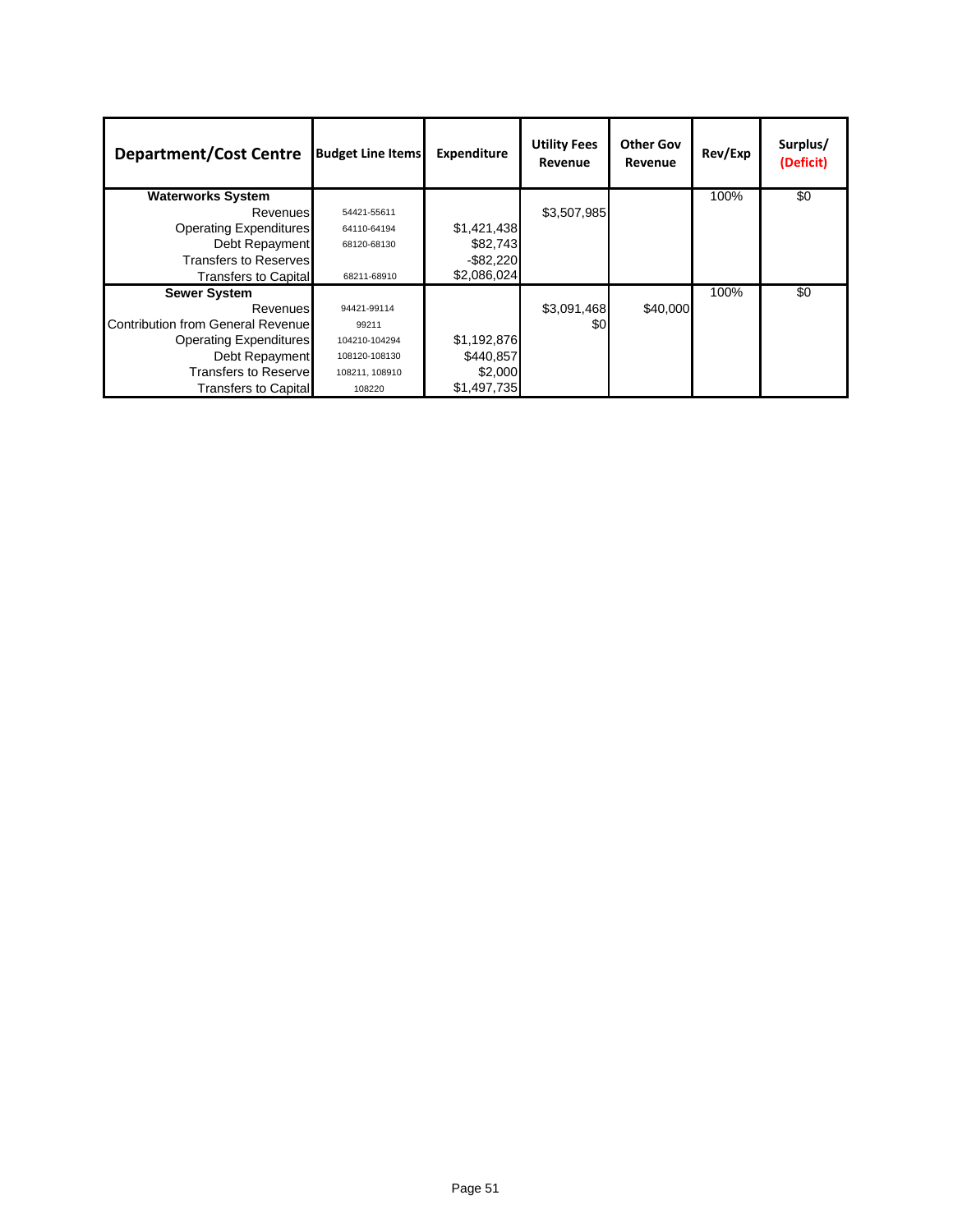|                                                                                                         | <b>BUDGET SUMMARY - 2019 Financial Plan</b>                                  |                    |                               |                             |           |                                           |  |  |  |  |
|---------------------------------------------------------------------------------------------------------|------------------------------------------------------------------------------|--------------------|-------------------------------|-----------------------------|-----------|-------------------------------------------|--|--|--|--|
| <b>Taxation</b>                                                                                         | <b>Budget Lines</b>                                                          | Residential        | Industrial                    | <b>Business</b>             | Other     | <b>Total Property</b><br>Tax              |  |  |  |  |
| Property Tax - General & Debt                                                                           | 11111-11112                                                                  | \$13,837,852       | \$5,114,170                   | \$4,000,340                 | \$207,625 | \$23,159,987                              |  |  |  |  |
| Property Tax % change prev yr.<br>Other Tax - L I and Grants in Lieu                                    | 11210-12910                                                                  | 2.9%               | 3.0%                          | 3.0%                        | 3.0%      | 3.0%<br>\$829,200<br>\$23,989,187         |  |  |  |  |
| <b>Department/Cost Centre</b>                                                                           | <b>Budget Line Items</b>                                                     | <b>Expenditure</b> | <b>Service Fee</b><br>Revenue | <b>Other Gov</b><br>Revenue | Rev/Exp   | <b>Amount from</b><br><b>Property Tax</b> |  |  |  |  |
| <b>General Administration</b><br>(Council, Manager, Clerk, Finance,<br>HR, IT, Legal)                   | 21110-21215, 21221-<br>21950, 25281,<br>14120, 15320-16215                   | \$3,251,344        | \$630,800                     | \$1,002,800                 | 50%       | \$1,617,744                               |  |  |  |  |
| Police (RCMP)                                                                                           | 22121-22180<br>13121, 14221                                                  | \$7,058,860        | \$295,973                     |                             | 4%        | \$6,762,887                               |  |  |  |  |
| <b>Fire Department</b>                                                                                  | 22411-22510                                                                  | \$3,591,504        |                               |                             | 5%        | \$3,405,117                               |  |  |  |  |
| <b>Animal Control &amp; Protection</b><br>(SPCA)                                                        | 14241<br>22931<br>15160                                                      | \$151,222          | \$186,387<br>\$10,000         |                             | 7%        | \$141,222                                 |  |  |  |  |
| <b>Engineering Administration</b>                                                                       | 23110,,23121<br>14310,14516                                                  | \$623,484          | \$126,800                     |                             | 20%       | \$496,684                                 |  |  |  |  |
| <b>Engineering &amp; Public Works</b><br>(Streets, Drainage, Garbage,<br>Cemetery, Parks)               | 23129-23884, 23951-<br>25163, 27210-27499<br>14433, 14434, 18121             | \$4,721,646        | \$717,626                     | \$70,000                    | 17%       | \$3,934,020                               |  |  |  |  |
| Waterworks System (operating,<br>capital, and debt repayment)                                           | 64110-68910<br>54431-55611                                                   | \$3,507,985        | \$3,507,985                   |                             | 100%      | $\overline{50}$                           |  |  |  |  |
| Sewerage System (operating,<br>capital, and debt repayment)                                             | 94421-99211<br>104210-109110                                                 | \$3,131,468        | \$3,131,468                   |                             | 100%      | \$0                                       |  |  |  |  |
| <b>Public Transit (B.C.</b><br>Transit/Diverisified)                                                    | 23510<br>14400                                                               | \$1,111,000        | \$340,350                     |                             | 31%       | \$770,650                                 |  |  |  |  |
| <b>Planning, Bylaw and Building</b>                                                                     | 21216,22921, 22926,<br>26129,26132<br>14550,15110,15170,15181<br>15190,15210 | \$494,797          | \$225,140                     |                             | 46%       | \$269,657                                 |  |  |  |  |
| <b>Economic Development</b>                                                                             | 26234,26235<br>14560                                                         | \$478,352          |                               | \$20,000                    | 4%        | \$458,352                                 |  |  |  |  |
| <b>Community Development</b><br>(Sustainability, Chamber of<br>Commerce, Community Forest)              | 26237-26450.26911-<br>26917                                                  | \$123,700          |                               |                             | 0%        | \$123,700                                 |  |  |  |  |
| Parks & Recreation (Programs,<br>Facilities, AHQ)                                                       | 26701, 26770, 27110-<br>27198<br>14770                                       | \$4,339,246        | \$1,736,251                   |                             | 40%       | \$2,602,995                               |  |  |  |  |
| Heritage & Culture (Museum,<br>Steam Train, McLean Mill)                                                | 27510-27555<br>14810, 4830, 14910                                            | \$646,469          | \$102,850                     |                             | 16%       | \$543,619                                 |  |  |  |  |
| <b>Library Services (VIRL)</b>                                                                          | 27600                                                                        | \$688,800          |                               |                             | 0%        | \$688,800                                 |  |  |  |  |
| <b>Collections and Transfers to</b><br>other Agencies (School, Hospital,<br>Region, Library, MFA, BCAA) | 28410-28831<br>19811-19831                                                   | \$7,121,500        | \$7,121,500                   |                             | 100%      | \$0                                       |  |  |  |  |
| <b>Transfers for Capital Purchases</b><br>(Roads, Drainage, Buildings,<br>Equipment)                    | 28220<br>19111                                                               | \$1,607,069        |                               |                             | $0\%$     | \$1,607,069                               |  |  |  |  |
| <b>Internal Transfers and Reserves</b><br>(Surplus, Contingency, Reserves)                              | 28211, 28222, 28236,<br>28910, 29911<br>19114                                | \$749,000          | \$402,000                     |                             | 54%       | \$347,000                                 |  |  |  |  |
| <b>Debt Repayment</b><br>(RCMP Building and other interest)                                             | 28111-28193                                                                  | \$219,671          |                               |                             | 0%        | \$219,671                                 |  |  |  |  |

\$23,989,187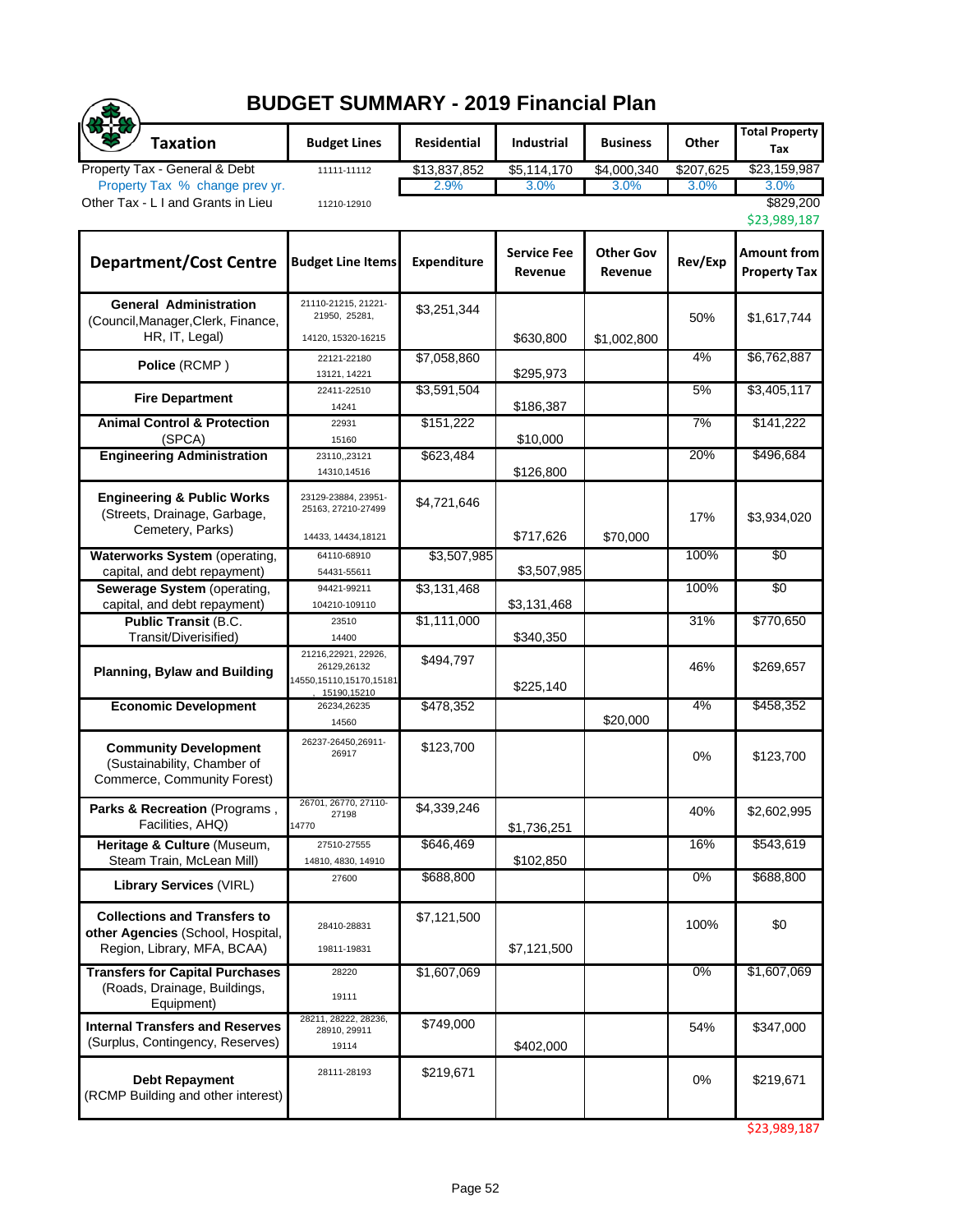| <b>Department/Cost Centre</b>             | <b>Budget Line Items</b> | Expenditure | <b>Utility Fees</b><br>Revenue | <b>Other Gov</b><br>Revenue | Rev/Exp | <b>Surplus</b><br>(Deficit) |
|-------------------------------------------|--------------------------|-------------|--------------------------------|-----------------------------|---------|-----------------------------|
| <b>Waterworks System</b>                  |                          |             |                                |                             | 100%    | $\overline{50}$             |
| Revenues                                  | 54421-55611              |             | \$3,679,964                    |                             |         |                             |
| <b>Operating Expenditures</b>             | 64110-64194              | \$1,438,950 |                                |                             |         |                             |
| Debt Repayment                            | 68120-68130              | \$82,743    |                                |                             |         |                             |
| <b>Transfers to Reserves</b>              |                          | \$1,098,271 |                                |                             |         |                             |
| Transfers to Capital                      | 68211-68910              | \$1,060,000 |                                |                             |         |                             |
| <b>Sewer System</b>                       |                          |             |                                |                             | 100%    | \$0                         |
| Revenues                                  | 94421-99114              |             | \$3,148,957                    | \$40,000                    |         |                             |
| <b>Contribution from General Revenuel</b> | 99211                    |             | \$0                            |                             |         |                             |
| <b>Operating Expenditures</b>             | 104210-104294            | \$1,208,613 |                                |                             |         |                             |
| Debt Repayment                            | 108120-108130            | \$440,857   |                                |                             |         |                             |
| <b>Transfers to Reservel</b>              | 108211, 108910           | \$2,000     |                                |                             |         |                             |
| <b>Transfers to Capital</b>               | 108220                   | \$1,539,486 |                                |                             |         |                             |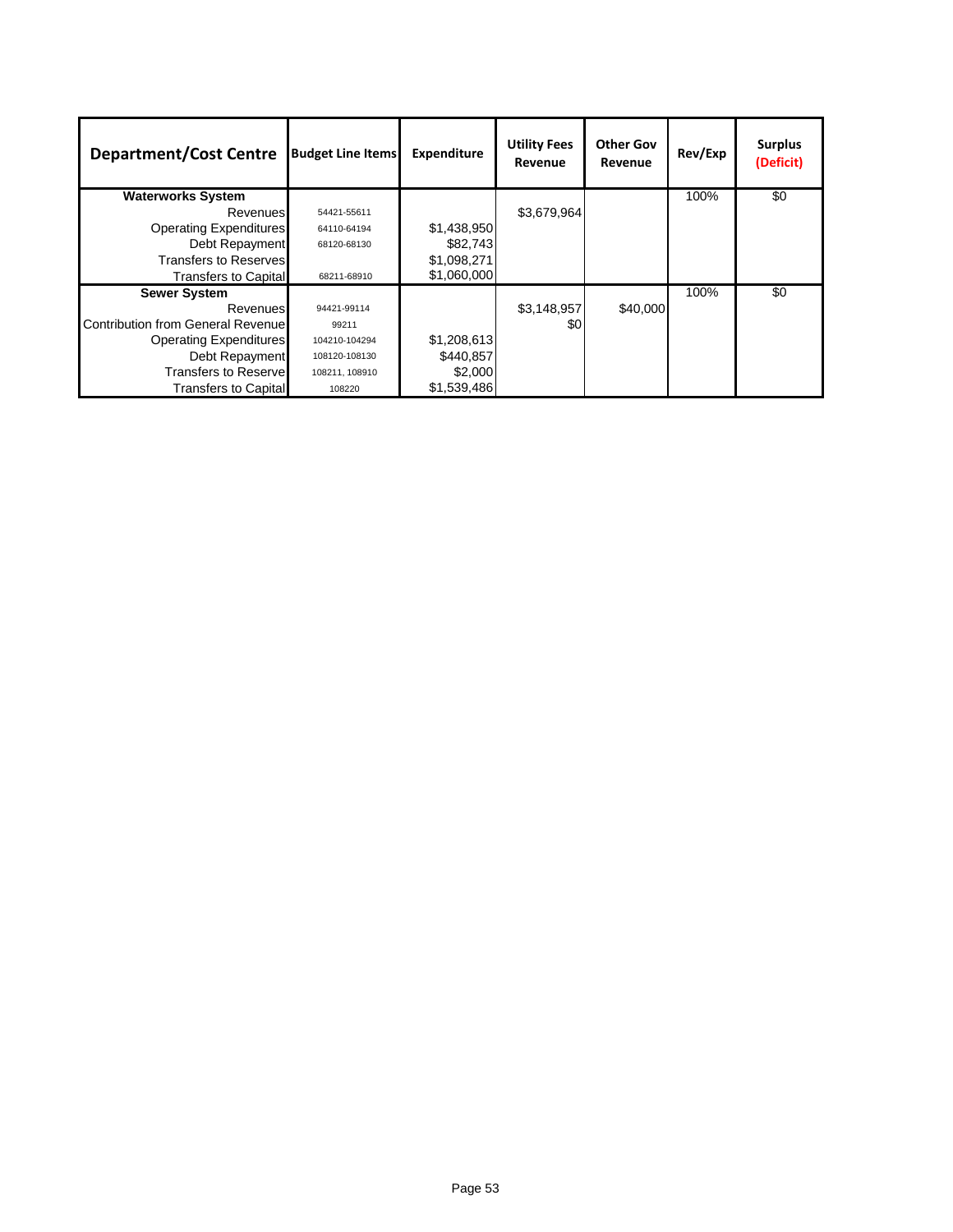## **BUDGET SUMMARY - 2020 Financial Plan**

| <b>BUDGET SUMMARY - 2020 Financial Plan</b>                                                             |                                                                                   |                    |                               |                             |           |                                    |  |  |
|---------------------------------------------------------------------------------------------------------|-----------------------------------------------------------------------------------|--------------------|-------------------------------|-----------------------------|-----------|------------------------------------|--|--|
| <b>Taxation</b>                                                                                         | <b>Budget Lines</b>                                                               | <b>Residential</b> | <b>Industrial</b>             | <b>Business</b>             | Other     | <b>Total Property</b><br>Tax       |  |  |
| Property Tax - General & Debt                                                                           | 11111-11112                                                                       | \$14,249,218       | \$5,266,161                   | \$4,119,260                 | \$213,797 | \$23,848,436                       |  |  |
| Property Tax % change prev yr.<br>Other Tax - L I and Grants in Lieu                                    | 11210-12910                                                                       | 3.0%               | 3.0%                          | 3.0%                        | 3.0%      | 3.0%<br>\$829,200                  |  |  |
|                                                                                                         |                                                                                   |                    |                               |                             |           | \$24,677,636                       |  |  |
| <b>Department/Cost Centre</b>                                                                           | <b>Budget Line Items</b>                                                          | <b>Expenditure</b> | <b>Service Fee</b><br>Revenue | <b>Other Gov</b><br>Revenue | Rev/Exp   | Amount from<br><b>Property Tax</b> |  |  |
| <b>General Administration</b><br>(Council, Manager, Clerk, Finance,<br>HR, IT, Legal)                   | 21110-21215, 21221-<br>21950, 25281,<br>14120, 15320-16215                        | \$3,286,278        | \$631,900                     | \$1,002,800                 | 50%       | \$1,651,578                        |  |  |
| Police (RCMP)                                                                                           | 22121-22180<br>13121, 14221                                                       | \$7,223,287        | \$296,112                     |                             | 4%        | \$6,927,175                        |  |  |
| <b>Fire Department</b>                                                                                  | 22411-22510<br>14241                                                              | \$3,656,789        | \$189,908                     |                             | 5%        | \$3,466,881                        |  |  |
| <b>Animal Control &amp; Protection</b><br>(SPCA)                                                        | 22931<br>15160                                                                    | \$151,234          | \$10,000                      |                             | 7%        | \$141,234                          |  |  |
| <b>Engineering Administration</b>                                                                       | 23110,,23121<br>14310,14516                                                       | \$609,512          | \$126,800                     |                             | 21%       | \$482,712                          |  |  |
| <b>Engineering &amp; Public Works</b><br>(Streets, Drainage, Garbage,<br>Cemetery, Parks)               | 23129-23884, 23951-<br>25163, 27210-27499<br>14433, 14434, 18121                  | \$4,783,804        | \$742,013                     | \$70,000                    | 17%       | \$3,971,791                        |  |  |
| Waterworks System (operating,                                                                           | 64110-68910                                                                       | \$3,507,985        |                               |                             | 100%      | $\overline{50}$                    |  |  |
| capital, and debt repayment)<br>Sewerage System (operating,                                             | 54431-55611<br>94421-99211                                                        | \$3,131,468        | \$3,507,985                   |                             | 100%      | $\overline{30}$                    |  |  |
| capital, and debt repayment)                                                                            | 104210-109110                                                                     |                    | \$3,131,468                   |                             |           |                                    |  |  |
| <b>Public Transit (B.C.</b><br>Transit/Diverisified)                                                    | 23510<br>14400                                                                    | \$1,122,000        | \$342,850                     |                             | 31%       | \$779,150                          |  |  |
| <b>Planning, Bylaw and Building</b>                                                                     | 21216,22921, 22926,<br>26129,26132<br>14550, 15110, 15170, 1518<br>1, 15190,15210 | \$502,006          | \$225,140                     |                             | 45%       | \$276,866                          |  |  |
| <b>Economic Development</b>                                                                             | 26234,26235<br>14560                                                              | \$481,447          |                               | \$20,000                    | 4%        | \$461,447                          |  |  |
| <b>Community Development</b><br>(Sustainability, Chamber of<br>Commerce, Community Forest)              | 26237-26450,26911-<br>26917                                                       | \$121,700          |                               |                             | 0%        | \$121,700                          |  |  |
| Parks & Recreation (Programs,<br>Facilities, AHQ)                                                       | 26701, 26770, 27110-<br>27198<br>14770                                            | \$4,404,791        | \$1,771,553                   |                             | 40%       | \$2,633,238                        |  |  |
| Heritage & Culture (Museum,<br>Steam Train, McLean Mill)                                                | 27510-27555<br>14810, 4830, 14910                                                 | \$619,831          | \$105,500                     |                             | 17%       | \$514,331                          |  |  |
| <b>Library Services (VIRL)</b>                                                                          | 27600                                                                             | \$695,600          |                               |                             | $0\%$     | \$695,600                          |  |  |
| <b>Collections and Transfers to</b><br>other Agencies (School, Hospital,<br>Region, Library, MFA, BCAA) | 28410-28831<br>19811-19831                                                        | \$7,121,500        | \$7,121,500                   |                             | 100%      | \$0                                |  |  |
| <b>Transfers for Capital PurchAUes</b><br>(Roads, Drainage, Buildings,<br>Equipment)                    | 28220<br>19111                                                                    | \$1,987,262        |                               |                             | 0%        | \$1,987,262                        |  |  |
| <b>Internal Transfers and Reserves</b><br>(Surplus, Contingency, Reserves)                              | 28211, 28222, 28236,<br>28910, 29911<br>19114                                     | \$749,000          | \$402,000                     |                             | 54%       | \$347,000                          |  |  |
| <b>Debt Repayment</b><br>(RCMP Building and other interest)                                             | 28111-28193                                                                       | \$219,671          |                               |                             | 0%        | \$219,671                          |  |  |

\$24,677,636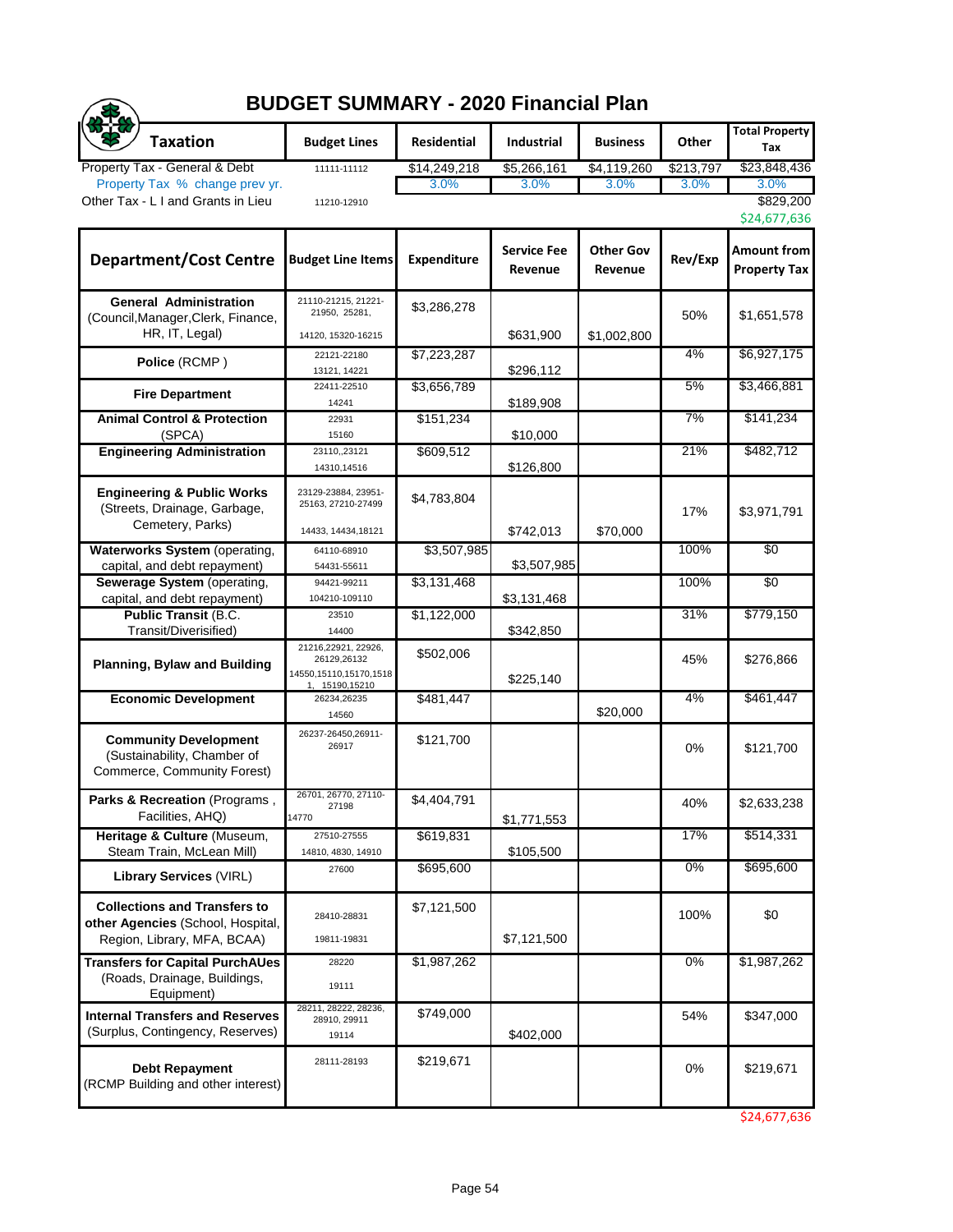| <b>Department/Cost Centre</b>     | <b>Budget Line Items</b> | <b>Expenditure</b> | <b>Utility Fees</b><br>Revenue | <b>Other Gov</b><br>Revenue | Rev/Exp | <b>Surplus</b><br>(Deficit) |
|-----------------------------------|--------------------------|--------------------|--------------------------------|-----------------------------|---------|-----------------------------|
| <b>Waterworks System</b>          |                          |                    |                                |                             | 100%    | (\$0)                       |
| Revenues                          | 54421-55611              |                    | \$3,859,784                    |                             |         |                             |
| <b>Operating Expenditures</b>     | 64110-64194              | \$1,456,816        |                                |                             |         |                             |
| Debt Repayment                    | 68120-68130              | \$82,743           |                                |                             |         |                             |
| <b>Transfers to Reserves</b>      |                          | \$1,200,225        |                                |                             |         |                             |
| <b>Transfers to Capital</b>       | 68211-68910              | \$1,120,000        |                                |                             |         |                             |
| <b>Sewer System</b>               |                          |                    |                                |                             | 100%    | \$0                         |
| Revenues                          | 94421-99114              |                    | \$3,207,594                    | \$40,000                    |         |                             |
| Contribution from General Revenue | 99211                    |                    | \$0                            |                             |         |                             |
| <b>Operating Expenditures</b>     | 104210-104294            | \$1,224,719        |                                |                             |         |                             |
| Debt Repayment                    | 108120-108130            | \$440,857          |                                |                             |         |                             |
| <b>Transfers to Reservel</b>      | 108211, 108910           | \$2,000            |                                |                             |         |                             |
| <b>Transfers to Capital</b>       | 108220                   | \$1,582,017        |                                |                             |         |                             |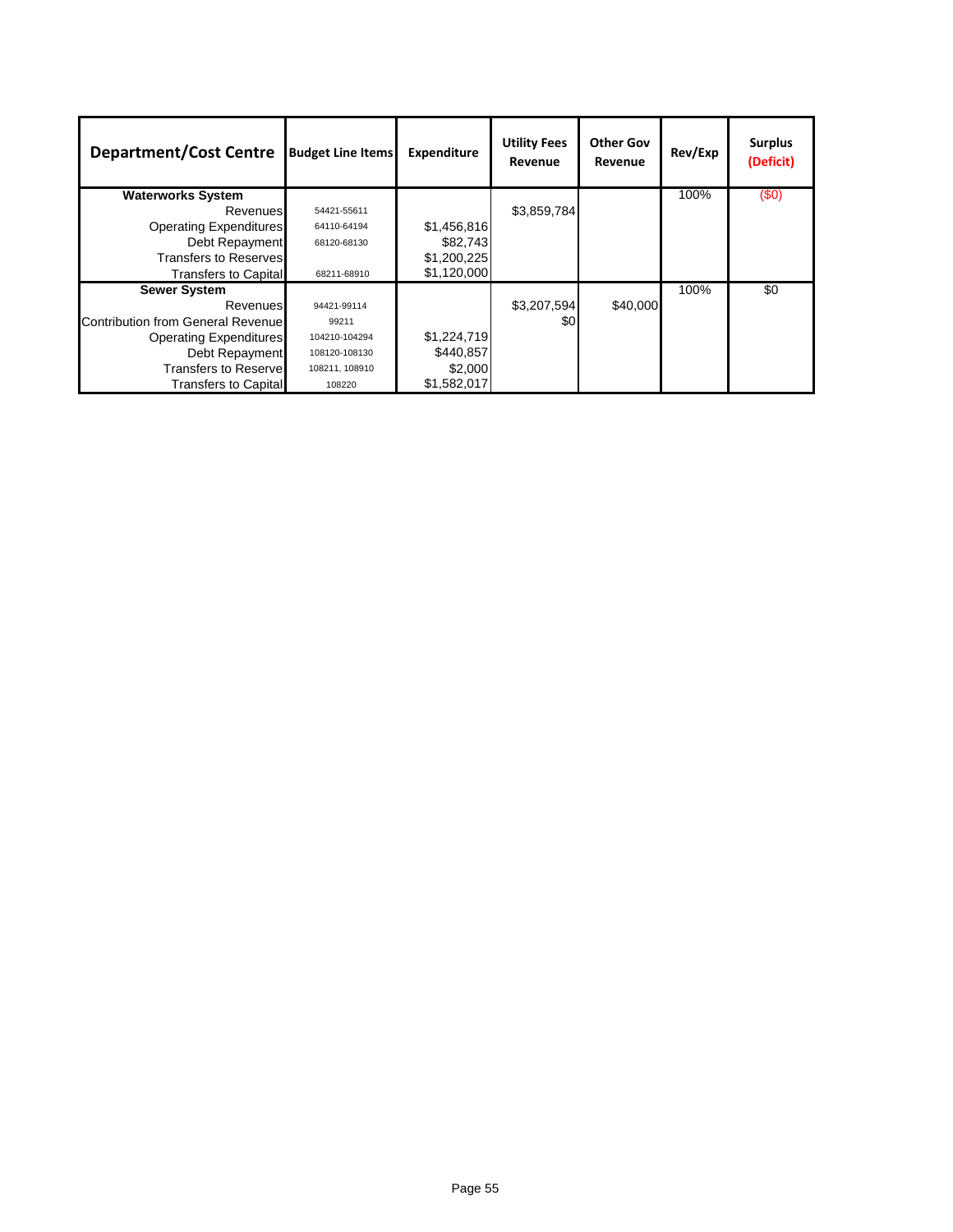| <b>BUDGET SUMMARY - 2021 Financial Plan</b>                                                             |                                                                              |              |                               |                             |           |                                    |  |  |  |
|---------------------------------------------------------------------------------------------------------|------------------------------------------------------------------------------|--------------|-------------------------------|-----------------------------|-----------|------------------------------------|--|--|--|
| <b>Taxation</b>                                                                                         | <b>Budget Lines</b>                                                          | Residential  | <b>Industrial</b>             | <b>Business</b>             | Other     | <b>Total Property</b><br>Tax       |  |  |  |
| Property Tax - General & Debt                                                                           | 11111-11112                                                                  | \$14,672,925 | \$5,422,711                   | \$4,241,749                 | \$220,154 | \$24,557,539                       |  |  |  |
| Property Tax % change prev yr.<br>Other Tax - L I and Grants in Lieu                                    | 11210-12910                                                                  | 3.0%         | 3.0%                          | 3.0%                        | 3.0%      | 3.0%<br>\$829,200<br>\$25,386,739  |  |  |  |
| <b>Department/Cost Centre</b>                                                                           | <b>Budget Line Items</b>                                                     | Expenditure  | <b>Service Fee</b><br>Revenue | <b>Other Gov</b><br>Revenue | Rev/Exp   | Amount from<br><b>Property Tax</b> |  |  |  |
| <b>General Administration</b><br>(Council, Manager, Clerk, Finance,<br>HR, IT, Legal)                   | 21110-21215, 21221-<br>21950, 25281,<br>14120, 15320-16215                   | \$3,320,944  | \$861,400                     | \$1,002,800                 | 56%       | \$1,456,744                        |  |  |  |
| Police (RCMP)                                                                                           | 22121-22180<br>13121, 14221                                                  | \$7,401,413  | \$296,252                     |                             | 4%        | \$7,105,161                        |  |  |  |
| <b>Fire Department</b>                                                                                  | 22411-22510                                                                  | \$3,749,355  |                               |                             | 5%        | \$3,555,855                        |  |  |  |
| <b>Animal Control &amp; Protection</b><br>(SPCA)                                                        | 14241<br>22931<br>15160                                                      | \$151,246    | \$193,500<br>\$10,000         |                             | 7%        | \$141,246                          |  |  |  |
| <b>Engineering Administration</b>                                                                       | 23110,,23121<br>14310,14516                                                  | \$619,603    | \$126,800                     |                             | 20%       | \$492,803                          |  |  |  |
| <b>Engineering &amp; Public Works</b><br>(Streets, Drainage, Garbage,<br>Cemetery, Parks)               | 23129-23884, 23951-<br>25163, 27210-27499<br>14433, 14434, 18121             | \$4,881,701  | \$766,976                     | \$70,000                    | 17%       | \$4.044.725                        |  |  |  |
| Waterworks System (operating,<br>capital, and debt repayment)                                           | 64110-68910<br>54431-55611                                                   | \$3,507,985  | \$3,507,985                   |                             | 100%      | $\overline{50}$                    |  |  |  |
| Sewerage System (operating,<br>capital, and debt repayment)                                             | 94421-99211<br>104210-109110                                                 | \$3,131,468  | \$3,131,468                   |                             | 100%      | $\frac{1}{20}$                     |  |  |  |
| <b>Public Transit (B.C.</b><br>Transit/Diverisified)                                                    | 23510<br>14400                                                               | \$1,133,000  | \$345,350                     |                             | 30%       | \$787,650                          |  |  |  |
| <b>Planning, Bylaw and Building</b>                                                                     | 21216,22921, 22926,<br>26129,26132<br>14550,15110,15170,15181<br>15190,15210 | \$509,911    | \$225,140                     |                             | 44%       | \$284,771                          |  |  |  |
| <b>Economic Development</b>                                                                             | 26234,26235<br>14560                                                         | \$482,744    |                               | \$20,000                    | 4%        | \$462,744                          |  |  |  |
| <b>Community Development</b><br>(Sustainability, Chamber of<br>Commerce, Community Forest)              | 26237-26450.26911-<br>26917                                                  | \$117,700    |                               |                             | 0%        | \$117,700                          |  |  |  |
| Parks & Recreation (Programs,<br>Facilities, AHQ)                                                       | 26701, 26770, 27110-<br>27198<br>14770                                       | \$4,428,012  | \$1,807,033                   |                             | 41%       | \$2,620,979                        |  |  |  |
| Heritage & Culture (Museum,<br>Steam Train, McLean Mill)                                                | 27510-27555<br>14810, 4830, 14910                                            | \$588,363    | \$105,700                     |                             | 18%       | \$482,663                          |  |  |  |
| <b>Library Services (VIRL)</b>                                                                          | 27600                                                                        | \$702,600    |                               |                             | 0%        | \$702,600                          |  |  |  |
| <b>Collections and Transfers to</b><br>other Agencies (School, Hospital,<br>Region, Library, MFA, BCAA) | 28410-28831<br>19811-19831                                                   | \$7,121,500  | \$7,121,500                   |                             | 100%      | \$0                                |  |  |  |
| <b>Transfers for Capital PurchAUes</b><br>(Roads, Drainage, Buildings,<br>Equipment)                    | 28220<br>19111                                                               | \$2,594,427  |                               |                             | $0\%$     | \$2,594,427                        |  |  |  |
| <b>Internal Transfers and Reserves</b><br>(Surplus, Contingency, Reserves)                              | 28211, 28222, 28236,<br>28910, 29911<br>19114                                | \$719,000    | \$402,000                     |                             | 56%       | \$317,000                          |  |  |  |
| <b>Debt Repayment</b><br>(RCMP Building and other interest)                                             | 28111-28193                                                                  | \$219,671    |                               |                             | 0%        | \$219,671                          |  |  |  |

\$25,386,739